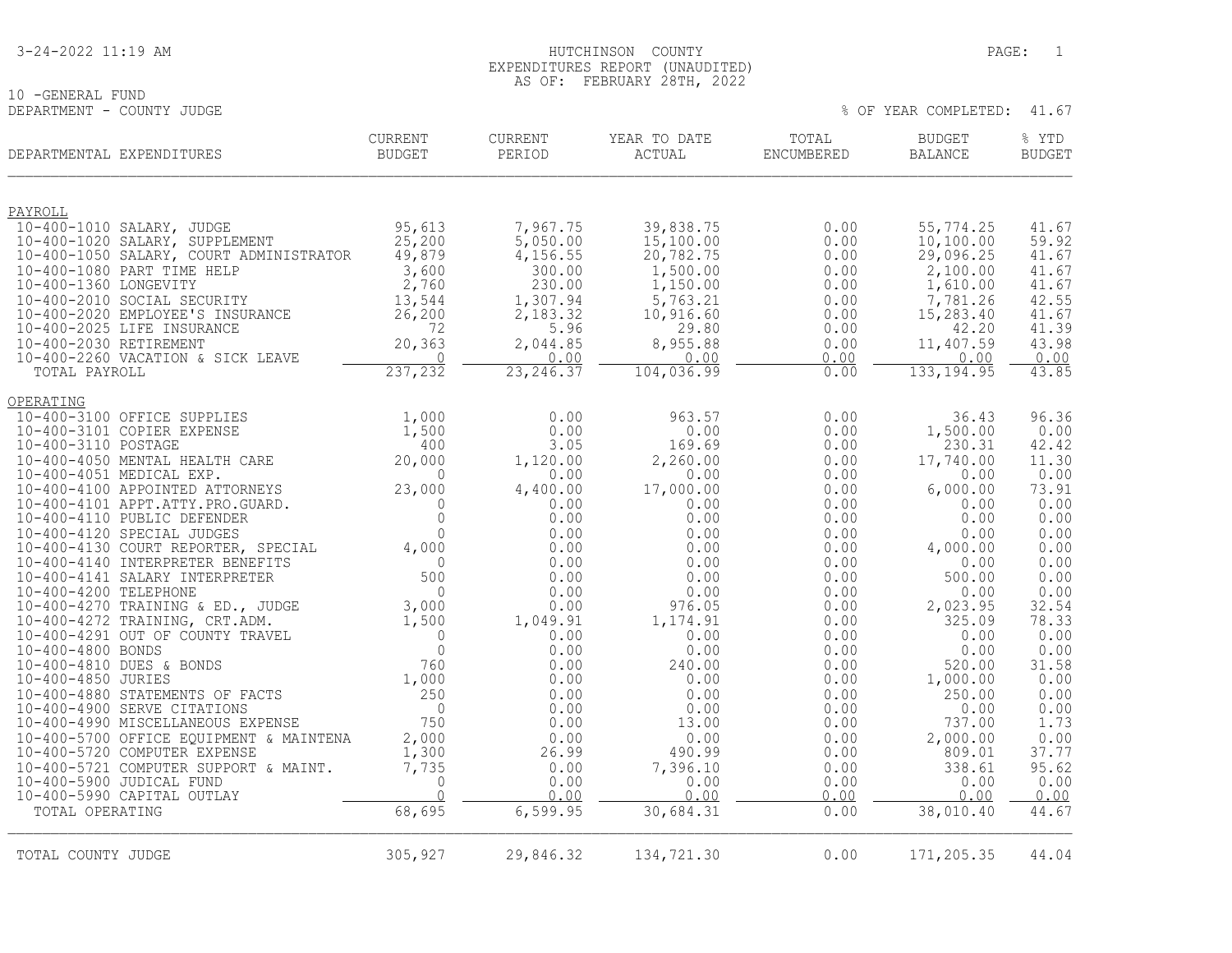| 3-24-2022 11:19 AM |
|--------------------|
|--------------------|

10 -GENERAL FUND<br>DEPARTMENT - COUNTY CLERK

| DEPARTMENTAL EXPENDITURES |                                         | <b>CURRENT</b><br><b>BUDGET</b> | <b>CURRENT</b><br>PERIOD | YEAR TO DATE<br>ACTUAL | TOTAL<br><b>ENCUMBERED</b> | <b>BUDGET</b><br><b>BALANCE</b> | % YTD<br><b>BUDGET</b> |
|---------------------------|-----------------------------------------|---------------------------------|--------------------------|------------------------|----------------------------|---------------------------------|------------------------|
| PAYROLL                   |                                         |                                 |                          |                        |                            |                                 |                        |
| 10-403-1010 SALARY        |                                         | 76,999                          | 6,416.55                 | 32,082.75              | 0.00                       | 44, 915.85                      | 41.67                  |
|                           | 10-403-1040 SALARY, DEPUTIES            | 179,469                         | 14,955.74                | 74,778.70              | 0.00                       | 104,690.18                      | 41.67                  |
| 10-403-1080 PART TIME     |                                         | $\Omega$                        | 0.00                     | 0.00                   | 0.00                       | 0.00                            | 0.00                   |
| 10-403-1360 LONGEVITY     |                                         | 1,620                           | 135.00                   | 675.00                 | 0.00                       | 945.00                          | 41.67                  |
|                           | 10-403-2010 SOCIAL SECURITY             | 19,744                          | 1,606.59                 | 8,032.95               | 0.00                       | 11,710.74                       | 40.69                  |
|                           | 10-403-2020 EMPLOYEE'S INSURANCE        | 39,300                          | 3,274.98                 | 16,374.90              | 0.00                       | 22,925.10                       | 41.67                  |
|                           | 10-403-2025 LIFE INSURANCE              | 180                             | 14.90                    | 74.50                  | 0.00                       | 105.50                          | 41.39                  |
| 10-403-2030 RETIREMENT    |                                         | 29,680                          | 2,484.09                 | 12,291.39              | 0.00                       | 17,388.67                       | 41.41                  |
|                           | 10-403-2260 VACATION & SICK LEAVE       | $\bigcap$                       | 0.00                     | 0.00                   | 0.00                       | 0.00                            | 0.00                   |
| TOTAL PAYROLL             |                                         | 346,991                         | 28,887.85                | 144,310.19             | 0.00                       | 202,681.04                      | 41.59                  |
| OPERATING                 |                                         |                                 |                          |                        |                            |                                 |                        |
|                           | 10-403-3100 OFFICE SUPPLIES             | 3,500                           | 140.00                   | 994.16                 | 0.00                       | 2,505.84                        | 28.40                  |
| 10-403-3101 COPIER EXP.   |                                         | 2,500                           | 224.43                   | 1,122.15               | 0.00                       | 1,377.85                        | 44.89                  |
| 10-403-3110 POSTAGE       |                                         | 1,900                           | 265.45                   | 807.76                 | 0.00                       | 1,092.24                        | 42.51                  |
|                           | 10-403-4051 MEDICAL EXP.                | 0                               | 0.00                     | 0.00                   | 0.00                       | 0.00                            | 0.00                   |
| 10-403-4200 TELEPHONE     |                                         | $\Omega$                        | 0.00                     | 0.00                   | 0.00                       | 0.00                            | 0.00                   |
|                           | 10-403-4270 TRAINING AND EDUCATION      | $3,300$ (                       | 190.00                   | 10.00                  | 0.00                       | 3,290.00                        | 0.30                   |
|                           | 10-403-4292 TRAVEL EXPENSE              | 0                               | 0.00                     | 0.00                   | 0.00                       | 0.00                            | 0.00                   |
|                           | 10-403-4520 OFFICE EQUIPMENT MAINTENANC | $\Omega$                        | 0.00                     | 0.00                   | 0.00                       | 0.00                            | 0.00                   |
| 10-403-4800 BONDS         |                                         | 1,200                           | 0.00                     | 252.00                 | 0.00                       | 948.00                          | 21.00                  |
| 10-403-4810 DUES          |                                         | 125                             | 0.00                     | 125.00                 | 0.00                       | 0.00                            | 100.00                 |
|                           | 10-403-4990 MISCELLANEOUS EXPENSE       | 500                             | 0.00                     | 453.91                 | 0.00                       | 46.09                           | 90.78                  |
|                           | 10-403-5700 OFFICE EQUIPMENT            | 500                             | 0.00                     | 448.47                 | 0.00                       | 51.53                           | 89.69                  |
|                           | 10-403-5702 OFFICE REPAIRS              | $\Omega$                        | 0.00                     | 0.00                   | 0.00                       | 0.00                            | 0.00                   |
|                           | 10-403-5720 COMPUTER EXP.               | 1,000                           | 0.00                     | 0.00                   | 0.00                       | 1,000.00                        | 0.00                   |
|                           | 10-403-5721 COMPUTER SUPPORT & MAINT.   | 7,735                           | 0.00                     | 7,396.10               | 0.00                       | 338.61                          | 95.62                  |
|                           | 10-403-5740 RECORDING COSTS             | 15,000                          | 1,394.40                 | 7,201.08               | 7,798.92                   | 0.00                            | 100.00                 |
|                           | 10-403-5900 STATE COST BIRTH RECORDS    | 200                             | 12.81                    | 82.35                  | 0.00                       | 117.65                          | 41.18                  |
|                           | 10-403-5990 CAPITAL OUTLAY              | $\Omega$                        | 0.00                     | 0.00                   | 0.00                       | 0.00                            | 0.00                   |
| TOTAL OPERATING           |                                         | 37,460                          | 1,847.09                 | 18,892.98              | 7,798.92                   | 10, 767.81                      | 71.25                  |
| TOTAL COUNTY CLERK        |                                         | 384,451                         | 30,734.94                | 163,203.17             | 7,798.92                   | 213, 448.85                     | 44.48                  |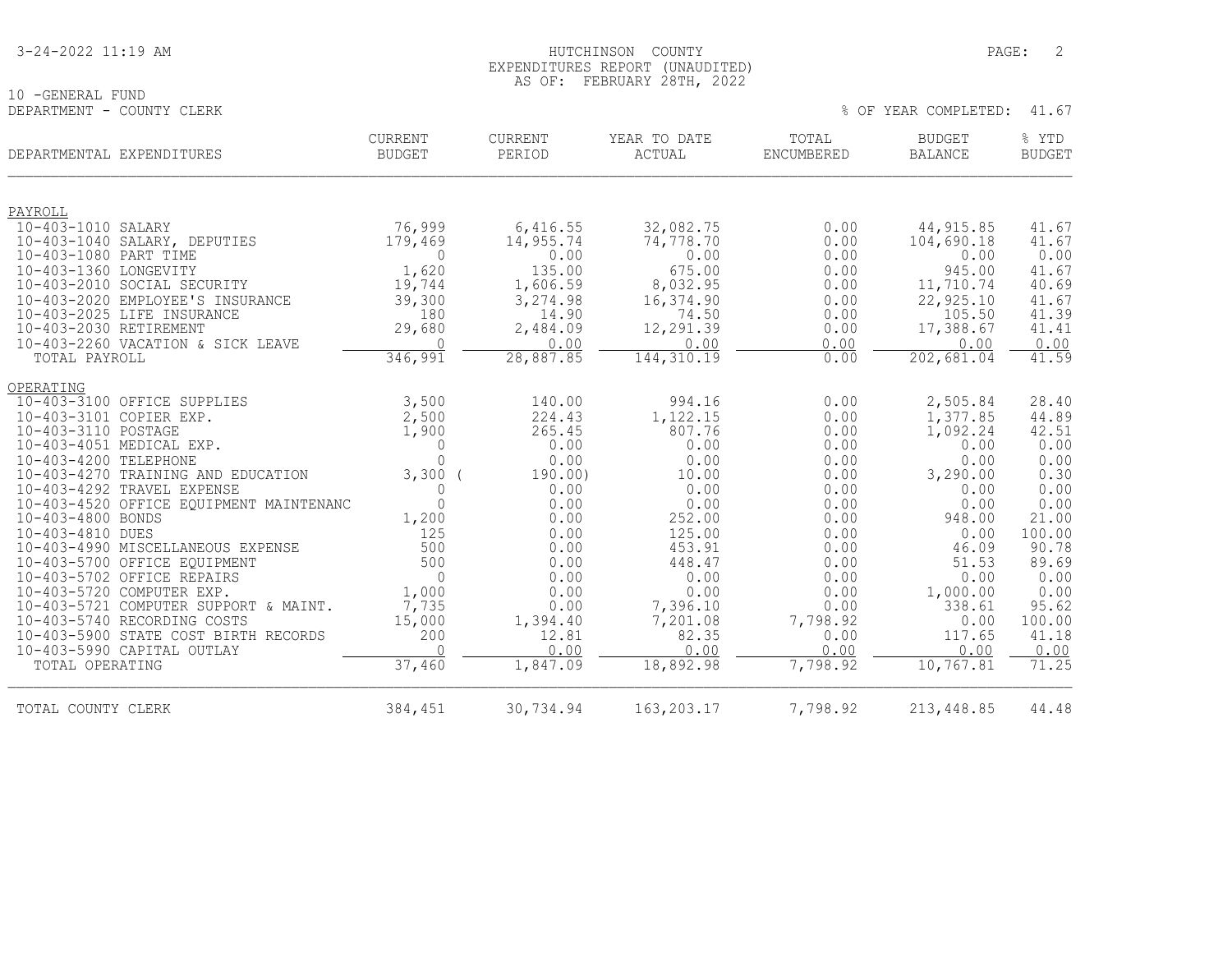| 3-24-2022 11:19 AM |  |  |
|--------------------|--|--|
|                    |  |  |

#### HUTCHINSON COUNTY PAGE: 3 EXPENDITURES REPORT (UNAUDITED) AS OF: FEBRUARY 28TH, 2022

10 -GENERAL FUND<br>DEPARTMENT - VETERANS SERVICE

| DEPARTMENTAL EXPENDITURES                                                                                                                                                                                                                                     | <b>CURRENT</b><br><b>BUDGET</b> | <b>CURRENT</b><br>PERIOD                                     | YEAR TO DATE<br>ACTUAL                                       | TOTAL<br><b>ENCUMBERED</b>                                   | <b>BUDGET</b><br><b>BALANCE</b>                              | % YTD<br><b>BUDGET</b>                                       |
|---------------------------------------------------------------------------------------------------------------------------------------------------------------------------------------------------------------------------------------------------------------|---------------------------------|--------------------------------------------------------------|--------------------------------------------------------------|--------------------------------------------------------------|--------------------------------------------------------------|--------------------------------------------------------------|
| PAYROLL<br>$10 - 405 - 1020$<br>SALARIES<br>$10 - 405 - 1360$<br>LONGEVITY<br>$10 - 405 - 2010$<br>SOCIAL SECURITY<br>$10 - 405 - 2020$<br>EMPLOYEE'S INSURANCE<br>10-405-2030 RETIREMENT<br>10-405-2260 VACATION & SICK LEAVE                                |                                 | 0.00<br>0.00<br>0.00<br>0.00<br>0.00<br>0.00                 | 0.00<br>0.00<br>0.00<br>0.00<br>0.00<br>0.00                 | 0.00<br>0.00<br>0.00<br>0.00<br>0.00<br>0.00                 | 0.00<br>0.00<br>0.00<br>0.00<br>0.00<br>0.00                 | 0.00<br>0.00<br>0.00<br>0.00<br>0.00<br>0.00                 |
| TOTAL PAYROLL<br>OPERATING<br>$10 - 405 - 3100$<br>OFFICE SUPPLIES<br>$10 - 405 - 3110$<br>POSTAGE & BOX RENT<br>$10 - 405 - 4200$<br>TELEPHONE<br>10-405-4270 CONFERENCE EXPENSE<br>10-405-4810 DUES<br>10-405-4990 MISCELLANEOUS EXPENSE<br>TOTAL OPERATING | $\Omega$                        | 0.00<br>0.00<br>0.00<br>0.00<br>0.00<br>0.00<br>0.00<br>0.00 | 0.00<br>0.00<br>0.00<br>0.00<br>0.00<br>0.00<br>0.00<br>0.00 | 0.00<br>0.00<br>0.00<br>0.00<br>0.00<br>0.00<br>0.00<br>0.00 | 0.00<br>0.00<br>0.00<br>0.00<br>0.00<br>0.00<br>0.00<br>0.00 | 0.00<br>0.00<br>0.00<br>0.00<br>0.00<br>0.00<br>0.00<br>0.00 |
| TOTAL VETERANS SERVICE                                                                                                                                                                                                                                        | $\overline{0}$                  | 0.00                                                         | 0.00                                                         | 0.00                                                         | 0.00                                                         | 0.00                                                         |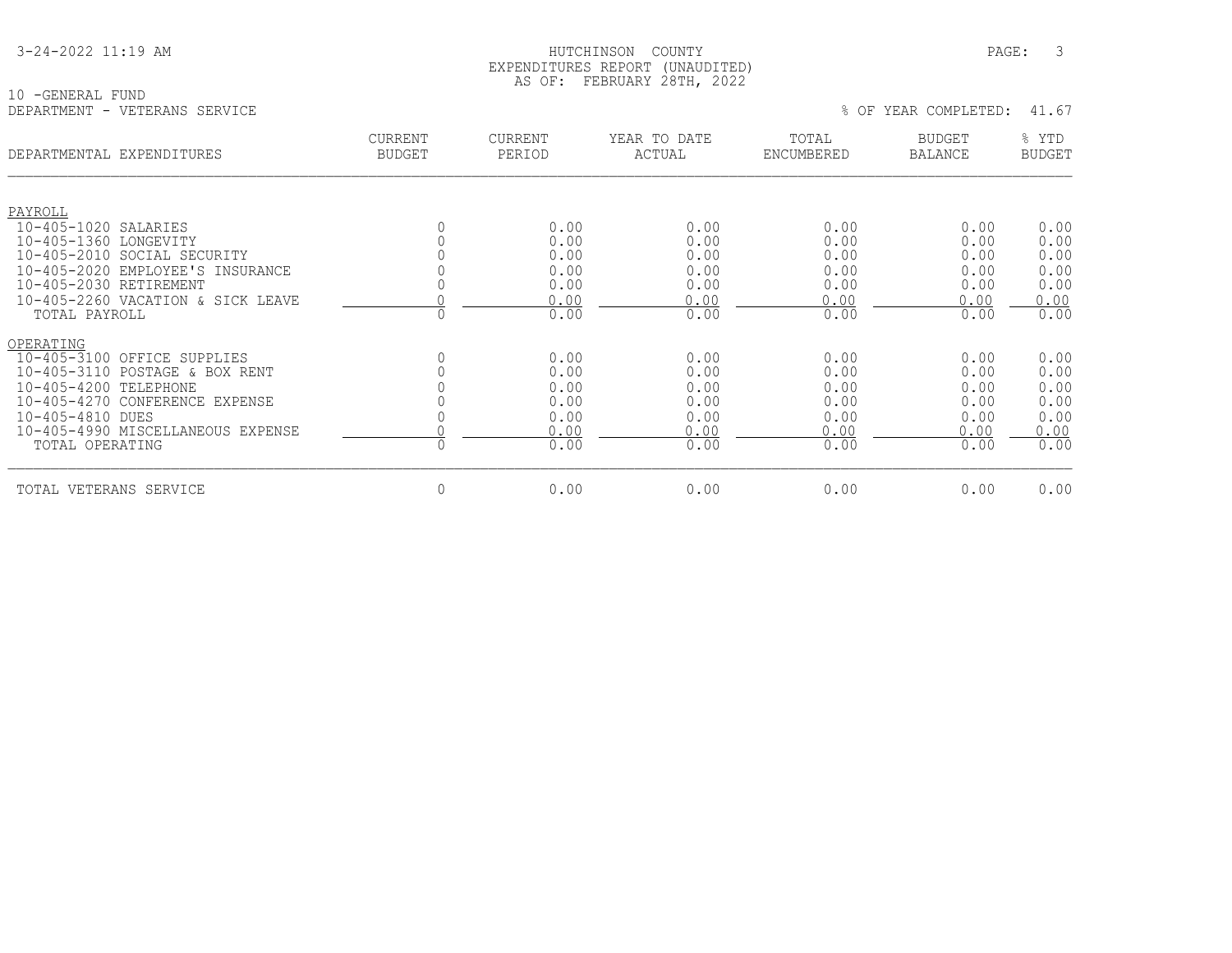#### 3-24-2022 11:19 AM PAGE: 4 EXPENDITURES REPORT (UNAUDITED) AS OF: FEBRUARY 28TH, 2022

| 10 -GENERAL FUND                       |  |
|----------------------------------------|--|
| DEPARTMENT - EMERGENCY OPERATIONS CENT |  |

|                         | DEPARTMENTAL EXPENDITURES                                       | <b>CURRENT</b><br><b>BUDGET</b> | <b>CURRENT</b><br>PERIOD | YEAR TO DATE<br><b>ACTUAL</b> | TOTAL<br><b>ENCUMBERED</b> | <b>BUDGET</b><br><b>BALANCE</b> | % YTD<br><b>BUDGET</b> |
|-------------------------|-----------------------------------------------------------------|---------------------------------|--------------------------|-------------------------------|----------------------------|---------------------------------|------------------------|
| PAYROLL                 |                                                                 |                                 |                          |                               |                            |                                 |                        |
| 10-406-1010 SALARY      |                                                                 | 62,111                          | 5,175.89                 | 25,879.45                     | 0.00                       | 36, 231.23                      | 41.67                  |
| 10-406-1020 CAR EXPENSE |                                                                 | $\Omega$                        | 0.00                     | 0.00                          | 0.00                       | 0.00                            | 0.00                   |
| 10-406-1360 LONGEVITY   |                                                                 | 480                             | 40.00                    | 200.00                        | 0.00                       | 280.00                          | 41.67                  |
|                         | 10-406-2010 SOCIAL SECURITY                                     | 4,834                           | 402.85                   | 2,014.25                      | 0.00                       | 2,819.84                        | 41.67                  |
|                         | 10-406-2020 EMPLOYEE'S INSURANCE                                | 13,100                          | 1,091.66                 | 5,458.30                      | 0.00                       | 7,641.70                        | 41.67                  |
|                         | 10-406-2025 Life Insurance                                      | 36                              | 2.98                     | 14.90                         | 0.00                       | 21.10                           | 41.39                  |
| 10-406-2030 RETIREMENT  |                                                                 | 7,267                           | 608.21                   | 3,009.46                      | 0.00                       | 4,257.48                        | 41.41                  |
| 10-406-2240 CELL PHONE  |                                                                 | 600                             | 50.00                    | 250.00                        | 0.00                       | 350.00                          | 41.67                  |
| TOTAL PAYROLL           |                                                                 | 88,428                          | 7,371.59                 | 36,826.36                     | 0.00                       | 51,601.35                       | 41.65                  |
| OPERATING               |                                                                 |                                 |                          |                               |                            |                                 |                        |
|                         | 10-406-3103 CONTRACT SERVICE                                    | $\Omega$                        | 0.00                     | 0.00                          | 0.00                       | 0.00                            | 0.00                   |
|                         | 10-406-3105 ABATEMENT EXPENSE                                   | 15,000                          | 0.00                     | 0.00                          | 0.00                       | 15,000.00                       | 0.00                   |
| 10-406-3110 POSTAGE     |                                                                 | 100                             | 0.00                     | 0.00                          | 0.00                       | 100.00                          | 0.00                   |
|                         | 10-406-3300 FUEL & EMERGENCY EXP.                               | 5,000                           | 130.53                   | 633.79                        | 0.00                       | 4,366.21                        | 12.68                  |
| 10-406-3350 SUPPLIES    |                                                                 | 1,000                           | 0.00                     | 0.00                          | 0.00                       | 1,000.00                        | 0.00                   |
| 10-406-3351 EOC EXPENSE |                                                                 | 8,000                           | 0.00                     | 0.00                          | 0.00                       | 8,000.00                        | 0.00                   |
|                         | 10-406-4080 FIRE MARSHALL<br>10-406-4100 COUNTY FIRE DEPARTMENT | 3,000                           | 48.20<br>0.00            | 191.20<br>729.50              | 0.00                       | 2,808.80                        | 6.37<br>40.53          |
| 10-406-4200 TELEPHONE   |                                                                 | 1,800<br>$\Omega$               | 0.00                     | 0.00                          | 0.00<br>0.00               | 1,070.50<br>0.00                | 0.00                   |
| 10-406-4221 LEPC        |                                                                 | 3,000                           | 0.00                     | 0.00                          | 0.00                       | 3,000.00                        | 0.00                   |
|                         | 10-406-4270 TRAINING & EDUCATION                                | 1,500                           | 0.00                     | 0.00                          | 200.00                     | 1,300.00                        | 13.33                  |
|                         | 10-406-4290 TRAVEL EXPENSE                                      | 1,500                           | 0.00                     | 0.00                          | 0.00                       | 1,500.00                        | 0.00                   |
| 10-406-4810 DUES        |                                                                 | 500                             | 0.00                     | 0.00                          | 0.00                       | 500.00                          | 0.00                   |
|                         | 10-406-4990 MISCELLANEOUS EXPENSE                               | 1,000                           | 0.00                     | 292.76                        | 0.00                       | 707.24                          | 29.28                  |
|                         | 10-406-4991 DONATIONS / GRANTS                                  | $\Omega$                        | 0.00                     | 0.00                          | 0.00                       | 0.00                            | 0.00                   |
|                         | 10-406-5700 SIRENS/EQUIP. & MAINT.                              | 5,000                           | 0.00                     | 3,360.00                      | 0.00                       | 1,640.00                        | 67.20                  |
| 10-406-5701 EOUIPMENT   |                                                                 | 10,000                          | 175.79                   | 395.37                        | 0.00                       | 9,604.63                        | 3.95                   |
| 10-406-5730 RADAR       |                                                                 | 500                             | 0.00                     | 0.00                          | 0.00                       | 500.00                          | 0.00                   |
| 10-406-5901 TOWER EXP.  |                                                                 | 10,000                          | 3,540.29                 | 3,868.40                      | 0.00                       | 6,131.60                        | 38.68                  |
|                         | 10-406-5990 CAPITAL OUTLAY                                      | $\bigcap$                       | 0.00                     | 0.00                          | 0.00                       | 0.00                            | 0.00                   |
| TOTAL OPERATING         |                                                                 | 66,900                          | 3,894.81                 | 9,471.02                      | 200.00                     | 57,228.98                       | 14.46                  |
|                         | TOTAL EMERGENCY OPERATIONS CENT                                 | 155,328                         | 11,266.40                | 46,297.38                     | 200.00                     | 108,830.33                      | 29.94                  |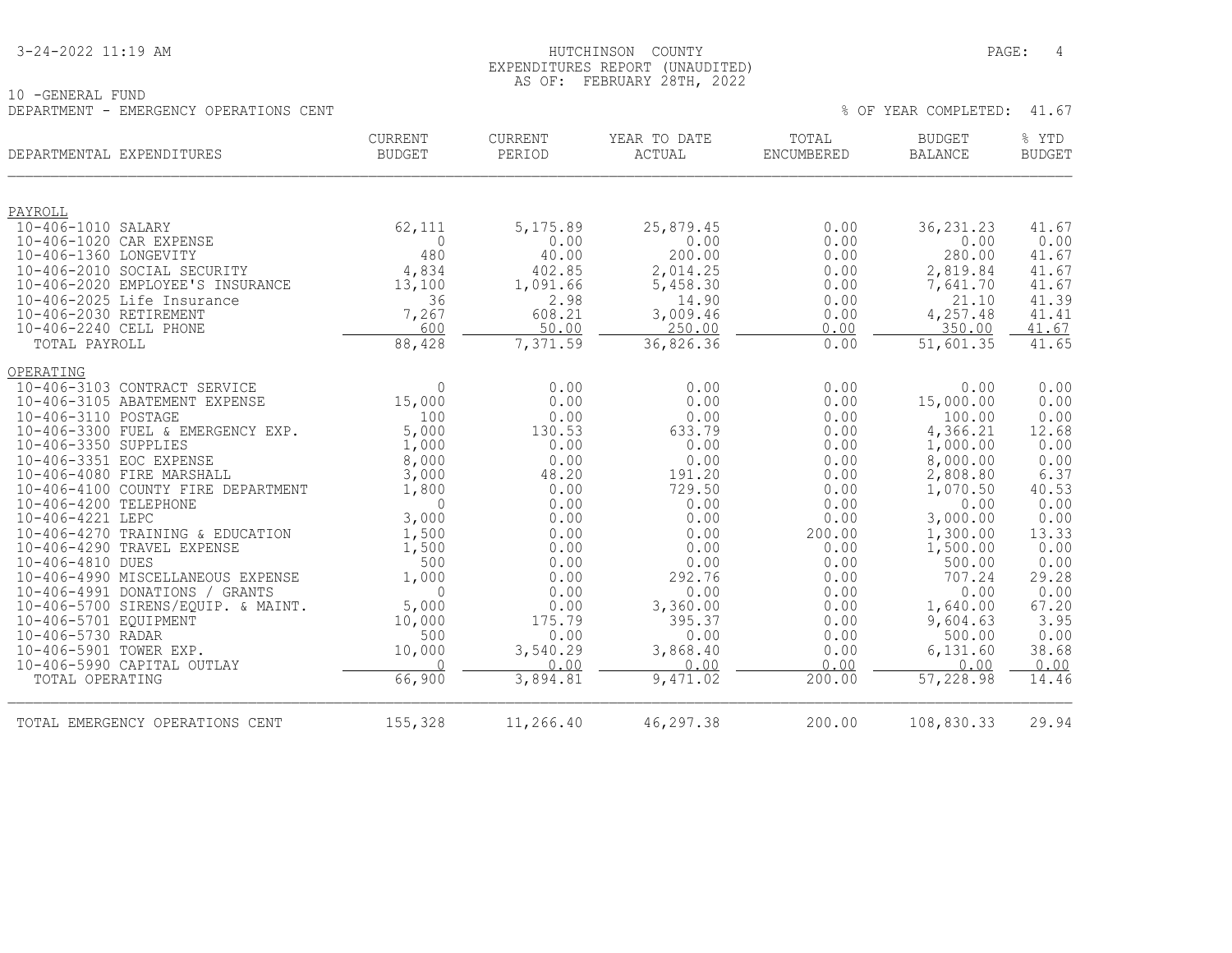#### 3-24-2022 11:19 AM PAGE: 5 EXPENDITURES REPORT (UNAUDITED) AS OF: FEBRUARY 28TH, 2022

|                               | FLBRUARI Z0IH, ZUZZ |  |                            |  |
|-------------------------------|---------------------|--|----------------------------|--|
| 10 -GENERAL FUND              |                     |  |                            |  |
| DEPARTMENT - NON DEPARTMENTAL |                     |  | % OF YEAR COMPLETED: 41.67 |  |

|                        | DEPARTMENTAL EXPENDITURES                                                                                                                                                                                                                      | CURRENT<br>BUDGET             | CURRENT<br>PERIOD | YEAR TO DATE<br>ACTUAL  | TOTAL<br>ENCUMBERED | <b>BUDGET</b><br><b>BALANCE</b> | % YTD<br><b>BUDGET</b> |
|------------------------|------------------------------------------------------------------------------------------------------------------------------------------------------------------------------------------------------------------------------------------------|-------------------------------|-------------------|-------------------------|---------------------|---------------------------------|------------------------|
| PAYROLL                |                                                                                                                                                                                                                                                |                               |                   |                         |                     |                                 |                        |
|                        | 10-409-1081 ELECTION WORKERS                                                                                                                                                                                                                   | $\mathbf{0}$                  | 0.00              | 0.00                    | 0.00                | 0.00                            | 0.00                   |
|                        | 10-409-2010 SOCIAL SECURITY                                                                                                                                                                                                                    | $\Omega$                      | 0.00              | 0.00                    | 0.00                | 0.00                            | 0.00                   |
|                        | 10-409-2020 CO.PORT. RETIREE INS.                                                                                                                                                                                                              | $\mathbf 0$                   | 0.00              | 0.00                    | 0.00                | 0.00                            | 0.00                   |
|                        | 10-409-2021 RETIRED EMPLOYEE'S INSURANC<br>10-409-2022 EMPLOYEES INSURANCE RETIREE                                                                                                                                                             | 210,000<br>0                  | 11,654.44<br>0.00 | 63, 441. 71<br>0.00     | 0.00<br>0.00        | 146,558.29<br>0.00              | 30.21<br>0.00          |
| 10-409-2023 COBRA      |                                                                                                                                                                                                                                                | $\Omega$                      | 0.00              | 0.00                    | 0.00                | 0.00                            | 0.00                   |
| 10-409-2030 RETIREMENT |                                                                                                                                                                                                                                                | $\Omega$                      | 0.00              | 0.00                    | 0.00                | 0.00                            | 0.00                   |
|                        | 10-409-2031 RETIREMENT AND DEATH BENEFI                                                                                                                                                                                                        | 37,000                        | 2,928.27          | 14,690.66               | 0.00                | 22,309.34                       | 39.70                  |
|                        | 10-409-2040 WORKER'S COMPENSATION                                                                                                                                                                                                              | 82,000                        | 0.00              | 32,420.00               | 30,380.00           | 19,200.00                       | 76.59                  |
|                        | 10-409-2060 UNEMPLOYMENT INSURANCE<br>10-409-2260 VACATION AND SICK LEAVE                                                                                                                                                                      | 17,500<br>$\overline{0}$      | 0.00<br>0.00      | 2,109.15<br>0.00        | 0.00<br>0.00        | 15,390.85                       | 12.05<br>0.00          |
| TOTAL PAYROLL          |                                                                                                                                                                                                                                                | 346,500                       | 14,582.71         | 112,661.52              | 30,380.00           | 0.00<br>203, 458.48             | 41.28                  |
|                        |                                                                                                                                                                                                                                                |                               |                   |                         |                     |                                 |                        |
| OPERATING              |                                                                                                                                                                                                                                                |                               |                   |                         |                     |                                 |                        |
|                        | 10-409-3100 COPY MACHINES & SUPP., ANNEX                                                                                                                                                                                                       | 3,500                         | 231.75            | 1,167.62                | 0.00                | 2,332.38                        | 33.36                  |
|                        | 10-409-3103 COPY PAPER & s SUPPLIES<br>10-409-3110 TIRZ FUNDING                                                                                                                                                                                | 9,000<br>15,607               | 549.00<br>0.00    | 3,024.00<br>0.00        | 0.00<br>0.00        | 5,976.00<br>15,607.00           | 33.60<br>0.00          |
| 10-409-4000 LEGAL FEES |                                                                                                                                                                                                                                                | $\Omega$                      | 0.00              | 0.00                    | 0.00                | 0.00                            | 0.00                   |
| 10-409-4005 LOBBYING   |                                                                                                                                                                                                                                                | $\circ$                       | 0.00              | 0.00                    | 0.00                | 0.00                            | 0.00                   |
|                        |                                                                                                                                                                                                                                                |                               | 0.00              | 0.00                    | 0.00                | 27,200.00                       | 0.00                   |
|                        | 10-409-4005 LOBBYING<br>10-409-4010 AUDITING<br>10-409-4011 CONTINGENT LIABILITY<br>10-409-4040 INTOXILIZER ROOM<br>10-409-4300 PUBLICATIONS<br>10-409-4810 DUES<br>10-409-4821 INSURANCE<br>10-409-4840 ELECTION EXPENSE<br>10-409-4841 REDIS |                               | 293, 779.33       | 293,779.33              | $0.00$ (            | 779.33                          | 100.27                 |
|                        |                                                                                                                                                                                                                                                |                               | 0.00              | 0.00                    | 0.00                | 0.00                            | 0.00                   |
|                        |                                                                                                                                                                                                                                                |                               | 0.00              | 1,756.16                | 0.00                | 2,153.84                        | 44.91                  |
|                        |                                                                                                                                                                                                                                                |                               | 0.00<br>0.00      | 1,540.00<br>127, 372.25 | 0.00<br>0.00        | 0.00<br>19,627.75               | 100.00<br>86.65        |
|                        |                                                                                                                                                                                                                                                |                               | 0.00              | 0.00                    | 0.00                | 0.00                            | 0.00                   |
|                        |                                                                                                                                                                                                                                                |                               | 0.00              | 6,750.00                | 0.00                | 0.00                            | 100.00                 |
|                        |                                                                                                                                                                                                                                                |                               | 0.00              | 0.00                    | 0.00                | 0.00                            | 0.00                   |
|                        |                                                                                                                                                                                                                                                |                               | 0.00              | 35.00                   | 0.00                | 1,665.00                        | 2.06                   |
|                        |                                                                                                                                                                                                                                                |                               | 0.00              | 0.00                    | 0.00                | 0.00                            | 0.00                   |
|                        | 10-409-5941 WATER AUTHORITY                                                                                                                                                                                                                    |                               | 215.98            | 43,710.46               | 0.00                | 121,289.54<br>45.00             | 26.49<br>97.35         |
|                        | 10-409-5943 SUBSTANCE ABUSE TREATMENT                                                                                                                                                                                                          | 1,700                         | 1,425.00<br>0.00  | 1,655.00<br>0.00        | 0.00<br>0.00        | 0.00                            | 0.00                   |
|                        | 10-409-5945 SR. CITIZENS ASSISTANCE                                                                                                                                                                                                            | $9,400$<br>$2,500$<br>$3,000$ | 0.00              | 0.00                    | 0.00                | 9,400.00                        | 0.00                   |
| 10-409-5946 FOOD BANK  |                                                                                                                                                                                                                                                |                               | 0.00              | 0.00                    | 0.00                | 2,500.00                        | 0.00                   |
| 10-409-5947 HUTCHCARES |                                                                                                                                                                                                                                                |                               | 0.00              | 0.00                    | 0.00                | 3,000.00                        | 0.00                   |
|                        | 10-409-5950 DISABILITY ACT                                                                                                                                                                                                                     | $\mathbf 0$                   | 0.00              | 0.00                    | 0.00                | 0.00                            | 0.00                   |
|                        | 10-409-5961 PANHANDLE REGIONAL PLANNING                                                                                                                                                                                                        | 1,883                         | 0.00              | 1,882.75                | 0.00                | 0.00                            | 100.00                 |
|                        | 10-409-5990 CAPITAL OUTLAY                                                                                                                                                                                                                     | $\mathbf{0}$<br>$\circ$       | 0.00              | 0.00                    | 0.00                | 0.00                            | 0.00<br>0.00           |
|                        | 10-409-6000 SIGNS & MAPPING<br>10-409-6003 SAFETY PROGRAM                                                                                                                                                                                      |                               | 0.00<br>0.00      | 0.00<br>528.00          | 0.00<br>0.00        | 0.00<br>1,972.00                | 21.12                  |
|                        | 10-409-6004 HEALTH AND WELLMENT                                                                                                                                                                                                                | $\frac{2,500}{3,500}$         | 743.48            | 1,429.40                | 0.00                | 2,070.60                        | 40.84                  |
|                        | 10-409-6050 ON SITE SEWAGE                                                                                                                                                                                                                     | 6,000                         | 500.00            | 1,560.00                | 0.00                | 4,440.00                        | 26.00                  |
| TOTAL OPERATING        |                                                                                                                                                                                                                                                | 704,690                       | 297, 444.54       | 486,189.97              | 0.00                | 218, 499.78                     | 68.99                  |
| TOTAL NON DEPARTMENTAL |                                                                                                                                                                                                                                                | 1,051,190                     | 312,027.25        | 598,851.49              | 30,380.00           | 421,958.26                      | 59.86                  |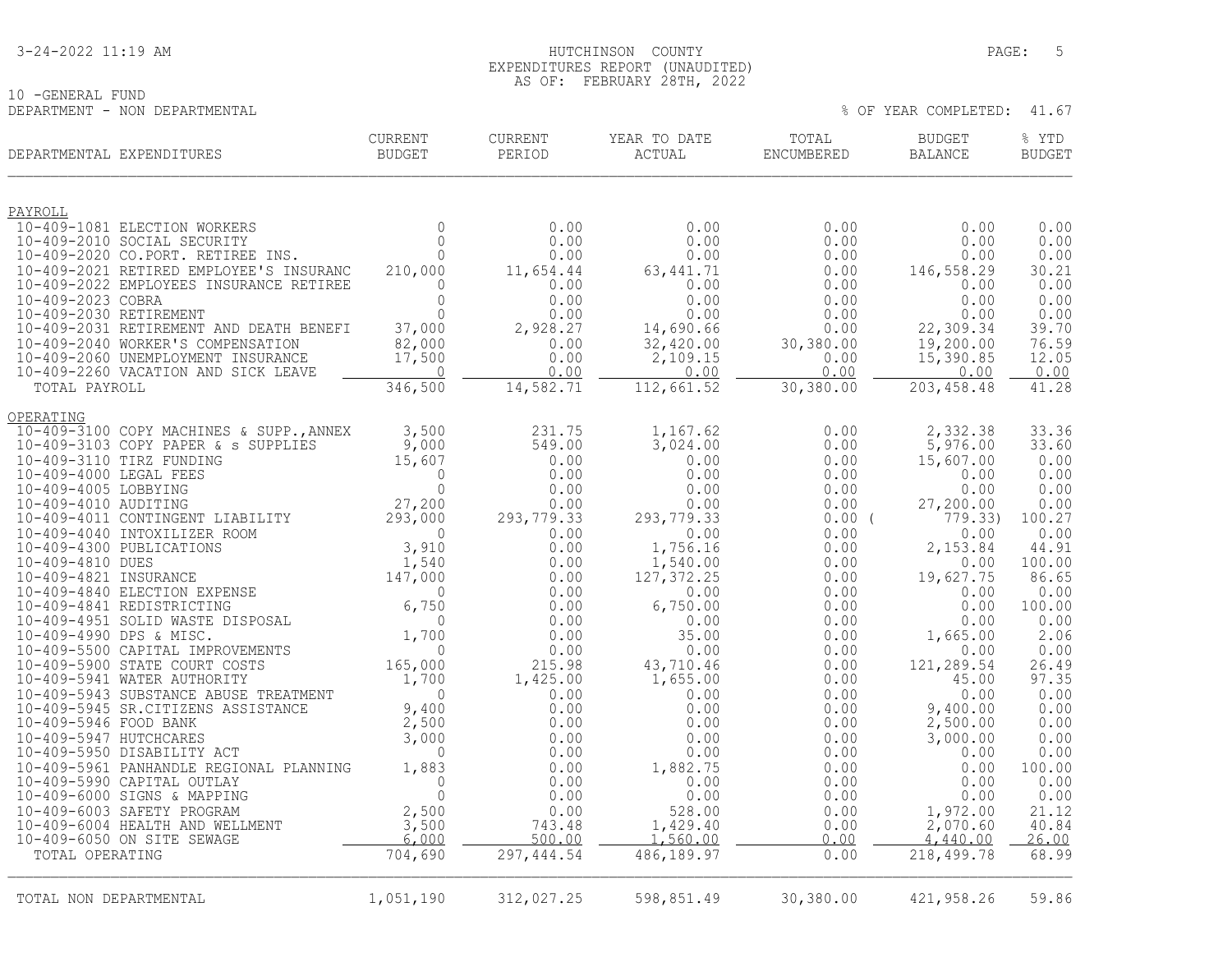10 -GENERAL FUND

#### 3-24-2022 11:19 AM HUTCHINSON COUNTY PAGE: 6 EXPENDITURES REPORT (UNAUDITED) AS OF: FEBRUARY 28TH, 2022

DEPARTMENT - 316TH DISTRICT COURT THE SERVICE OF YEAR COMPLETED: 41.67

| DEPARTMENTAL EXPENDITURES                                                    | <b>CURRENT</b><br>BUDGET  | <b>CURRENT</b><br>PERIOD | YEAR TO DATE<br>ACTUAL | TOTAL<br>ENCUMBERED | <b>BUDGET</b><br><b>BALANCE</b> | % YTD<br><b>BUDGET</b> |
|------------------------------------------------------------------------------|---------------------------|--------------------------|------------------------|---------------------|---------------------------------|------------------------|
| PAYROLL                                                                      |                           |                          |                        |                     |                                 |                        |
| 10-435-1010 SUPPLEMENTAL SALARY, JUDGE                                       | 13,439                    | 1,119.94                 | 5,599.70               | 0.00                | 7,839.58                        | 41.67                  |
| 10-435-1020 CRT.REPORTER SALARY SUPP.                                        | 2,047                     | 170.58<br>5,405.16       | 852.90<br>27,025.80    | 0.00                | 1,194.06<br>37,836.12           | 41.67                  |
| 10-435-1050 SALARY, COURT ADMINISTRATOR<br>10-435-1070 PART TIME HELP        | 64,862<br>2,500           | 0.00                     | 660.00                 | 0.00<br>0.00        | 1,840.00                        | 41.67<br>26.40         |
| 10-435-1100 SALARY, COURT REPORTER                                           | 98,417                    | 8,201.41                 | 41,007.05              | 0.00                | 57,409.87                       | 41.67                  |
| 10-435-1300 SALARY, BAILIFF                                                  | 61,484                    | 5,123.69                 | 25,618.45              | 0.00                | 35,865.83                       | 41.67                  |
| 10-435-1360 LONGEVITY                                                        | 1,680                     | 140.00                   | 700.00                 | 0.00                | 980.00                          | 41.67                  |
| 10-435-2010 SOCIAL SECURITY                                                  | 18,508                    | 1,514.45<br>3,224.08     | 7,621.41               | 0.00                | 10,886.19                       | 41.18                  |
| 10-435-2020 EMPLOYEE'S INSURANCE<br>10-435-2025 LIFE INSURANCE               | 38,690<br>108             | 7.90                     | 16,120.40<br>39.50     | 0.00<br>0.00        | 22,569.60<br>68.50              | 41.67<br>36.57         |
| 10-435-2030 RETIREMENT                                                       | 27,822                    | 2,328.57                 | 11,521.89              | 0.00                | 16,299.99                       | 41.41                  |
| 10-435-2250 CAR EXPENSE, JUDGE                                               | $\mathbf{0}$              | 0.00                     | 0.00                   | 0.00                | 0.00                            | 0.00                   |
| 10-435-2260 VACATION & SICK LEAVE                                            | $\overline{0}$            | 0.00                     | 0.00                   | 0.00                | 0.00                            | 0.00                   |
| TOTAL PAYROLL                                                                | 329,557                   | 27, 235.78               | 136,767.10             | 0.00                | 192,789.74                      | 41.50                  |
| OPERATING<br>10-435-3100 OFFICE SUPPLIES                                     | 3,500                     |                          |                        |                     |                                 | 2.31                   |
| 10-435-3110 POSTAGE                                                          | 350                       | 0.00<br>2.12             | 81.02<br>6.33          | 0.00<br>0.00        | 3,418.98<br>343.67              | 1.81                   |
| 10-435-3340 COURT REPORTERS CERTIFICATE                                      | 310                       | 0.00                     | 0.00                   | 0.00                | 310.00                          | 0.00                   |
| 10-435-4050 MEDICAL EXPENSE                                                  | 500                       | 0.00                     | 0.00                   | 0.00                | 500.00                          | 0.00                   |
| 10-435-4100 APPOINTED ATTORNEYS                                              | 250,000                   | 15,130.00                | 76,670.00              | 0.00                | 173,330.00                      | 30.67                  |
| 10-435-4110 PURLIC DEFENDER<br>10-435-4120 SPECIAL JUDGES                    | 4,494                     | 4,494.00<br>0.00         | 4,494.00<br>88.55      | 0.00<br>0.00        | 0.00<br>4,911.45                | 100.00<br>1.77         |
| 10-435-4130 COURT REPORTER, SPECIAL                                          | $5,000$<br>7.000<br>7,000 | 0.00                     | 1,834.00               | 0.00                | 5,166.00                        | 26.20                  |
| 10-435-4140 INTERPRETER BENEFITS                                             | $\overline{0}$            | 0.00                     | 0.00                   | 0.00                | 0.00                            | 0.00                   |
| 10-435-4141 SALARY INTERPRETER                                               | $\Omega$                  | 0.00                     | 0.00                   | 0.00                | 0.00                            | 0.00                   |
| 10-435-4150 CRIMINAL TRIAL EXPENSE                                           | 10,000                    | 0.00                     | 1,575.00               | 0.00                | 8,425.00                        | 15.75                  |
| 10-435-4200 TELEPHONE<br>10-435-4270 TRAINING & EDUCATION, CRT.              | $\Omega$<br>3,200         | 0.00<br>0.00             | 0.00<br>0.00           | 0.00<br>0.00        | 0.00<br>3,200.00                | 0.00<br>0.00           |
| 10-435-4271 BAILIFF, TRAINING & EDUCATI                                      | 2,250                     | 1,710.40                 | 2,210.40               | 0.00                | 39.60                           | 98.24                  |
| 10-435-4272 COURT REPORTER, TRAINING &                                       | 2,000                     | 0.00                     | 0.00                   | 0.00                | 2,000.00                        | 0.00                   |
| 10-435-4273 JUDGE, TRAINING & EDUCATION                                      | 7,000                     | 1,242.43                 | 3,109.64               | 0.00                | 3,890.36                        | 44.42                  |
| 10-435-4290 OUT OF COUNTY TRAVEL                                             | $\overline{0}$            | 0.00                     | 0.00                   | 0.00                | 0.00                            | 0.00                   |
| 10-435-4520 EQUIPMENT MAINTENANCE<br>10-435-4810 9TH ADMINISTRATIVE DUES     | 1,000<br>1,875            | 0.00<br>0.00             | 0.00<br>1,875.25       | 0.00<br>0.00        | 1,000.00<br>0.00                | 0.00<br>100.00         |
| 10-435-4811 DUES                                                             | 1,000                     | 0.00                     | 515.00                 | 0.00                | 485.00                          | 51.50                  |
| 10-435-4850 JUROR EXPENSE                                                    | 8,800                     | 0.00                     | 710.00                 | 0.00                | 8,090.00                        | 8.07                   |
| 10-435-4855 DRUG COURT                                                       | $\Omega$                  | 0.00                     | 0.00                   | 0.00                | 0.00                            | 0.00                   |
| 10-435-4880 STATEMENT OF FACTS                                               | 20,000                    | 0.00                     | 2,136.00               | 0.00                | 17,864.00                       | 10.68                  |
| 10-435-4920 APPOINTED GUARDIAN AD LITEM                                      | 1,000<br>600              | 0.00                     | 0.00<br>42.00          | 0.00<br>0.00        | 1,000.00<br>558.00              | 0.00<br>7.00           |
| 10-435-4990 MISCELLANEOUS EXPENSE, ALS<br>10-435-5300 COURTROOM IMPROVEMENTS | 4,000                     | 0.00<br>0.00             | 0.00                   | 0.00                | 4,000.00                        | 0.00                   |
| 10-435-5700 OFFICE EQUIPMENT                                                 | 2,500                     | 133.52                   | 652.63                 | 0.00                | 1,847.37                        | 26.11                  |
| 10-435-5720 COMPUTER EXPENSE                                                 | 1,800                     | 153.98                   | 153.98                 | 0.00                | 1,646.02                        | 8.55                   |
| 10-435-5721 COMPUTER SUPPORT & MAINT.                                        | 9,332                     | 0.00                     | 8,384.80               | 0.00                | 947.31                          | 89.85                  |
| 10-435-5990 CAPITAL OUTLAY                                                   | $\Omega$                  | 0.00                     | 0.00                   | 0.00                | 0.00                            | 0.00                   |
| TOTAL OPERATING                                                              | 347,511                   | 22,866.45                | 104, 538.60            | 0.00                | 242, 972. 76                    | 30.08                  |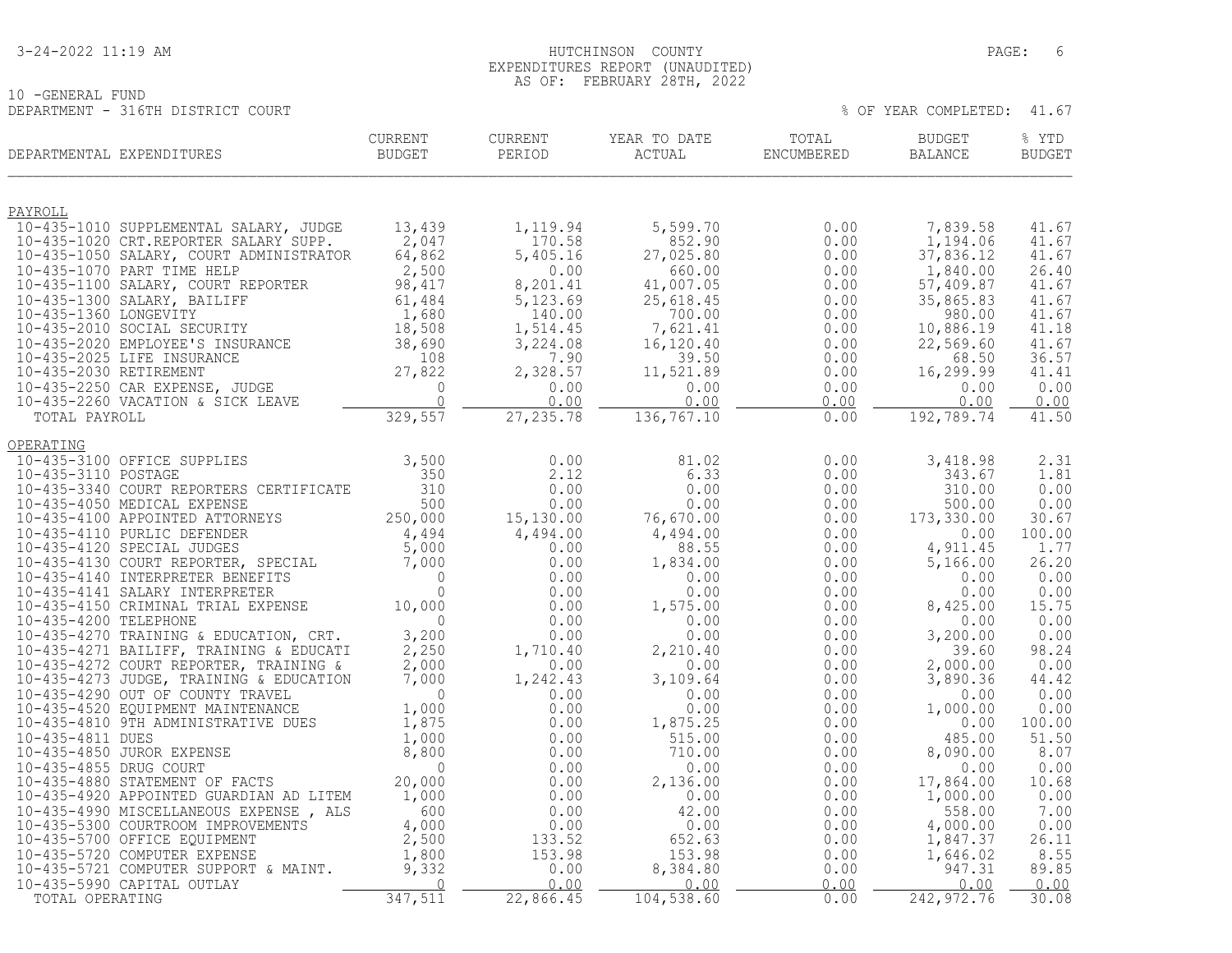| 3-24-2022 11:19 AM                                    |                   |                   | HUTCHINSON COUNTY<br>EXPENDITURES REPORT (UNAUDITED)<br>AS OF: FEBRUARY 28TH, 2022 |                     | PAGE:                      |                        |
|-------------------------------------------------------|-------------------|-------------------|------------------------------------------------------------------------------------|---------------------|----------------------------|------------------------|
| 10 -GENERAL FUND<br>DEPARTMENT - 316TH DISTRICT COURT |                   |                   |                                                                                    |                     | % OF YEAR COMPLETED: 41.67 |                        |
| DEPARTMENTAL EXPENDITURES                             | CURRENT<br>BUDGET | CURRENT<br>PERIOD | YEAR TO DATE<br>ACTUAL                                                             | TOTAL<br>ENCUMBERED | BUDGET<br>BALANCE          | % YTD<br><b>BUDGET</b> |
| TOTAL 316TH DISTRICT COURT                            | 677,068           | 50,102.23         | 241,305.70                                                                         | 0.00                | 435,762.50                 | 35.64                  |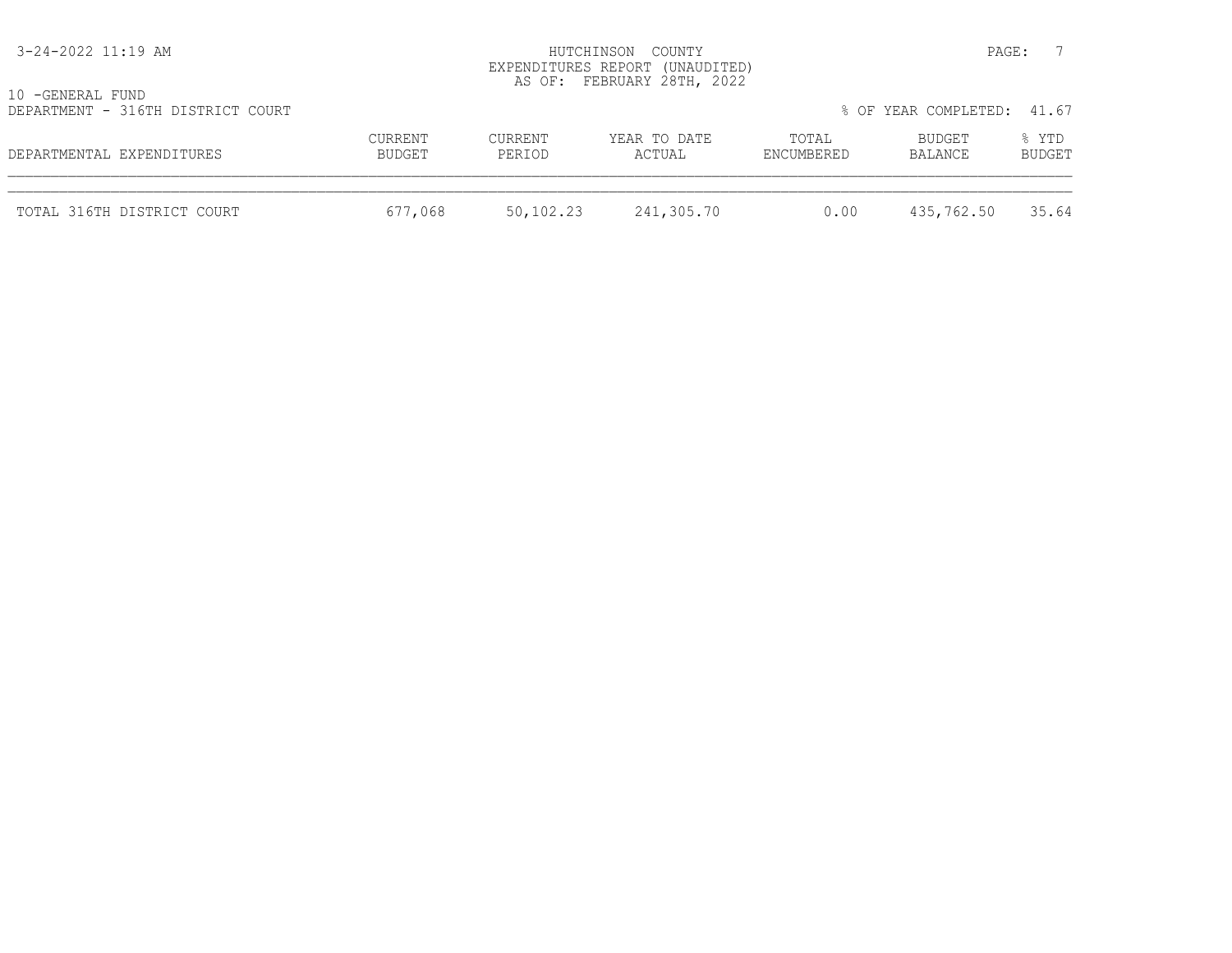10 -GENERAL FUND<br>DEPARTMENT - 84TH DISTRICT COURT

#### 3-24-2022 11:19 AM PAGE: 8 EXPENDITURES REPORT (UNAUDITED) AS OF: FEBRUARY 28TH, 2022

| DEPARTMENTAL EXPENDITURES                                                                                                                                                                                      | <b>CURRENT</b><br>BUDGET | <b>CURRENT</b><br>PERIOD | YEAR TO DATE<br>ACTUAL  | TOTAL<br>ENCUMBERED | <b>BUDGET</b><br>BALANCE | % YTD<br><b>BUDGET</b> |
|----------------------------------------------------------------------------------------------------------------------------------------------------------------------------------------------------------------|--------------------------|--------------------------|-------------------------|---------------------|--------------------------|------------------------|
| PAYROLL                                                                                                                                                                                                        |                          |                          |                         |                     |                          |                        |
| 10-436-1000 INTERPRETER                                                                                                                                                                                        | 5,000                    | 0.00                     | 0.00                    | 0.00                | 5,000.00                 | 0.00                   |
| 10-436-1010 SUPPLEMENTAL SALARY, JUDGE<br>10-436-1020 CRT.REPORTER SALARY SUPP.                                                                                                                                | 8,664<br>1,454           | 722.04<br>121.14         | 3,610.20<br>605.70      | 0.00<br>0.00        | 5,054.28<br>847.98       | 41.67<br>41.67         |
| 10-436-1050 SALARY, COURT ADMINISTRATOR                                                                                                                                                                        | 38,745                   | 3,228.72                 | 16, 143.60              | 0.00                | 22,601.04                | 41.67                  |
| 10-436-1080 PART/TIME HELP                                                                                                                                                                                     | 5,700                    | 0.00                     | 997.50                  | 0.00                | 4,702.50                 | 17.50                  |
| 10-436-1100 SALARY, COURT REPORTER<br>10-436-1300 BAILIFF                                                                                                                                                      | 58,425<br>38,950         | 4,868.76<br>3,245.87     | 24, 343.80<br>16,229.35 | 0.00<br>0.00        | 34,081.32<br>22,721.09   | 41.67<br>41.67         |
| 10-436-1360 LONGEVITY                                                                                                                                                                                          | 1,620                    | 135.00                   | 675.00                  | 0.00                | 945.00                   | 41.67                  |
| $10-436-2010$ SOCIAL SECURITY                                                                                                                                                                                  | 12,032                   | 913.68                   | 4,648.09                | 0.00                | 7,384.37                 | 38.63                  |
| 10-436-2020 EMPLOYEE'S INSURANCE                                                                                                                                                                               | 26, 200                  | 2,183.32                 | 10,916.60               | 0.00                | 15, 283.40               | 41.67                  |
| 10-436-2025 LIFE INSURANCE<br>10-436-2030 RETIREMENT                                                                                                                                                           | 108<br>17,487            | 8.94<br>1,423.14         | 44.70<br>7,041.75       | 0.00<br>0.00        | 63.30<br>10,444.97       | 41.39<br>40.27         |
| 10-436-2250 CAR EXPENSE, JUDGE                                                                                                                                                                                 | 4,200                    | 350.00                   | 1,750.00                | 0.00                | 2,450.00                 | 41.67                  |
| 10-436-2251 COURT ADMN. TRAVEL                                                                                                                                                                                 | 1,000                    | 0.00                     | 0.00                    | 0.00                | 1,000.00                 | 0.00                   |
| 10-436-2260 VACATION & SICKLEAVE<br>TOTAL PAYROLL                                                                                                                                                              | $\Omega$<br>219,586      | 0.00<br>17, 200.61       | 0.00<br>87,006.29       | 0.00<br>0.00        | 0.00<br>132,579.25       | 0.00<br>39.62          |
|                                                                                                                                                                                                                |                          |                          |                         |                     |                          |                        |
| OPERATING<br>10-436-3100 OFFICE SUPPLIES                                                                                                                                                                       | $1,500$ (                | 58.90)                   | 882.43                  | 0.00                | 617.57                   | 58.83                  |
| 10-436-3110 POSTAGE                                                                                                                                                                                            | 250                      | 0.00                     | 0.00                    | 0.00                | 250.00                   | 0.00                   |
| 10-436-4050 MEDICAL EXPENSE                                                                                                                                                                                    | 10,000                   | 0.00                     | 1,750.00                | 0.00                | 8,250.00                 | 17.50                  |
| 10-436-4100 APPOINTED ATTORNEYS                                                                                                                                                                                | 115,000                  | 13,600.00                | 55,737.00               | 0.00                | 59,263.00                | 48.47                  |
| 10-436-4110 PUBLIC DEFENDER                                                                                                                                                                                    | 4,494                    | 4,494.00<br>0.00         | 4,494.00<br>1,059.72    | 0.00<br>0.00        | 0.00<br>940.28           | 100.00<br>52.99        |
|                                                                                                                                                                                                                |                          | 0.00                     | 0.00                    | 0.00                | 0.00                     | 0.00                   |
| 10-436-4110 PUBLIC DEFENDER 4,494<br>10-436-4130 SPECIAL COURT REPORTER 2,000<br>10-436-4140 INTERPRETER BENEFITS 0<br>10-436-4141 SALARY INTERPRETER 0<br>10-436-4150 INVESTIGATOR<br>10-436-4200 TELEPHONE 0 |                          | 0.00                     | 0.00                    | 0.00                | 0.00                     | 0.00                   |
|                                                                                                                                                                                                                | $\overline{0}$           | 0.00                     | 0.00                    | 0.00                | 0.00                     | 0.00                   |
| 10-436-4200 TELEPHONE<br>10-436-4270 TRAVEL & TRAINING, JUDGE<br>10-436-4270 TRAVEL & TRAINING, JUDGE                                                                                                          | $1,500$ (                | 0.00<br>31.26)           | 0.00<br>43.74           | 0.00<br>0.00        | 0.00<br>1,456.26         | 0.00<br>2.92           |
| 10-436-4271 TRAVEL & TRAINING, BAILIFF                                                                                                                                                                         | 3,000                    | 58.34                    | 58.34                   | 0.00                | 2,941.66                 | 1.94                   |
| 10-436-4272 TRAVEL & TRAINING CRT.REPOR                                                                                                                                                                        | 1,000                    | 0.00                     | 0.00                    | 0.00                | 1,000.00                 | 0.00                   |
| 10-436-4273 TRAINING COURT ADMN.                                                                                                                                                                               | 1,000                    | 0.00                     | 0.00                    | 0.00                | 1,000.00                 | 0.00                   |
| 10-436-4274 INTERPRETER TRAINING<br>10-436-4290 SPECIAL JUDGE, TRAVEL                                                                                                                                          | 1,000<br>500             | 0.00<br>0.00             | 0.00<br>0.00            | 0.00<br>0.00        | 1,000.00<br>500.00       | 0.00<br>0.00           |
| 10-436-4520 OFFICE EQUIPMENT MAINTENANC                                                                                                                                                                        | 500                      | 0.00                     | 0.00                    | 0.00                | 500.00                   | 0.00                   |
| 10-436-4810 9TH ADMINISTRATIVE DUES                                                                                                                                                                            | 1,875                    | 0.00                     | 1,875.26                | 0.00(               | 0.01)                    | 100.00                 |
| 10-436-4811 DUES                                                                                                                                                                                               | 500                      | 0.00                     | 0.00                    | 0.00                | 500.00                   | 0.00                   |
| 10-436-4850 JUROR EXPENSE<br>10-436-4880 STATEMENT OF FACTS<br>10-436-4810 CLINING ---                                                                                                                         | 10,000<br>7,500          | 408.00<br>161.23)        | 808.00<br>4,188.77      | 0.00<br>0.00        | 9,192.00<br>3,311.23     | 8.08<br>55.85          |
|                                                                                                                                                                                                                | 45,800                   | 0.00                     | 0.00                    | 0.00                | 45,800.00                | 0.00                   |
| 10-436-4910 CRIMINAL TRIAL EXPENSE<br>10-436-4990 MISCELLANEOUS EXPENSE                                                                                                                                        | 500                      | 0.00                     | 0.00                    | 0.00                | 500.00                   | 0.00                   |
| 10-436-5300 COURTROOM IMP.<br>10-436-5700 EQUIPMENT                                                                                                                                                            | $2,500$ (<br>2,500       | 55.95)<br>0.00           | 220.74<br>0.00          | 0.00<br>0.00        | 2,279.26<br>2,500.00     | 8.83<br>0.00           |
| 10-436-5720 COMPUTER                                                                                                                                                                                           | 2,000                    | 0.00                     | 0.00                    | 0.00                | 2,000.00                 | 0.00                   |
| 10-436-5721 COMPUTER SUPPORT & MAINT                                                                                                                                                                           | 7,735                    | 0.00                     | 7,396.10                | 0.00                | 338.61                   | 95.62                  |
| 10-436-5900 BOOKS, LAW                                                                                                                                                                                         | 500                      | 0.00                     | 0.00                    | 0.00                | 500.00                   | 0.00                   |
| 10-436-5990 CAPITAL OUTLAY<br>TOTAL OPERATING                                                                                                                                                                  | $\Omega$<br>223,154      | 0.00<br>18, 253.00       | 0.00<br>78,514.10       | 0.00<br>0.00        | 0.00<br>144,639.86       | 0.00<br>35.18          |
|                                                                                                                                                                                                                |                          |                          |                         |                     |                          |                        |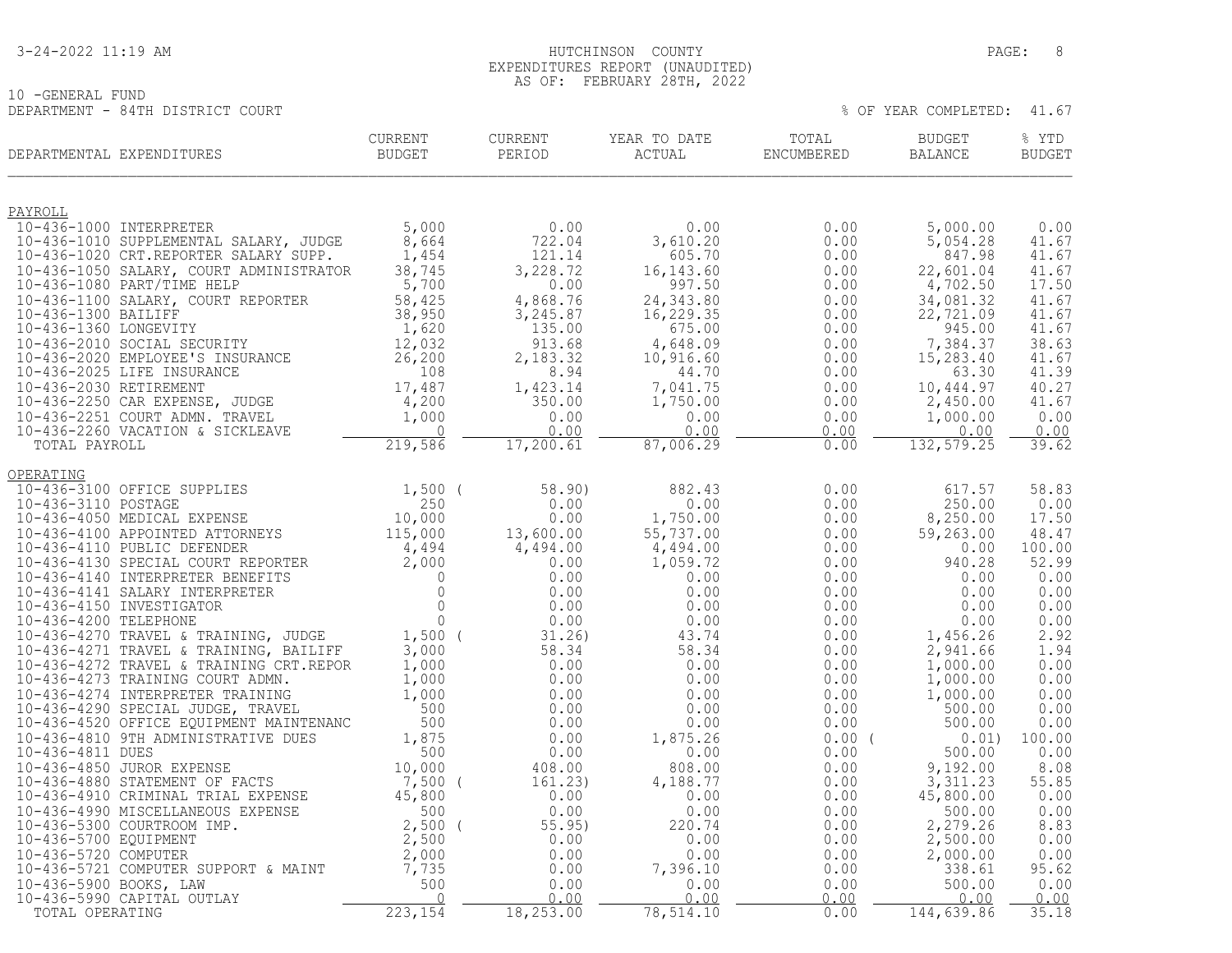| 3-24-2022 11:19 AM                                   |                   |                   | HUTCHINSON COUNTY<br>EXPENDITURES REPORT (UNAUDITED)<br>AS OF: FEBRUARY 28TH, 2022 |                     |                            | - 9<br>PAGE:    |
|------------------------------------------------------|-------------------|-------------------|------------------------------------------------------------------------------------|---------------------|----------------------------|-----------------|
| 10 -GENERAL FUND<br>DEPARTMENT - 84TH DISTRICT COURT |                   |                   |                                                                                    |                     | % OF YEAR COMPLETED: 41.67 |                 |
| DEPARTMENTAL EXPENDITURES                            | CURRENT<br>BUDGET | CURRENT<br>PERIOD | YEAR TO DATE<br>ACTUAL                                                             | TOTAL<br>ENCUMBERED | BUDGET<br>BALANCE          | % YTD<br>BUDGET |
| TOTAL 84TH DISTRICT COURT                            | 442,740           | 35,453.61         | 165,520.39                                                                         | 0.00                | 277,219.11                 | 37.39           |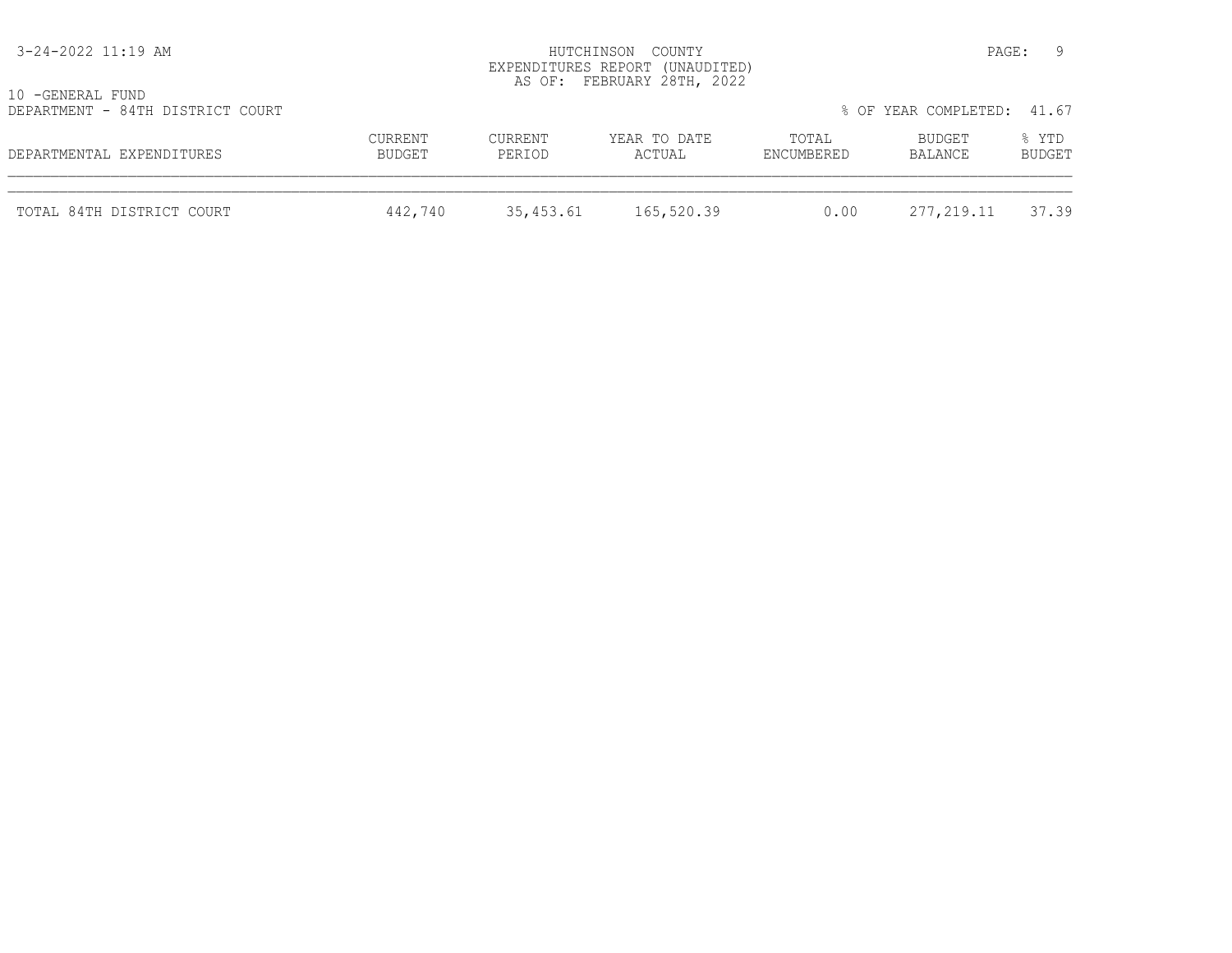10 -GENERAL FUND

 3-24-2022 11:19 AM HUTCHINSON COUNTY PAGE: 10 EXPENDITURES REPORT (UNAUDITED) AS OF: FEBRUARY 28TH, 2022

| TOTAL<br>CURRENT<br>CURRENT<br>YEAR TO DATE<br><b>BUDGET</b><br>PERIOD<br>DEPARTMENTAL EXPENDITURES<br>BUDGET<br>ACTUAL<br>ENCUMBERED<br>BALANCE                      | % YTD<br><b>BUDGET</b>   |
|-----------------------------------------------------------------------------------------------------------------------------------------------------------------------|--------------------------|
|                                                                                                                                                                       |                          |
| PAYROLL                                                                                                                                                               |                          |
| 16,015<br>10-437-1010 SALARY, SUPPLEMENT<br>1,334.57<br>6,672.85<br>0.00<br>9,341.99<br>$\Omega$<br>0.00<br>0.00<br>0.00<br>10-437-1011 DA SUPPLEMENT (STATE)         | 41.67<br>0.00<br>0.00    |
| $\mathbf{0}$<br>0.00<br>0.00<br>10-437-1020 SALARY SUP., ASST. I & II<br>0.00                                                                                         | 0.00<br>0.00             |
| 8,203.35<br>10-437-1030 SALARY, ASSISTANT I<br>98,440<br>41,016.75<br>0.00<br>57,423.45<br>10-437-1031 ASSISTANT 11<br>$\overline{0}$<br>0.00<br>0.00<br>0.00         | 41.67<br>0.00<br>0.00    |
| 67,241<br>10-437-1032 SALARY, INVESTIGATOR<br>5,603.42<br>28,017.10<br>0.00<br>39,223.94                                                                              | 41.67                    |
| 10-437-1050 SALARY, SECRETARY I<br>39,693<br>3,307.71<br>16, 538.55<br>0.00<br>23, 153.97                                                                             | 41.67                    |
| 22, 210.51<br>10-437-1051 SALARY, SECRETARY II<br>38,075<br>3, 172.93<br>15,864.65<br>0.00<br>6,000<br>6,000.00<br>10-437-1080 PART TIME HELP<br>0.00<br>0.00<br>0.00 | 41.67<br>0.00            |
| 10-437-1360 LONGEVITY<br>1,860<br>155.00<br>775.00<br>0.00<br>1,085.00                                                                                                | 41.67                    |
| 10-437-2010 SOCIAL SECURITY<br>1,522.81<br>7,617.20<br>12,240.97<br>19,858<br>0.00                                                                                    | 38.36                    |
| 10-437-2020 EMPLOYEE'S INSURANCE<br>38,690<br>4,315.74<br>21,578.70<br>0.00<br>17, 111.30<br>10-437-2025 LIFE INSURANCE<br>144<br>11.92<br>59.60<br>0.00              | 55.77<br>41.39<br>84.40  |
| 10-437-2030 RETIREMENT<br>30,745<br>2,515.24<br>18,299.68<br>12,445.55<br>0.00                                                                                        | 40.48                    |
| 10-437-2260 VACATION<br>$\bigcap$<br>0.00<br>0.00<br>0.00                                                                                                             | 0.00<br>0.00             |
| 356,761<br>30, 142.69<br>150, 585.95<br>206, 175.21<br>0.00<br>TOTAL PAYROLL                                                                                          | 42.21                    |
| OPERATING                                                                                                                                                             |                          |
| 2,500<br>109.78<br>252.72<br>0.00<br>2,247.28<br>10-437-3100 OFFICE SUPPLIES                                                                                          | 10.11                    |
| 10-437-3101 COPIER EXP.<br>3,500<br>267.45<br>1,306.15<br>0.00<br>2,193.85<br>10-437-3110 POSTAGE AND BOX RENT<br>0.00<br>400<br>79.67<br>0.00                        | 37.32<br>19.92<br>320.33 |
| 10-437-4050 AUTOPSIES<br>$\Omega$<br>0.00<br>0.00<br>0.00                                                                                                             | 0.00<br>0.00             |
| 10-437-4051 MEDICAL EXP.<br>$\Omega$<br>0.00<br>0.00<br>0.00                                                                                                          | 0.00<br>0.00             |
| 10-437-4150 INVESTIGATIVE EXPENSE<br>4,000<br>0.00<br>0.00<br>0.00<br>4,000.00<br>10-437-4200 TELEPHONE<br>0.00<br>$\Omega$<br>0.00<br>0.00                           | 0.00<br>0.00<br>0.00     |
| 10-437-4270 TRAINING AND EDUCATION<br>6,000<br>1,088.42<br>2,077.82<br>3,922.18<br>0.00                                                                               | 34.63                    |
| $\overline{0}$<br>10-437-4271 INVESTIGATOR<br>0.00<br>0.00<br>0.00                                                                                                    | 0.00<br>0.00             |
| 1,000<br>10-437-4810 DUES<br>0.00<br>0.00<br>0.00<br>1,000.00<br>10-437-4850 GRAND JURY EXPENSE<br>1,000<br>169.50<br>534.31<br>0.00                                  | 0.00<br>465.69<br>53.43  |
| 8,013<br>1,996.58<br>10-437-4852 CRIME VICTIM INFO. EXP. VIN<br>0.00<br>0.00<br>6,016.34                                                                              | 24.92                    |
| 10-437-4880 GRAND JURY TESTIMONY<br>1,000<br>0.00<br>1,000.00<br>0.00<br>0.00                                                                                         | 0.00                     |
| 10-437-4910 TRIAL EXP.<br>0.00<br>47.60<br>0.00<br>9,952.40<br>10,000                                                                                                 | 0.48                     |
| 10-437-4990 MISCELLANEOUS EXPENSE<br>$1,500$ (<br>404.90<br>11.10)<br>0.00<br>1,095.10<br>10-437-4991 ASSAULT VICTIMS<br>0.00<br>$\Omega$<br>0.00<br>0.00             | 26.99<br>0.00<br>0.00    |
| 2,000<br>10-437-5700 OFFICE EQUIPMENT<br>0.00<br>0.00<br>0.00<br>2,000.00                                                                                             | 0.00                     |
| $\mathbf{0}$<br>10-437-5710 SECURITY SYSTEM<br>0.00<br>0.00<br>0.00                                                                                                   | 0.00<br>0.00             |
| 2,500<br>10-437-5720 COMPUTER<br>165.34<br>266.68<br>2,233.32<br>0.00<br>10-437-5721 COMPUTER SUPPORT & MAINT.<br>11,236.92<br>3,631.79<br>14,869<br>871.85)<br>0.00  | 10.67<br>75.57           |
| 10-437-5900 BOOKS, LAW<br>3,000<br>308.03)<br>2,045.47<br>0.00                                                                                                        | 954.53<br>68.18          |
| $\overline{0}$<br>9.25<br>9.25<br>0.00<br>10-437-5990 CAPITAL OUTLAY                                                                                                  | 9.25<br>0.00             |
| 61,282<br>20, 239.57<br>600.26<br>41,042.06<br>0.00<br>TOTAL OPERATING                                                                                                | 33.03                    |
| 170,825.52<br>TOTAL DISTRICT ATTORNEY<br>418,043<br>30,742.95<br>0.00<br>247, 217. 27                                                                                 | 40.86                    |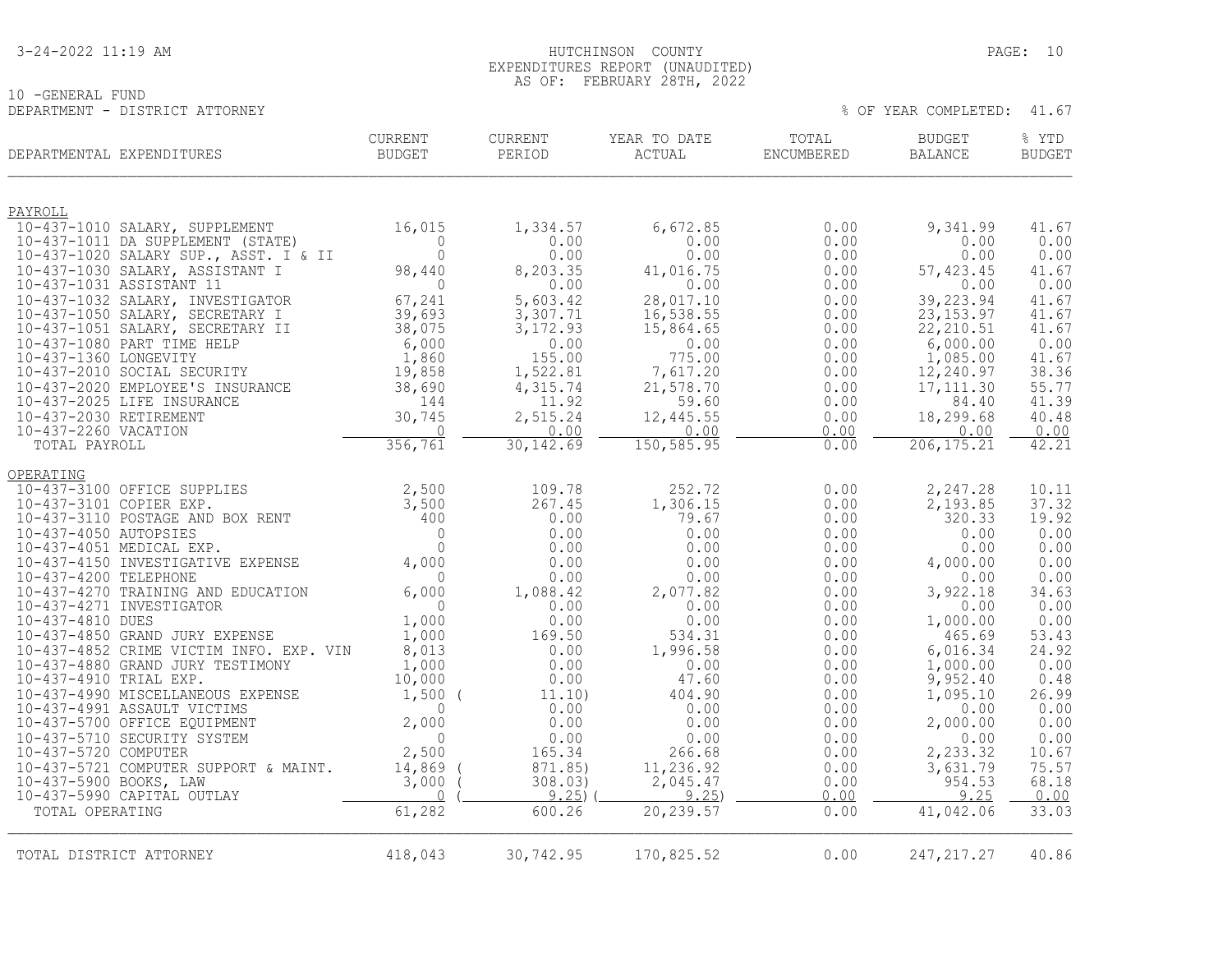| 3-24-2022 11:19 AM |
|--------------------|
|--------------------|

#### HUTCHINSON COUNTY PAGE: 11 EXPENDITURES REPORT (UNAUDITED) AS OF: FEBRUARY 28TH, 2022

|                             | ILDRUARI ZOIN, ZUZZ |  |                            |  |
|-----------------------------|---------------------|--|----------------------------|--|
| 10 -GENERAL FUND            |                     |  |                            |  |
| DEPARTMENT - DISTRICT CLERK |                     |  | % OF YEAR COMPLETED: 41.67 |  |

| DEPARTMENTAL EXPENDITURES                                   | CURRENT<br><b>BUDGET</b> | CURRENT<br>PERIOD | YEAR TO DATE<br>ACTUAL | TOTAL<br><b>ENCUMBERED</b> | <b>BUDGET</b><br><b>BALANCE</b> | % YTD<br><b>BUDGET</b> |
|-------------------------------------------------------------|--------------------------|-------------------|------------------------|----------------------------|---------------------------------|------------------------|
| PAYROLL                                                     |                          |                   |                        |                            |                                 |                        |
| 10-450-1010 SALARY                                          | 76,999                   | 6,416.55          | 32,082.75              | 0.00                       | 44, 915.85                      | 41.67                  |
| 10-450-1040 SALARY, DEPUTIES                                | 179,469                  | 11, 174.32        | 60, 307.62             | 0.00                       | 119,161.26                      | 33.60                  |
| 10-450-1080 PART TIME                                       | 0                        | 0.00              | 0.00                   | 0.00                       | 0.00                            | 0.00                   |
| 10-450-1360 LONGEVITY                                       | 2,400                    | 175.00            | 904.20                 | 0.00                       | 1,495.80                        | 37.68                  |
| 10-450-2010 SOCIAL SECURITY                                 | 19,803                   | 1,344.89          | 7,066.04               | 0.00                       | 12,737.34                       | 35.68                  |
| 10-450-2020 EMPLOYEE'S INSURANCE                            | 52,095                   | 3,274.98          | 16,374.90              | 0.00                       | 35,720.10                       | 31.43                  |
| 10-450-2025 LIFE INSURANCE                                  | 180                      | 11.92             | 59.60                  | 0.00                       | 120.40                          | 33.11                  |
| 10-450-2030 RETIREMENT<br>10-450-2260 VACATION & SICK LEAVE | 29,770<br>$\Omega$       | 2,051.96<br>0.00  | 10,660.01<br>0.00      | 0.00<br>0.00               | 19,109.75<br>0.00               | 35.81                  |
| TOTAL PAYROLL                                               | 360,716                  | 24, 449.62        | 127, 455.12            | 0.00                       | 233, 260.50                     | 0.00<br>35.33          |
|                                                             |                          |                   |                        |                            |                                 |                        |
| OPERATING                                                   |                          |                   |                        |                            |                                 |                        |
| 10-450-3100 OFFICE SUPPLIES                                 | 4,000                    | 53.27             | 168.09                 | 0.00                       | 3,831.91                        | 4.20                   |
| 10-450-3101 COPIER EXP.                                     | 3,000                    | 288.41            | 1,342.26               | 0.00                       | 1,657.74                        | 44.74                  |
| 10-450-3110 BOX RENT & POSTAGE                              | 6,000                    | 261.59            | 2,000.46               | 0.00                       | 3,999.54                        | 33.34                  |
| 10-450-4000 LEGAL FEES                                      | 200                      | 0.00              | 0.00                   | 0.00                       | 200.00                          | 0.00                   |
| 10-450-4051 MEDICAL EXP.                                    | 100                      | 0.00              | 0.00                   | 0.00                       | 100.00                          | 0.00                   |
| 10-450-4200 TELEPHONE                                       | $\Omega$                 | 0.00              | 0.00                   | 0.00                       | 0.00                            | 0.00                   |
| 10-450-4270 TRAINING AND EDUCATION                          | 4,000                    | 0.00              | 0.00                   | 0.00                       | 4,000.00                        | 0.00                   |
| 10-450-4800 BONDS & NOTARY<br>10-450-4810 DUES              | 1,200<br>175             | 0.00<br>0.00      | 0.00<br>125.00         | 0.00<br>0.00               | 1,200.00<br>50.00               | 0.00<br>71.43          |
| 10-450-4990 MISCELLANEOUS EXP.                              | 500                      | 0.00              | 10.00                  | 0.00                       | 490.00                          | 2.00                   |
| 10-450-5700 OFFICE EOUIPMENT AND MAINTE                     | 500                      | 0.00              | 0.00                   | 0.00                       | 500.00                          | 0.00                   |
| 10-450-5701 OFFICE IMPROVEMENTS                             | 500                      | 0.00              | 0.00                   | 0.00                       | 500.00                          | 0.00                   |
| 10-450-5720 COMPUTER EXPENSE                                | 5,000                    | 101.34            | 101.34                 | 0.00                       | 4,898.66                        | 2.03                   |
| 10-450-5721 COMPUTER SUP. & MAINT.                          | 13,122                   | 0.00              | 12,651.21              | 0.00                       | 471.11                          | 96.41                  |
| 10-450-5900 BOOKS                                           | 800                      | 0.00              | 221.63                 | 0.00                       | 578.37                          | 27.70                  |
| 10-450-5990 CAPITAL OUTLAY                                  | $\cap$                   | 0.00              | 0.00                   | 0.00                       | 0.00                            | 0.00                   |
| TOTAL OPERATING                                             | 39,097                   | 704.61            | 16,619.99              | 0.00                       | 22, 477.33                      | 42.51                  |
| TOTAL DISTRICT CLERK                                        | 399,813                  | 25, 154. 23       | 144,075.11             | 0.00                       | 255,737.83                      | 36.04                  |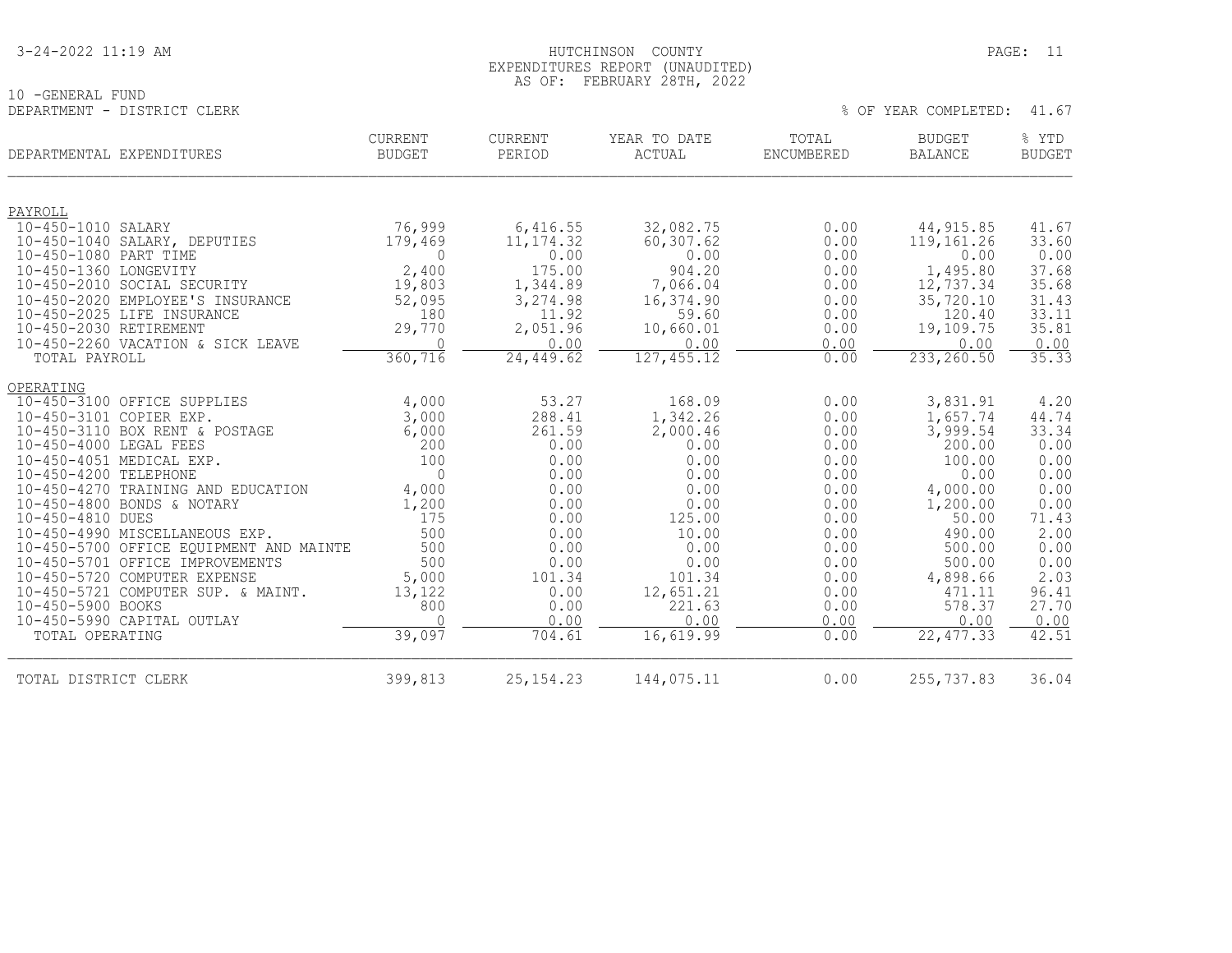#### 3-24-2022 11:19 AM PAGE: 12 EXPENDITURES REPORT (UNAUDITED) AS OF: FEBRUARY 28TH, 2022

10 -GENERAL FUND DEPARTMENT - J. P. PRECINCT  $#2$ 

| YEAR COMPLETED: |  |
|-----------------|--|
|-----------------|--|

| DEPARTMENTAL EXPENDITURES                             | CURRENT<br><b>BUDGET</b> | CURRENT<br>PERIOD | YEAR TO DATE<br>ACTUAL | TOTAL<br>ENCUMBERED | <b>BUDGET</b><br><b>BALANCE</b> | % YTD<br><b>BUDGET</b> |
|-------------------------------------------------------|--------------------------|-------------------|------------------------|---------------------|---------------------------------|------------------------|
|                                                       |                          |                   |                        |                     |                                 |                        |
| PAYROLL                                               |                          |                   |                        |                     |                                 |                        |
| 10-456-1010 SALARY                                    | 61,195                   | 5,099.61          | 25,498.05              | 0.00                | 35,697.27                       | 41.67                  |
| 10-456-1050 SALARY, SECRETARY<br>10-456-1080 PARTTIME | 47,819<br>$\Omega$       | 3,984.89<br>0.00  | 19,924.45<br>0.00      | 0.00<br>0.00        | 27,894.23<br>0.00               | 41.67<br>0.00          |
| 10-456-1360 LONGEVITY                                 | 540                      | 45.00             | 225.00                 | 0.00                | 315.00                          | 41.67                  |
| 10-456-2010 SOCIAL SECURITY                           | 8,473                    | 653.86            | 3,269.30               | 0.00                | 5,203.38                        | 38.59                  |
| 10-456-2020 EMPLOYEE'S INSURANCE                      | 26,200                   | 2,183.32          | 10,916.60              | 0.00                | 15,283.40                       | 41.67                  |
| 10-456-2025 LIFE INSURANCE                            | 72                       | 5.96              | 29.80                  | 0.00                | 42.20                           | 41.39                  |
| 10-456-2030 RETIREMENT                                | 12,737                   | 1,066.00          | 5,274.65               | 0.00                | 7,462.06                        | 41.41                  |
| 10-456-2240 CELL PHONE                                | 1,200                    | 100.00            | 500.00                 | 0.00                | 700.00                          | 41.67                  |
| 10-456-2260 VACATION & SICK LEAVE                     | $\bigcap$                | 0.00              | 0.00                   | 0.00                | 0.00                            | 0.00                   |
| TOTAL PAYROLL                                         | 158,235                  | 13, 138.64        | 65,637.85              | 0.00                | 92,597.54                       | 41.48                  |
| OPERATING                                             |                          |                   |                        |                     |                                 |                        |
| 10-456-3100 OFFICE SUPPLIES                           | 2,500                    | 151.82            | 1,310.78               | 0.00                | 1,189.22                        | 52.43                  |
| 10-456-3110 POSTAGE                                   | 900                      | 64.50             | 114.38                 | 0.00                | 785.62                          | 12.71                  |
| 10-456-3340 BLOOD TESTS                               | 100                      | 0.00              | 0.00                   | 0.00                | 100.00                          | 0.00                   |
| 10-456-4050 AUTOPSIES                                 | 25,000                   | 1,930.00          | 4,405.00               | 0.00                | 20,595.00                       | 17.62                  |
| 10-456-4051 MEDICAL EXP.                              | $\Omega$                 | 0.00              | 0.00                   | 0.00                | 0.00                            | 0.00                   |
| 10-456-4100 APPOINTED ATTORNEY                        | $\mathbf{0}$             | 0.00              | 0.00                   | 0.00                | 0.00                            | 0.00                   |
| 10-456-4140 INTERPRETER<br>10-456-4200 TELEPHONE      | 100<br>$\mathbf{0}$      | 0.00<br>0.00      | 0.00<br>0.00           | 0.00<br>0.00        | 100.00<br>0.00                  | 0.00<br>0.00           |
| 10-456-4270 TRAINING AND EDUCATION                    | 5,000                    | 585.00            | 585.00                 | 0.00                |                                 | 11.70                  |
| 10-456-4800 BONDS                                     | 200                      | 0.00              | 0.00                   | 0.00                | 4,415.00<br>200.00              | 0.00                   |
| 10-456-4810 DUES                                      | 270                      | 39.05             | 189.05                 | 0.00                | 80.95                           | 70.02                  |
| 10-456-4850 JUROR EXPENSE                             | 800                      | 0.00              | 0.00                   | 0.00                | 800.00                          | 0.00                   |
| 10-456-4990 MISC.                                     | 600                      | 0.00              | 0.00                   | 0.00                | 600.00                          | 0.00                   |
| 10-456-4992 SCHOOL FINE TO SCHOOLS                    | 1,500                    | 0.00              | 250.00                 | 0.00                | 1,250.00                        | 16.67                  |
| 10-456-5700 OFFICE EQUIP. & REPAIR                    | 1,000                    | 0.00              | 0.00                   | 0.00                | 1,000.00                        | 0.00                   |
| 10-456-5720 COMPUTER EXP.                             | 1,000                    | 0.00              | 0.00                   | 0.00                | 1,000.00                        | 0.00                   |
| 10-456-5721 COMPUTER SUPPORT & MAINT.                 | 7,735                    | 0.00              | 7,396.10               | 0.00                | 338.61                          | 95.62                  |
| 10-456-5901 OMNIBASE                                  | 500                      | 0.00              | 132.00                 | 0.00                | 368.00                          | 26.40                  |
| 10-456-5902 COLLECTION FEE                            | 12,000                   | 1,120.25          | 4,239.74               | 0.00                | 7,760.26                        | 35.33                  |
| 10-456-5990 CAPITAL OUTLAY                            | $\cap$                   | 0.00              | 0.00                   | 0.00                | 0.00                            | 0.00                   |
| TOTAL OPERATING                                       | 59,205                   | 3,890.62          | 18,622.05              | 0.00                | 40,582.66                       | 31.45                  |
| TOTAL J. P. PRECINCT #2                               | 217,440                  | 17,029.26         | 84,259.90              | 0.00                | 133, 180. 20                    | 38.75                  |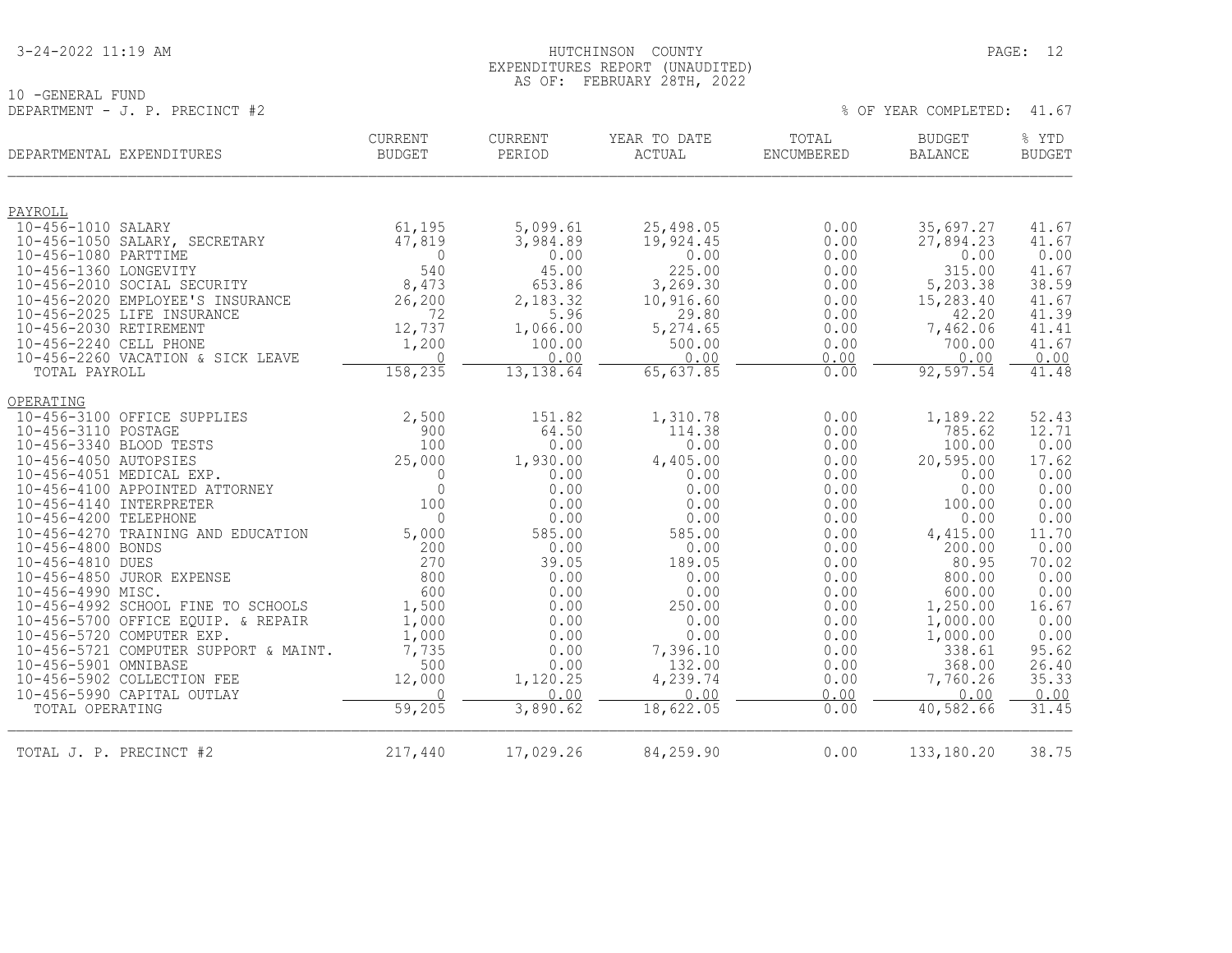#### 3-24-2022 11:19 AM HUTCHINSON COUNTY PAGE: 13 EXPENDITURES REPORT (UNAUDITED) AS OF: FEBRUARY 28TH, 2022

10 -GENERAL FUND DEPARTMENT - J. P. PRECINCT #1  $\sim$  0.000  $\mu$  0.000  $\mu$  0.000  $\mu$  0.000  $\mu$  0.000  $\mu$  0.000  $\mu$  0.000  $\mu$  0.000  $\mu$  0.000  $\mu$  0.000  $\mu$  0.000  $\mu$  0.000  $\mu$  0.000  $\mu$  0.000  $\mu$  0.000  $\mu$  0.000  $\mu$  0.000  $\mu$ 

| DEPARTMENTAL EXPENDITURES                               | <b>CURRENT</b><br><b>BUDGET</b> | <b>CURRENT</b><br>PERIOD | YEAR TO DATE<br>ACTUAL | TOTAL<br>ENCUMBERED | <b>BUDGET</b><br><b>BALANCE</b> | % YTD<br><b>BUDGET</b> |
|---------------------------------------------------------|---------------------------------|--------------------------|------------------------|---------------------|---------------------------------|------------------------|
|                                                         |                                 |                          |                        |                     |                                 |                        |
| PAYROLL<br>10-457-1010 SALARY                           | 61,195                          | 5,099.61                 | 25,498.05              | 0.00                | 35,697.27                       | 41.67                  |
| 10-457-1050 SALARY, SECRETARY                           | 47,819                          | 3,984.89                 | 19,924.45              | 0.00                | 27,894.23                       | 41.67                  |
| 10-457-1080 PARTTIME                                    | $\overline{0}$                  | 0.00                     | 0.00                   | 0.00                | 0.00                            | 0.00                   |
| 10-457-1360 LONGEVITY                                   | 360                             | 30.00                    | 150.00                 | 0.00                | 210.00                          | 41.67                  |
| 10-457-2010 SOCIAL SECURITY                             | 8,459                           | 688.98                   | 3,444.90               | 0.00                | 5,014.01                        | 40.73                  |
| 10-457-2020 EMPLOYEE'S INSURANCE                        | 25,895                          | 2,157.87                 | 10,789.35              | 0.00                | 15,105.65                       | 41.67                  |
| 10-457-2025 LIFE INSURANCE                              | 72                              | 5.96                     | 29.80                  | 0.00                | 42.20                           | 41.39                  |
| 10-457-2030 RETIREMENT                                  | 12,716                          | 1,064.27                 | 5,266.09               | 0.00                | 7,449.93                        | 41.41                  |
| 10-457-2240 CELL PHONE                                  | 1,200                           | 100.00                   | 500.00                 | 0.00                | 700.00                          | 41.67                  |
| 10-457-2260 VACATION AND SICK LEAVE<br>TOTAL PAYROLL    | $\cap$<br>157,716               | 0.00<br>13, 131.58       | 0.00<br>65,602.64      | 0.00<br>0.00        | 0.00<br>92, 113.29              | 0.00<br>41.60          |
|                                                         |                                 |                          |                        |                     |                                 |                        |
| OPERATING                                               |                                 |                          |                        |                     |                                 |                        |
| 10-457-3100 OFFICE SUPPLIES                             | 2,500                           | 0.00                     | 616.15                 | 0.00                | 1,883.85                        | 24.65                  |
| 10-457-3110 POSTAGE                                     | 800                             | 3.20                     | 50.80                  | 0.00                | 749.20                          | 6.35                   |
| 10-457-4050 AUTOPSIES                                   | 25,000                          | 6,375.00                 | 7,935.00               | 0.00                | 17,065.00                       | 31.74                  |
| 10-457-4051 MEDICAL EXP.                                | $\Omega$                        | 0.00                     | 0.00<br>0.00           | 0.00<br>0.00        | 0.00<br>0.00                    | 0.00<br>0.00           |
| 10-457-4100 APPOINTED ATTORNEY<br>10-457-4200 TELEPHONE | $\mathbf 0$<br>$\Omega$         | 0.00<br>0.00             | 0.00                   | 0.00                | 0.00                            | 0.00                   |
| 10-457-4270 TRAINING AND EDUCATION                      | 5,000                           | 0.00                     | 0.00                   | 0.00                | 5,000.00                        | 0.00                   |
| 10-457-4292 TRAVEL EXPENSE                              | $\Omega$                        | 0.00                     | 0.00                   | 0.00                | 0.00                            | 0.00                   |
| 10-457-4800 BONDS                                       | 200                             | 0.00                     | 0.00                   | 0.00                | 200.00                          | 0.00                   |
| 10-457-4810 DUES                                        | 300                             | 149.05                   | 244.05                 | 0.00                | 55.95                           | 81.35                  |
| 10-457-4850 JUROR EXPENSE                               | 800                             | 0.00                     | 0.00                   | 0.00                | 800.00                          | 0.00                   |
| 10-457-4990 MISCELLANEOUS EXPENSE                       | 600                             | 0.00                     | 0.00                   | 0.00                | 600.00                          | 0.00                   |
| 10-457-4992 SCHOOL FINE TO SCHOOL                       | $\Omega$                        | 0.00                     | 0.00                   | 0.00                | 0.00                            | 0.00                   |
| 10-457-5700 OFFICE EQUIPMENT                            | 1,000                           | 0.00                     | 0.00                   | 0.00                | 1,000.00                        | 0.00                   |
| 10-457-5720 COMPUTER                                    | 1,000                           | 0.00                     | 202.68                 | 0.00                | 797.32                          | 20.27                  |
| 10-457-5721 COMPUTER SUPPORT & MAINT.                   | 7,735                           | 0.00                     | 7,396.10               | 0.00                | 338.61                          | 95.62                  |
| 10-457-5901 OMNIBASE<br>10-457-5902 COLLECTION FEE      | 1,000                           | 0.00<br>845.60           | 12.00<br>1,874.68      | 0.00                | 988.00<br>6, 125.32             | 1.20<br>23.43          |
| 10-457-5990 CAPITAL OUTLAY                              | 8,000<br>$\Omega$               | 0.00                     | 0.00                   | 0.00<br>0.00        | 0.00                            | 0.00                   |
| TOTAL OPERATING                                         | 53,935                          | 7,372.85                 | 18,331.46              | 0.00                | 35,603.25                       | 33.99                  |
| TOTAL J. P. PRECINCT #1                                 | 211,651                         | 20,504.43                | 83,934.10              | 0.00                | 127,716.54                      | 39.66                  |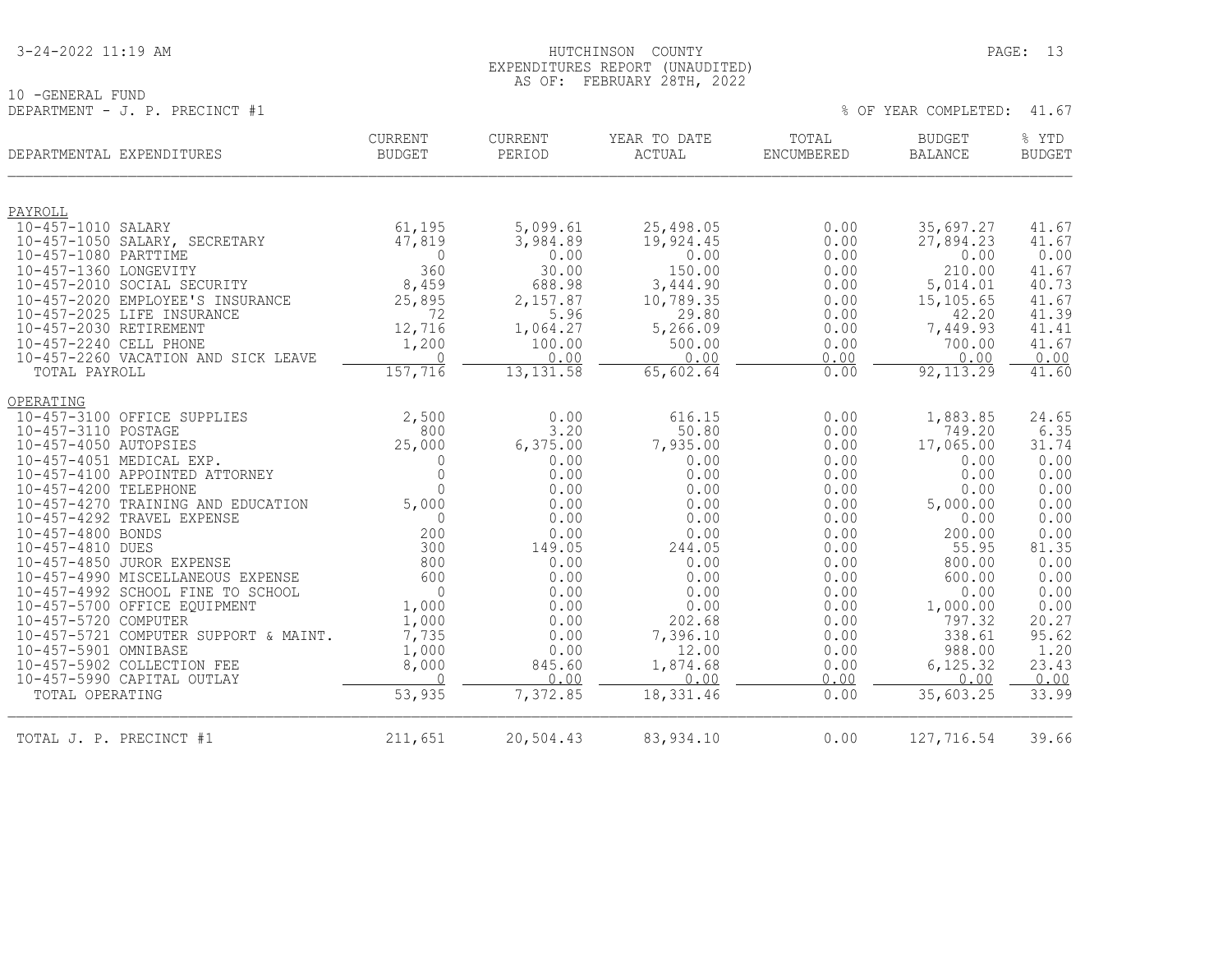10 -GENERAL FUND

#### 3-24-2022 11:19 AM PAGE: 14 EXPENDITURES REPORT (UNAUDITED) AS OF: FEBRUARY 28TH, 2022

| DEPARTMENT - COUNTY ATTORNEY           |                |            |              |            | % OF YEAR COMPLETED: | 41.67         |
|----------------------------------------|----------------|------------|--------------|------------|----------------------|---------------|
| DEPARTMENTAL EXPENDITURES              | CURRENT        | CURRENT    | YEAR TO DATE | TOTAL      | BUDGET               | % YTD         |
|                                        | <b>BUDGET</b>  | PERIOD     | ACTUAL       | ENCUMBERED | <b>BALANCE</b>       | <b>BUDGET</b> |
| PAYROLL                                |                |            |              |            |                      |               |
| 10-475-1010 SALARIES                   | 145,851        | 12, 154.23 | 60,771.15    | 0.00       | 85,079.61            | 41.67         |
| 10-475-1020 SUPPLEMENT SALARIES        | 35,000         | 2,375.00   | 11,875.00    | 0.00       | 23, 125.00           | 33.93         |
| 10-475-1030 SALARY, ASSISTANT          | $\mathbf{0}$   | 0.00       | 0.00         | 0.00       | 0.00                 | 0.00          |
| 10-475-1050 SALARY, SECRETARY I        | 47,819         | 3,984.89   | 19,924.45    | 0.00       | 27,894.23            | 41.67         |
| 10-475-1051 SALARY, SECRETARY II       | 45,377         | 3,781.42   | 18,907.10    | 0.00       | 26,469.94            | 41.67         |
| 10-475-1080 PART TIME                  | $\mathbf{0}$   | 0.00       | 0.00         | 0.00       | 0.00                 | 0.00          |
| 10-475-1360 LONGEVITY                  | 720            | 60.00      | 300.00       | 0.00       | 420.00               | 41.67         |
| 10-475-2010 SOCIAL SECURITY            | 20,522         | 1,700.57   | 8,477.09     | 0.00       | 12,045.29            | 41.31         |
| 10-475-2020 EMPLOYEE'S INSURANCE       | 38,995         | 3,249.53   | 16,247.65    | 0.00       | 22,747.35            | 41.67         |
| 10-475-2025 LIFE INSURANCE             | 108            | 8.94       | 44.70        | 0.00       | 63.30                | 41.39         |
| 10-475-2030 RETIREMENT                 | 30,851         | 2,582.06   | 12,776.20    | 0.00       | 18,074.45            | 41.41         |
| 10-475-2260 VACATION AND/ OR SICKLEAVE | $\overline{0}$ | 0.00       | 0.00         | 0.00       | 0.00                 | 0.00          |
| TOTAL PAYROLL                          | 365,243        | 29,896.64  | 149, 323.34  | 0.00       | 215, 919.17          | 40.88         |
| OPERATING                              |                |            |              |            |                      |               |
| 10-475-3100 OFFICE SUPPLIES            | 2,500          | 295.57     | 672.25       | 0.00       | 1,827.75             | 26.89         |
| 10-475-3101 COPIER EXPENSE             | 2,031          | 179.35     | 842.40       | 0.00       | 1,188.60             | 41.48         |
| 10-475-3110 POSTAGE AND BOX RENT       | 300            | 0.00       | 10.56        | 0.00       | 289.44               | 3.52          |
| 10-475-4200 TELEPHONE                  | $\Omega$       | 0.00       | 0.00         | 0.00       | 0.00                 | 0.00          |
| 10-475-4270 TRAINING & EDUCATION       | 3,700          | 300.00     | 1,026.28     | 0.00       | 2,673.72             | 27.74         |
| 10-475-4520 EQUIPMENT MAINTENANCE      | 200            | 0.00       | 0.00         | 0.00       | 200.00               | 0.00          |
| 10-475-4600 RENT, OFFICE SPACE         | $\Omega$       | 0.00       | 0.00         | 0.00       | 0.00                 | 0.00          |
| 10-475-4810 DUES                       | 600            | 50.00      | 200.00       | 0.00       | 400.00               | 33.33         |
| 10-475-4990 MISCELLANEOUS              | 1,000          | 14.48      | 104.85       | 0.00       | 895.15               | 10.49         |
| 10-475-4991 ASSAULT VICTIMS            | 1,500          | 0.00       | 0.00         | 0.00       | 1,500.00             | 0.00          |
| 10-475-5700 EQUIPMENT                  | 1,200          | 0.00       | 0.00         | 0.00       | 1,200.00             | 0.00          |
| 10-475-5720 COMPUTER                   | 4,000          | 0.00       | 0.00         | 0.00       | 4,000.00             | 0.00          |
| 10-475-5721 COMPUTER SUPPORT & MAINT.  | 7,735          | 0.00       | 9,752.43     | $0.00$ (   | 2,017.72)            | 126.09        |
| 10-475-5900 LAW BOOKS                  | 300            | 0.00       | 0.00         | 0.00       | 300.00               | 0.00          |
| 10-475-5990 CAPITAL OUTLAY             | $\Omega$       | 0.00       | 0.00         | 0.00       | 0.00                 | 0.00          |
| TOTAL OPERATING                        | 25,066         | 839.40     | 12,608.77    | 0.00       | 12,456.94            | 50.30         |
| TOTAL COUNTY ATTORNEY                  | 390,308        | 30,736.04  | 161, 932.11  | 0.00       | 228, 376.11          | 41.49         |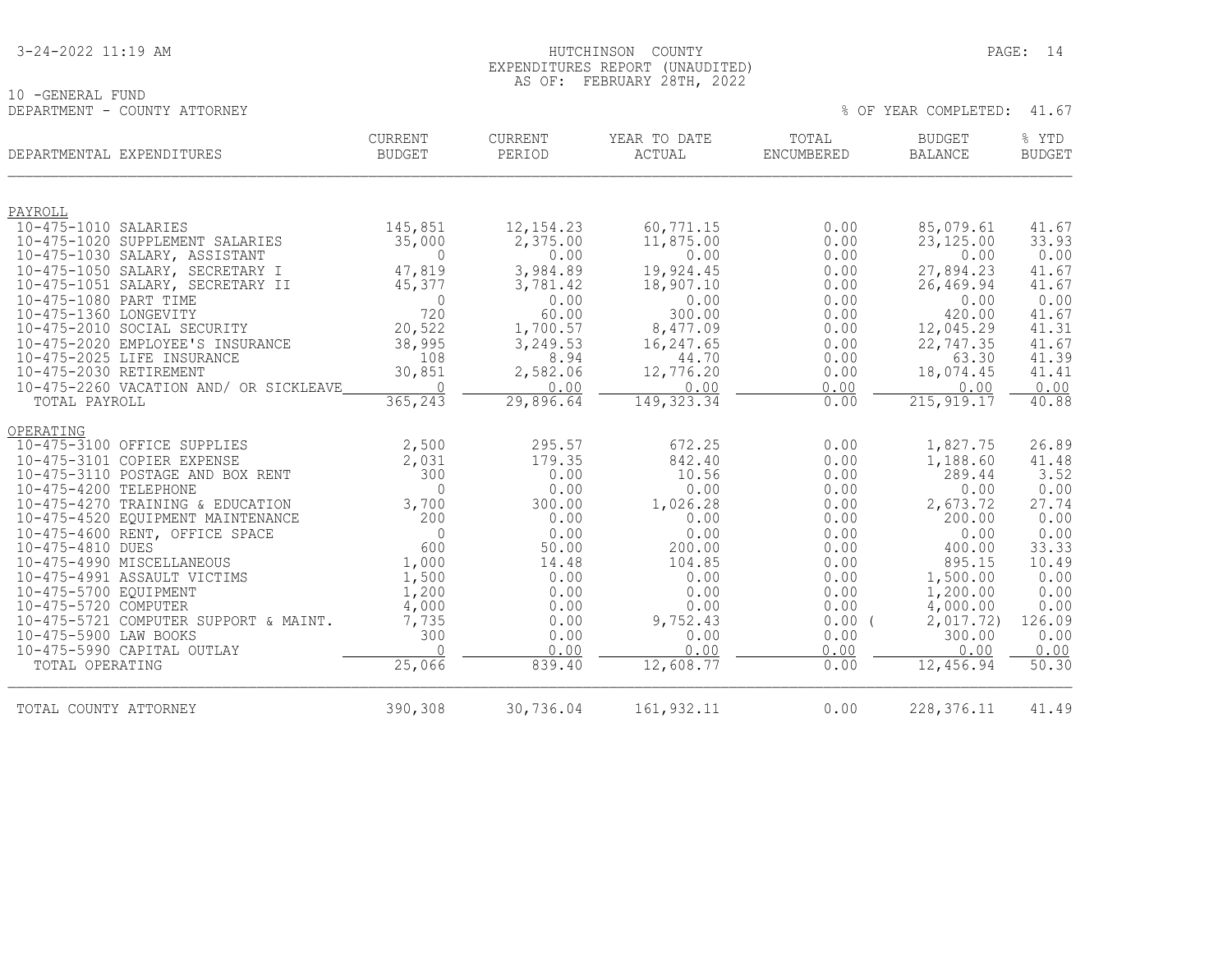| 3-24-2022 11:19 AM |
|--------------------|
|--------------------|

10 -GENERAL FUND<br>DEPARTMENT - ELECTION

| DEPARTMENTAL EXPENDITURES                                                                                                                                                                                                                                                                                                                                                                                         | <b>CURRENT</b><br><b>BUDGET</b>                                                            | <b>CURRENT</b><br>PERIOD                                                                              | YEAR TO DATE<br>ACTUAL                                                                                                | TOTAL<br>ENCUMBERED                                                                                          | <b>BUDGET</b><br><b>BALANCE</b>                                                                                            | % YTD<br><b>BUDGET</b>                                                                                       |
|-------------------------------------------------------------------------------------------------------------------------------------------------------------------------------------------------------------------------------------------------------------------------------------------------------------------------------------------------------------------------------------------------------------------|--------------------------------------------------------------------------------------------|-------------------------------------------------------------------------------------------------------|-----------------------------------------------------------------------------------------------------------------------|--------------------------------------------------------------------------------------------------------------|----------------------------------------------------------------------------------------------------------------------------|--------------------------------------------------------------------------------------------------------------|
| PAYROLL<br>$10 - 490 - 1081$<br>ELECTION WORKERS<br>10-490-2010 SOCIAL SECURITY<br>TOTAL PAYROLL                                                                                                                                                                                                                                                                                                                  | 66,000<br>4,000<br>70,000                                                                  | 0.00<br>0.00<br>0.00                                                                                  | 7,056.46<br>.,311.58<br>8,368.04                                                                                      | 0.00<br>0.00<br>0.00                                                                                         | 58,943.54<br>2,688.42<br>61,631.96                                                                                         | 10.69<br>32.79<br>11.95                                                                                      |
| OPERATING<br>$10 - 490 - 3100$<br>SUPPLIES<br>BALLOT EXPENSE<br>&<br>10-490-3110<br>POSTAGE<br>$10 - 490 - 4080$<br>PROGRAMMING<br>$10 - 490 - 4270$<br>TRAINING & EDUCATION<br>10-490-4292 TRAVEL<br>10-490-4293 ON-SITE SUPPORT<br>10-490-4900 MISC.<br>10-490-5700 EQUIPMENT<br>10-490-5720<br>COMPUTER EXP.<br>$10 - 490 - 5721$<br>COMPUTER SUPPORT & MAINT<br>10-490-5990 CAPITAL OUTLAY<br>TOTAL OPERATING | 10,000<br>1,000<br>7,000<br>2,700<br>12,028<br>1,000<br>1,000<br>1,092<br>13,455<br>49,275 | 1,090.21<br>84.83<br>0.00<br>0.00<br>0.00<br>0.00<br>0.00<br>0.00<br>0.00<br>0.00<br>0.00<br>1,175.04 | 311.72<br>203.02<br>3,190.22)<br>0.00<br>0.00<br>1,558.32<br>75.00<br>43.26<br>0.00<br>13,455.00<br>0.00<br>12,306.10 | 1,200.00<br>0.00<br>0.00<br>0.00<br>0.00<br>4,675.00<br>0.00<br>0.00<br>1,091.72<br>0.00<br>0.00<br>6,966.72 | 8,488.28<br>796.98<br>10,190.22<br>2,700.00<br>0.00<br>5,794.96<br>1,075.00<br>956.74<br>0.00<br>0.00<br>0.00<br>30,002.18 | 15.12<br>20.30<br>$45.57-$<br>0.00<br>0.00<br>51.82<br>$7.50 -$<br>4.33<br>100.00<br>100.00<br>0.00<br>39.11 |
| TOTAL ELECTION                                                                                                                                                                                                                                                                                                                                                                                                    | 119,275                                                                                    | 1,175.04                                                                                              | 20,674.14                                                                                                             | 6,966.72                                                                                                     | 91,634.14                                                                                                                  | 23.17                                                                                                        |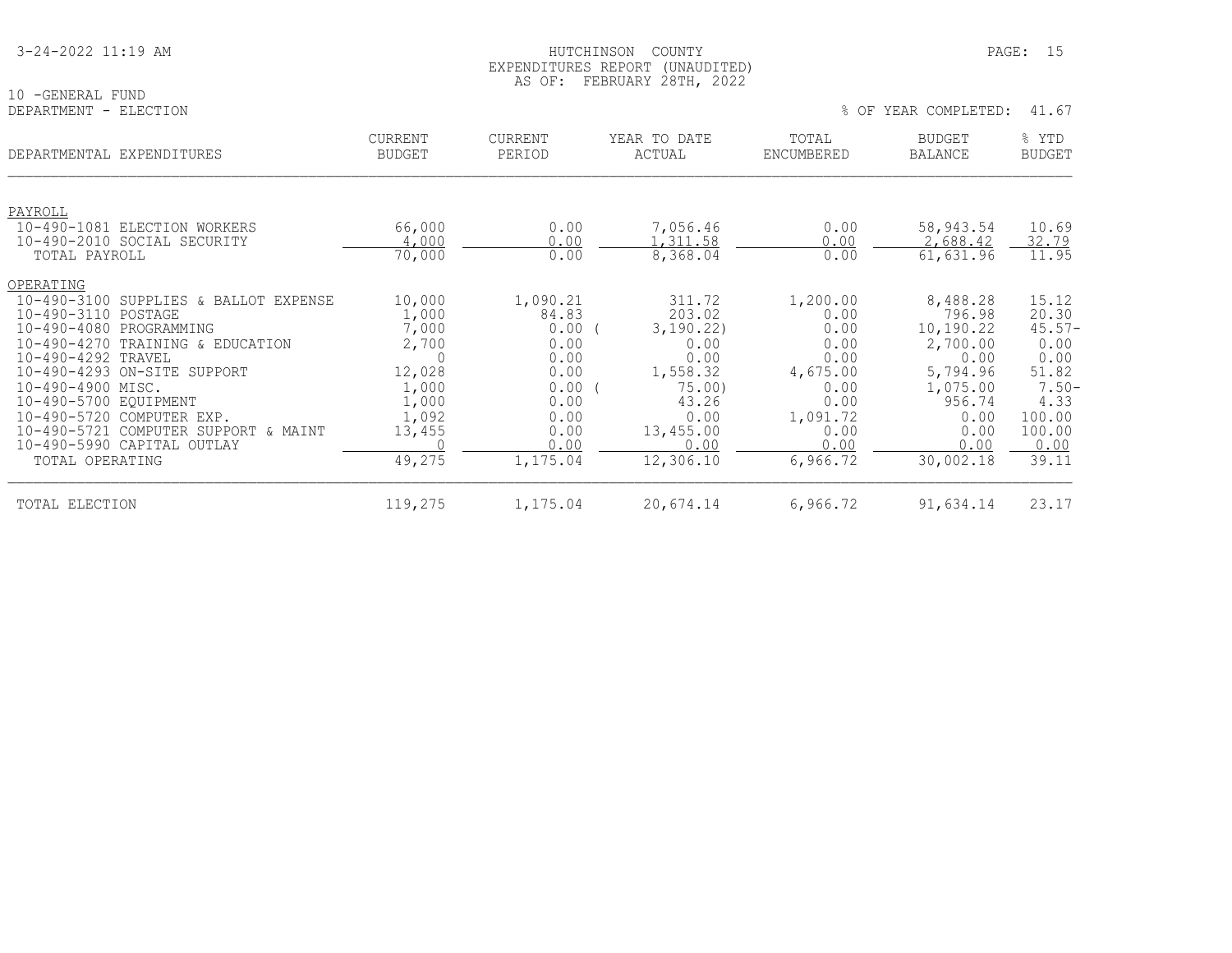| 3-24-2022 11:19 AM |
|--------------------|
|--------------------|

#### HUTCHINSON COUNTY PAGE: 16 EXPENDITURES REPORT (UNAUDITED) AS OF: FEBRUARY 28TH, 2022

10 -GENERAL FUND DEPARTMENT - COUNTY AUDITOR

| YEAR COMPLETED: |  |
|-----------------|--|
|-----------------|--|

| DEPARTMENTAL EXPENDITURES                          | <b>CURRENT</b><br><b>BUDGET</b> | <b>CURRENT</b><br>PERIOD       | YEAR TO DATE<br>ACTUAL | TOTAL<br>ENCUMBERED | <b>BUDGET</b><br><b>BALANCE</b> | % YTD<br><b>BUDGET</b> |
|----------------------------------------------------|---------------------------------|--------------------------------|------------------------|---------------------|---------------------------------|------------------------|
| PAYROLL                                            |                                 |                                |                        |                     |                                 |                        |
| 10-495-1020 SALARIES                               | 102,371                         | 8,530.92                       | 25,592.76              | 0.00                | 76,778.28                       | 25.00                  |
| 10-495-1030 SALARIES, ASSISTANTS                   | 73,377                          | 6,114.75                       | 30,573.75              | 0.00                | 42,803.25                       | 41.67                  |
| 10-495-1080 PART TIME HELP                         | $\Omega$                        | 0.00                           | 0.00                   | 0.00                | 0.00                            | 0.00                   |
| 10-495-1360 LONGEVITY                              | 2,460                           | 90.00                          | 565.00                 | 0.00                | 1,895.00                        | 22.97                  |
| 10-495-2010 SOCIAL SECURITY                        | 14,361                          | 1,112.16                       | 5,218.32               | 0.00                | 9,142.20                        | 36.34                  |
| 10-495-2020 EMPLOYEE'S INSURANCE                   | 25,895                          | 1,091.66                       | 5,458.30               | 0.00                | 20,436.70                       | 21.08                  |
| 10-495-2025 LIFE INSURANCE                         | 72                              | 5.96                           | 20.86                  | 0.00                | 51.14                           | 28.97                  |
| 10-495-2030 RETIREMENT                             | 21,682                          | 1,701.97                       | 7,913.32               | 0.00                | 13,768.25                       | 36.50                  |
| 10-495-2260 VACATION & SICK LEAVE<br>TOTAL PAYROLL | 12,470                          | 0.00<br>$18,647.\overline{42}$ | 12,470.00              | 0.00<br>0.00        | 0.00<br>164,874.82              | 100.00<br>34.75        |
|                                                    | 252,687                         |                                | 87,812.31              |                     |                                 |                        |
| OPERATING                                          |                                 |                                |                        |                     |                                 |                        |
| 10-495-3100 OFFICE SUPPLIES                        | 2,500                           | 53.06                          | 1,529.05               | 0.00                | 970.95                          | 61.16                  |
| 10-495-3101 COPIER EXP.                            |                                 | 0.00                           | 0.00                   | 0.00                | 1.20                            | 0.00                   |
| 10-495-3110 POSTAGE                                | 300                             | 0.00                           | 51.45                  | 0.00                | 248.55                          | 17.15                  |
| 10-495-4200 TELEPHONE                              | $\Omega$                        | 0.00                           | 0.00                   | 0.00                | 0.00                            | 0.00                   |
| 10-495-4270 TRAINING & EDUCATION                   | 3,000                           | 0.00                           | 0.00                   | 0.00                | 3,000.00                        | 0.00                   |
| 10-495-4292 TRAVEL EXPENSE                         | $\mathbf 0$                     | 0.00                           | 0.00                   | 0.00                | 0.00                            | 0.00                   |
| 10-495-4800 BONDS                                  | 121                             | 0.00                           | 50.00                  | 0.00                | 71.43                           | 41.18                  |
| 10-495-4810 DUES                                   | 400                             | 0.00                           | 235.00                 | 0.00                | 165.00                          | 58.75                  |
| 10-495-4990 MISCELLANEOUS EXPENSE                  | 500                             | 0.00                           | 0.00                   | 0.00                | 500.00                          | 0.00                   |
| 10-495-5700 OFFICE EQUIPMENT & MAINTENA            | 1,000                           | 451.18                         | 661.01                 | 0.00                | 338.99                          | 66.10                  |
| 10-495-5720 COMPUTER EXP.                          | 3,000                           | 0.00                           | 0.00                   | 0.00                | 3,000.00                        | 0.00                   |
| 10-495-5721 COMPUTER SUPPORT & MAINT.              | 14,065                          | 14,064.57                      | 14,064.57              | 0.00                | 0.00                            | 100.00                 |
| 10-495-5900 BOOKS<br>10-495-5990 CAPITAL OUTLAY    | 0<br>$\cap$                     | 0.00<br>0.00                   | 0.00<br>0.00           | 0.00<br>0.00        | 0.00<br>0.00                    | 0.00<br>0.00           |
| TOTAL OPERATING                                    | 24,887                          | 14,568.81                      | 16,591.08              | 0.00                | 8,296.12                        | 66.67                  |
|                                                    |                                 |                                |                        |                     |                                 |                        |
| TOTAL COUNTY AUDITOR                               | 277,574                         | 33, 216.23                     | 104,403.39             | 0.00                | 173, 170.94                     | 37.61                  |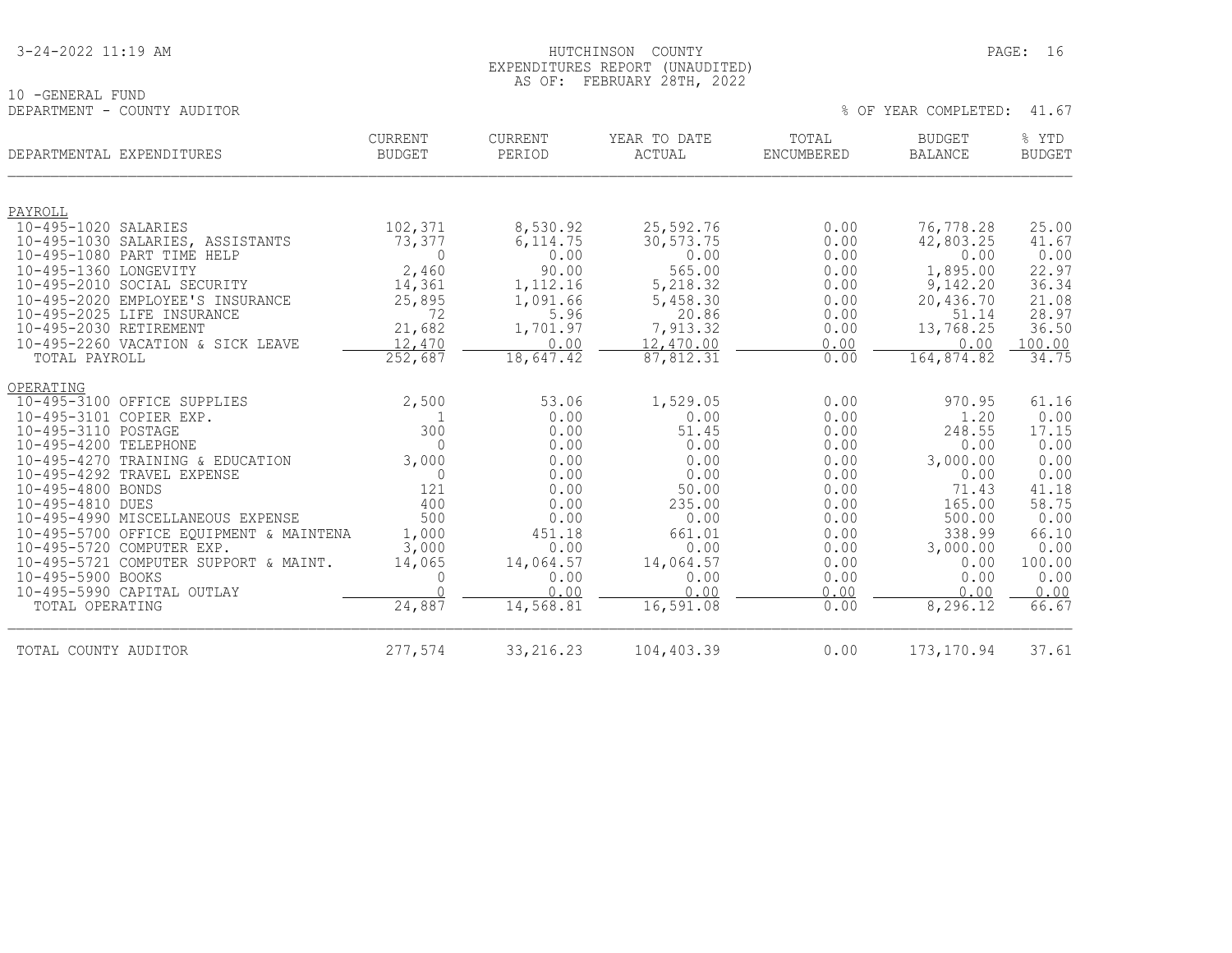| 3-24-2022 11:19 AM |
|--------------------|
|--------------------|

#### HUTCHINSON COUNTY PAGE: 17 EXPENDITURES REPORT (UNAUDITED) AS OF: FEBRUARY 28TH, 2022

| 10 -GENERAL FUND              | --- -- - |  |  |                            |  |
|-------------------------------|----------|--|--|----------------------------|--|
| DEPARTMENT - COUNTY TREASURER |          |  |  | % OF YEAR COMPLETED: 41.67 |  |

|  |  |  | YEAR COMPLETED: |  |  |
|--|--|--|-----------------|--|--|
|--|--|--|-----------------|--|--|

| DEPARTMENTAL EXPENDITURES                            | <b>CURRENT</b><br><b>BUDGET</b> | CURRENT<br>PERIOD | YEAR TO DATE<br><b>ACTUAL</b> | TOTAL<br>ENCUMBERED | <b>BUDGET</b><br><b>BALANCE</b> | % YTD<br><b>BUDGET</b> |
|------------------------------------------------------|---------------------------------|-------------------|-------------------------------|---------------------|---------------------------------|------------------------|
| PAYROLL                                              |                                 |                   |                               |                     |                                 |                        |
| 10-497-1010 SALARY                                   | 76,999                          | 6,416.55          | 32,082.75                     | 0.00                | 44, 915.85                      | 41.67                  |
| 10-497-1040 SALARY, DEPUTY                           | 47,819                          | 3,984.89          | 19,924.45                     | 0.00                | 27,894.23                       | 41.67                  |
| 10-497-1360 LONGEVITY                                | 2,460                           | 205.00            | 1,025.00                      | 0.00                | 1,435.00                        | 41.67                  |
| 10-497-2010 SOCIAL SECURITY                          | 9,737                           | 736.67            | 3,683.35                      | 0.00                | 6,053.39                        | 37.83                  |
| 10-497-2020 EMPLOYEE'S INSURANCE                     | 26,200                          | 2,183.32          | 10,916.60                     | 0.00                | 15,283.40                       | 41.67                  |
| 10-497-2025 LIFE INSURANCE<br>10-497-2030 RETIREMENT | 72                              | 5.96              | 29.80                         | 0.00                | 42.20<br>8,575.30               | 41.39<br>41.41         |
| 10-497-2260 VACATION & SICK LEAVE                    | 14,637<br>$\bigcap$             | 1,225.05<br>0.00  | 6,061.59<br>0.00              | 0.00<br>0.00        | 0.00                            | 0.00                   |
| TOTAL PAYROLL                                        | 177,923                         | 14,757.44         | 73,723.54                     | 0.00                | 104,199.37                      | 41.44                  |
| OPERATING                                            |                                 |                   |                               |                     |                                 |                        |
| 10-497-3100 OFFICE SUPPLIES                          | 4,000                           | 0.00              | 1,273.26                      | 0.00                | 2,726.74                        | 31.83                  |
| 10-497-3110 POSTAGE                                  | 2,500                           | 265.73            | 1,110.32                      | 0.00                | 1,389.68                        | 44.41                  |
| 10-497-4200 TELEPHONE                                | $\Omega$                        | 0.00              | 0.00                          | 0.00                | 0.00                            | 0.00                   |
| $10 - 497 - 4270$<br>TRAINING & EDUCATION            | 2,700                           | 0.00              | 375.00                        | 0.00                | 2,325.00                        | 13.89                  |
| 10-497-4292 TRAVEL EXPENSE                           | 0                               | 0.00              | 0.00                          | 0.00                | 0.00                            | 0.00                   |
| 10-497-4310 PUBLICATIONS                             | $\mathbf{0}$                    | 0.00              | 0.00                          | 0.00                | 0.00                            | 0.00                   |
| 10-497-4800 BONDS<br>10-497-4810 DUES                | $\Omega$<br>350                 | 0.00<br>0.00      | 0.00<br>100.00                | 0.00<br>0.00        | 0.00<br>250.00                  | 0.00<br>28.57          |
| 10-497-4990 MISCELLANEOUS EXPENSE                    | $\Omega$                        | 0.00              | 0.00                          | 0.00                | 0.00                            | 0.00                   |
| 10-497-5700 OFFICE EQUIPMENT & REPAIR                | 1,000                           | 0.00              | 0.00                          | 0.00                | 1,000.00                        | 0.00                   |
| $10 - 497 - 5720$<br>COMPUTER EXP.                   | 1,500                           | 448.47            | 448.47                        | 0.00                | 1,051.53                        | 29.90                  |
| 10-497-5721 COMPUTER SUPPORT & MAINT.                | 14,500                          | 14,064.56         | 14,064.56                     | 0.00                | 435.44                          | 97.00                  |
| 10-497-5900 BOOKS                                    | $\Omega$                        | 0.00              | 0.00                          | 0.00                | 0.00                            | 0.00                   |
| 10-497-5990 CAPITAL OUTLAY                           | $\Omega$                        | 0.00              | 0.00                          | 0.00                | 0.00                            | 0.00                   |
| 10-497-6050 SITE SEWAGE                              |                                 | 0.00              | 0.00                          | 0.00                | 0.00                            | 0.00                   |
| TOTAL OPERATING                                      | 26,550                          | 14,778.76         | 17,371.61                     | 0.00                | 9,178.39                        | 65.43                  |
| TOTAL COUNTY TREASURER                               | 204,473                         | 29,536.20         | 91,095.15                     | 0.00                | 113, 377.76                     | 44.55                  |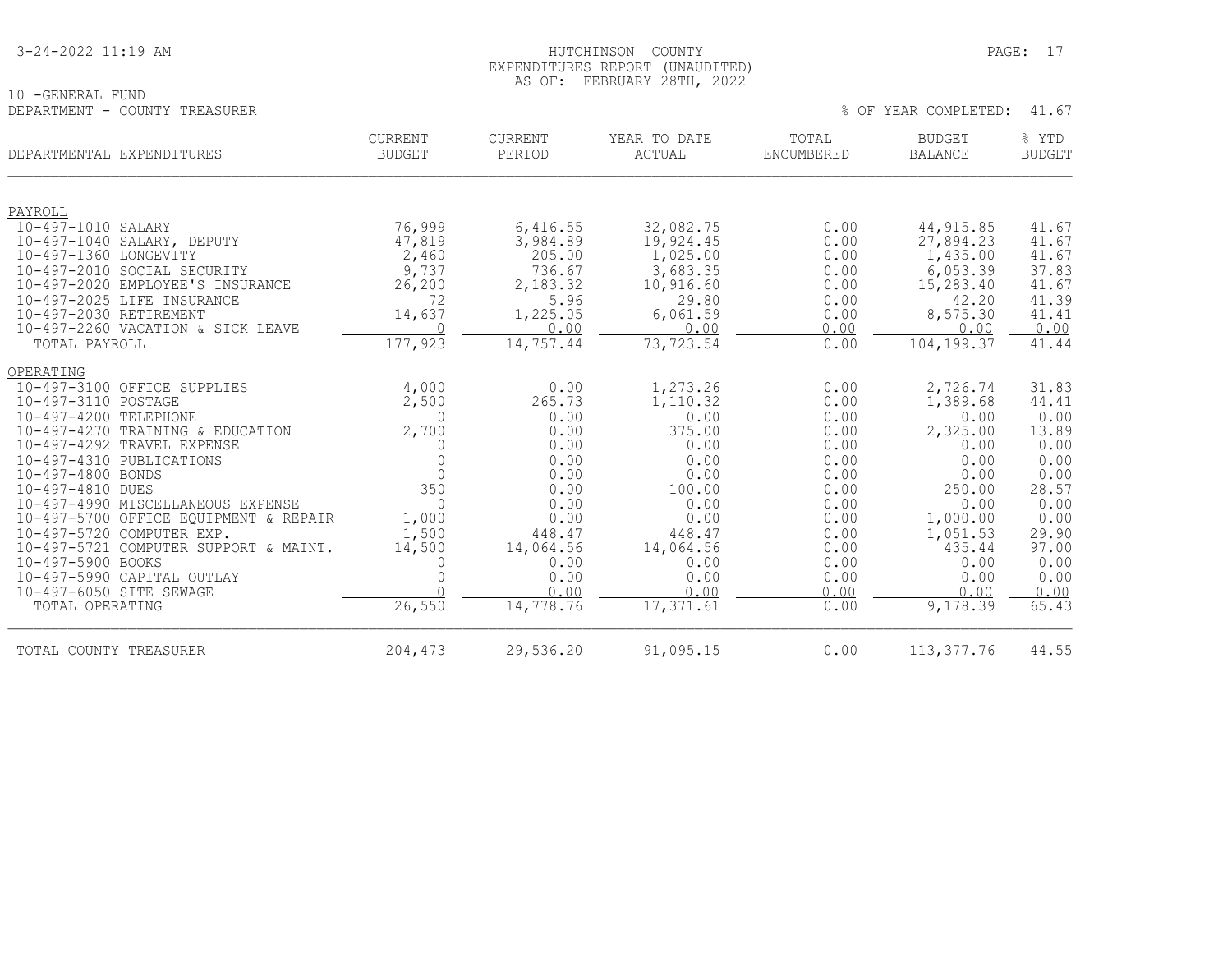| 3-24-2022 11:19 AM |
|--------------------|
|--------------------|

10 -GENERAL FUND<br>DEPARTMENT - TAX COLLECTOR

#### HUTCHINSON COUNTY PAGE: 18 EXPENDITURES REPORT (UNAUDITED) AS OF: FEBRUARY 28TH, 2022

| DEPARTMENTAL EXPENDITURES                             | <b>CURRENT</b><br><b>BUDGET</b> | <b>CURRENT</b><br>PERIOD | YEAR TO DATE<br>ACTUAL | TOTAL<br>ENCUMBERED | <b>BUDGET</b><br><b>BALANCE</b> | % YTD<br><b>BUDGET</b> |
|-------------------------------------------------------|---------------------------------|--------------------------|------------------------|---------------------|---------------------------------|------------------------|
| PAYROLL                                               |                                 |                          |                        |                     |                                 |                        |
| 10-499-1010 SALARY                                    | 76,999                          | 6,416.55                 | 32,082.75              | 0.00                | 44, 915.85                      | 41.67                  |
| 10-499-1040 SALARY, DEPUTIES                          | 318,831                         | 26, 569.25               | 132,846.25             | 0.00                | 185, 984.75                     | 41.67                  |
| 10-499-1080 PART TIME                                 | 13,500                          | 856.25                   | 4,295.64               | 0.00                | 9,204.36                        | 31.82                  |
| 10-499-1360 LONGEVITY                                 | 5,400                           | 450.00                   | 2,250.00               | 0.00                | 3,150.00                        | 41.67                  |
| 10-499-1370 OVERTIME                                  | $\mathbf{0}$                    | 0.00                     | 0.00                   | 0.00                | 0.00                            | 0.00                   |
| 10-499-2010 SOCIAL SECURITY                           | 31,727                          | 2,531.37                 | 12,648.23              | 0.00                | 19,078.58                       | 39.87                  |
| 10-499-2020 EMPLOYEE'S INSURANCE                      | 91,700                          | 7,516.62                 | 37,583.10              | 0.00                | 54, 116.90                      | 40.98                  |
| 10-499-2025 LIFE INSURANCE                            | 288                             | 23.84                    | 119.20                 | 0.00                | 168.80                          | 41.39                  |
| 10-499-2030 RETIREMENT<br>10-499-2250 CAR ALLOWANCE   | 47,701<br>$\mathbf{0}$          | 3,960.74<br>0.00         | 19,599.43<br>0.00      | 0.00<br>0.00        | 28,101.24<br>0.00               | 41.09<br>0.00          |
| 10-499-2260 VACATION AND SICK LEAVE                   | $\Omega$                        | 0.00                     | 0.00                   | 0.00                | 0.00                            | 0.00                   |
| TOTAL PAYROLL                                         | 586,145                         | 48, 324.62               | 241, 424.60            | 0.00                | 344,720.48                      | 41.19                  |
| OPERATING                                             |                                 |                          |                        |                     |                                 |                        |
| 10-499-3100 OFFICE SUPPLIES                           | 18,400                          | 484.91                   | 6,214.92               | 0.00                | 12,185.08                       | 33.78                  |
| 10-499-3101 COPIER EXP.                               | $\Omega$                        | 0.00                     | 0.00                   | 0.00                | 0.00                            | 0.00                   |
| 10-499-3110 POSTAGE                                   | 30,000                          | 677.58                   | 16,677.99              | 2,400.00            | 10,922.01                       | 63.59                  |
| 10-499-4000 DEPOSITORY EXP.                           | $\Omega$                        | 0.00                     | 0.00                   | 0.00                | 0.00                            | 0.00                   |
| 10-499-4060 APPRAISAL DISTRICT                        | 216,882                         | 0.00                     | 103,043.70             | 108,441.00          | 5,397.31                        | 97.51                  |
| 10-499-4200 TELEPHONE                                 | 1,700                           | 116.89                   | 588.55                 | 0.00                | 1,111.45                        | 34.62                  |
| 10-499-4270 TRAINING & EDUCATION                      | 8,000                           | 0.00                     | 1,281.42               | 500.00              | 6,218.58                        | 22.27                  |
| 10-499-4800 BOND EMPLOYEES                            | 3,800                           | 0.00                     | 0.00                   | 0.00                | 3,800.00                        | 0.00                   |
| 10-499-4810 DUES<br>10-499-4990 MISCELLANEOUS EXPENSE | 500<br>800                      | 0.00<br>16.48            | 175.00<br>69.36        | 0.00<br>0.00        | 325.00<br>730.64                | 35.00<br>8.67          |
| 10-499-4992 CREDIT CARD SERVICES                      | $\Omega$                        | 0.00                     | 0.00                   | 0.00                | 0.00                            | 0.00                   |
| 10-499-5700 OFFICE EQUIPMENT & MAINTENA               | 3,000                           | 0.00                     | 24.25                  | 0.00                | 2,975.75                        | 0.81                   |
| 10-499-5701 OFFICE IMPROVEMENTS                       | 2,000                           | 0.00                     | 0.00                   | 0.00                | 2,000.00                        | 0.00                   |
| 10-499-5720 COMPUTER                                  | 4,000                           | 652.00                   | 652.00                 | 0.00                | 3,348.00                        | 16.30                  |
| 10-499-5721 COMPUTER SUPPORT & MAINT.                 | 63,796                          | 0.00                     | 48,845.00              | 0.00                | 14,951.00                       | 76.56                  |
| 10-499-5900 BOOKS                                     | $\mathbf{0}$                    | 0.00                     | 0.00                   | 0.00                | 0.00                            | 0.00                   |
| 10-499-5990 CAPITAL OUTLAY                            | $\cap$                          | 0.00                     | 0.00                   | 0.00                | 0.00                            | 0.00                   |
| TOTAL OPERATING                                       | 352,878                         | 1,947.86                 | 177,572.19             | 111,341.00          | 63,964.82                       | 81.87                  |
| TOTAL TAX COLLECTOR                                   | 939,023                         | 50,272.48                | 418,996.79             | 111,341.00          | 408,685.30                      | 56.48                  |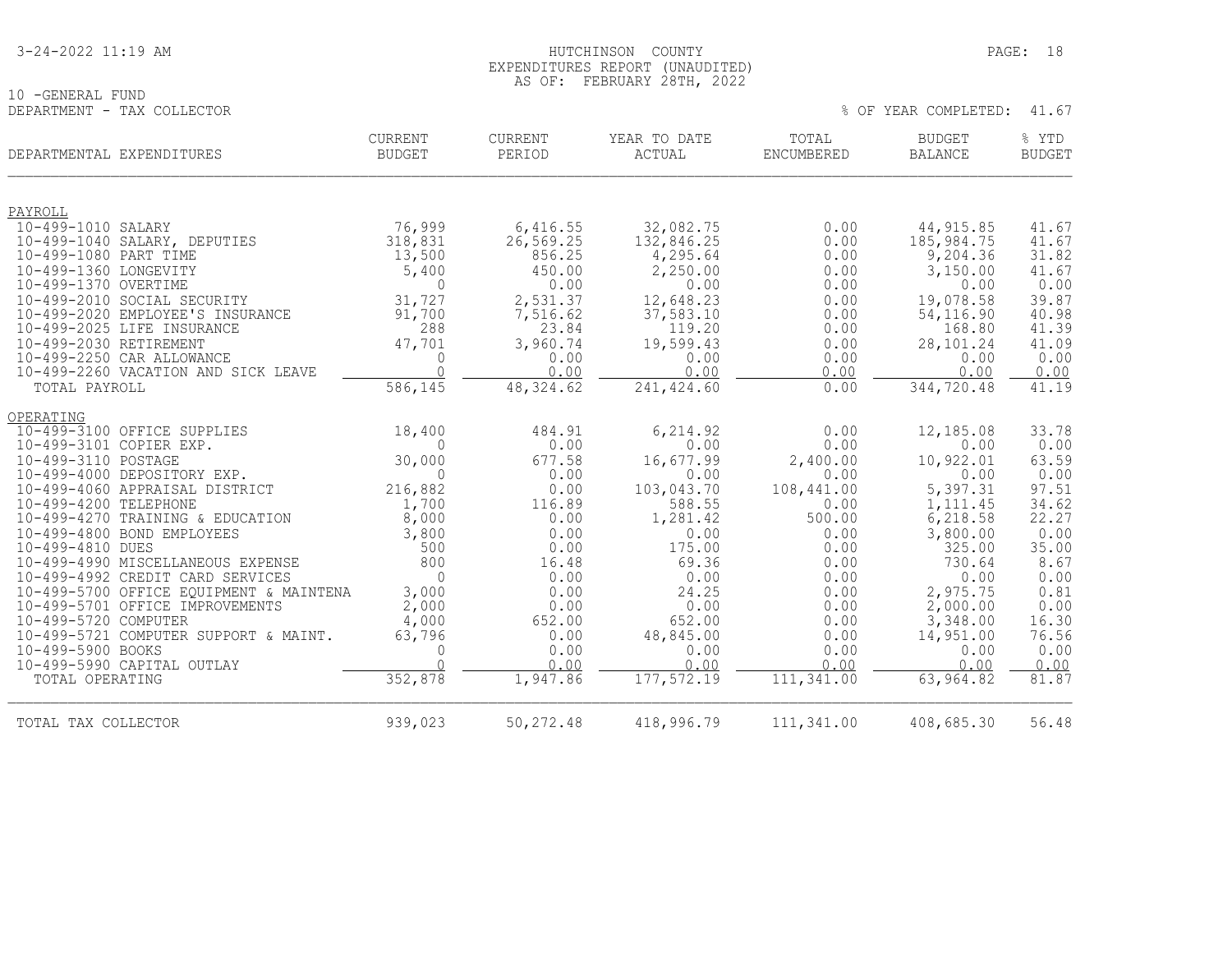| 3-24-2022 11:19 AM |
|--------------------|
|--------------------|

#### HUTCHINSON COUNTY PAGE: 19 EXPENDITURES REPORT (UNAUDITED) AS OF: FEBRUARY 28TH, 2022

|                              | AS VI. ILDRUARI ZOIN, ZUZZ |  |  |                            |  |
|------------------------------|----------------------------|--|--|----------------------------|--|
| 10 -GENERAL FUND             |                            |  |  |                            |  |
| DEPARTMENT - DATA PROCESSING |                            |  |  | % OF YEAR COMPLETED: 41.67 |  |

| DEPARTMENTAL EXPENDITURES                                      | <b>CURRENT</b><br>BUDGET | <b>CURRENT</b><br>PERIOD | YEAR TO DATE<br>ACTUAL | TOTAL<br>ENCUMBERED | <b>BUDGET</b><br><b>BALANCE</b> | % YTD<br><b>BUDGET</b> |
|----------------------------------------------------------------|--------------------------|--------------------------|------------------------|---------------------|---------------------------------|------------------------|
| PAYROLL                                                        |                          |                          |                        |                     |                                 |                        |
| 10-503-1155 SALARY, SYSTEM ADMINISTRATOR                       | $\overline{0}$           | 0.00                     | 0.00                   | 0.00                | 0.00                            | 0.00                   |
| 10-503-1156 SALARY, I T TECHNICIAN                             | 73,549                   | 6,129.10                 | 30,645.50              | 0.00                | 42,903.70                       | 41.67                  |
| 10-503-1157 SALARY ASSISTANT                                   | 49,832                   | 4,152.69                 | 20,763.45              | 0.00                | 29,068.83                       | 41.67                  |
| 10-503-1360 LONGEVITY                                          | 780                      | 65.00                    | 325.00                 | 0.00                | 455.00                          | 41.67                  |
| 10-503-2010 SOCIAL SECURITY                                    | 9,723                    | 715.24                   | 3,576.20               | 0.00                | 6,147.28                        | 36.78                  |
| 10-503-2020 EMPLOYEE'S INSURANCE<br>10-503-2025 LIFE INSURANCE | 26,200<br>72             | 2,183.32<br>5.96         | 10,916.60<br>29.80     | 0.00<br>0.00        | 15,283.40<br>42.20              | 41.67<br>41.39         |
| 10-503-2030 RETIREMENT                                         | 14,555                   | 1,218.16                 | 6,027.50               | 0.00                | 8,527.08                        | 41.41                  |
| 10-503-2240 CELL PHONE                                         | 1,200                    | 100.00                   | 500.00                 | 0.00                | 700.00                          | 41.67                  |
| 10-503-2250 CELL PHONE                                         | 1,200                    | 100.00                   | 500.00                 | 0.00                | 700.00                          | 41.67                  |
| TOTAL PAYROLL                                                  | 177,112                  | 14,669.47                | 73,284.05              | 0.00                | 103,827.49                      | 41.38                  |
| OPERATING                                                      |                          |                          |                        |                     |                                 |                        |
| 10-503-3100 OFFICE SUPPLIES                                    | 200                      | 0.00                     | 0.00                   | 0.00                | 200.00                          | 0.00                   |
| 10-503-3300 FUEL                                               | 2,500                    | 388.10                   | 1,479.82               | 0.00                | 1,020.18                        | 59.19                  |
| 10-503-4200 TELEPHONE                                          | 0                        | 0.00                     | 0.00                   | 0.00                | 0.00                            | 0.00                   |
| 10-503-4270 TRANING & EDUCATION                                | 4,500                    | 0.00                     | 0.00                   | 0.00                | 4,500.00                        | 0.00                   |
| 10-503-4292 Travel                                             | $\Omega$                 | 0.00                     | 0.00                   | 0.00                | 0.00                            | 0.00                   |
| 10-503-4540 VEHICLE EXPENSE                                    | 500                      | 7.50                     | 170.90                 | 0.00                | 329.10                          | 34.18                  |
| 10-503-4811 DUES<br>10-503-4990 MISCELLANOUS                   | 400<br>500               | 0.00<br>0.00             | 0.00<br>0.00           | 0.00<br>0.00        | 400.00<br>500.00                | 0.00<br>0.00           |
| 10-503-5600 DEPRECIATION EXPENSE                               | $\Omega$                 | 0.00                     | 0.00                   | 0.00                | 0.00                            | 0.00                   |
| 10-503-5700 EQUIPMENT                                          | 10,000                   | 718.75                   | 2,865.42               | 0.00                | 7,134.58                        | 28.65                  |
| 10-503-5710 CONTACT COMPUTER SUPPORT                           | $\Omega$                 | 0.00                     | 3,792.50               | 0.00(               | 3,792.50                        | 0.00                   |
| 10-503-5720 COMPUTER SUPPORT & MAINT.                          | 20,000                   | 189.08                   | 9,150.52               | 6,655.28            | 4,194.20                        | 79.03                  |
| 10-503-5740 COMPUTER SUPPLIES                                  | 7,000                    | 0.00                     | 54.58                  | 0.00                | 6,945.42                        | 0.78                   |
| 10-503-5770 COMPUTER SYSTEM                                    | 55,000                   | 4,408.41                 | 21,599.67              | 0.00                | 33,400.33                       | 39.27                  |
| 10-503-5800 DATA CIRCUIT LINE                                  | $\mathbf{0}$             | 0.00                     | 0.00                   | 0.00                | 0.00                            | 0.00                   |
| 10-503-5990 CAPITAL OUTLAY                                     | $\Omega$                 | 0.00                     | 0.00                   | 0.00                | 0.00                            | 0.00                   |
| TOTAL OPERATING                                                | 100,600                  | 5,711.84                 | 39, 113. 41            | 6,655.28            | 54,831.31                       | 45.50                  |
| TOTAL DATA PROCESSING                                          | 277,712                  | 20,381.31                | 112,397.46             | 6,655.28            | 158,658.80                      | 42.87                  |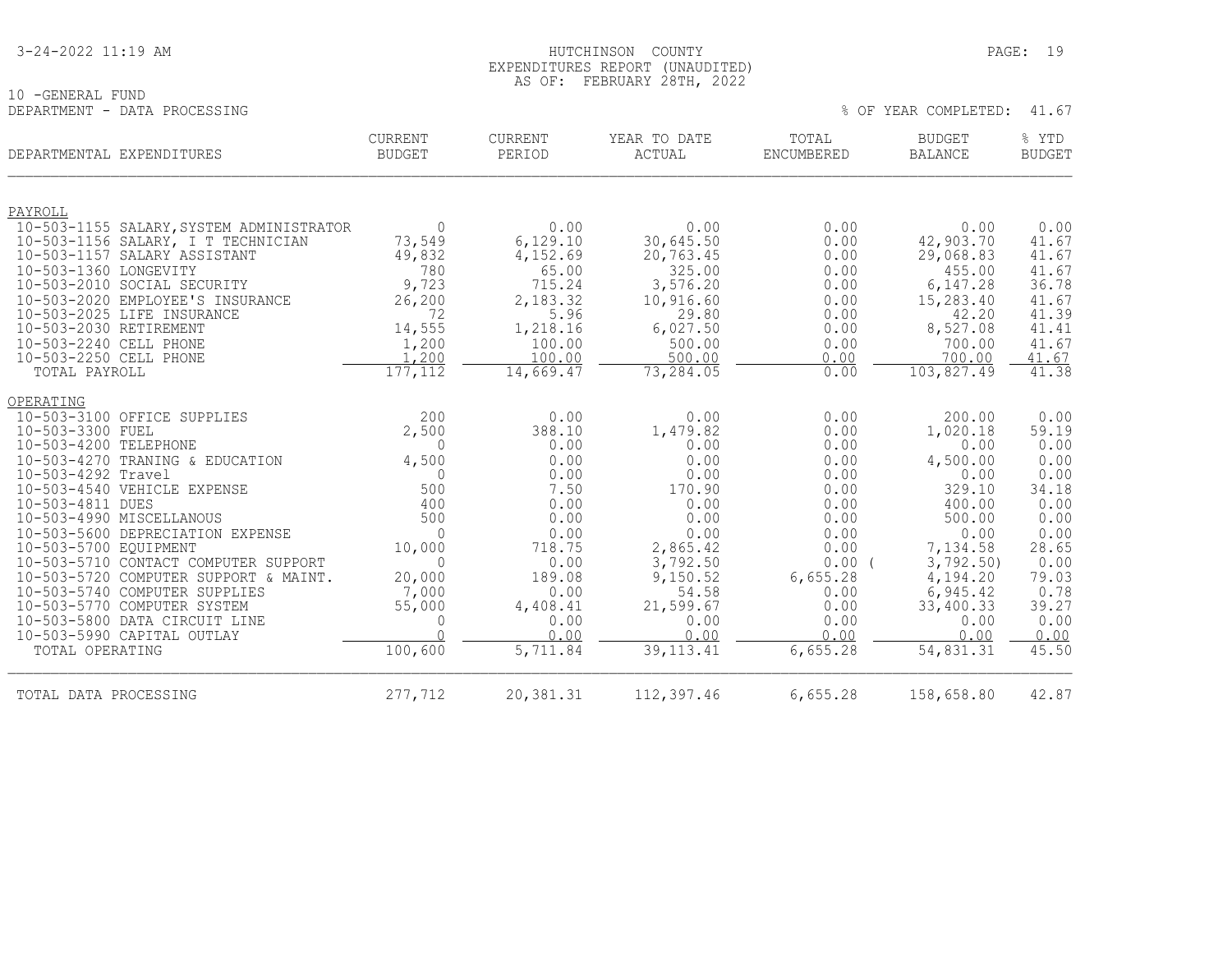| 3-24-2022 11:19 AM<br>10 - GENERAL FUND                    |                                 |                   | COUNTY<br>HUTCHINSON<br>EXPENDITURES REPORT (UNAUDITED)<br>AS OF: FEBRUARY 28TH, 2022 |                     | PAGE:                           | 20                     |
|------------------------------------------------------------|---------------------------------|-------------------|---------------------------------------------------------------------------------------|---------------------|---------------------------------|------------------------|
| DEPARTMENT - COURTHOUSE                                    |                                 |                   |                                                                                       |                     | % OF YEAR COMPLETED:            | 41.67                  |
| DEPARTMENTAL EXPENDITURES                                  | <b>CURRENT</b><br><b>BUDGET</b> | CURRENT<br>PERIOD | YEAR TO DATE<br>ACTUAL                                                                | TOTAL<br>ENCUMBERED | <b>BUDGET</b><br><b>BALANCE</b> | % YTD<br><b>BUDGET</b> |
| OPERATING<br>10-510-5990 CAPITAL OUTLAY<br>TOTAL OPERATING |                                 | 0.00<br>0.00      | 0.00<br>0.00                                                                          | 0.00<br>0.00        | 0.00<br>0.00                    | 0.00<br>0.00           |
| TOTAL COURTHOUSE                                           | 0                               | 0.00              | 0.00                                                                                  | 0.00                | 0.00                            | 0.00                   |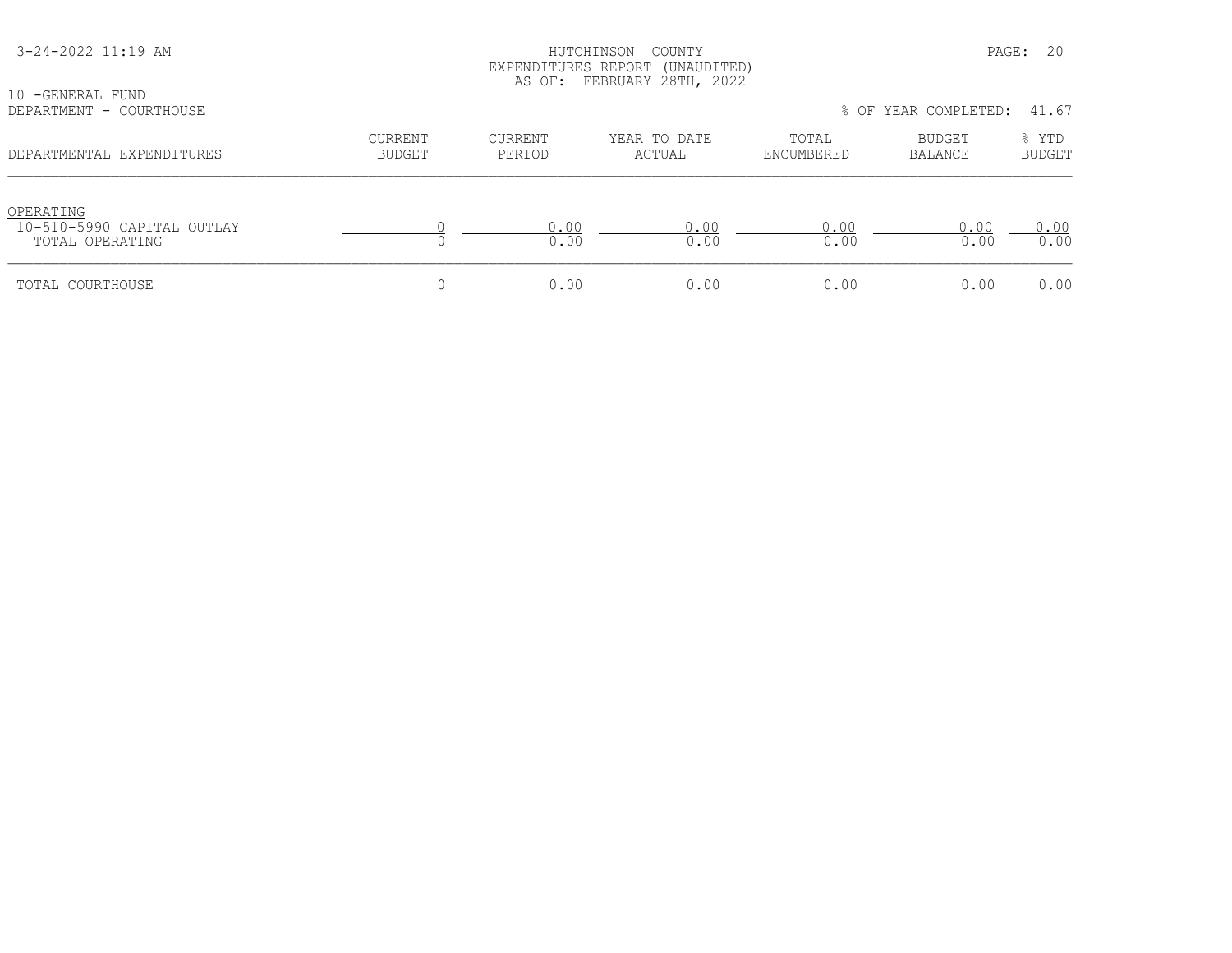| 3-24-2022 11:19 AM |  |  |
|--------------------|--|--|
|                    |  |  |

10 -GENERAL FUND<br>DEPARTMENT - MUSEUM

| DEPARTMENTAL EXPENDITURES                    | <b>CURRENT</b><br><b>BUDGET</b> | CURRENT<br>PERIOD | YEAR TO DATE<br>ACTUAL | TOTAL<br>ENCUMBERED | <b>BUDGET</b><br><b>BALANCE</b> | % YTD<br><b>BUDGET</b> |
|----------------------------------------------|---------------------------------|-------------------|------------------------|---------------------|---------------------------------|------------------------|
|                                              |                                 |                   |                        |                     |                                 |                        |
| PAYROLL                                      |                                 |                   |                        |                     |                                 |                        |
| 10-513-1080 SALARY/ASSISTANTS                |                                 | 0.00              | 0.00                   | 0.00                | 0.00                            | 0.00                   |
| 10-513-1360 LONGEVITY                        |                                 | 0.00              | 0.00                   | 0.00                | 0.00                            | 0.00                   |
| 10-513-1430 SALARY/DIRECTOR                  |                                 | 0.00              | 0.00                   | 0.00                | 0.00                            | 0.00                   |
| 10-513-2010 SOCIAL SECURITY                  |                                 | 0.00              | 0.00                   | 0.00                | 0.00                            | 0.00                   |
| 10-513-2020 EMPLOYEE'S INSURANCE             |                                 | 0.00              | 0.00                   | 0.00                | 0.00                            | 0.00                   |
| 10-513-2030 RETIREMENT                       |                                 | 0.00              | 0.00                   | 0.00                | 0.00                            | 0.00                   |
| TOTAL PAYROLL                                |                                 | 0.00              | 0.00                   | 0.00                | 0.00                            | 0.00                   |
| OPERATING                                    |                                 |                   |                        |                     |                                 |                        |
| $10 - 513 - 3101$<br>JANITORIAL SERVICE      |                                 | 0.00              | 0.00                   | 0.00                | 0.00                            | 0.00                   |
| $10 - 513 - 4270$<br>CONFERENCE              |                                 | 0.00              | 0.00                   | 0.00                | 0.00                            | 0.00                   |
| $10 - 513 - 4400$<br>UTILITIES AND TELEPHONE |                                 | 0.00              | 0.00                   | 0.00                | 0.00                            | 0.00                   |
| TOTAL OPERATING                              |                                 | 0.00              | 0.00                   | 0.00                | 0.00                            | 0.00                   |
| TOTAL MUSEUM                                 | 0                               | 0.00              | 0.00                   | 0.00                | 0.00                            | 0.00                   |
|                                              |                                 |                   |                        |                     |                                 |                        |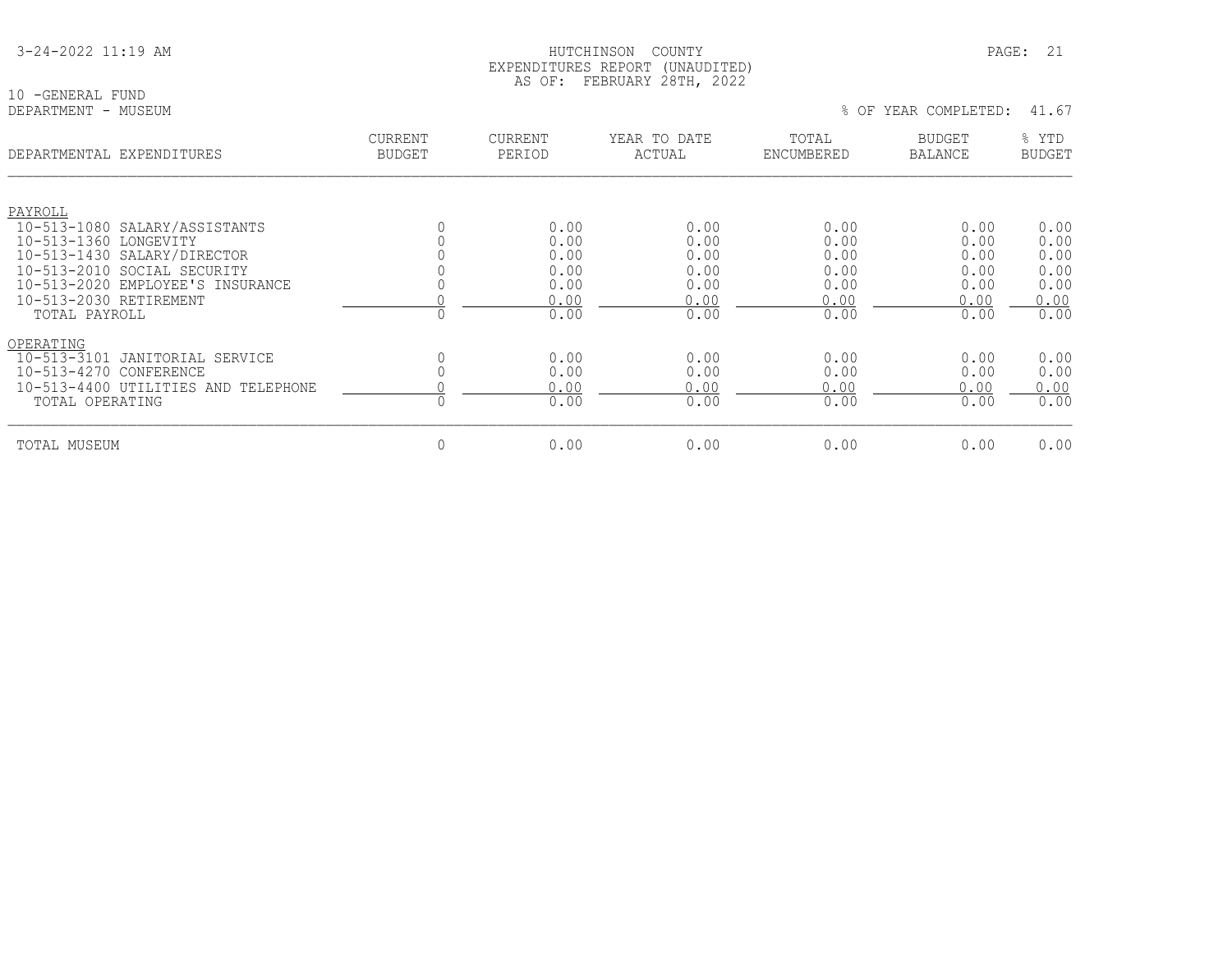#### 3-24-2022 11:19 AM HUTCHINSON COUNTY PAGE: 22 EXPENDITURES REPORT (UNAUDITED) AS OF: FEBRUARY 28TH, 2022

|                                                           | $H$ K $H$ $H$ $H$<br>78.I.H<br>. \ V 1 1 1 \ 1 | LULL |    |      |            |                              |
|-----------------------------------------------------------|------------------------------------------------|------|----|------|------------|------------------------------|
| 10<br>OENERA⊥<br>FUND<br>— 1 – H                          |                                                |      |    |      |            |                              |
| OPERA<br>DEPARTMENT - PLANT<br>MAINTENANCE<br>$\lambda$ . |                                                |      | ΟF | YEAR | COMPIETTED | $\sim$<br>$\Delta$<br>.⊥ . ∪ |

| CORRENT<br>BUDGET<br>DEPARTMENTAL EXPENDITURES | CURRENT |  |           | % YTD<br>BUDGET |
|------------------------------------------------|---------|--|-----------|-----------------|
|                                                |         |  |           | 0.00            |
|                                                |         |  |           | 0.00            |
|                                                |         |  |           | 41.67           |
|                                                |         |  |           | 0.00<br>41.67   |
|                                                |         |  |           | 37.92           |
|                                                |         |  |           | 41.67<br>41.39  |
|                                                |         |  |           | 41.41           |
|                                                |         |  |           | 41.50<br>41.45  |
|                                                |         |  |           |                 |
|                                                |         |  |           |                 |
|                                                |         |  |           | 0.00<br>0.00    |
|                                                |         |  |           | 97.32           |
|                                                |         |  |           | 30.21<br>0.00   |
|                                                |         |  |           | 0.00            |
|                                                |         |  |           | 0.00            |
|                                                |         |  |           | 42.31<br>66.26  |
|                                                |         |  |           | 0.00            |
|                                                |         |  |           | 0.00<br>38.65   |
|                                                |         |  |           | 90.54           |
|                                                |         |  |           | 28.33           |
|                                                |         |  |           | 0.00<br>0.00    |
|                                                |         |  | 39,110.87 | 42.48           |
|                                                |         |  |           | 37.75           |
|                                                |         |  |           | 0.00<br>50.97   |
|                                                |         |  |           | 89.35           |
|                                                |         |  |           | 0.00<br>0.00    |
|                                                |         |  |           | 0.00            |
|                                                |         |  |           | 0.00            |
|                                                |         |  |           | 0.00<br>0.00    |
|                                                |         |  |           | 0.00            |
|                                                |         |  |           | 0.00<br>0.00    |
|                                                |         |  |           | 0.00            |
|                                                |         |  |           | 0.00            |
|                                                |         |  |           | 0.00<br>0.00    |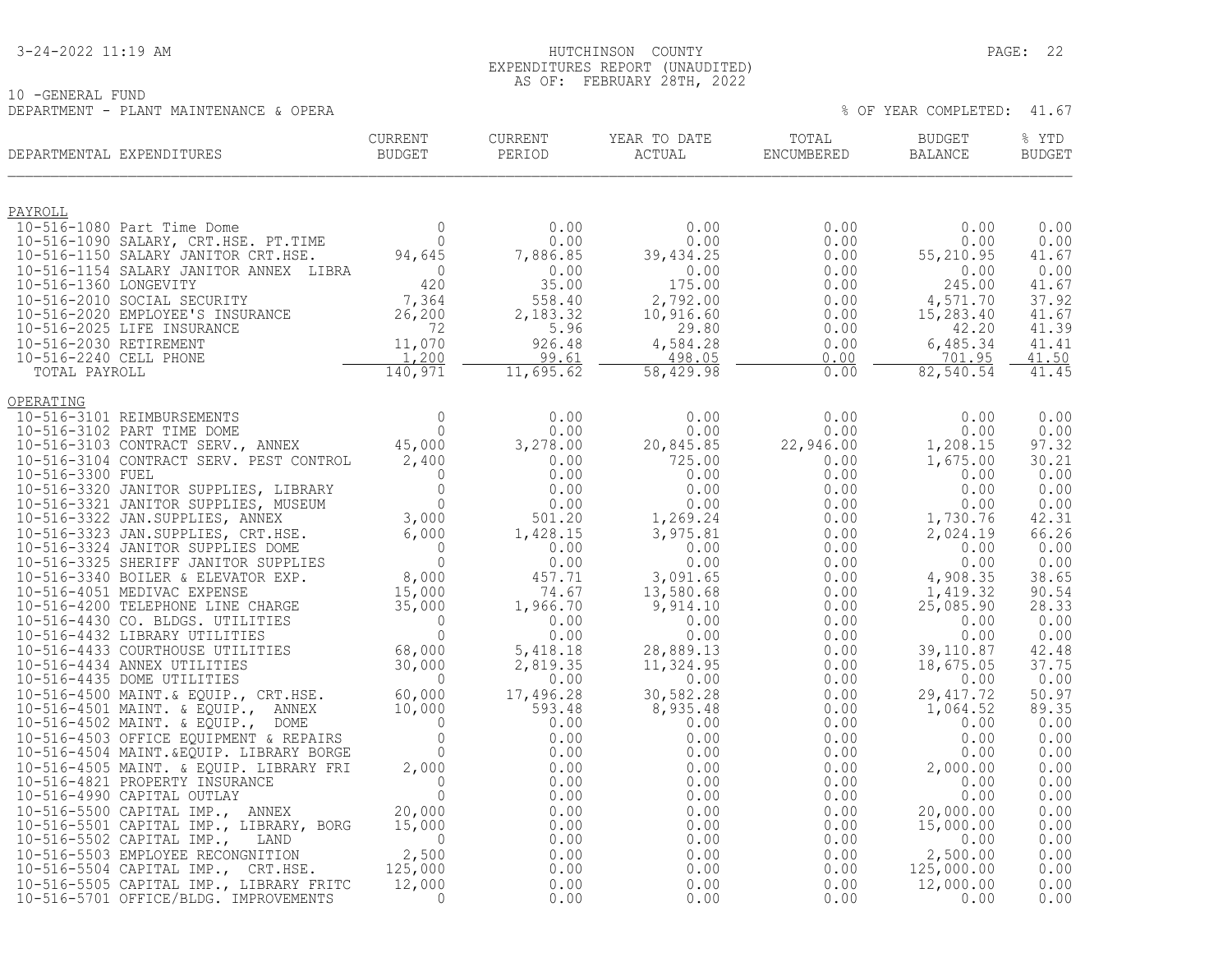### 3-24-2022 11:19 AM HUTCHINSON COUNTY PAGE: 23 EXPENDITURES REPORT (UNAUDITED) AS OF: FEBRUARY 28TH, 2022

| 10<br>-GENERAL<br>FUND                 |                       |       |
|----------------------------------------|-----------------------|-------|
| DEPARTMENT - PLANT MAINTENANCE & OPERA | COMPLETED:<br>OF YEAR | 41.67 |

|  | % OF YEAR COMPLETED: 41.67 |  |
|--|----------------------------|--|
|  |                            |  |

| DEPARTMENTAL EXPENDITURES                                                                               | <b>CURRENT</b><br>BUDGET | CURRENT<br>PERIOD                 | YEAR TO DATE<br>ACTUAL               | TOTAL<br><b>ENCUMBERED</b>        | <b>BUDGET</b><br>BALANCE                | % YTD<br><b>BUDGET</b>        |  |
|---------------------------------------------------------------------------------------------------------|--------------------------|-----------------------------------|--------------------------------------|-----------------------------------|-----------------------------------------|-------------------------------|--|
| 10-516-5720 CONTINGENCY<br>10-516-5900 LAW BOOKS ANNEX<br>10-516-5990 CAPITAL OUTLAY<br>TOTAL OPERATING | 30,000<br>488,900        | 0.00<br>0.00<br>0.00<br>34,033.72 | 0.00<br>0.00<br>0.00<br>133, 134. 17 | 0.00<br>0.00<br>0.00<br>22,946.00 | 0.00<br>30,000.00<br>0.00<br>332,819.83 | 0.00<br>0.00<br>0.00<br>31.92 |  |
| TOTAL PLANT MAINTENANCE & OPERA                                                                         | 629,871                  | 45,729.34                         | 191,564.15                           | 22,946.00                         | 415,360.37                              | 34.06                         |  |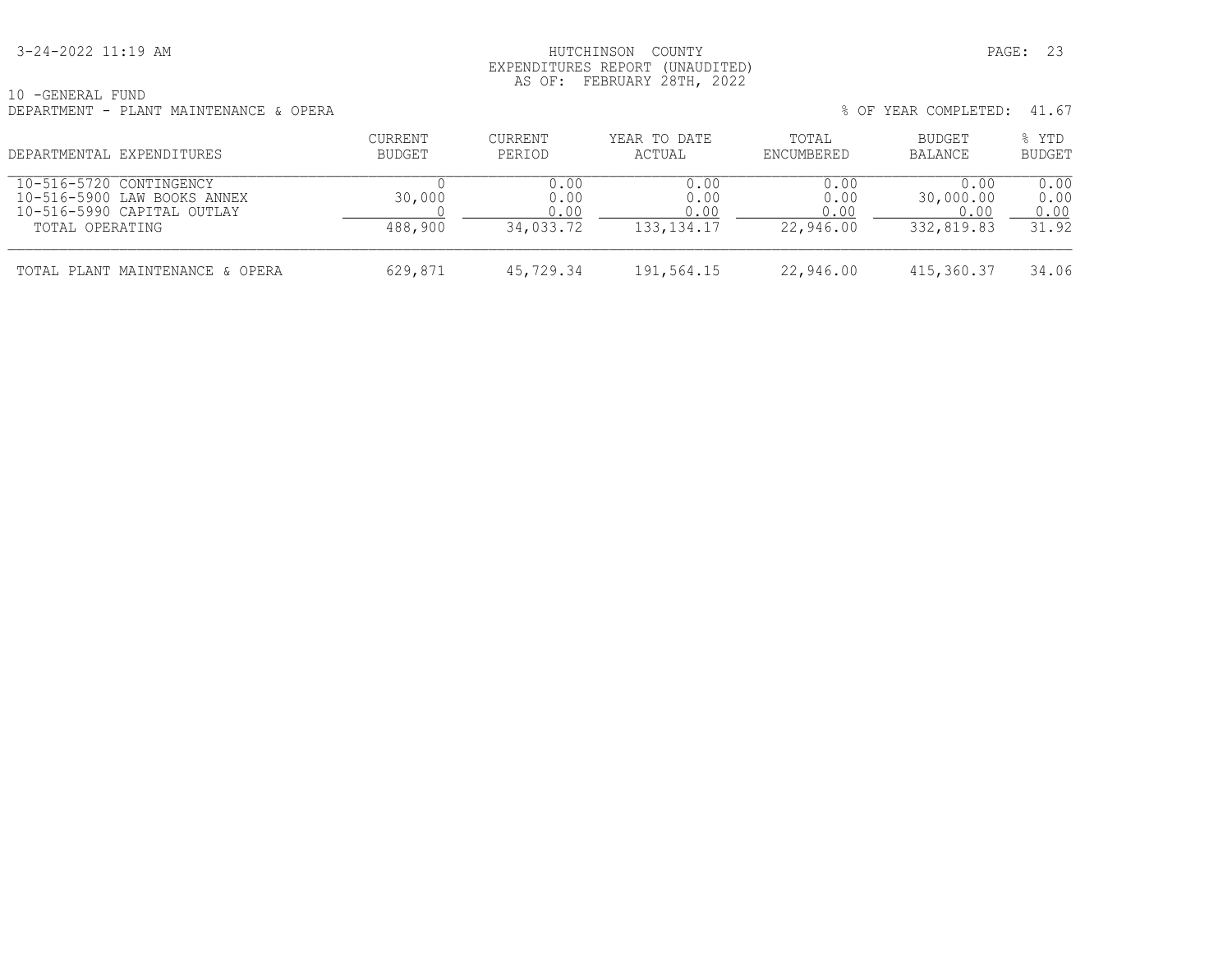| 3-24-2022 11:19 AM |  |  |
|--------------------|--|--|
|                    |  |  |

#### HUTCHINSON COUNTY PAGE: 24 EXPENDITURES REPORT (UNAUDITED) AS OF: FEBRUARY 28TH, 2022

10 -GENERAL FUND<br>DEPARTMENT - FIRE PROTECTION

| DEPARTMENTAL EXPENDITURES                     | <b>CURRENT</b><br><b>BUDGET</b> | <b>CURRENT</b><br>PERIOD | YEAR TO DATE<br>ACTUAL | TOTAL<br>ENCUMBERED | <b>BUDGET</b><br><b>BALANCE</b> | % YTD<br><b>BUDGET</b> |
|-----------------------------------------------|---------------------------------|--------------------------|------------------------|---------------------|---------------------------------|------------------------|
|                                               |                                 |                          |                        |                     |                                 |                        |
| OPERATING                                     |                                 |                          |                        |                     |                                 |                        |
| $10 - 543 - 4860$<br>CONTRACTS, STINNETT      | 41,000                          | 0.00                     | 10,250.00              | 30,750.00           | 0.00                            | 100.00                 |
| 10-543-4861 CONTRACTS,<br>FRITCH              | 41,000                          | 0.00                     | 10,250.00              | 30,750.00           | 0.00                            | 100.00                 |
| 10-543-4862 CONTRACTS CRUTCH RANCH            | 10,000                          | 0.00                     | 2,500.00               | 7,500.00            | 0.00                            | 100.00                 |
| 10-543-4863 CONTRACTS SANFORD                 |                                 | 0.00                     | 0.00                   | 0.00                | 0.00                            | 0.00                   |
| 10-543-4864 GIRLSTOWN/CITY OF BORGER          | 60,000                          | 0.00                     | 15,000.00              | 45,000.00           | 0.00                            | 100.00                 |
| $10 - 543 - 4940$<br>FIRE CALLS<br>SKELLYTOWN |                                 | 0.00                     | 0.00                   | 0.00                | 0.00                            | 0.00                   |
| 10-543-4941 FIRE CALLS<br><b>OTHERS</b>       | 1,500                           | 0.00                     | 0.00                   | 0.00                | 1,500.00                        | 0.00                   |
| 10-543-5701 EQUIP. & MAINT. PCT.1             |                                 | 0.00                     | 0.00                   | 0.00                | 0.00                            | 0.00                   |
| 10-543-5702 EQUIP. & MAINT. PCT.2             |                                 | 0.00                     | 0.00                   | 0.00                | 0.00                            | 0.00                   |
| 10-543-5703 EQUIP. & MAINT. PCT.3             |                                 | 0.00                     | 0.00                   | 0.00                | 0.00                            | 0.00                   |
| 10-543-5704 EQUIP. & MAINT. PCT.4             |                                 | 0.00                     | 0.00                   | 0.00                | 0.00                            | 0.00                   |
| 10-543-5705 CO.WIDE FIRE                      |                                 | 0.00                     | 0.00                   | 0.00                | 0.00                            | 0.00                   |
| 10-543-5990 CAPITAL OUTLAY                    |                                 | 0.00                     | 0.00                   | 0.00                | 0.00                            | 0.00                   |
| TOTAL OPERATING                               | 153,500                         | 0.00                     | 38,000.00              | 114,000.00          | 1,500.00                        | 99.02                  |
| PROTECTION<br>TOTAL FIRE                      | 153,500                         | 0.00                     | 38,000.00              | 114,000.00          | 1,500.00                        | 99.02                  |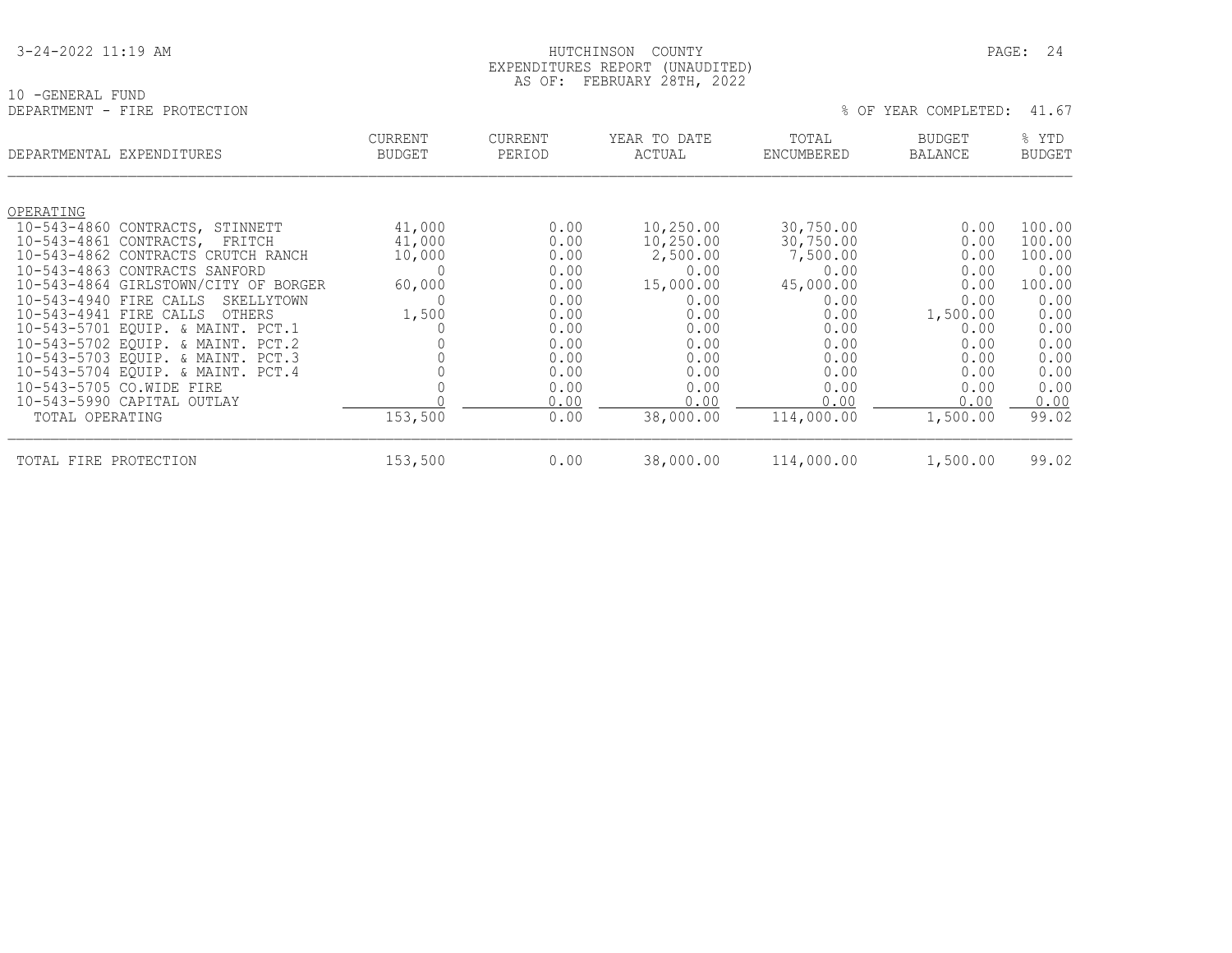#### 3-24-2022 11:19 AM HUTCHINSON COUNTY PAGE: 25 EXPENDITURES REPORT (UNAUDITED) AS OF: FEBRUARY 28TH, 2022

% OF YEAR COMPLETED: 41.67

10 -GENERAL FUND<br>DEPARTMENT - CONSTABLE PCT. #2

| DEPARTMENTAL EXPENDITURES |                                            | <b>CURRENT</b><br><b>BUDGET</b> | <b>CURRENT</b><br>PERIOD | YEAR TO DATE<br>ACTUAL | TOTAL<br>ENCUMBERED | <b>BUDGET</b><br><b>BALANCE</b> | % YTD<br><b>BUDGET</b> |
|---------------------------|--------------------------------------------|---------------------------------|--------------------------|------------------------|---------------------|---------------------------------|------------------------|
|                           |                                            |                                 |                          |                        |                     |                                 |                        |
| PAYROLL                   |                                            |                                 |                          |                        |                     |                                 |                        |
| 10-550-1010 SALARY        | 10-550-1020 SECURITY SUP.<br>(VEHICLE EXP. | 49,433                          | 4,119.39<br>375.00       | 20,596.95<br>1,875.00  | 0.00<br>0.00        | 28,835.73<br>2,625.00           | 41.67<br>41.67         |
| 10-550-1360 LONGEVITY     |                                            | 4,500<br>$\Omega$               | 0.00                     | 0.00                   | 0.00                | 0.00                            | 0.00                   |
|                           | 10-550-2010 SOCIAL SECURITY                | 4,126                           | 347.64                   | 1,738.21               | 0.00                | 2,387.64                        | 42.13                  |
|                           | 10-550-2020 EMPLOYEE'S INSURANCE           | 13,100                          | 1,091.66                 | 5,458.30               | 0.00                | 7,641.70                        | 41.67                  |
|                           | 10-550-2025 LIFE INSURANCE                 | 36                              | 2.98                     | 14.90                  | 0.00                | 21.10                           | 41.39                  |
| 10-550-2030 RETIREMENT    |                                            | 6,202                           | 524.88                   | 2,597.12               | 0.00                | 3,605.14                        | 41.87                  |
| 10-550-2240 CELL PHONE    |                                            | 600                             | 50.00                    | 250.00                 | 0.00                | 350.00                          | 41.67                  |
|                           | 10-550-2250 TRAVEL ALLOWANCE               | 0                               | 0.00                     | 0.00                   | 0.00                | 0.00                            | 0.00                   |
|                           | 10-550-2260 VACATION & SICK LEAVE          |                                 | 0.00                     | 0.00                   | 0.00                | 0.00                            | 0.00                   |
| TOTAL PAYROLL             |                                            | 77,997                          | 6,511.55                 | 32,530.48              | 0.00                | 45,466.31                       | 41.71                  |
| OPERATING                 |                                            |                                 |                          |                        |                     |                                 |                        |
|                           | 10-550-3100 OFFICE SUPPLIES                | 200                             | 0.00                     | 89.28                  | 0.00                | 110.72                          | 44.64                  |
| 10-550-4200 TELEPHONE     |                                            | $\Omega$                        | 0.00                     | 0.00                   | 0.00                | 0.00                            | 0.00                   |
|                           | 10-550-4270 TRAINING AND EDUCATION         | 2,000                           | 135.00                   | 135.00                 | 0.00                | 1,865.00                        | 6.75                   |
|                           | 10-550-4520 EQUIPMENT MAINTENANCE          | 500                             | 0.00                     | 478.32                 | 0.00                | 21.68                           | 95.66                  |
| 10-550-4800 BONDS         |                                            | 200                             | 0.00                     | 0.00                   | 0.00                | 200.00                          | 0.00                   |
| 10-550-4810 DUES          |                                            | 700                             | 0.00                     | 400.00                 | 0.00                | 300.00                          | 57.14                  |
|                           | 10-550-4990 MISCELLANEOUS EXPENSE          | 500                             | 0.00                     | 0.00                   | 0.00                | 500.00                          | 0.00                   |
| 10-550-5700 EQUIPMENT     |                                            | 2,000                           | 0.00                     | 1,779.28               | 0.00                | 220.72                          | 88.96                  |
|                           | 10-550-5990 CAPITAL OUTLAY                 |                                 | 0.00                     | 0.00                   | 0.00                | 0.00                            | 0.00                   |
| TOTAL OPERATING           |                                            | 6,100                           | 135.00                   | 2,881.88               | 0.00                | 3,218.12                        | 47.24                  |

TOTAL CONSTABLE PCT. #2 84,097 6,646.55 35,412.36 0.00 48,684.43 42.11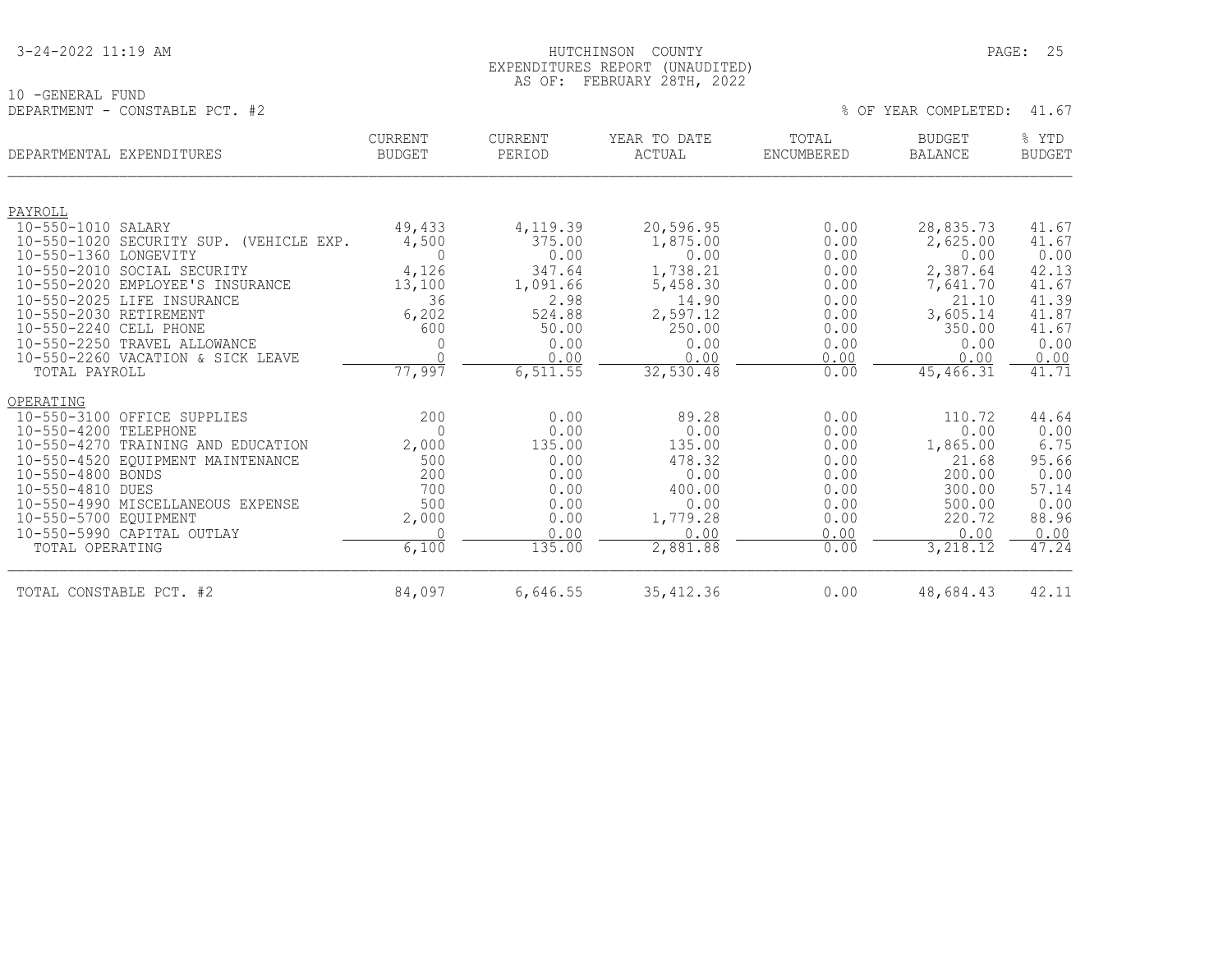#### 3-24-2022 11:19 AM HUTCHINSON COUNTY PAGE: 26 EXPENDITURES REPORT (UNAUDITED) AS OF: FEBRUARY 28TH, 2022

|                                | AU VI. IBDNUANI ZUIII, ZUZZ |  |  |                            |  |
|--------------------------------|-----------------------------|--|--|----------------------------|--|
| 10 -GENERAL FUND               |                             |  |  |                            |  |
| DEPARTMENT - CONSTABLE PCT. #1 |                             |  |  | % OF YEAR COMPLETED: 41.67 |  |

| DEPARTMENTAL EXPENDITURES                        | <b>CURRENT</b><br><b>BUDGET</b> | <b>CURRENT</b><br>PERIOD | YEAR TO DATE<br>ACTUAL | TOTAL<br><b>ENCUMBERED</b> | <b>BUDGET</b><br><b>BALANCE</b> | % YTD<br><b>BUDGET</b> |
|--------------------------------------------------|---------------------------------|--------------------------|------------------------|----------------------------|---------------------------------|------------------------|
| PAYROLL                                          |                                 |                          |                        |                            |                                 |                        |
| 10-551-1010 SALARY                               | 49,433                          | 4,119.39                 | 20,596.95              | 0.00                       | 28,835.73                       | 41.67                  |
| $10 - 551 - 1020$<br>SECURITY SUP. (VEHICLE EXP. | 4,500                           | 375.00                   | 1,875.00               | 0.00                       | 2,625.00                        | 41.67                  |
| $10 - 551 - 1360$<br>LONGEVITY                   | $\Omega$                        | 0.00                     | 0.00                   | 0.00                       | 0.00                            | 0.00                   |
| $10 - 551 - 2010$<br>SOCIAL SECURITY             | 4,126                           | 339.07                   | 1,688.04               | 0.00                       | 2,437.81                        | 40.91                  |
| $10 - 551 - 2020$<br>EMPLOYEE'S INSURANCE        | 13,100                          | 1,091.66                 | 5,458.30               | 0.00                       | 7,641.70                        | 41.67                  |
| $10 - 551 - 2025$<br>LIFE INSURANCE              | 36                              | 2.98                     | 14.90                  | 0.00                       | 21.10                           | 41.39                  |
| $10 - 551 - 2030$<br>RETIREMENT                  | 6,202                           | 524.88                   | 2,597.12               | 0.00                       | 3,605.14                        | 41.87                  |
| 10-551-2240 CELL PHONE                           | 600                             | 50.00                    | 250.00                 | 0.00                       | 350.00                          | 41.67                  |
| 10-551-2260 VACATION AND/ OR SICKLEAVE           | $\cap$                          | 0.00                     | 0.00                   | 0.00                       | 0.00                            | 0.00                   |
| TOTAL PAYROLL                                    | 77,997                          | 6,502.98                 | 32,480.31              | 0.00                       | 45, 516.48                      | 41.64                  |
| OPERATING                                        |                                 |                          |                        |                            |                                 |                        |
| $10 - 551 - 3100$<br>OFFICE SUPPLES              | 200                             | 0.00                     | 0.00                   | 0.00                       | 200.00                          | 0.00                   |
| $10 - 551 - 4200$<br>TELEPHONE                   | $\bigcap$                       | 0.00                     | 0.00                   | 0.00                       | 0.00                            | 0.00                   |
| $10 - 551 - 4270$<br>TRAINING AND EDUCATION      | 2,000                           | 0.00                     | 0.00                   | 0.00                       | 2,000.00                        | 0.00                   |
| $10 - 551 - 4800$<br>BONDS                       | 200                             | 0.00                     | 0.00                   | 0.00                       | 200.00                          | 0.00                   |
| 10-551-4810 DUES                                 | 700                             | 0.00                     | 0.00                   | 0.00                       | 700.00                          | 0.00                   |
| 10-551-4990 MISC.                                | 500                             | 0.00                     | 0.00                   | 0.00                       | 500.00                          | 0.00                   |
| 10-551-5701 EQUIPMENT                            | 2,000                           | 0.00                     | 396.08                 | 0.00                       | 1,603.92                        | 19.80                  |
| $10 - 551 - 5720$<br>COMPUTER                    | 400                             | 0.00                     | 0.00                   | 0.00                       | 400.00                          | 0.00                   |
| 10-551-5990 CAPITAL OUTLAY                       |                                 | 0.00                     | 0.00                   | 0.00                       | 0.00                            | 0.00                   |
| TOTAL OPERATING                                  | 6,000                           | 0.00                     | 396.08                 | 0.00                       | 5,603.92                        | 6.60                   |
| TOTAL CONSTABLE PCT. #1                          | 83,997                          | 6,502.98                 | 32,876.39              | 0.00                       | 51,120.40                       | 39.14                  |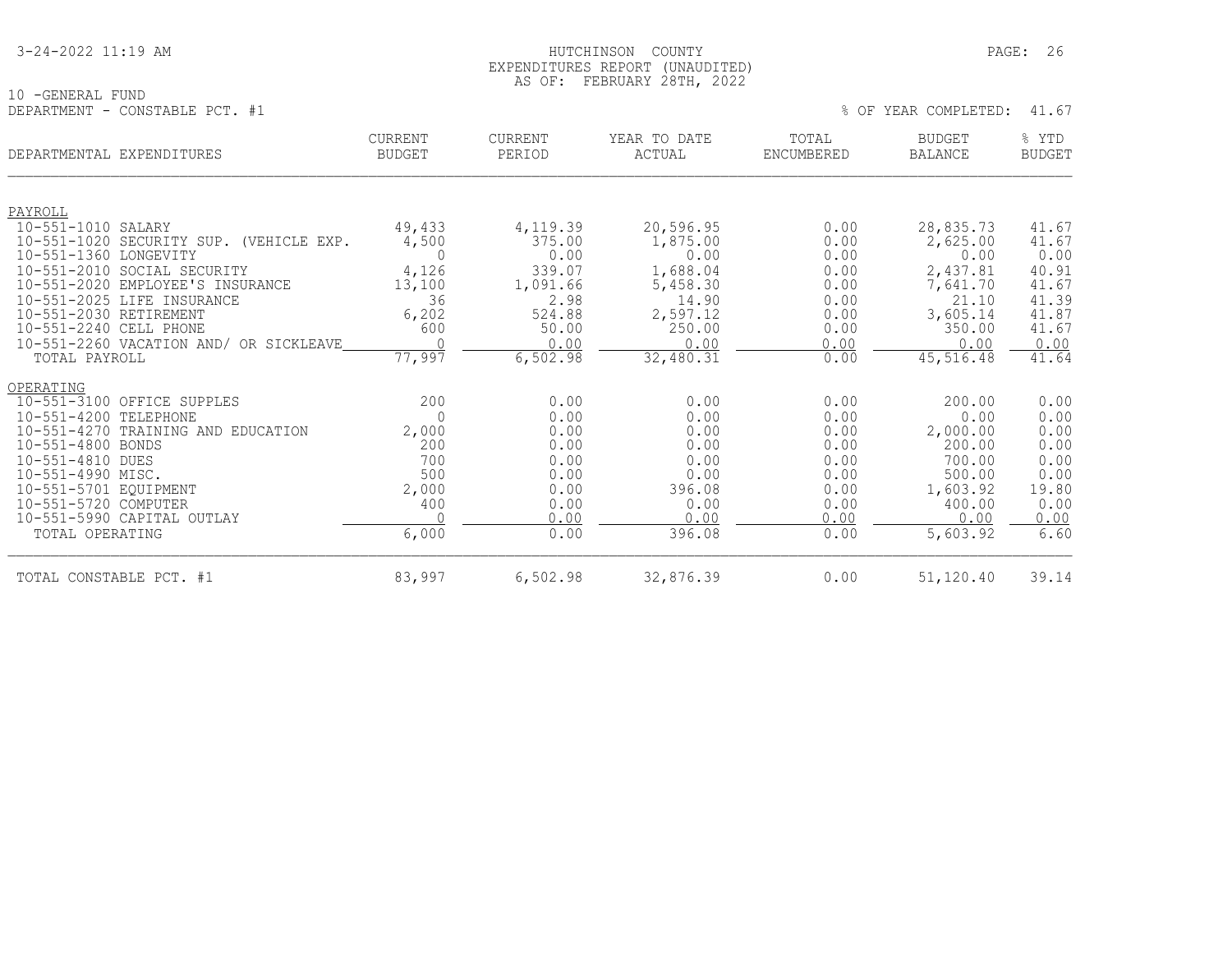| 3-24-2022 11:19 AM |
|--------------------|
|--------------------|

10 -GENERAL FUND<br>DEPARTMENT - SHERIFF

| DEPARTMENTAL EXPENDITURES                                                                                                                                  | <b>CURRENT</b><br><b>BUDGET</b>        | <b>CURRENT</b><br>PERIOD | YEAR TO DATE<br>ACTUAL | TOTAL<br>ENCUMBERED  | <b>BUDGET</b><br><b>BALANCE</b> | % YTD<br><b>BUDGET</b> |
|------------------------------------------------------------------------------------------------------------------------------------------------------------|----------------------------------------|--------------------------|------------------------|----------------------|---------------------------------|------------------------|
| PAYROLL                                                                                                                                                    |                                        |                          |                        |                      |                                 |                        |
| 10-560-1010 SALARY<br>10-560-1030 D.A.R.E. OFFICER SALARY                                                                                                  | 80,805<br>$\mathbf{0}$                 | 6,733.74<br>0.00         | 33,668.70<br>0.00      | 0.00<br>0.00         | 47, 136, 18<br>0.00             | 41.67<br>0.00          |
| 10-560-1040 SALARY, DEPUTIES                                                                                                                               | 753,813                                | 66,248.27                | 311,688.16             | 0.00                 | 442, 125.32                     | 41.35                  |
| 10-560-1050 SALARY, SECRETARY                                                                                                                              | 48,173                                 | 4,014.45                 | 20,072.25              | 0.00                 | 28,101.15                       | 41.67                  |
| 10-560-1051 RECORDS CLERK                                                                                                                                  | 45,959                                 | 3,829.90                 | 19,149.50              | 0.00                 | 26,809.30                       | 41.67                  |
| 10-560-1052 SALARY, FILE CLERK I<br>10-560-1070 SALARY, FILE CLERK II                                                                                      | 45,959<br>$\mathbf{0}$                 | 3,829.90<br>0.00         | 19,149.50<br>0.00      | 0.00<br>0.00         | 26,809.30<br>0.00               | 41.67<br>0.00          |
| 10-560-1100 CERTIFICATE PAY                                                                                                                                | 14,700                                 | 1,393.19                 | 6,293.19               | 0.00                 | 8,406.81                        | 42.81                  |
| 10-560-1360 LONGEVITY                                                                                                                                      | 4,080                                  | 352.74                   | 1,708.14               | 0.00                 | 2,371.86                        | 41.87                  |
| 10-560-2010 SOCIAL SECURITY<br>10-560-2020 EMPLOYEE'S INSURANCE                                                                                            | 75,259                                 | 6,387.28                 | 30, 324.45             | 0.00                 | 44, 934.82<br>120, 517.29       | 40.29<br>42.25         |
| 10-560-2025 LIFE INSURANCE                                                                                                                                 | 208,685<br>612                         | 16,423.55<br>44.70       | 88,167.71<br>241.38    | 0.00<br>0.00         | 370.62                          | 39.44                  |
| 10-560-2030 RETIREMENT                                                                                                                                     | 113,135                                | 9,991.02                 | 47,128.02              | 0.00                 | 66,006.88                       | 41.66                  |
| 10-560-2050 UNIFORMS                                                                                                                                       | 7,500                                  | 84.50                    | 7,269.08               | 0.00                 | 230.92                          | 96.92                  |
| 10-560-2052 UNIFORM UPKEEP                                                                                                                                 | 2,000                                  | 31.20                    | 1,105.86               | 0.00                 | 894.14<br>700.00                | 55.29<br>41.67         |
| 10-560-2240 CELL PHONE<br>10-560-2260 VACATION & SICK LEAVE                                                                                                | 1,200<br>$\bigcap$                     | 100.00<br>0.00           | 500.00<br>0.00         | 0.00<br>0.00         | 0.00                            | 0.00                   |
| TOTAL PAYROLL                                                                                                                                              | 1,401,881                              | 119,464.44               | 586, 465.94            | 0.00                 | 815, 414.59                     | 41.83                  |
| OPERATING                                                                                                                                                  |                                        |                          |                        |                      |                                 |                        |
| 10-560-3100 OFFICE SUPPLIES                                                                                                                                | 6,500                                  | 0.00                     | 1,794.07               | 0.00                 | 4,705.93                        | 27.60                  |
| 10-560-3101 COPIER EXP.                                                                                                                                    | 4,000<br>$\frac{1}{2}$ , 000<br>50.000 | 165.40                   | 827.46                 | 0.00                 | 3, 172.54                       | 20.69                  |
| 10-560-3110 POSTAGE AND BOX RENT<br>10-560-3300 FUEL                                                                                                       | 50,000                                 | 462.96<br>6,406.47       | 1,444.28<br>30,928.45  | 0.00<br>0.00         | 555.72<br>19,071.55             | 72.21<br>61.86         |
| 10-560-3301 OIL                                                                                                                                            | $3,000$<br>5,000                       | 0.00                     | 817.62                 | 0.00                 | 2,182.38                        | 27.25                  |
| 10-560-3511 ARMOR & SUPPLIES                                                                                                                               |                                        | 0.00                     | 1,922.72               | 0.00                 | 3,077.28                        | 38.45                  |
| 10-560-3540 TIRES<br>10-560-4000 LAB ANALYSIS FEE                                                                                                          | 10,000<br>500                          | 517.68<br>0.00           | 3,353.18<br>0.00       | 0.00<br>0.00         | 6,646.82<br>500.00              | 33.53<br>0.00          |
| 10-560-4051 EMP. MEDICAL EXP.                                                                                                                              | 2,500                                  | 0.00                     | 702.50                 | 0.00                 | 1,797.50                        | 28.10                  |
| 10-560-4200 TELEPHONE                                                                                                                                      | $\mathbf{0}$                           | 0.00                     | 0.00                   | 0.00                 | 0.00                            | 0.00                   |
| 10-560-4220 DISPATCH                                                                                                                                       | 110,000                                | 0.00                     | 0.00                   | 110,000.00           | 0.00                            | 100.00                 |
| 10-560-4270 TRAINING AND EDUCATION CONF<br>10-560-4271 TRAINING AND EDUCATION                                                                              | 2,000<br>13,500                        | 0.00<br>570.00           | 0.00<br>11, 111.94     | 0.00<br>0.00         | 2,000.00<br>2,388.06            | 0.00<br>82.31          |
| 10-560-4290 TRAVEL AND LODGING                                                                                                                             | 8,000                                  | 429.82                   | 1,923.93               | 0.00                 | 6,076.07                        | 24.05                  |
| 10-560-4520 EQUIPMENT MAINT                                                                                                                                | 1,000                                  | 0.00                     | 0.00                   | 0.00                 | 1,000.00                        | 0.00                   |
| 10-560-4540 CAR REPAIR AND MAINTENANCE                                                                                                                     | 45,530                                 | 14,811.96                | 37,051.54              | 0.00                 | 8,478.42                        | 81.38                  |
| 10-560-4541 MISCELLANEOUS<br>10-560-4542 ESTRAY                                                                                                            |                                        | 153.94<br>0.00           | 1,775.42<br>266.50     | 0.00<br>0.00         | 1,724.58<br>1,233.50            | 50.73<br>17.77         |
| 10-560-4543 MAJOR CAR REPAIRS                                                                                                                              |                                        | 0.00                     | 0.00                   | 0.00                 | 0.00                            | 0.00                   |
| 10-560-4545 FIRE MARSHALL                                                                                                                                  |                                        | 0.00                     | 0.00                   | 0.00                 | 0.00                            | 0.00                   |
| 10-560-4546 ACT (TASK FORCE)                                                                                                                               |                                        | 45.00                    | 45.00                  | 0.00                 | 1,955.00                        | 2.25                   |
| 10-560-4800 BONDS<br>10-560-5700 EQUIPMENT                                                                                                                 |                                        | 0.00<br>1,418.79         | 306.00<br>26, 115.69   | 0.00<br>15,765.39    | 194.00<br>12,210.92             | 61.20<br>77.43         |
| 10-560-5701 SQUAD CARS                                                                                                                                     |                                        | 0.00                     | 5,673.40               | $116, 285.50$ (      | 1,958.90)                       | 101.63                 |
| MAINTENANCE<br>3,500<br>3,500<br>1,500<br>0<br>0<br>0<br>54,092<br>120,000<br>55,000<br>SE<br>2,500<br>2,500<br>2,500<br>2,500<br>10-560-5702 K-9 EXPENSES |                                        | 49.99                    | 777.13                 | 0.00                 | 4,222.87                        | 15.54                  |
| 10-560-5720 COMPUTER EXPENSE<br>10-560-5721 COMPUTER SUPPORT & MAINT.                                                                                      | 2,500<br>39,000                        | 35.58<br>0.00            | 145.58<br>23,538.18    | 1,133.51<br>7,059.00 | 1,220.91<br>8,402.82            | 51.16<br>78.45         |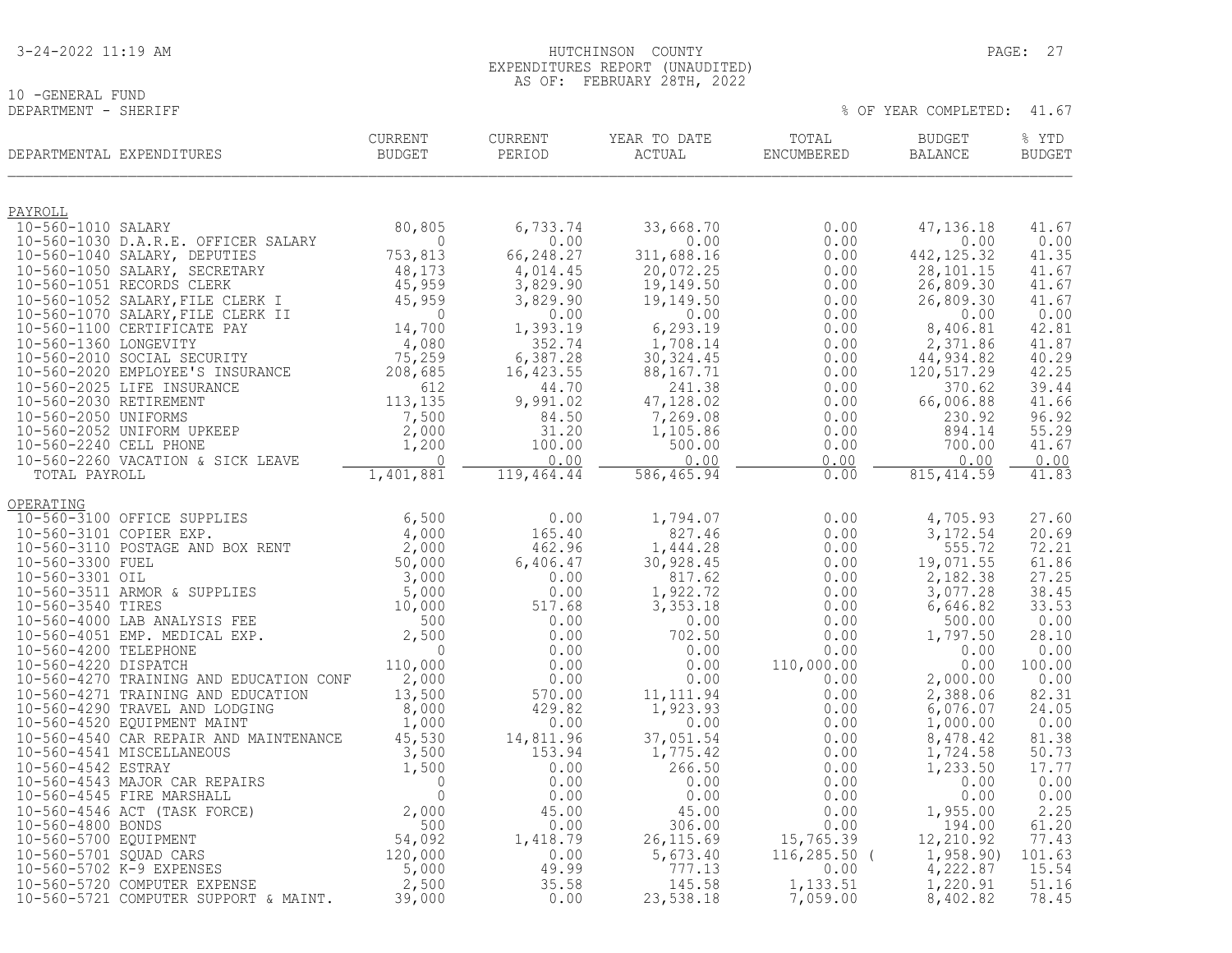#### 3-24-2022 11:19 AM HUTCHINSON COUNTY PAGE: 28 EXPENDITURES REPORT (UNAUDITED) AS OF: FEBRUARY 28TH, 2022

| 10 -GENERAL FUND<br>DEPARTMENT - SHERIFF                                       |                   |                        |                          |                           | % OF YEAR COMPLETED:         | 41.67                  |
|--------------------------------------------------------------------------------|-------------------|------------------------|--------------------------|---------------------------|------------------------------|------------------------|
| DEPARTMENTAL EXPENDITURES                                                      | CURRENT<br>BUDGET | CURRENT<br>PERIOD      | YEAR TO DATE<br>ACTUAL   | TOTAL<br>ENCUMBERED       | BUDGET<br>BALANCE            | % YTD<br><b>BUDGET</b> |
| 10-560-5730 VIDEO CAMERAS<br>10-560-5731 VERIZON<br>10-560-5990 CAPITAL OUTLAY | 26,000<br>5,000   | 0.00<br>326.40<br>0.00 | 0.00<br>1,958.40<br>0.00 | 17,321.04<br>0.00<br>0.00 | 8,678.96<br>3,041.60<br>0.00 | 66.62<br>39.17<br>0.00 |
| TOTAL OPERATING                                                                | 522,622           | 25,393.99              | 152,478.99               | 267,564.44                | 102,578.53                   | 80.37                  |
| TOTAL SHERIFF                                                                  | 1,924,502         | 144,858.43             | 738,944.93               | 267,564.44                | 917,993.12                   | 52.30                  |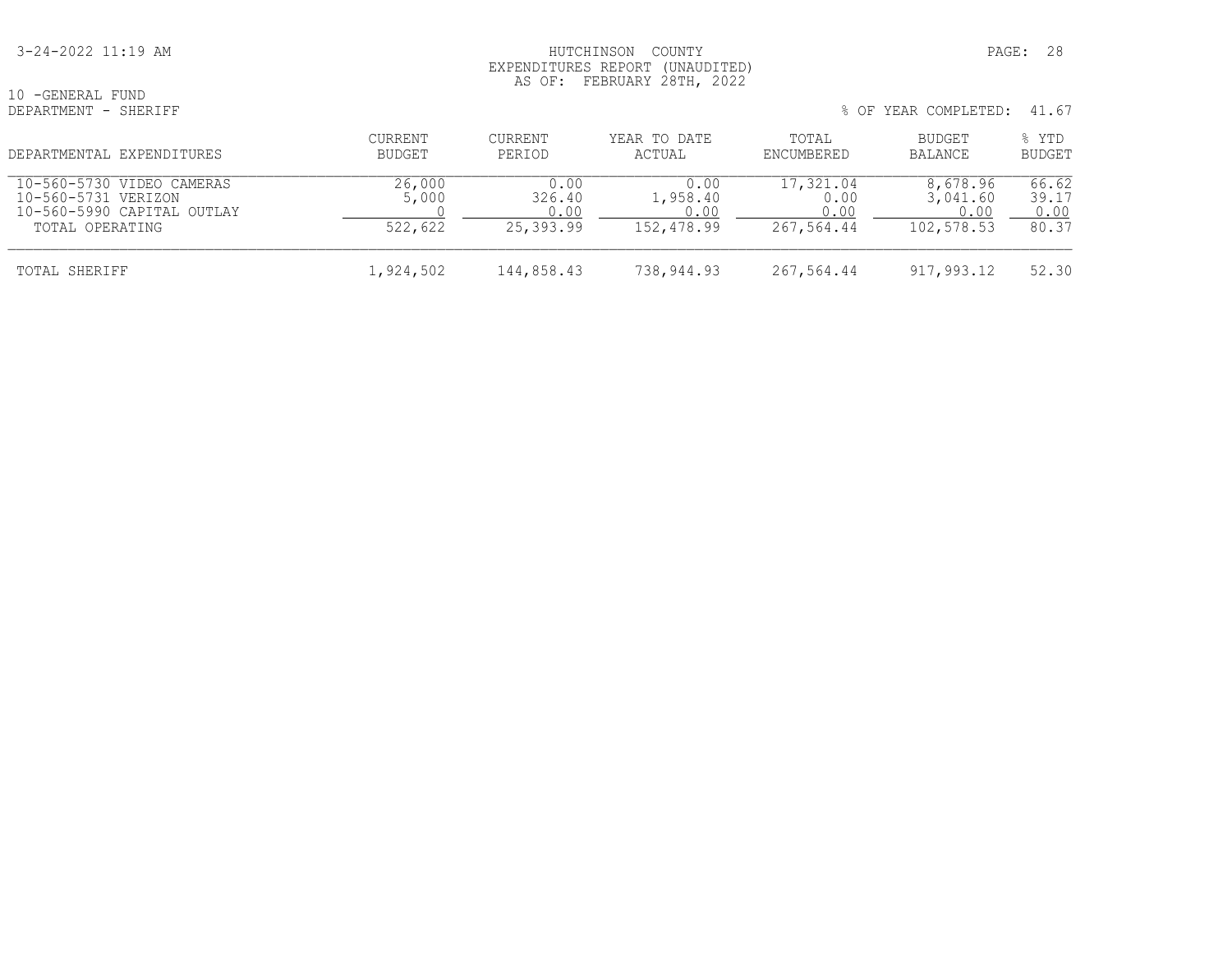10 -GENERAL FUND<br>DEPARTMENT - JAIL

|                         | DEPARTMENTAL EXPENDITURES                                          | <b>CURRENT</b><br><b>BUDGET</b> | <b>CURRENT</b><br>PERIOD | YEAR TO DATE<br>ACTUAL | TOTAL<br>ENCUMBERED | <b>BUDGET</b><br><b>BALANCE</b> | % YTD<br><b>BUDGET</b> |
|-------------------------|--------------------------------------------------------------------|---------------------------------|--------------------------|------------------------|---------------------|---------------------------------|------------------------|
| PAYROLL                 |                                                                    |                                 |                          |                        |                     |                                 |                        |
|                         | 10-561-1040 SALARY, CORRECTIONS OFFICER                            | 975,359                         | 78,954.98                | 391,944.32             | 0.00                | 583, 414.36                     | 40.18                  |
| 10-561-1070 JAIL NURSE  |                                                                    | $\bigcap$                       | 0.00                     | 0.00                   | 0.00                | 0.00                            | 0.00                   |
| 10-561-1080 JAIL COOK   | 10-561-1100 CERTIFICATE PAY                                        | 68,515<br>10,200                | 5,709.58<br>850.00       | 27,724.40<br>4,224.08  | 0.00<br>0.00        | 40,790.56<br>5,975.92           | 40.46<br>41.41         |
| 10-561-1360 LONGEVITY   |                                                                    | 4,200                           | 315.00                   | 1,571.77               | 0.00                | 2,628.23                        | 37.42                  |
|                         | 10-561-1390 SALARY, JAIL COOKS (2)                                 | $\mathbf{0}$                    | 0.00                     | 0.00                   | 0.00                | 0.00                            | 0.00                   |
|                         | 10-561-2010 SOCIAL SECURITY                                        | 81,004                          | 6,225.07                 | 30,879.41              | 0.00                | 50, 124.38                      | 38.12                  |
|                         | 10-561-2020 EMPLOYEE'S INSURANCE                                   | 219,650                         | 18,380.07                | 91,574.00              | 0.00                | 128,076.00                      | 41.69                  |
| 10-561-2030 RETIREMENT  | 10-561-2025 LIFE INSURANCE                                         | 684<br>121,771                  | 53.64<br>9,919.11        | 268.20<br>48,657.83    | 0.00<br>0.00        | 415.80<br>73, 112. 70           | 39.21<br>39.96         |
| 10-561-2050 UNIFORMS    |                                                                    | 5,000                           | 482.95                   | 979.45                 | 0.00                | 4,020.55                        | 19.59                  |
|                         | 10-561-2052 UNIFORM UPKEEP                                         | 3,500                           | 57.20                    | 312.00                 | 0.00                | 3,188.00                        | 8.91                   |
| 10-561-2240 CELL PHONE  |                                                                    | 600                             | 50.00                    | 250.00                 | 0.00                | 350.00                          | 41.67                  |
|                         | 10-561-2260 VACATION & SICK LEAVE                                  | $\cap$                          | 0.00                     | 0.00                   | 0.00                | 0.00                            | 0.00                   |
| TOTAL PAYROLL           |                                                                    | 1,490,482                       | 120,997.60               | 598,385.46             | 0.00                | 892,096.50                      | 40.15                  |
| OPERATING               |                                                                    |                                 |                          |                        |                     |                                 |                        |
|                         | 10-561-3100 OFFICE SUPPLIES                                        | 2,000                           | 29.95                    | 680.14                 | 0.00                | 1,319.86                        | 34.01                  |
| 10-561-3101 COPIER EXP. |                                                                    | 3,000                           | 145.58                   | 731.65                 | 0.00                | 2,268.35                        | 24.39                  |
| 10-561-3300 FUEL        | 10-561-3220 JANITOR SUPPLIES                                       | 6,000<br>5,000                  | 1,093.93<br>868.90       | 4,509.86<br>4,176.34   | 0.00<br>0.00        | 1,490.14<br>823.66              | 75.16<br>83.53         |
|                         | 10-561-3330 JAIL GROCERIES                                         | 97,000                          | 11,875.86                | 56,995.41              | 0.00                | 40,004.59                       | 58.76                  |
|                         | 10-561-3331 JAIL SUPPLIES                                          | 9,500                           | 571.20                   | 3,707.61               | 0.00                | 5,792.39                        | 39.03                  |
|                         | 10-561-3350 JAIL LINENS & MATTRESSES                               | 0                               | 0.00                     | 0.00                   | 0.00                | 0.00                            | 0.00                   |
|                         | 10-561-3351 KITCHEN SUPPLIES<br>10-561-3380 PRISONERS CLOTHING     | 4,000<br>1,000                  | 562.49<br>0.00           | 2,026.36<br>0.00       | 0.00                | 1,973.64<br>1,000.00            | 50.66<br>0.00          |
| 10-561-4000 SCAAP       |                                                                    | $\mathbf{0}$                    | 0.00                     | 0.00                   | 0.00<br>0.00        | 0.00                            | 0.00                   |
|                         | 10-561-4050 PRISONERS MEDICAL EXP.                                 | $15,000$ (                      | 1, 339.72)               | 3,257.38               | 0.00                | 11,742.62                       | 21.72                  |
|                         | 10-561-4051 CONTRACT DOCTOR                                        | 54,000                          | 4,500.00                 | 22,500.00              | 31,500.00           | 0.00                            | 100.00                 |
|                         | 10-561-4052 MENTAL HEALTH                                          | 12,000                          | 600.00                   | 3,000.00               | 0.00                | 9,000.00                        | 25.00                  |
| 10-561-4200 TELEPHONE   | 10-561-4271 TRAINING & EDUCATION                                   | $\Omega$<br>12,000              | 0.00<br>430.00           | 0.00<br>3,945.43       | 0.00<br>0.00        | 0.00<br>8,054.57                | 0.00<br>32.88          |
|                         | 10-561-4430 JAIL UTILITIES                                         | 12,000                          | 768.18                   | 5,132.85               | 0.00                | 6,867.15                        | 42.77                  |
|                         | 10-561-4500 JAIL BUILDING MAINTENANCE                              | 45,000                          | 232.30                   | 1,617.57               | 0.00                | 43,382.43                       | 3.59                   |
|                         | 10-561-4510 JAIL EQUIP. REPAIRS                                    | 50,000                          | 1,393.30                 | 16,504.55              | 0.00                | 33, 495.45                      | 33.01                  |
|                         | 10-561-4511 LOCK REPAIR & MAINT.                                   | 1,500                           | 0.00                     | 0.00                   | 0.00                | 1,500.00                        | 0.00                   |
| 10-561-4800 BONDS       | 10-561-4600 INMATE HOUSING                                         | 7,500<br>300                    | 0.00<br>0.00             | 0.00<br>71.00          | 0.00<br>0.00        | 7,500.00<br>229.00              | 0.00<br>23.67          |
|                         | 10-561-4990 MISC. EXPENSE                                          | 2,500                           | 0.00                     | 1,594.78               | 0.00                | 905.22                          | 63.79                  |
| 10-561-5700 EQUIPMENT   |                                                                    | 43,500                          | 0.00                     | 41,483.58              | 0.00                | 2,016.42                        | 95.36                  |
|                         | 10-561-5720 COMPUTER EXPENSE                                       | 2,500                           | 127.15                   | 2,121.28               | 0.00                | 378.72                          | 84.85                  |
|                         | 10-561-5721 COMPUTER SUPPORT & MAINT<br>10-561-5990 CAPITAL OUTLAY | 23,000<br>$\overline{0}$        | 2,111.80<br>0.00         | 21,697.29<br>0.00      | 0.00<br>0.00        | 1,302.71                        | 94.34<br>0.00          |
| TOTAL OPERATING         |                                                                    | 408,300                         | 23,970.92                | 195,753.08             | 31,500.00           | 0.00<br>181,046.92              | 55.66                  |
|                         |                                                                    |                                 |                          |                        |                     |                                 |                        |
| TOTAL JAIL              |                                                                    | 1,898,782                       | 144,968.52               | 794,138.54             | 31,500.00           | 1,073,143.42                    | 43.48                  |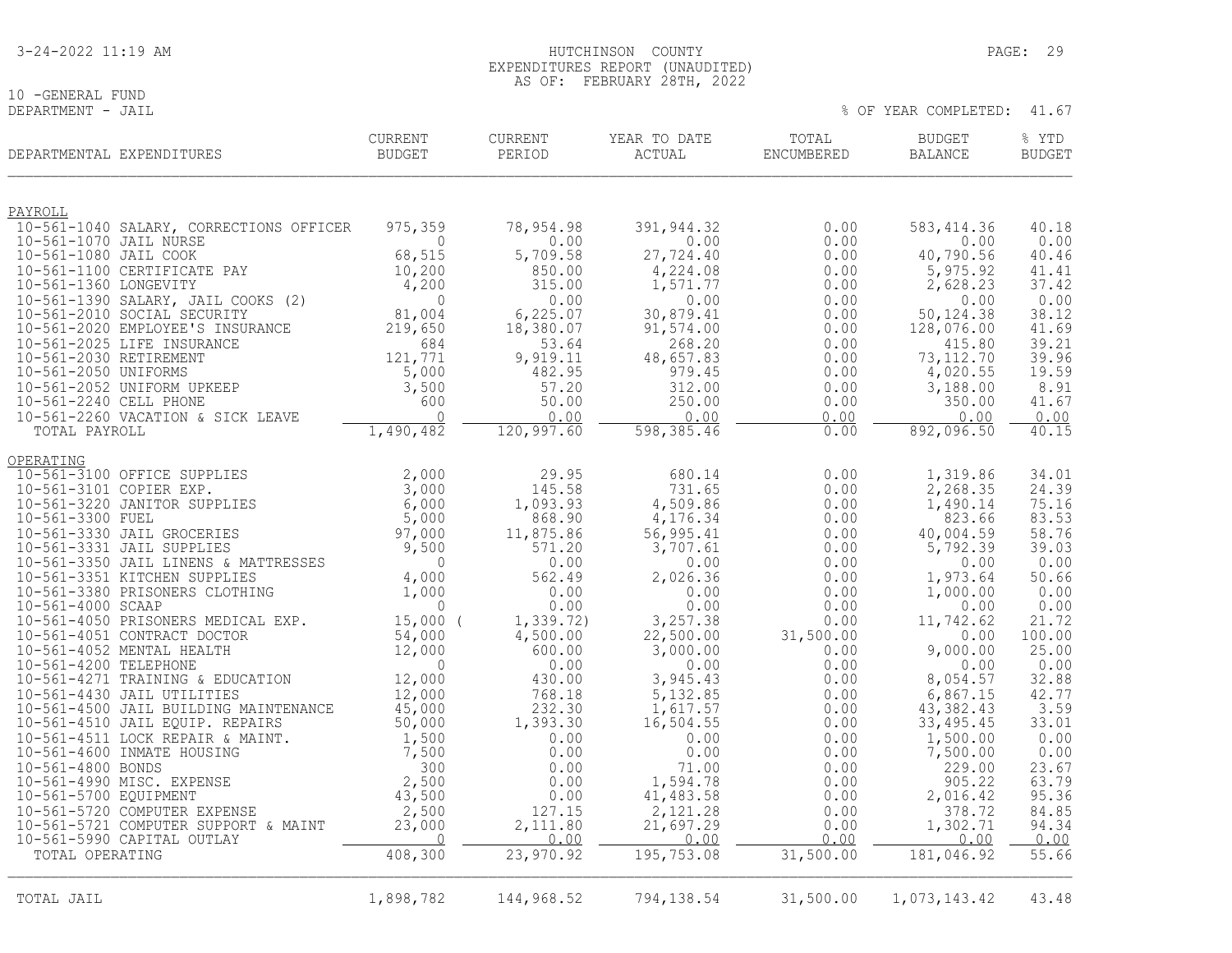# 10 -GENERAL FUND<br>DEPARTMENT - JUVENILE

| DEPARTMENTAL EXPENDITURES                           | <b>CURRENT</b><br><b>BUDGET</b> | CURRENT<br>PERIOD | YEAR TO DATE<br>ACTUAL | TOTAL<br>ENCUMBERED | <b>BUDGET</b><br><b>BALANCE</b> | % YTD<br><b>BUDGET</b> |
|-----------------------------------------------------|---------------------------------|-------------------|------------------------|---------------------|---------------------------------|------------------------|
| PAYROLL                                             |                                 |                   |                        |                     |                                 |                        |
| 10-571-1020 SALARY OFFICER                          | 79,789                          | 6,649.07          | 33, 245.35             | 0.00                | 46,543.49                       | 41.67                  |
| 10-571-1030 SALARIES, ASSISTANT                     | 57,509                          | 4,792.44          | 23,962.20              | 0.00                | 33,547.08                       | 41.67                  |
| 10-571-1040 OFFICE MANAGER SALARY                   | 46,440                          | 3,870.01          | 19,350.05              | 0.00                | 27,090.07                       | 41.67                  |
| 10-571-1050 JPO SALARY                              | 56,429                          | 4,702.45          | 23, 512.25             | 0.00                | 32, 917.15                      | 41.67                  |
| 10-571-1060 Receptionist                            | 18,987                          | 1,582.25          | 7,911.25               | 0.00                | 11,075.75                       | 41.67                  |
| 10-571-1360 LONGEVITY                               | 6,235                           | 415.00            | 2,705.00               | 0.00                | 3,530.00                        | 43.38                  |
| 10-571-2010 SOCIAL SECURITY                         | 21,768                          | 1,569.09          | 9,266.93               | 0.00                | 12,501.30                       | 42.57                  |
| 10-571-2020 EMPLOYEE'S INSURANCE                    | 80,883                          | 6,473.61          | 34,500.47              | 0.00                | 46, 382.53                      | 42.65                  |
| 10-571-2025 LIFE INSURANCE                          | 225                             | 17.88             | 93.28                  | 0.00                | 131.72                          | 41.46                  |
| 10-571-2030 RETIREMENT                              | 32,589                          | 2,548.06          | 14,759.49              | 0.00                | 17,829.26                       | 45.29                  |
| 10-571-2260 VACATION & SICK LEAVE                   | 19,163                          | 0.00              | 18,008.64              | 0.00                | 1,154.40                        | 93.98                  |
| TOTAL PAYROLL                                       | 420,018                         | 32,619.86         | 187, 314.91            | 0.00                | 232,702.75                      | 44.60                  |
| OPERATING                                           |                                 |                   |                        |                     |                                 |                        |
| 10-571-3100 OFFICE SUPPLIES                         | 5,500                           | 305.09            | 827.54                 | 0.00                | 4,672.46                        | 15.05                  |
| 10-571-3110 BOX RENT & POSTAGE                      | $\Omega$                        | 8.12              | 8.12                   | $0.00$ (            | 8.12)                           | 0.00                   |
| 10-571-3511 FIREARMS, AMMO & EQUIPMENT              | 4,000                           | 0.00              | 519.55                 | 0.00                | 3,480.45                        | 12.99                  |
| 10-571-4000 LEGAL FEES                              | $\mathbf{0}$                    | 0.00              | 0.00                   | 0.00                | 0.00                            | 0.00                   |
| 10-571-4010 AUDIT                                   | 5,000                           | 0.00              | 4,600.00               | 0.00                | 400.00                          | 92.00                  |
| 10-571-4050 COUNSELING                              | 34,400                          | 3,920.00          | 8,330.00               | 0.00                | 26,070.00                       | 24.22                  |
| 10-571-4051 EMP. MEDICAL EXP.                       | 0                               | 0.00              | 0.00                   | 0.00                | 0.00                            | 0.00                   |
| 10-571-4140 INTERPRETER<br>10-571-4220 RADIO REPAIR | $\Omega$<br>$\Omega$            | 0.00              | 0.00                   | 0.00                | 0.00                            | 0.00<br>0.00           |
| 10-571-4290 TRAVEL                                  | 5,000                           | 0.00<br>0.00      | 0.00<br>50.00          | 0.00<br>0.00        | 0.00<br>4,950.00                | 1.00                   |
| 10-571-4500 BUILDING MAINT.                         | $\Omega$                        | 0.00              | 0.00                   | 0.00                | 0.00                            | 0.00                   |
| 10-571-4540 VEHICLE EXP.                            | 50,000                          | 641.86            | 2,145.80               | 0.00                | 47,854.20                       | 4.29                   |
| 10-571-4810 BONDS                                   | 500                             | 0.00              | 250.00                 | 0.00                | 250.00                          | 50.00                  |
| 10-571-4811 CHILDREN AT RISK                        | $\Omega$                        | 0.00              | 0.00                   | 0.00                | 0.00                            | 0.00                   |
| 10-571-4870 DETENTION                               | 82,700 (                        | 374.45)           | 10,869.07              | 0.00                | 71,830.93                       | 13.14                  |
| 10-571-4990 MISCELLANEOUS FEES                      | 300                             | 0.00              | 0.00                   | 0.00                | 300.00                          | 0.00                   |
| 10-571-5000 SOCC                                    | $\Omega$                        | 0.00              | 0.00                   | 0.00                | 0.00                            | 0.00                   |
| 10-571-5700 OFFICE EQUIPMENT & MAINTENA             | 3,000                           | 258.69            | 1,162.81               | 0.00                | 1,837.19                        | 38.76                  |
| 10-571-5956 SERVICE CHARGE                          | $\Omega$                        | 0.00              | 0.00                   | 0.00                | 0.00                            | 0.00                   |
| 10-571-5990 CAPITAL OUTLAY                          | $\cap$                          | 0.00              | 0.00                   | 0.00                | 0.00                            | 0.00                   |
| TOTAL OPERATING                                     | 190,400                         | 4,759.31          | 28,762.89              | 0.00                | 161, 637.11                     | 15.11                  |
|                                                     |                                 |                   |                        |                     |                                 |                        |
| TOTAL JUVENILE                                      | 610,418                         | 37, 379.17        | 216,077.80             | 0.00                | 394, 339.86                     | 35.40                  |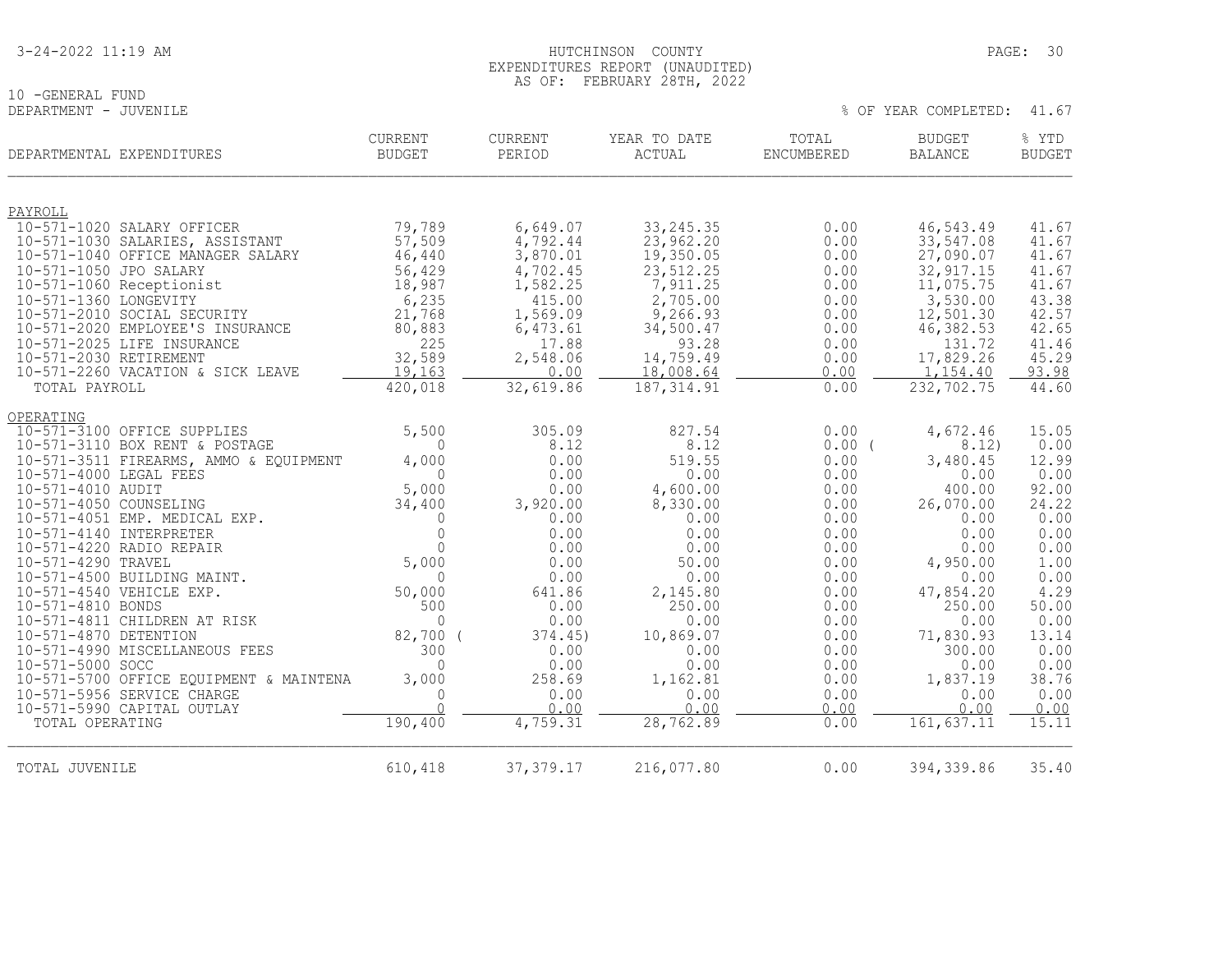| 3-24-2022 11:19 AM |
|--------------------|
|--------------------|

#### HUTCHINSON COUNTY PAGE: 31 EXPENDITURES REPORT (UNAUDITED) AS OF: FEBRUARY 28TH, 2022

| -GENERAL FUND                |               |         |              |            |                      |               |
|------------------------------|---------------|---------|--------------|------------|----------------------|---------------|
| DEPARTMENT - ADULT PROBATION |               |         |              |            | % OF YEAR COMPLETED: | 41.67         |
|                              | CURRENT       | CURRENT | YEAR TO DATE | TOTAL      | <b>BUDGET</b>        | YTD           |
| DEPARTMENTAL EXPENDITURES    | <b>BUDGET</b> | PERIOD  | ACTUAL       | ENCUMBERED | BALANCE              | <b>BUDGET</b> |

|  |  |  |  | OF YEAR COMPLETED: |  |  |
|--|--|--|--|--------------------|--|--|
|--|--|--|--|--------------------|--|--|

| DEPARTMENTAL EXPENDITURES               | <b>CURRENT</b><br><b>BUDGET</b> | <b>CURRENT</b><br>PERIOD | YEAR TO DATE<br>ACTUAL | TOTAL<br>ENCUMBERED | <b>BUDGET</b><br><b>BALANCE</b> | % YTD<br><b>BUDGET</b> |
|-----------------------------------------|---------------------------------|--------------------------|------------------------|---------------------|---------------------------------|------------------------|
| PAYROLL                                 |                                 |                          |                        |                     |                                 |                        |
| 10-572-1030 SALARY ASSISTANCE           |                                 | 0.00                     | 0.00                   | 0.00                | 0.00                            | 0.00                   |
| TOTAL PAYROLL                           |                                 | 0.00                     | 0.00                   | 0.00                | 0.00                            | 0.00                   |
| OPERATING                               |                                 |                          |                        |                     |                                 |                        |
| 10-572-3000 OPERATING EXPENSE           |                                 | 0.00                     | 0.00                   | 0.00                | 0.00                            | 0.00                   |
| 10-572-4010 UA TESTS                    |                                 | 0.00                     | 0.00                   | 0.00                | 0.00                            | 0.00                   |
| 10-572-4051 EMP. MEDICAL EXP.           |                                 | 0.00                     | 0.00                   | 0.00                | 0.00                            | 0.00                   |
| 10-572-4200 TELEPHONE                   | 2,500                           | 101.96                   | 913.12                 | 0.00                | 1,586.88                        | 36.52                  |
| 10-572-4220 RADIOS & RADIO REPAIR       |                                 | 0.00                     | 0.00                   | 0.00                | 0.00                            | 0.00                   |
| 10-572-4270 TRAINING & EDUCATION        |                                 | 0.00                     | 0.00                   | 0.00                | 0.00                            | 0.00                   |
| 10-572-4290 TRAVEL/CAR ALLOWANCE/PER DI |                                 | 0.00                     | 0.00                   | 0.00                | 0.00                            | 0.00                   |
| 10-572-4520 EQUIPMENT MAINTENANCE       | 2,000                           | 0.00                     | 0.00                   | 0.00                | 2,000.00                        | 0.00                   |
| 10-572-4810 DUES                        | O                               | 0.00                     | 0.00                   | 0.00                | 0.00                            | 0.00                   |
| 10-572-4860 CONTRACT SERVICE            |                                 | 0.00                     | 0.00                   | 0.00                | 0.00                            | 0.00                   |
| 10-572-5700 OFFICE EQUIPMENT            | 2,000                           | 0.00                     | 211.34                 | 0.00                | 1,788.66                        | 10.57                  |
| 10-572-5720 COMPUTER                    | 4,600                           | 0.00                     | 0.00                   | 4,070.60            | 529.40                          | 88.49                  |
| 10-572-5721 COMPUTER SUPPORT & MAINT.   | 11,940                          | 995.00                   | 5,970.00               | 0.00                | 5,970.00                        | 50.00                  |
| 10-572-5990 CAPITAL OUTLAY              |                                 | 0.00                     | 0.00                   | 0.00                | 0.00                            | 0.00                   |
| TOTAL OPERATING                         | 23,040                          | 1,096.96                 | 7,094.46               | 4,070.60            | 11,874.94                       | 48.46                  |
| TOTAL ADULT PROBATION                   | 23,040                          | 1,096.96                 | 7,094.46               | 4,070.60            | 11,874.94                       | 48.46                  |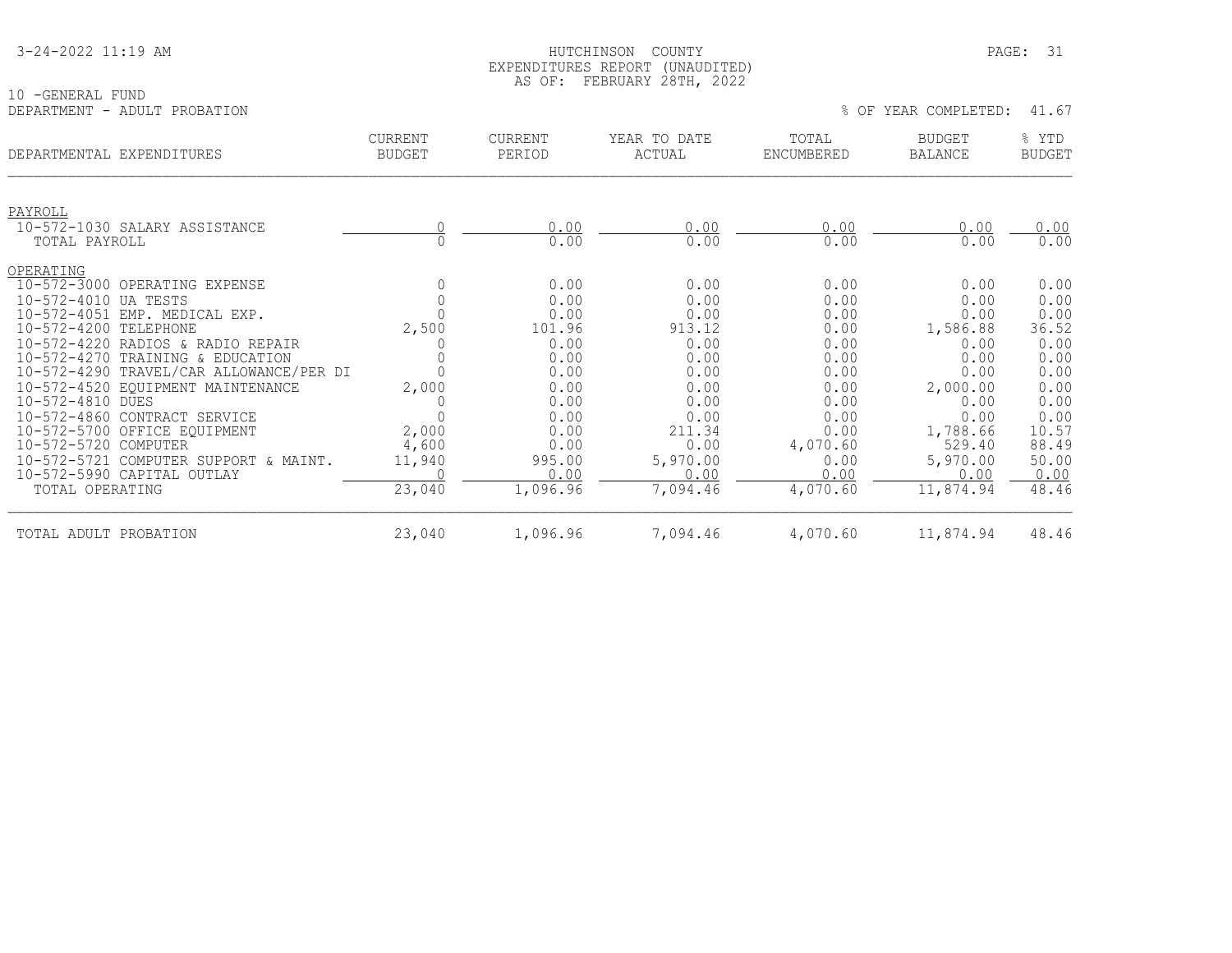| 3-24-2022 11:19 AM |
|--------------------|
|--------------------|

### EXPENDITURES REPORT (UNAUDITED) AS OF: FEBRUARY 28TH, 2022

HUTCHINSON COUNTY PAGE: 32

|                             | PARUARI ZOTH, ZUZZ |  |                            |  |
|-----------------------------|--------------------|--|----------------------------|--|
| 10 -GENERAL FUND            |                    |  |                            |  |
| DEPARTMENT - COUNTY WELFARE |                    |  | % OF YEAR COMPLETED: 41.67 |  |

| DEPARTMENTAL EXPENDITURES              |                                                        | <b>CURRENT</b><br><b>BUDGET</b> | <b>CURRENT</b><br>PERIOD | YEAR TO DATE<br>ACTUAL | TOTAL<br>ENCUMBERED | <b>BUDGET</b><br><b>BALANCE</b> | % YTD<br><b>BUDGET</b> |
|----------------------------------------|--------------------------------------------------------|---------------------------------|--------------------------|------------------------|---------------------|---------------------------------|------------------------|
| OPERATING                              |                                                        |                                 |                          |                        |                     |                                 |                        |
| $10 - 640 - 3100$                      | OFFICE SUPPLIES                                        |                                 | 0.00                     | 0.00                   | 0.00                | 0.00                            | 0.00                   |
| 10-640-3110 POSTAGE                    |                                                        | $\mathbf 0$                     | 0.00                     | 0.00                   | 0.00                | 0.00                            | 0.00                   |
|                                        | 10-640-3330 FOOD & GROCERY AID                         |                                 | 0.00                     | 0.00                   | 0.00                | 0.00                            | 0.00                   |
| $10 - 640 - 3380$                      | CLOTHING AID                                           |                                 | 0.00                     | 0.00                   | 0.00                | 0.00                            | 0.00                   |
| $10 - 640 - 3390$                      | CASH AID                                               |                                 | 0.00                     | 0.00                   | 0.00                | 0.00                            | 0.00                   |
| $10 - 640 - 4050$                      | MEDICAL AID                                            |                                 | 0.00                     | 0.00                   | 0.00                | 0.00                            | 0.00                   |
|                                        | 10-640-4080 BOARD & CARE                               |                                 | 0.00                     | 0.00                   | 0.00                | 0.00                            | 0.00                   |
| $10 - 640 - 4081$                      | INDIGENT CHILD<br>CARE                                 | 10,500                          | 875.00                   | 4,375.00               | 6,125.00            | 0.00                            | 100.00                 |
| $10 - 640 - 4290$                      | TRAVEL AID                                             |                                 | 0.00                     | 0.00                   | 0.00                | 0.00                            | 0.00                   |
| $10 - 640 - 4400$                      | UTILITY AID                                            |                                 | 0.00                     | 0.00                   | 0.00                | 0.00                            | 0.00                   |
| $10 - 640 - 4600$                      | RENT AID                                               |                                 | 0.00                     | 0.00                   | 0.00                | 0.00                            | 0.00                   |
| $10 - 640 - 4890$                      | BURIAL AID                                             | 13,500                          | 650.00                   | 7,800.00               | 0.00                | 5,700.00                        | 57.78                  |
| $10 - 640 - 4891$                      | PANHANDLE TRANSIT                                      |                                 | 0.00                     | 0.00                   | 0.00                | 0.00                            | 0.00                   |
| $10 - 640 - 5944$<br>$10 - 640 - 5962$ | TEXAS PANHANDLE MENTAL HEAL<br>PANHANDLE               | 11,000                          | 917.00                   | 4,584.00               | 6,416.00            | 0.00<br>0.00                    | 100.00                 |
|                                        | COMMUNITY SERVICE<br>10-640-6002 HUT.CO. CRISIS CENTER | 3,000<br>6,600                  | 0.00<br>0.00             | 3,000.00<br>0.00       | 0.00<br>0.00        | 6,600.00                        | 100.00<br>0.00         |
|                                        | 10-640-6003 FAMILY PROTECTION FEE                      | 2,500                           | 0.00                     | 0.00                   | 0.00                | 2,500.00                        | 0.00                   |
| TOTAL OPERATING                        |                                                        | 47,100                          | 2,442.00                 | 19,759.00              | 12,541.00           | 14,800.00                       | 68.58                  |
| TOTAL COUNTY WELFARE                   |                                                        | 47,100                          | 2,442.00                 | 19,759.00              | 12,541.00           | 14,800.00                       | 68.58                  |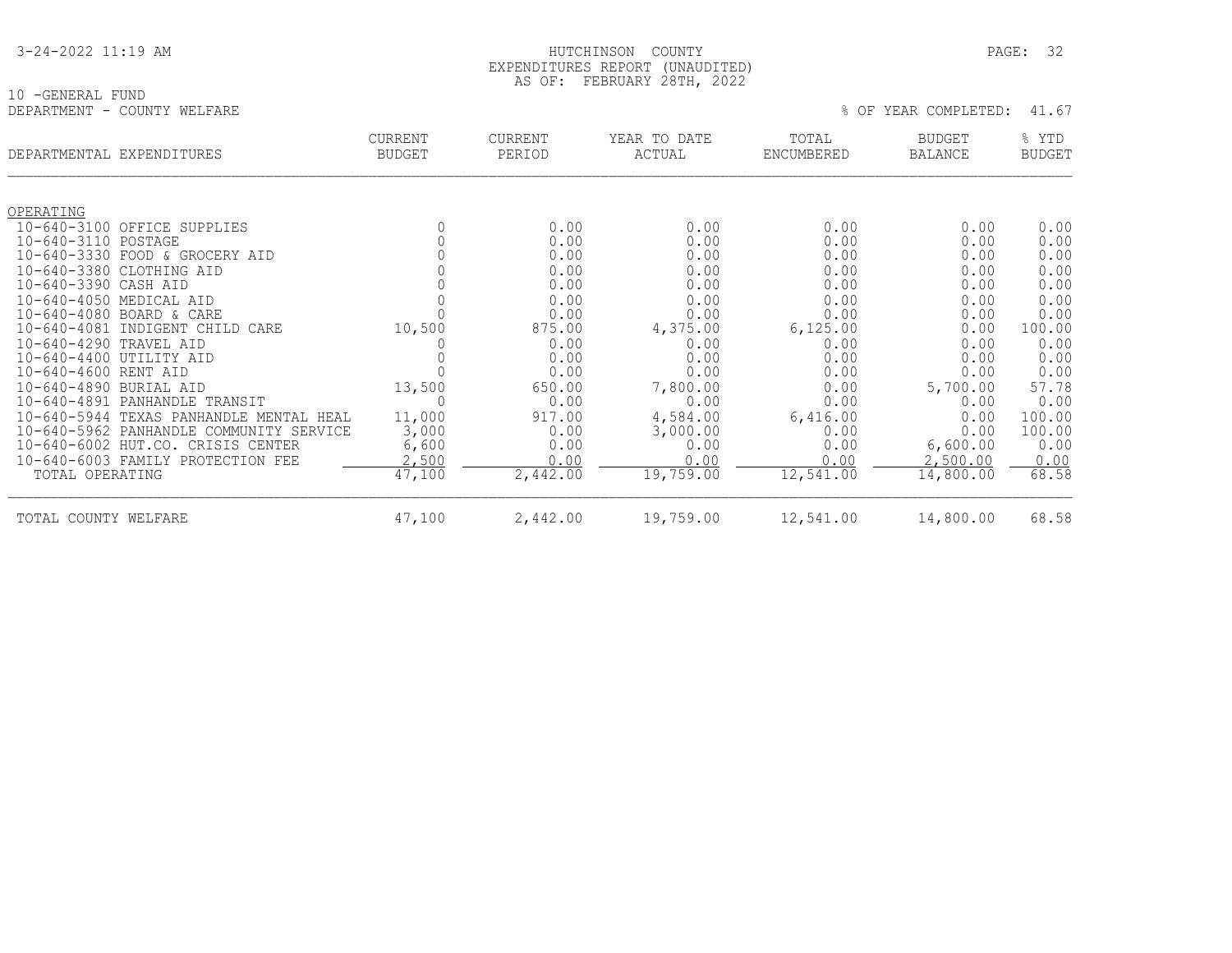HUTCHINSON COUNTY PAGE: 33 EXPENDITURES REPORT (UNAUDITED) AS OF: FEBRUARY 28TH, 2022

| 10 -GENERAL FUND<br>DEPARTMENT | - CHILD WELFARE                  |                                 |                          |                        | % OF                | YEAR COMPLETED:                 | 41.67                  |
|--------------------------------|----------------------------------|---------------------------------|--------------------------|------------------------|---------------------|---------------------------------|------------------------|
| DEPARTMENTAL EXPENDITURES      |                                  | <b>CURRENT</b><br><b>BUDGET</b> | <b>CURRENT</b><br>PERIOD | YEAR TO DATE<br>ACTUAL | TOTAL<br>ENCUMBERED | <b>BUDGET</b><br><b>BALANCE</b> | % YTD<br><b>BUDGET</b> |
| OPERATING                      |                                  |                                 |                          |                        |                     |                                 |                        |
|                                | 10-641-3380 CLOTHING EXPENSE     | 6,400                           | 0.00                     | 6,400.00               | 0.00                | 0.00                            | 100.00                 |
| 10-641-4080 BIRTH CERT.        | 10-641-4050 MEDICAL EXPENSE      | 1,500<br>100                    | 0.00<br>0.00             | 1,500.00<br>100.00     | 0.00<br>0.00        | 0.00<br>0.00                    | 100.00<br>100.00       |
|                                | 10-641-4250 TRAINING & EDUCATION | 2,500                           | 0.00                     | 2,500.00               | 0.00                | 0.00                            | 100.00                 |
|                                | 10-641-4290 TRAVEL EXPENSE       |                                 | 0.00                     | 0.00                   | 0.00                | 0.00                            | 0.00                   |
| 10-641-4990 SUPPLIES           |                                  | 1,000                           | 0.00                     | 1,000.00               | 0.00                | 0.00                            | 100.00                 |
|                                | 10-641-5000 GRANT MATCHING FUNDS |                                 | 0.00                     | 0.00                   | 0.00                | 0.00                            | 0.00                   |
| TOTAL OPERATING                |                                  | 11,500                          | 0.00                     | 11,500.00              | 0.00                | 0.00                            | 100.00                 |
| TOTAL CHILD WELFARE            |                                  | 11,500                          | 0.00                     | 11,500.00              | 0.00                | 0.00                            | 100.00                 |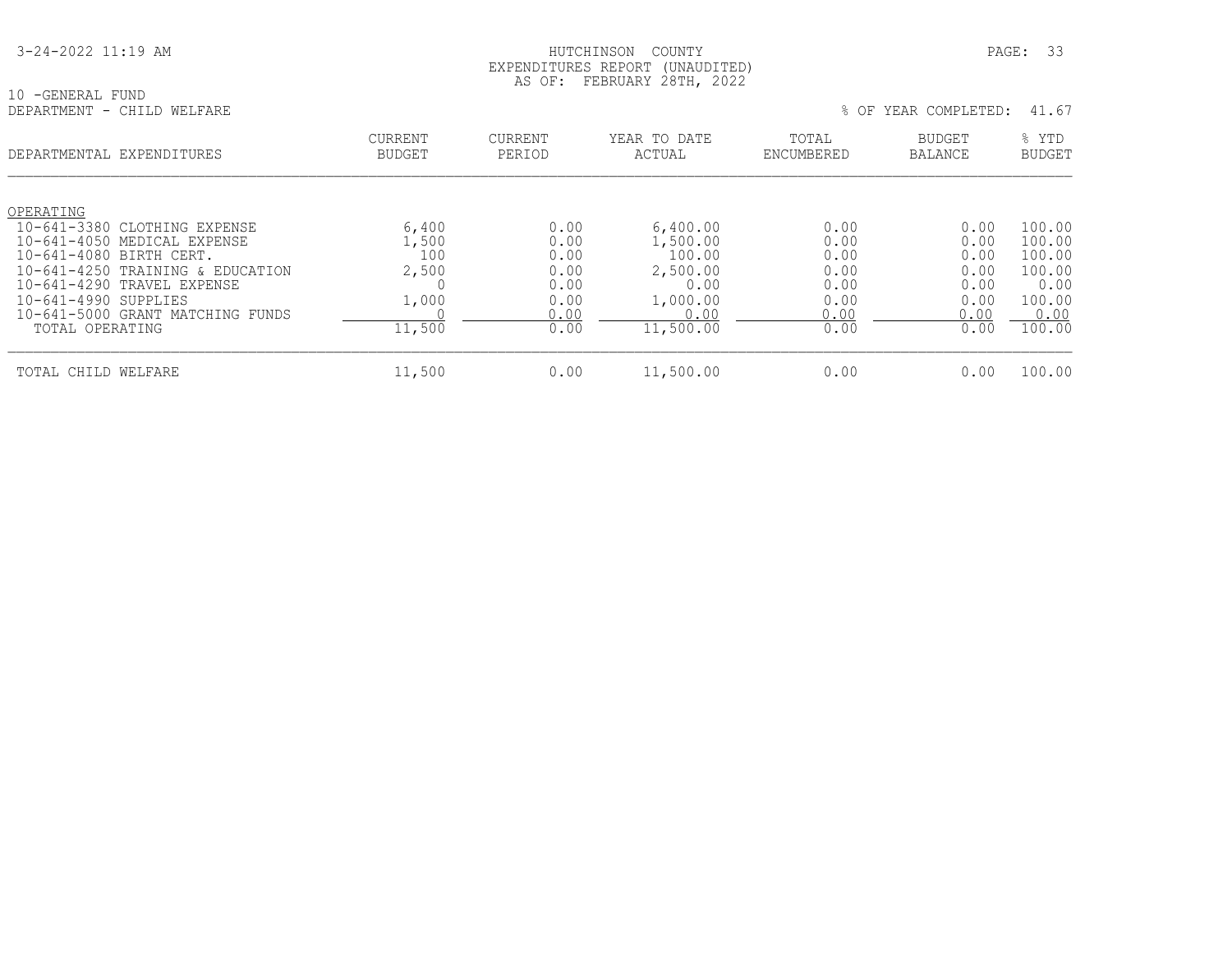| 3-24-2022 11:19 AM |
|--------------------|
|--------------------|

10 -GENERAL FUND<br>DEPARTMENT - COUNTY LIBRARY

### HUTCHINSON COUNTY PAGE: 34 EXPENDITURES REPORT (UNAUDITED) AS OF: FEBRUARY 28TH, 2022

| DEPARTMENTAL EXPENDITURES                                          | <b>CURRENT</b><br><b>BUDGET</b> | <b>CURRENT</b><br>PERIOD | YEAR TO DATE<br>ACTUAL | TOTAL<br>ENCUMBERED | <b>BUDGET</b><br><b>BALANCE</b> | % YTD<br><b>BUDGET</b> |
|--------------------------------------------------------------------|---------------------------------|--------------------------|------------------------|---------------------|---------------------------------|------------------------|
| PAYROLL                                                            |                                 |                          |                        |                     |                                 |                        |
| 10-650-1030 SALARIES                                               | 314,148                         | 26, 178.98               | 130,894.90             | 0.00                | 183,252.90                      | 41.67                  |
| 10-650-1080 PART TIME<br>10-650-1360 LONGEVITY                     | 14,500<br>3,840                 | 1,035.88<br>320.00       | 5,130.74<br>1,600.00   | 0.00<br>0.00        | 9,369.26<br>2,240.00            | 35.38<br>41.67         |
| 10-650-2010 SOCIAL SECURITY                                        | 25,435                          | 2,015.77                 | 10,010.36              | 0.00                | 15,424.95                       | 39.36                  |
| 10-650-2020 EMPLOYEE'S INSURANCE                                   | 90,785                          | 7,539.82                 | 37,699.10              | 0.00                | 53,085.90                       | 41.53                  |
| 10-650-2025 LIFE INSURANCE                                         | 252                             | 20.86                    | 104.30                 | 0.00                | 147.70                          | 41.39                  |
| 10-650-2030 RETIREMENT                                             | 38,243                          | 3,180.27                 | 15,730.63              | 0.00                | 22,512.71                       | 41.13                  |
| 10-650-2260 VACATION & SICK LEAVE<br>TOTAL PAYROLL                 | $\mathbf 0$<br>487,203          | 0.00<br>40,291.58        | 0.00<br>201,170.03     | 0.00<br>0.00        | 0.00<br>286,033.42              | 0.00<br>41.29          |
| OPERATING                                                          |                                 |                          |                        |                     |                                 |                        |
| 10-650-3100 OFFICE SUPPLIES                                        | 3,000                           | 151.98                   | 1,148.67               | 0.00                | 1,851.33                        | 38.29                  |
| 10-650-3101 COPIER EXP.                                            | 7,200                           | 585.30                   | 2,855.95               | 0.00                | 4,344.05                        | 39.67                  |
| 10-650-3300 OCLC CLUSTER AFFILIATE<br>10-650-3320 JANITOR SUPPLIES | $\Omega$<br>2,000               | 0.00<br>50.55            | 0.00<br>462.11         | 0.00<br>0.00        | 0.00<br>1,537.89                | 0.00<br>23.11          |
| 10-650-3390 POSTAGE                                                | 800                             | 208.00                   | 332.89                 | 0.00                | 467.11                          | 41.61                  |
| 10-650-4051 MEDICAL EXP.                                           | $\Omega$                        | 0.00                     | 0.00                   | 0.00                | 0.00                            | 0.00                   |
| 10-650-4200 TELEPHONE<br>10-650-4270 TRAINING AND EDUCATION        | 1,500                           | 102.86                   | 509.28<br>0.00         | 0.00                | 990.72                          | 33.95<br>0.00          |
| 10-650-4271 WORKSHOP AND REGISTRATION                              | 1,200<br>2,500                  | 0.00<br>0.00             | 69.67                  | 0.00<br>0.00        | 1,200.00<br>2,430.33            | 2.79                   |
| 10-650-4430 UTILITIES                                              | 19,500                          | 2,057.47                 | 8,204.90               | 0.00                | 11, 295.10                      | 42.08                  |
| 10-650-4500 BLDG. MAINT.                                           | 5,000                           | 32.58                    | 349.43                 | 0.00                | 4,650.57                        | 6.99                   |
| 10-650-4520 REPAIRS AND REPLACEMENTS<br>10-650-4800 BONDS          | 2,000<br>100                    | 36.94<br>0.00            | 220.90<br>0.00         | 0.00<br>0.00        | 1,779.10<br>100.00              | 11.05<br>0.00          |
| 10-650-4995 GATES GRANT                                            | $\mathbf{0}$                    | 0.00                     | 0.00                   | 0.00                | 0.00                            | 0.00                   |
| 10-650-4996 WALMART                                                | $\Omega$                        | 0.00                     | 0.00                   | 0.00                | 0.00                            | 0.00                   |
| 10-650-4997 LONE STAR GRANT #44                                    | $\circ$                         | 0.00                     | 0.00                   | 0.00                | 0.00                            | 0.00                   |
| 10-650-5500 CAPITAL IMP.<br>10-650-5501 CAPITAL IMP.               | $\mathbf 0$<br>$\mathbf{0}$     | 0.00<br>0.00             | 0.00<br>0.00           | 0.00<br>0.00        | 0.00<br>0.00                    | 0.00<br>0.00           |
| 10-650-5700 EQUIPMENT                                              | 6,000                           | 0.00                     | 731.60                 | 0.00                | 5,268.40                        | 12.19                  |
| 10-650-5720 COMPUTER FEES                                          | 18,000                          | 0.00                     | 14,353.48              | 0.00                | 3,646.52                        | 79.74                  |
| 10-650-5721 CATALOGING COST ON COMPUTER                            | 2,500                           | 0.00                     | 190.11                 | 0.00                | 2,309.89                        | 7.60                   |
| 10-650-5900 BOOKS<br>10-650-5901 CHILDREN'S PROGRAMS               | 36,000<br>500                   | 1,969.21<br>0.00         | 13,994.51<br>0.00      | 1,794.90<br>0.00    | 20,210.59<br>500.00             | 43.86<br>0.00          |
| 10-650-5950 PIN                                                    | 0                               | 0.00                     | 0.00                   | 0.00                | 0.00                            | 0.00                   |
| 10-650-5990 CAPITAL OUTLAY                                         | $\Omega$                        | 0.00                     | 0.00                   | 0.00                | 0.00                            | 0.00                   |
| 10-650-6601 MARKETING                                              | 200                             | 0.00                     | 75.00                  | 0.00                | 125.00                          | 37.50<br>41.94         |
| TOTAL OPERATING                                                    | 108,000                         | 5,194.89                 | 43,498.50              | 1,794.90            | 62,706.60                       |                        |
| TOTAL COUNTY LIBRARY                                               | 595,203                         | 45,486.47                | 244,668.53             | 1,794.90            | 348,740.02                      | 41.41                  |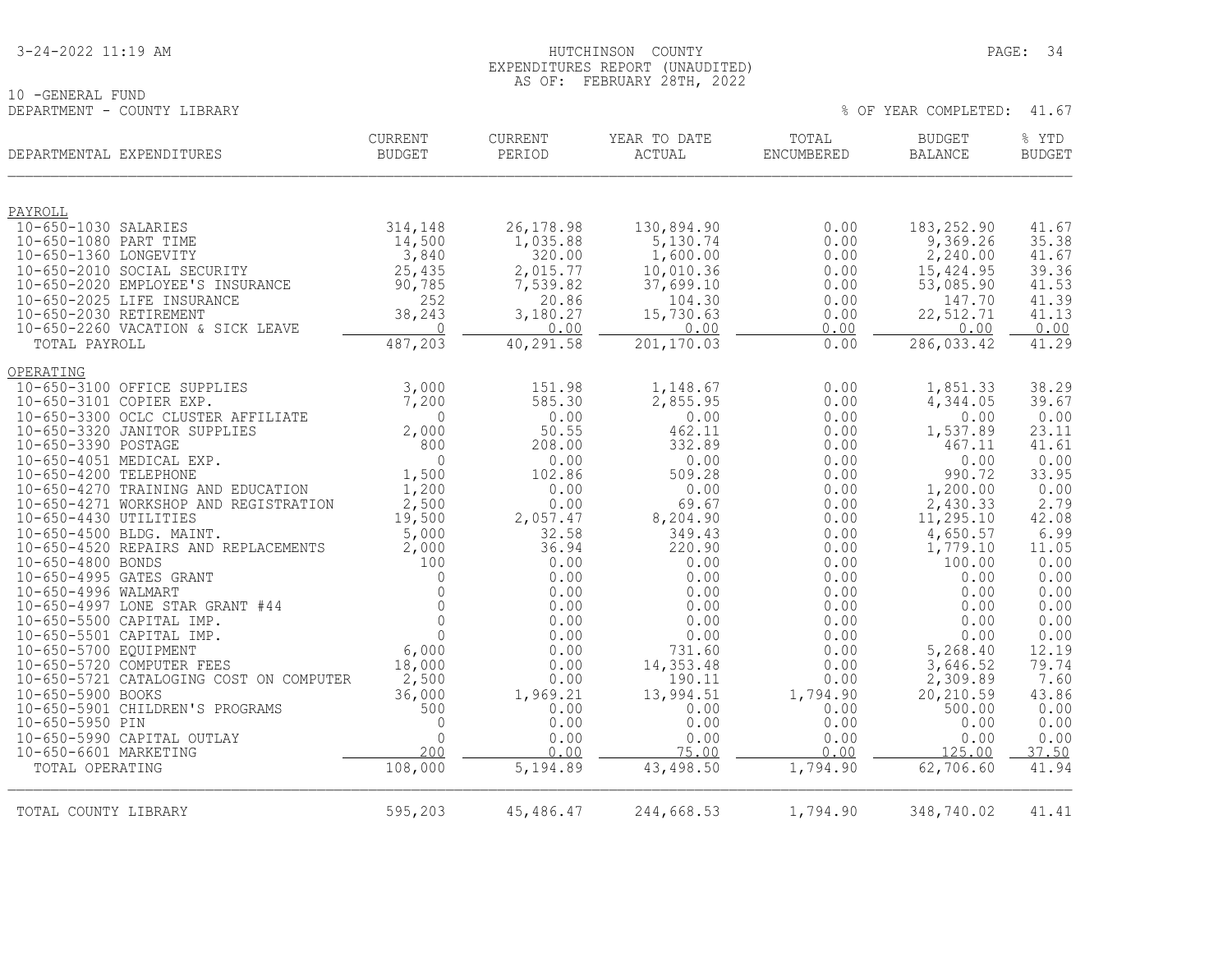| 3-24-2022 11:19 AM |
|--------------------|
|--------------------|

10 -GENERAL FUND

#### HUTCHINSON COUNTY PAGE: 35 EXPENDITURES REPORT (UNAUDITED) AS OF: FEBRUARY 28TH, 2022

| DEPARTMENT - COUNTY EXTENSION                                          |                                 |                   |                        |                     | % OF YEAR COMPLETED:            | 41.67                  |
|------------------------------------------------------------------------|---------------------------------|-------------------|------------------------|---------------------|---------------------------------|------------------------|
| DEPARTMENTAL EXPENDITURES                                              | <b>CURRENT</b><br><b>BUDGET</b> | CURRENT<br>PERIOD | YEAR TO DATE<br>ACTUAL | TOTAL<br>ENCUMBERED | <b>BUDGET</b><br><b>BALANCE</b> | % YTD<br><b>BUDGET</b> |
| PAYROLL                                                                |                                 |                   |                        |                     |                                 |                        |
| 10-665-1050 SALARIES, SECRETARY                                        | 42,850                          | 3,781.42          | 18,907.10              | 0.00                | 23,942.90                       | 44.12                  |
| 10-665-1080 PART TIME                                                  | 800                             | 0.00              | 0.00                   | 0.00                | 800.00                          | 0.00                   |
| 10-665-1110 SALARY, AGENT, HOME ECONOMI                                | 27,184                          | 2,265.31          | 11,326.55              | 0.00                | 15,857.17                       | 41.67                  |
| 10-665-1111 SALARY, AGENT, AGRICULTURE                                 | 27,184                          | 2,265.31          | 11,326.55              | 0.00                | 15,857.17                       | 41.67                  |
| 10-665-1360 LONGEVITY<br>10-665-2010 SOCIAL SECURITY                   | 180<br>7,736                    | 15.00<br>640.05   | 75.00<br>3,200.25      | 0.00<br>0.00        | 105.00<br>4,535.79              | 41.67<br>41.37         |
| 10-665-2020 EMPLOYEE'S INSURANCE                                       | 12,180                          | 1,091.66          | 5,458.30               | 0.00                | 6,721.70                        | 44.81                  |
| 10-665-2025 LIFE INSURANCE                                             | 36                              | 2.98              | 14.90                  | 0.00                | 21.10                           | 41.39                  |
| 10-665-2030 RETIREMENT                                                 | 5,239                           | 438.49            | 2,169.65               | 0.00                | 3,069.41                        | 41.41                  |
| 10-665-2240 CELL PHONE                                                 | 1,200                           | 100.00            | 500.00                 | 0.00                | 700.00                          | 41.67                  |
| 10-665-2250 CAR EXPENSE, HOME ECONOMIST                                | 5,800                           | 483.33            | 2,416.65               | 0.00                | 3,383.35                        | 41.67                  |
| 10-665-2251 CAR EXPENSE, AGRICULTURE AG                                | 5,800                           | 483.33            | 2,416.65               | 0.00                | 3,383.35                        | 41.67                  |
| 10-665-2260 VACATION & SICK LEAVE<br>TOTAL PAYROLL                     | $\overline{0}$<br>136,189       | 0.00<br>11,566.88 | 0.00<br>57,811.60      | 0.00<br>0.00        | 0.00<br>78,376.94               | 0.00<br>42.45          |
|                                                                        |                                 |                   |                        |                     |                                 |                        |
| OPERATING                                                              |                                 |                   |                        |                     |                                 |                        |
| 10-665-3100 OFFICE SUPPLIES                                            | 1,750                           | 69.25             | 309.28                 | 0.00                | 1,440.72                        | 17.67                  |
| 10-665-3110 POSTAGE & BOX RENT                                         | 200                             | 0.00              | 0.00                   | 0.00                | 200.00                          | 0.00                   |
| 10-665-3340 MEETING EXPENSE                                            | 150<br>250                      | 24.10             | 38.86                  | 0.00                | 111.14                          | 25.91                  |
| 10-665-3350 SUPPLIES, AG AGENT<br>10-665-3351 SUPPLIES, HOME ECONOMIST | 300                             | 0.00<br>0.00      | 264.47<br>0.00         | $0.00$ (<br>0.00    | 14.47)<br>300.00                | 105.79<br>0.00         |
| 10-665-3352 4 H SUPPLIES & EQUIPMENT                                   | 1,400                           | 10.00             | 355.44                 | 0.00                | 1,044.56                        | 25.39                  |
| 10-665-4200 TELEPHONE                                                  | $\Omega$                        | 0.00              | 0.00                   | 0.00                | 0.00                            | 0.00                   |
| 10-665-4210 CAR EXPENSE - HOME AGENT                                   | $\mathbf{0}$                    | 0.00              | 0.00                   | 0.00                | 0.00                            | 0.00                   |
| 10-665-4211 CAR EXPENSE - AG AGENT                                     | $\Omega$                        | 0.00              | 0.00                   | 0.00                | 0.00                            | 0.00                   |
| 10-665-4290 TRAVEL EXPENSE - AG                                        | 6,500                           | 1,615.90          | 2,471.63               | 0.00                | 4,028.37                        | 38.03                  |
| $10-665-4291$ TRAVEL EXPENSE - FCS                                     | 4,500                           | 0.00              | 350.05                 | 0.00                | 4,149.95                        | 7.78                   |
| 10-665-4810 DUES                                                       | 600                             | 0.00              | 450.00                 | 0.00                | 150.00                          | 75.00                  |
| 10-665-5700 OFFICE EQUIPMENT & MAINTENA<br>10-665-5990 CAPITAL OUTLAY  | 2,500<br>$\bigcap$              | 109.06<br>0.00    | 545.30<br>0.00         | 0.00<br>0.00        | 1,954.70<br>0.00                | 21.81<br>0.00          |
| TOTAL OPERATING                                                        | 18,150                          | 1,828.31          | 4,785.03               | 0.00                | 13,364.97                       | 26.36                  |
| TOTAL COUNTY EXTENSION                                                 | 154,339                         | 13,395.19         | 62,596.63              | 0.00                | 91,741.91                       | 40.56                  |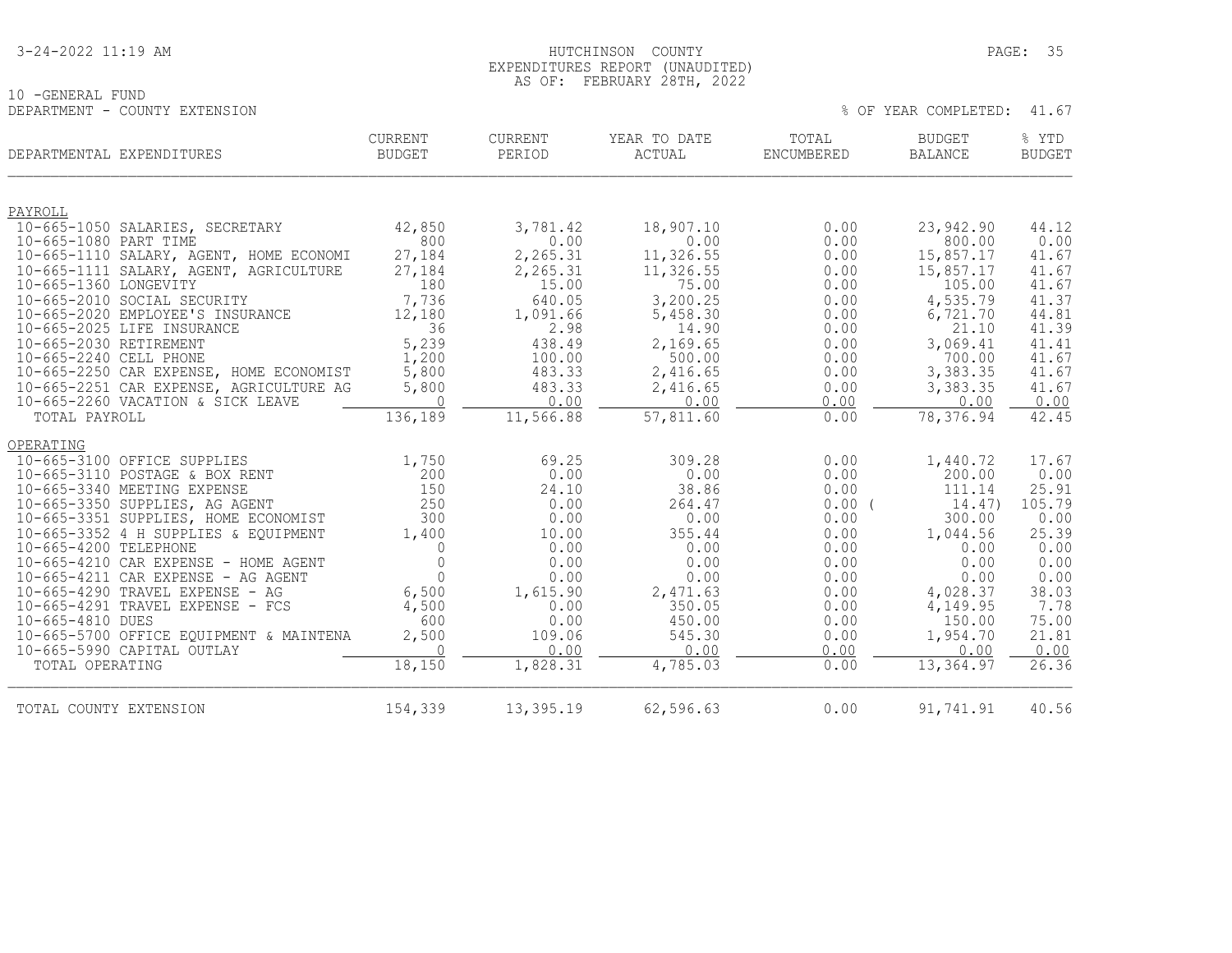|  |  | 3-24-2022 11:19 AM |  |  |  |
|--|--|--------------------|--|--|--|
|--|--|--------------------|--|--|--|

10 -GENERAL FUND<br>DEPARTMENT - LANDFILL

| DEPARTMENTAL EXPENDITURES                                             | <b>CURRENT</b> | CURRENT      | YEAR TO DATE | TOTAL        | <b>BUDGET</b> | % YTD         |
|-----------------------------------------------------------------------|----------------|--------------|--------------|--------------|---------------|---------------|
|                                                                       | <b>BUDGET</b>  | PERIOD       | ACTUAL       | ENCUMBERED   | BALANCE       | <b>BUDGET</b> |
| PAYROLL<br>10-670-1010 SALARY<br>10-670-1070 PART TIME HELP           |                | 0.00<br>0.00 | 0.00<br>0.00 | 0.00<br>0.00 | 0.00<br>0.00  | 0.00<br>0.00  |
| 10-670-1360 LONGEVITY                                                 |                | 0.00         | 0.00         | 0.00         | 0.00          | 0.00          |
| TOTAL PAYROLL                                                         |                | 0.00         | 0.00         | 0.00         | 0.00          | 0.00          |
| OPERATING<br>10-670-3300 FUEL<br>10-670-3510 REPAIRS, PARTS & WELDING |                | 0.00<br>0.00 | 0.00<br>0.00 | 0.00<br>0.00 | 0.00<br>0.00  | 0.00<br>0.00  |
| 10-670-4990 MISCELLANEOUS                                             |                | 0.00         | 0.00         | 0.00         | 0.00          | 0.00          |
| 10-670-5702 FINANCING                                                 |                | 0.00         | 0.00         | 0.00         | 0.00          | 0.00          |
| 10-670-5800 COVER MATERIAL                                            |                | 0.00         | 0.00         | 0.00         | 0.00          | 0.00          |
| 10-670-6051 CLOSING & ENG.FEES                                        |                | 0.00         | 0.00         | 0.00         | 0.00          | 0.00          |
| TOTAL OPERATING                                                       |                | 0.00         | 0.00         | 0.00         | 0.00          | 0.00          |
| TOTAL LANDFILL                                                        | $\mathbf 0$    | 0.00         | 0.00         | 0.00         | 0.00          | 0.00          |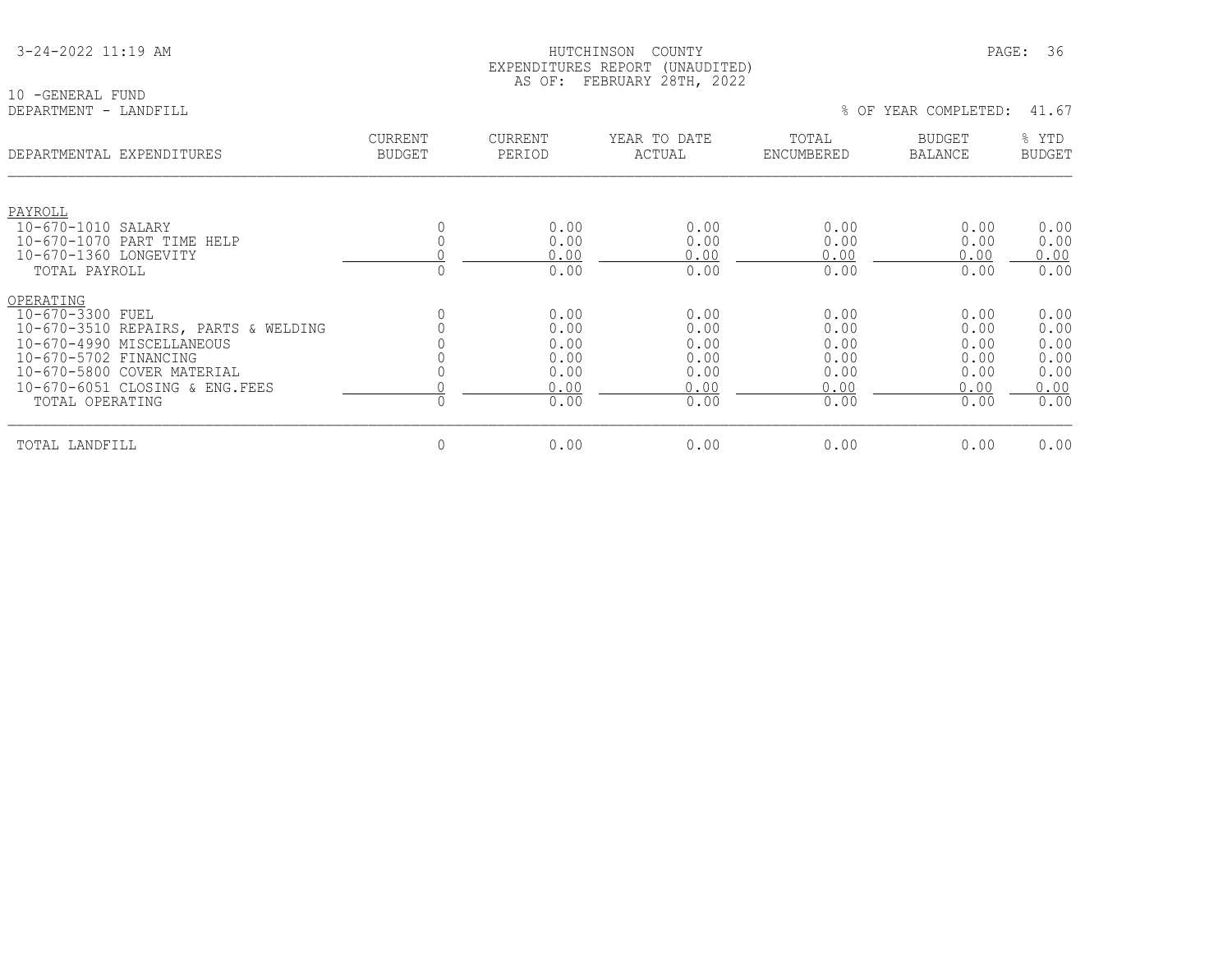| 3-24-2022 11:19 AM                                    |                          | PAGE: 37<br>COUNTY<br>HUTCHINSON<br>EXPENDITURES REPORT<br>(UNAUDITED)<br>AS OF: FEBRUARY 28TH, 2022 |                              |                     |                          |                        |  |
|-------------------------------------------------------|--------------------------|------------------------------------------------------------------------------------------------------|------------------------------|---------------------|--------------------------|------------------------|--|
| 10 -GENERAL FUND<br>DEPARTMENT - TRANSFERS            |                          |                                                                                                      |                              |                     | % OF YEAR COMPLETED:     | 41.67                  |  |
| DEPARTMENTAL EXPENDITURES                             | CURRENT<br><b>BUDGET</b> | <b>CURRENT</b><br>PERIOD                                                                             | YEAR TO DATE<br>ACTUAL       | TOTAL<br>ENCUMBERED | BUDGET<br><b>BALANCE</b> | % YTD<br><b>BUDGET</b> |  |
| TRANSFERS<br>10-700-0000 TRANSFERS<br>TOTAL TRANSFERS | 2,028,980<br>2,028,980   | 0.00<br>0.00                                                                                         | 2,028,980.00<br>2,028,980.00 | 0.00<br>0.00        | 0.00<br>0.00             | 100.00<br>100.00       |  |
| TOTAL TRANSFERS                                       | 2,028,980                | 0.00                                                                                                 | 2,028,980.00                 | 0.00                | 0.00                     | 100.00                 |  |
| TOTAL EXPENDITURES                                    | 14,717,343               | 1, 176, 684.53                                                                                       | 7,164,105.89                 | 617,758.86          | 6,935,477.76             | 52.88                  |  |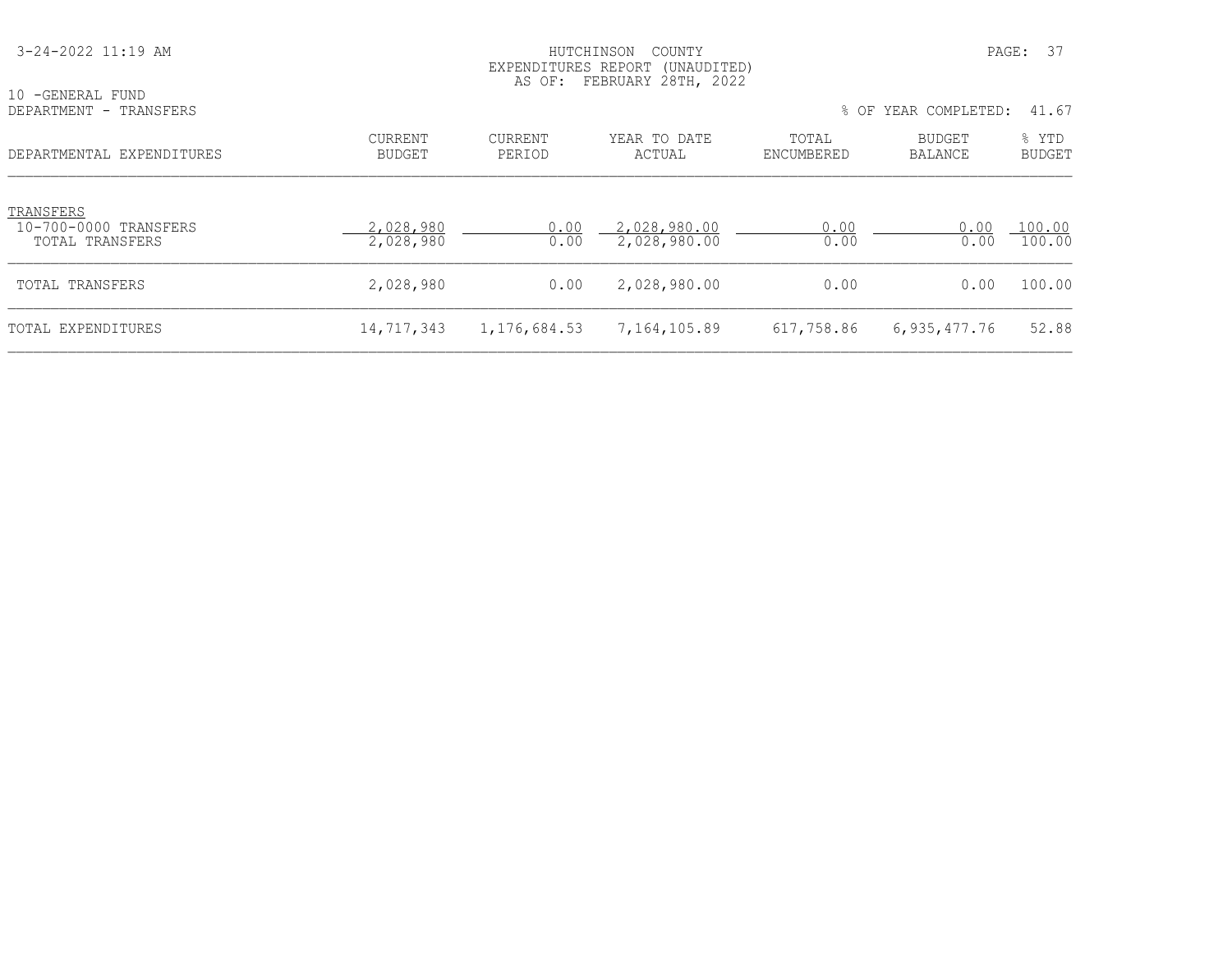| 3-24-2022 11:19 AM |  |  |
|--------------------|--|--|
|--------------------|--|--|

#### HUTCHINSON COUNTY PAGE: 38 EXPENDITURES REPORT (UNAUDITED) AS OF: FEBRUARY 28TH, 2022

11 -MOTOR VEHICLE INVENTORY -

|                                 |                          |                        |                     |                   | 41.67                |
|---------------------------------|--------------------------|------------------------|---------------------|-------------------|----------------------|
| <b>CURRENT</b><br><b>BUDGET</b> | <b>CURRENT</b><br>PERIOD | YEAR TO DATE<br>ACTUAL | TOTAL<br>ENCUMBERED | BUDGET<br>BALANCE | % YTD<br>BUDGET      |
|                                 | 0.00<br>0.00             | 0.00<br>0.00           | 0.00<br>0.00        | 0.00<br>0.00      | 0.00<br>0.00         |
| 0                               | 0.00                     | 0.00                   | 0.00                | 0.00              | 0.00                 |
| 0                               | 0.00                     | 0.00                   | 0.00                | 0.00              | 0.00                 |
|                                 |                          |                        |                     |                   | % OF YEAR COMPLETED: |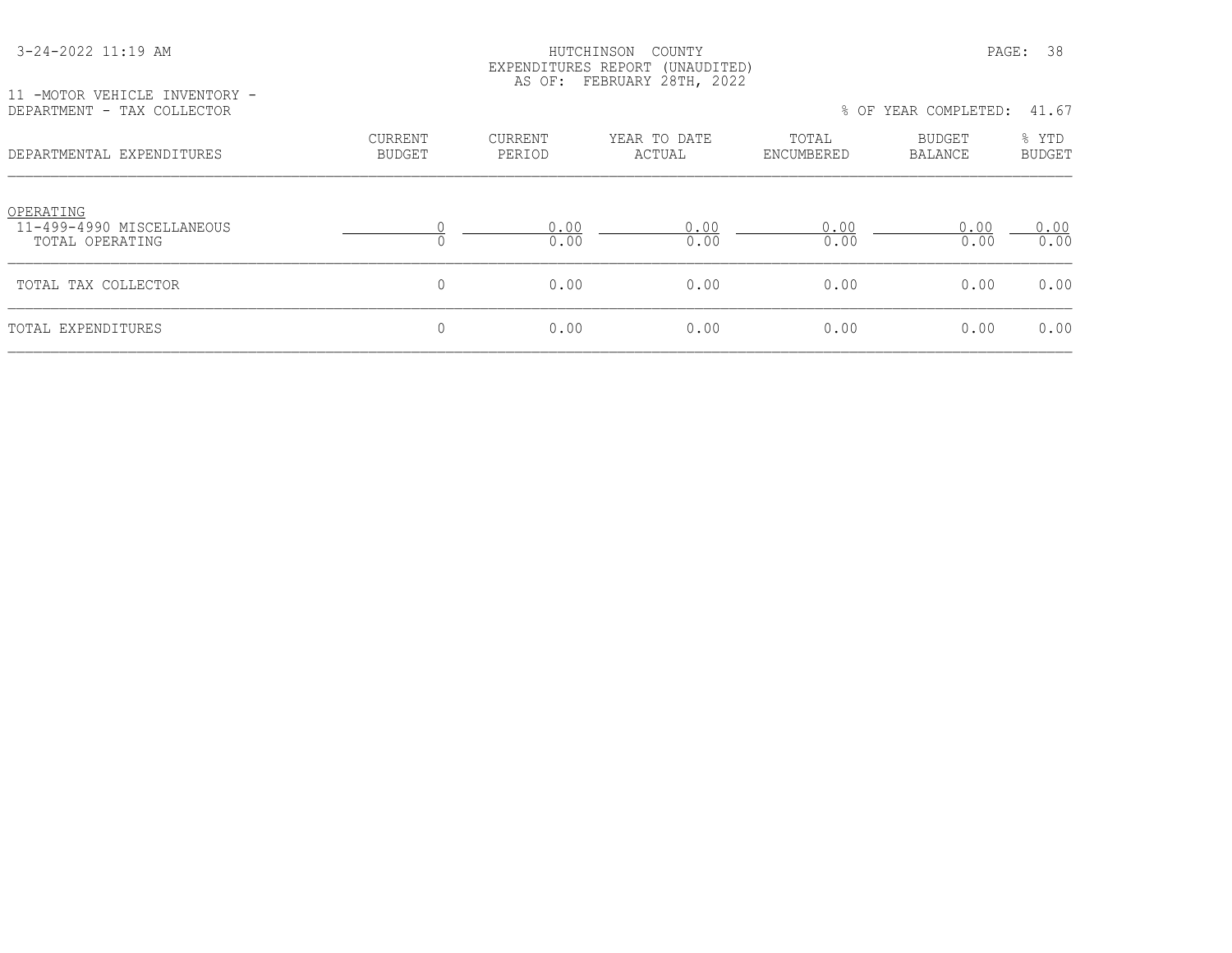#### HUTCHINSON COUNTY PAGE: 39 EXPENDITURES REPORT (UNAUDITED) AS OF: FEBRUARY 28TH, 2022

|                                                      | ---<br>--- |  |  |     |                 |          |
|------------------------------------------------------|------------|--|--|-----|-----------------|----------|
| ' TECHNOLOGY FEE<br>-COURT<br>$-1$                   |            |  |  |     |                 |          |
| $\blacksquare$ DEPARTMENT - COOL<br>COURT TECHNOLOGY |            |  |  | OF. | YEAR COMPLETED: | 67<br>41 |
|                                                      |            |  |  |     |                 |          |

|  |  |  | OF YEAR COMPLETED: |  |  |
|--|--|--|--------------------|--|--|
|--|--|--|--------------------|--|--|

| DEPARTMENTAL EXPENDITURES                                                                                                      | <b>CURRENT</b><br><b>BUDGET</b> | <b>CURRENT</b><br>PERIOD     | YEAR TO DATE<br>ACTUAL       | TOTAL<br>ENCUMBERED          | <b>BUDGET</b><br>BALANCE     | % YTD<br><b>BUDGET</b>       |
|--------------------------------------------------------------------------------------------------------------------------------|---------------------------------|------------------------------|------------------------------|------------------------------|------------------------------|------------------------------|
| PAYROLL                                                                                                                        |                                 |                              |                              |                              |                              |                              |
| 12-458-1000 DISTRICT CLERK<br>TOTAL PAYROLL                                                                                    |                                 | 0.00<br>0.00                 | 0.00<br>0.00                 | 0.00<br>0.00                 | 0.00<br>0.00                 | 0.00<br>0.00                 |
| OPERATING<br>12-458-4520 EQUIPMENT MAINTENANCE<br>12-458-4990 MISCELLANEOUS<br>12-458-5700 OFFICE EOUIPMENT<br>TOTAL OPERATING |                                 | 0.00<br>0.00<br>0.00<br>0.00 | 0.00<br>0.00<br>0.00<br>0.00 | 0.00<br>0.00<br>0.00<br>0.00 | 0.00<br>0.00<br>0.00<br>0.00 | 0.00<br>0.00<br>0.00<br>0.00 |
| TOTAL COURT TECHNOLOGY                                                                                                         | 0                               | 0.00                         | 0.00                         | 0.00                         | 0.00                         | 0.00                         |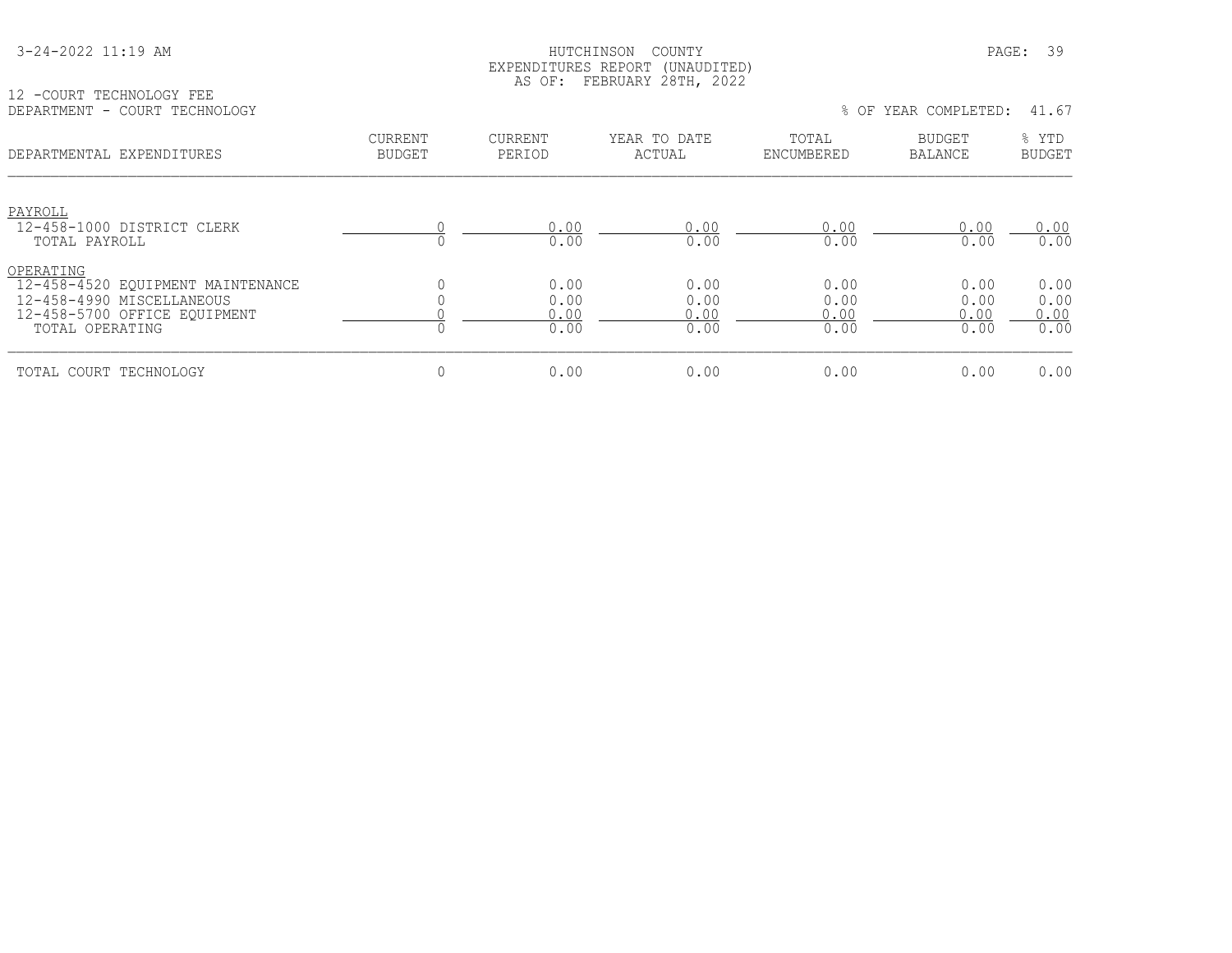| 12 -COURT TECHNOLOGY FEE                                 | EXPENDITURES REPORT (UNAUDITED)<br>AS OF: FEBRUARY 28TH, 2022 |                   |                        |                     |                      |                        |  |  |
|----------------------------------------------------------|---------------------------------------------------------------|-------------------|------------------------|---------------------|----------------------|------------------------|--|--|
| DEPARTMENT - TRANSFERS                                   |                                                               |                   |                        |                     | % OF YEAR COMPLETED: | 41.67                  |  |  |
| DEPARTMENTAL EXPENDITURES                                | CURRENT<br>BUDGET                                             | CURRENT<br>PERIOD | YEAR TO DATE<br>ACTUAL | TOTAL<br>ENCUMBERED | BUDGET<br>BALANCE    | % YTD<br><b>BUDGET</b> |  |  |
| TRANSFERS<br>12-700-0000 TRANSFER OUT<br>TOTAL TRANSFERS |                                                               | 0.00<br>0.00      | 0.00<br>0.00           | 0.00<br>0.00        | 0.00<br>0.00         | 0.00<br>0.00           |  |  |
| TOTAL TRANSFERS                                          | 0                                                             | 0.00              | 0.00                   | 0.00                | 0.00                 | 0.00                   |  |  |
| TOTAL EXPENDITURES                                       | 0                                                             | 0.00              | 0.00                   | 0.00                | 0.00                 | 0.00                   |  |  |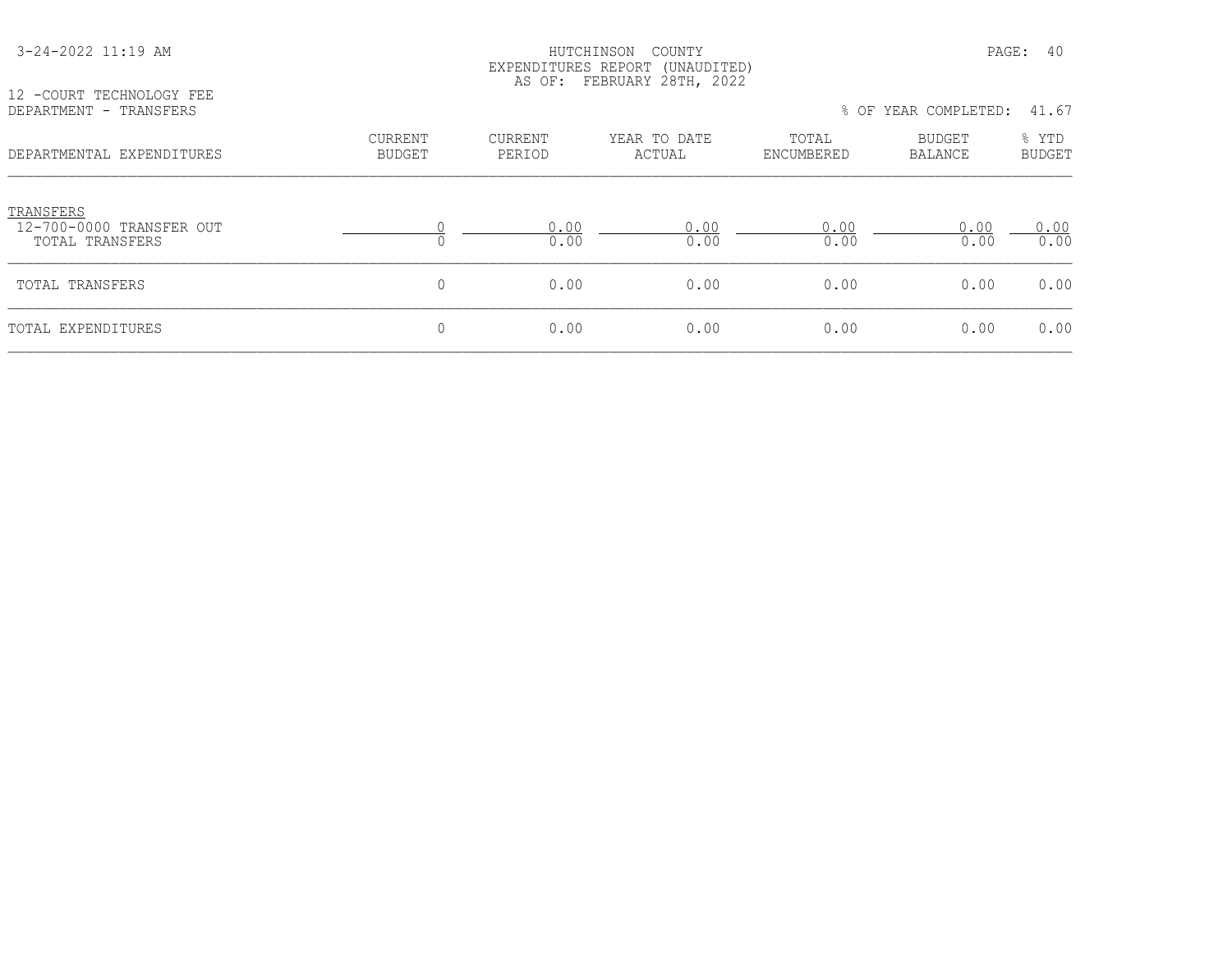#### HUTCHINSON COUNTY PAGE: 41 EXPENDITURES REPORT (UNAUDITED) AS OF: FEBRUARY 28TH, 2022

## 13 -COUNTY RECORDS MANAGEMENT

| IS LOANII KECAMDO MHNHARMENI<br>DEPARTMENT - DC - RECORDS MANAGEMENT                                                    |                                 |                              |                              |                              | % OF YEAR COMPLETED:         | 41.67                        |
|-------------------------------------------------------------------------------------------------------------------------|---------------------------------|------------------------------|------------------------------|------------------------------|------------------------------|------------------------------|
| DEPARTMENTAL EXPENDITURES                                                                                               | <b>CURRENT</b><br><b>BUDGET</b> | <b>CURRENT</b><br>PERIOD     | YEAR TO DATE<br>ACTUAL       | TOTAL<br>ENCUMBERED          | BUDGET<br>BALANCE            | % YTD<br><b>BUDGET</b>       |
| OPERATING<br>13-696-4990 MISCELLANEOUS<br>13-696-5700 OFFICE EQUIPMENT<br>13-696-5990 CAPITAL OUTLAY<br>TOTAL OPERATING | $\Omega$                        | 0.00<br>0.00<br>0.00<br>0.00 | 0.00<br>0.00<br>0.00<br>0.00 | 0.00<br>0.00<br>0.00<br>0.00 | 0.00<br>0.00<br>0.00<br>0.00 | 0.00<br>0.00<br>0.00<br>0.00 |
| TOTAL DC - RECORDS MANAGEMENT                                                                                           | $\mathbf{0}$                    | 0.00                         | 0.00                         | 0.00                         | 0.00                         | 0.00                         |
| TOTAL EXPENDITURES                                                                                                      | 0                               | 0.00                         | 0.00                         | 0.00                         | 0.00                         | 0.00                         |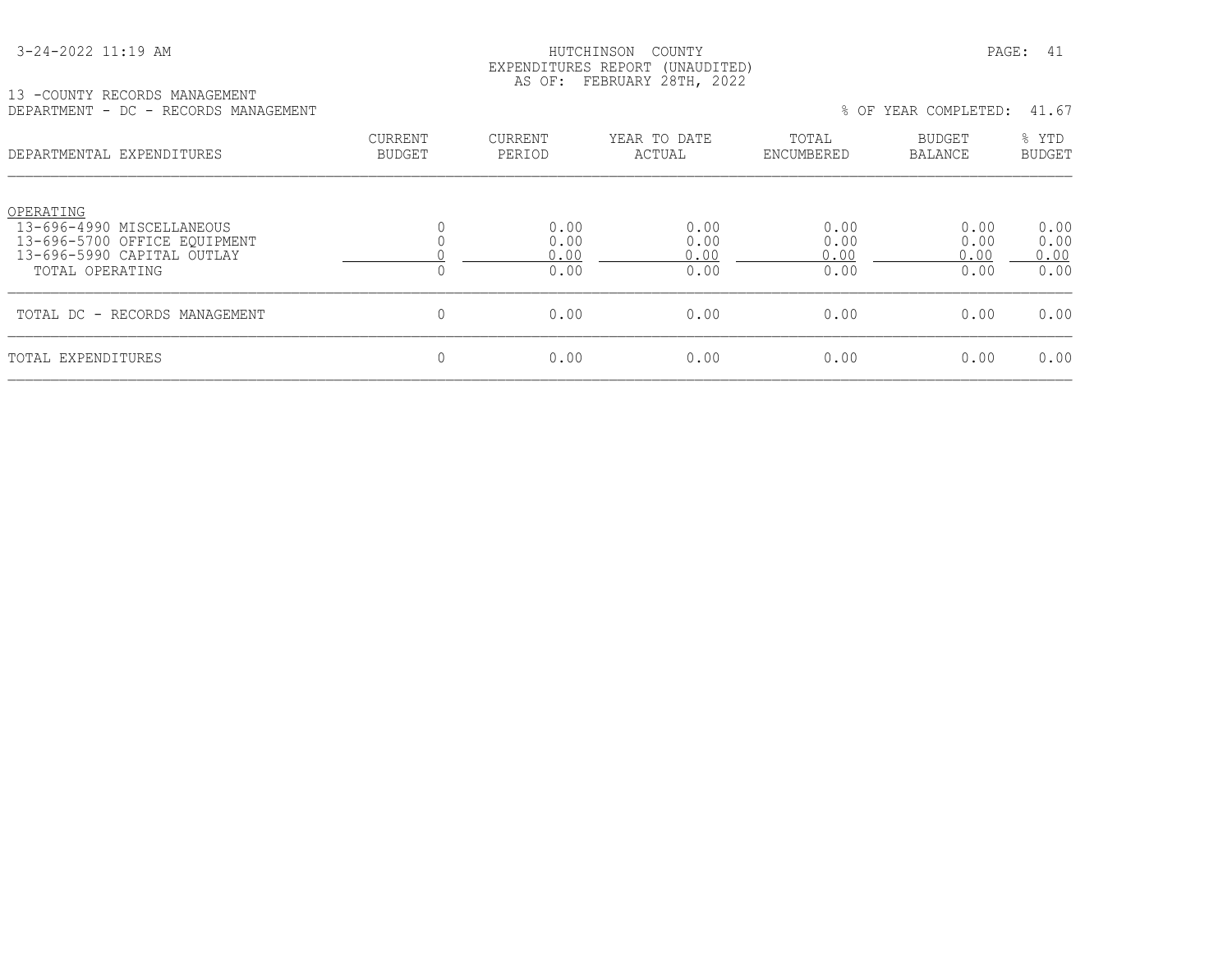| 3-24-2022 11:19 AM |
|--------------------|
|--------------------|

#### $\texttt{HUTCHINSON}$  COUNTY PAGE: 42 EXPENDITURES REPORT (UNAUDITED) AS OF: FEBRUARY 28TH, 2022

#### 14 -COURTHOUSE SECURITY DEPARTMENT - COURTHOUSE SECURITY  $\,$  0.67  $\,$  0.67  $\,$  0.67  $\,$  0.67  $\,$  0.67  $\,$  0.67  $\,$  0.67  $\,$  0.67  $\,$  0.67  $\,$  0.67  $\,$  0.67  $\,$  0.67  $\,$  0.67  $\,$  0.67  $\,$  0.67  $\,$  0.67  $\,$  0.67  $\,$  0.67  $\,$  0.67

| DEPARTMENTAL EXPENDITURES |                                         | <b>CURRENT</b><br><b>BUDGET</b> | <b>CURRENT</b><br>PERIOD | YEAR TO DATE<br>ACTUAL | TOTAL<br>ENCUMBERED | <b>BUDGET</b><br>BALANCE | % YTD<br><b>BUDGET</b> |
|---------------------------|-----------------------------------------|---------------------------------|--------------------------|------------------------|---------------------|--------------------------|------------------------|
|                           |                                         |                                 |                          |                        |                     |                          |                        |
| PAYROLL                   |                                         |                                 |                          |                        |                     |                          |                        |
| 14-697-1020 SALARY        |                                         | 0                               | 0.00                     | 0.00                   | 0.00                | 0.00                     | 0.00                   |
|                           | 14-697-1100 CERTIFICATE PAY             |                                 | 0.00                     | 0.00                   | 0.00                | 0.00                     | 0.00                   |
| 14-697-1360 LONGEVITY     |                                         |                                 | 0.00                     | 0.00                   | 0.00                | 0.00                     | 0.00                   |
|                           | 14-697-2010 SOCIAL SECURITY             |                                 | 0.00                     | 0.00                   | 0.00                | 0.00                     | 0.00                   |
|                           | 14-697-2020 EMPLOYEE'S INSURANCE        |                                 | 0.00                     | 0.00                   | 0.00                | 0.00                     | 0.00                   |
|                           | 14-697-2025 LIFE INSURANCE              |                                 | 0.00                     | 0.00                   | 0.00                | 0.00                     | 0.00                   |
| 14-697-2030 RETIREMENT    |                                         |                                 | 0.00                     | 0.00                   | 0.00                | 0.00                     | 0.00                   |
|                           | 14-697-2260 VACATION & SICK LEAVE       |                                 | 0.00                     | 0.00                   | 0.00                | 0.00                     | 0.00                   |
| TOTAL PAYROLL             |                                         |                                 | 0.00                     | 0.00                   | 0.00                | 0.00                     | 0.00                   |
| OPERATING                 |                                         |                                 |                          |                        |                     |                          |                        |
|                           | 14-697-3100 OFFICE SUPPLIES             |                                 | 0.00                     | 0.00                   | 0.00                | 0.00                     | 0.00                   |
|                           | 14-697-3511 FIREARMS, AMMUNITION, VESTS |                                 | 0.00                     | 0.00                   | 0.00                | 0.00                     | 0.00                   |
|                           | 14-697-4270 TRAINING & EDUCATION        |                                 | 0.00                     | 0.00                   | 0.00                | 0.00                     | 0.00                   |
|                           | 14-697-4290 TRAVEL & LODGING            |                                 | 0.00                     | 0.00                   | 0.00                | 0.00                     | 0.00                   |
|                           | 14-697-4990 MISCELLANEOUS               | 45,000                          | 0.00                     | 0.00                   | 44, 921. 75         | 78.25                    | 99.83                  |
|                           | 14-697-5600 DEPRECIATION EXPENSE        |                                 | 0.00                     | 0.00                   | 0.00                | 0.00                     | 0.00                   |
|                           | 14-697-5990 CAPITAL OUTLAY              |                                 | 0.00                     | 0.00                   | 0.00                | 0.00                     | 0.00                   |
| TOTAL OPERATING           |                                         | 45,000                          | 0.00                     | 0.00                   | 44, 921.75          | 78.25                    | 99.83                  |
|                           | TOTAL COURTHOUSE SECURITY               | 45,000                          | 0.00                     | 0.00                   | 44, 921.75          | 78.25                    | 99.83                  |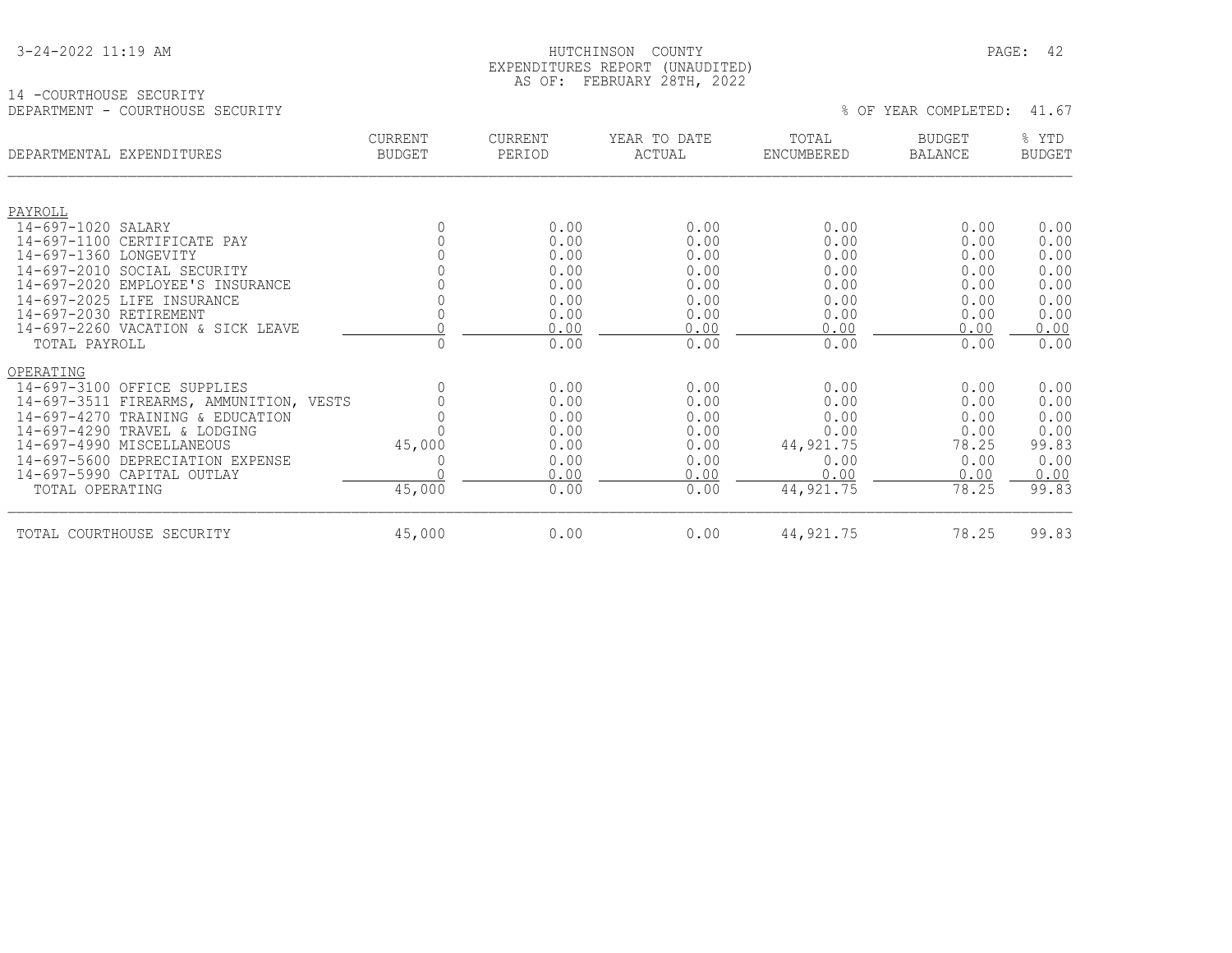| 14 - COURTHOUSE SECURITY<br>DEPARTMENT - TRANSFERS       |                          |                          | EXPENDITURES REPORT (UNAUDITED)<br>AS OF: FEBRUARY 28TH, 2022 |                     | % OF YEAR COMPLETED:            | 41.67                  |
|----------------------------------------------------------|--------------------------|--------------------------|---------------------------------------------------------------|---------------------|---------------------------------|------------------------|
| DEPARTMENTAL EXPENDITURES                                | CURRENT<br><b>BUDGET</b> | <b>CURRENT</b><br>PERIOD | YEAR TO DATE<br>ACTUAL                                        | TOTAL<br>ENCUMBERED | <b>BUDGET</b><br><b>BALANCE</b> | % YTD<br><b>BUDGET</b> |
| TRANSFERS<br>14-700-0000 TRANSFER OUT<br>TOTAL TRANSFERS |                          | 0.00<br>0.00             | 0.00<br>0.00                                                  | 0.00<br>0.00        | 0.00<br>0.00                    | 0.00<br>0.00           |
| TOTAL TRANSFERS                                          | 0                        | 0.00                     | 0.00                                                          | 0.00                | 0.00                            | 0.00                   |
| TOTAL EXPENDITURES                                       | 45,000                   | 0.00                     | 0.00                                                          | 44,921.75           | 78.25                           | 99.83                  |

3-24-2022 11:19 AM HUTCHINSON COUNTY PAGE: 43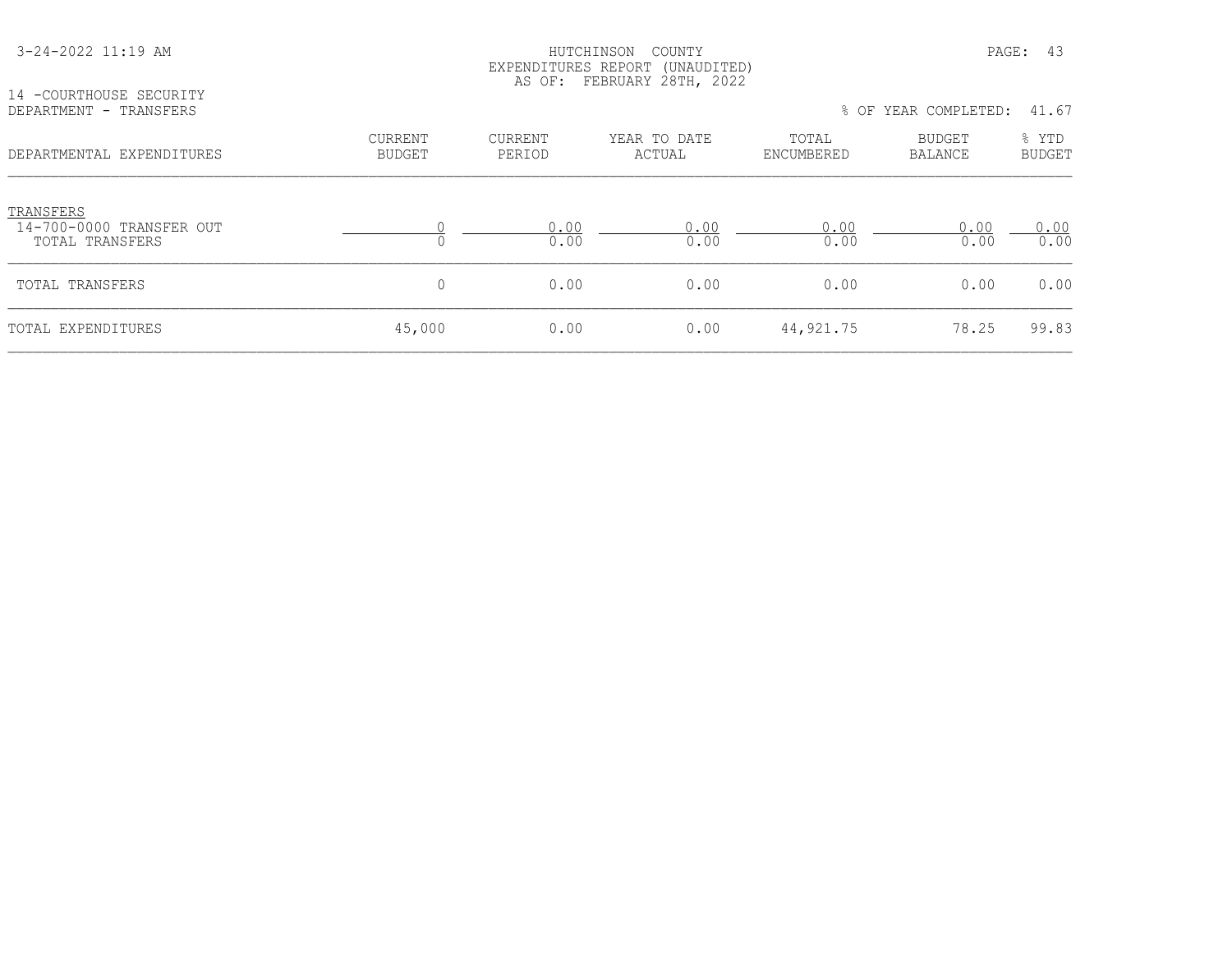#### HUTCHINSON COUNTY PAGE: 44 EXPENDITURES REPORT (UNAUDITED) AS OF: FEBRUARY 28TH, 2022

| 15 -REGISTRATION OF VOTERS FU       |  |
|-------------------------------------|--|
| DEPARTMENT - REGISTRATION OF VOTERS |  |

| DEPARTMENT - REGISTRATION OF VOTERS                       |                          |                   |                        |                     | % OF YEAR COMPLETED: | 41.67                  |
|-----------------------------------------------------------|--------------------------|-------------------|------------------------|---------------------|----------------------|------------------------|
| DEPARTMENTAL EXPENDITURES                                 | CURRENT<br><b>BUDGET</b> | CURRENT<br>PERIOD | YEAR TO DATE<br>ACTUAL | TOTAL<br>ENCUMBERED | BUDGET<br>BALANCE    | % YTD<br><b>BUDGET</b> |
| OPERATING<br>15-682-4990 MISCELLANEOUS<br>TOTAL OPERATING | 2,530<br>2,530           | 0.00<br>0.00      | 0.00<br>0.00           | 0.00<br>0.00        | 2,530.00<br>2,530.00 | 0.00<br>0.00           |
| TOTAL REGISTRATION OF VOTERS                              | 2,530                    | 0.00              | 0.00                   | 0.00                | 2,530.00             | 0.00                   |
| TOTAL EXPENDITURES                                        | 2,530                    | 0.00              | 0.00                   | 0.00                | 2,530.00             | 0.00                   |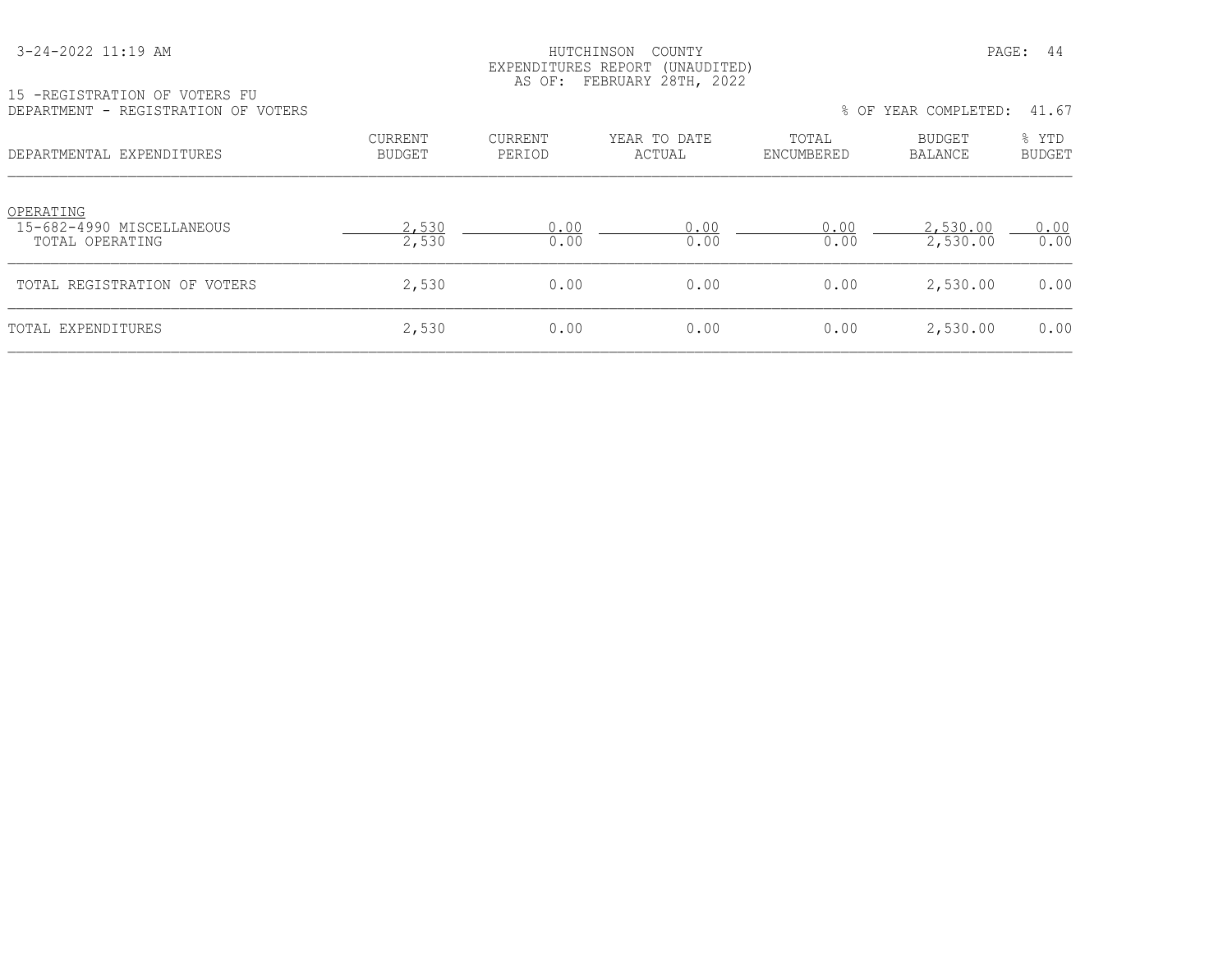| 3-24-2022 11:19 AM |  |  |
|--------------------|--|--|
|--------------------|--|--|

#### HUTCHINSON COUNTY PAGE: 45 EXPENDITURES REPORT (UNAUDITED) AS OF: FEBRUARY 28TH, 2022

| 17 -RECORDS MANAGEMENT AND PR          |  |  |  |  |
|----------------------------------------|--|--|--|--|
| DEPARTMENT - RECORDS MANAGEMENT & PRES |  |  |  |  |

| - RECORDS MANAGEMENT & PRES<br>DEPARTMENT                                                      |                   |                              |                              |                              | % OF YEAR COMPLETED:         | 41.67                  |
|------------------------------------------------------------------------------------------------|-------------------|------------------------------|------------------------------|------------------------------|------------------------------|------------------------|
| DEPARTMENTAL EXPENDITURES                                                                      | CURRENT<br>BUDGET | CURRENT<br>PERIOD            | YEAR TO DATE<br>ACTUAL       | TOTAL<br>ENCUMBERED          | <b>BUDGET</b><br>BALANCE     | % YTD<br><b>BUDGET</b> |
| OPERATING<br>17-695-5750 COUNTY CLERK RECORDS<br>17-695-5990 CAPITAL OUTLAY<br>TOTAL OPERATING | 20,000<br>20,000  | 1,050.00<br>0.00<br>1,050.00 | 4,670.50<br>0.00<br>4,670.50 | 7,350.00<br>0.00<br>7,350.00 | 7,979.50<br>0.00<br>7,979.50 | 60.10<br>0.00<br>60.10 |
| TOTAL RECORDS MANAGEMENT & PRES                                                                | 20,000            | 1,050.00                     | 4,670.50                     | 7,350.00                     | 7,979.50                     | 60.10                  |
| TOTAL EXPENDITURES                                                                             | 20,000            | 1,050.00                     | 4,670.50                     | 7,350.00                     | 7,979.50                     | 60.10                  |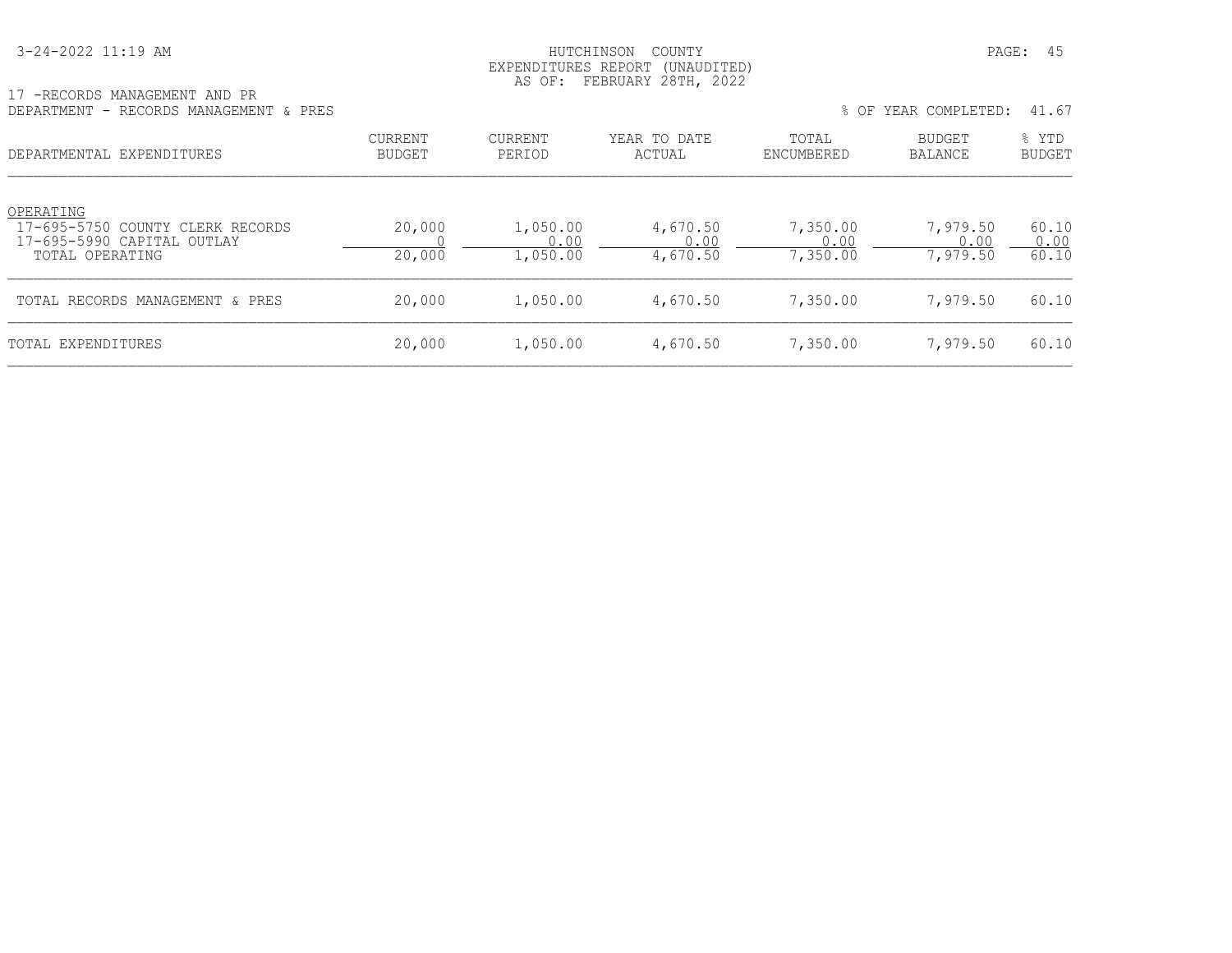| 3-24-2022 11:19 AM |
|--------------------|
|--------------------|

#### HUTCHINSON COUNTY PAGE: 46 EXPENDITURES REPORT (UNAUDITED) AS OF: FEBRUARY 28TH, 2022

| 18 -LAW LIBRARY FUND<br>DEPARTMENT - LAW LIBRARY                                                                                                             |                                 |                                              |                                              |                                      | % OF YEAR COMPLETED:                                   | 41.67                                |
|--------------------------------------------------------------------------------------------------------------------------------------------------------------|---------------------------------|----------------------------------------------|----------------------------------------------|--------------------------------------|--------------------------------------------------------|--------------------------------------|
| DEPARTMENTAL EXPENDITURES                                                                                                                                    | <b>CURRENT</b><br><b>BUDGET</b> | CURRENT<br>PERIOD                            | YEAR TO DATE<br>ACTUAL                       | TOTAL<br>ENCUMBERED                  | BUDGET<br><b>BALANCE</b>                               | % YTD<br><b>BUDGET</b>               |
| PAYROLL<br>18-476-1080 PART TIME<br>TOTAL PAYROLL                                                                                                            |                                 | 0.00<br>0.00                                 | 0.00<br>0.00                                 | 0.00<br>0.00                         | 0.00<br>0.00                                           | 0.00<br>0.00                         |
| OPERATING<br>18-476-3100 OFFICE SUPPLIES<br>18-476-3110 POSTAGE<br>18-476-4990 MISCELLANEOUS EXPENSE<br>18-476-5900 BOOKS & COMPUTER EXP.<br>TOTAL OPERATING |                                 | 0.00<br>0.00<br>0.00<br>1,389.56<br>1,389.56 | 0.00<br>0.00<br>0.00<br>4,264.52<br>4,264.52 | 0.00<br>0.00<br>0.00<br>0.00<br>0.00 | 0.00<br>0.00<br>0.00<br><u>4,264.52</u> )<br>4,264.52) | 0.00<br>0.00<br>0.00<br>0.00<br>0.00 |
| TOTAL LAW LIBRARY                                                                                                                                            | $\mathbf 0$                     | 1,389.56                                     | 4,264.52                                     | $0.00$ (                             | 4,264.52)                                              | 0.00                                 |
| TOTAL EXPENDITURES                                                                                                                                           | $\mathbf 0$                     | 1,389.56                                     | 4,264.52                                     | 0.00(                                | 4, 264, 52)                                            | 0.00                                 |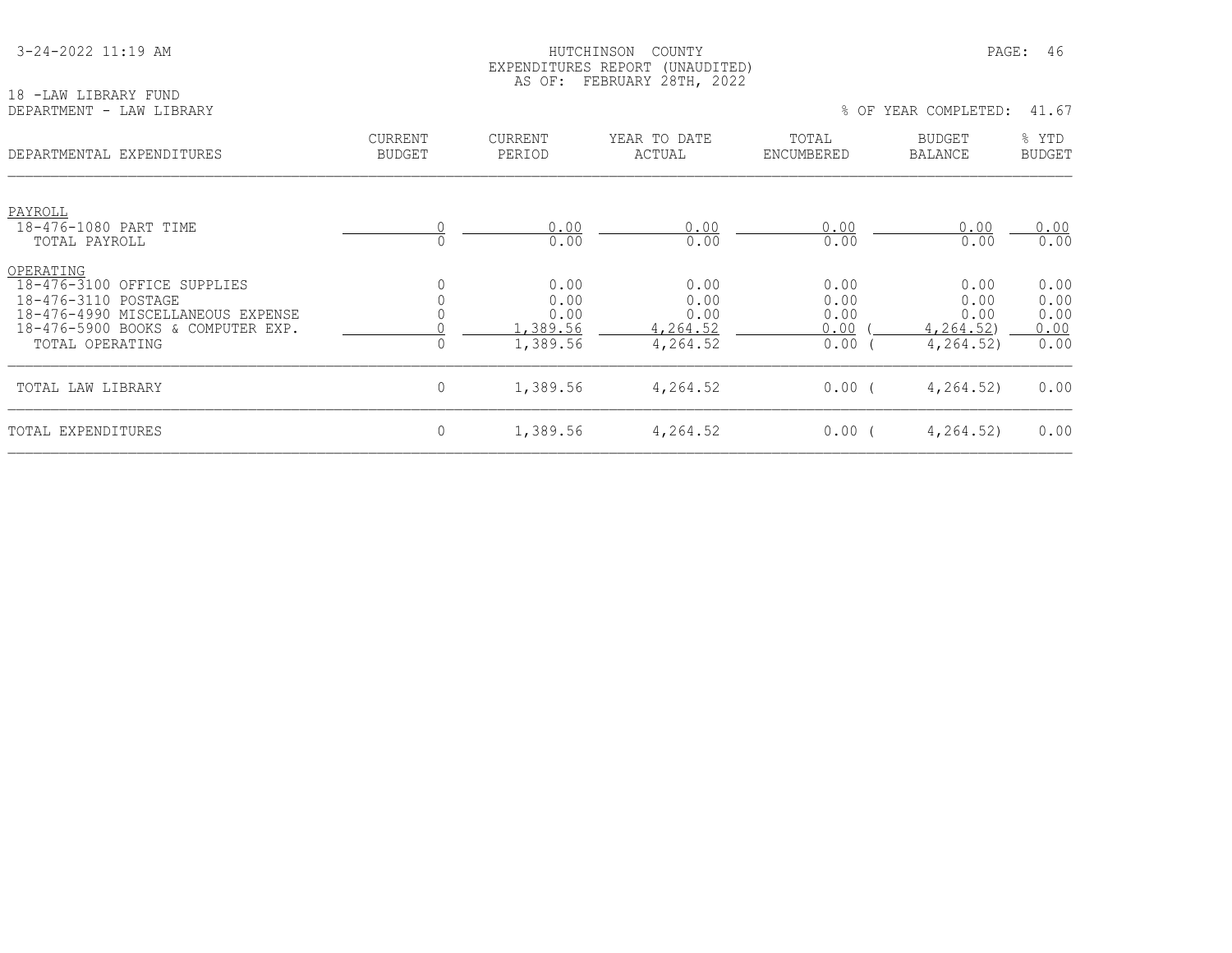|  |  |  | 3-24-2022 11:19 AM |  |
|--|--|--|--------------------|--|
|--|--|--|--------------------|--|

19 -ADULT PROBATION, STATE<br>DEPARTMENT - ADULT PROBATION

#### HUTCHINSON COUNTY PAGE: 47 EXPENDITURES REPORT (UNAUDITED) AS OF: FEBRUARY 28TH, 2022

% OF YEAR COMPLETED: 41.67

| DEPARTMENTAL EXPENDITURES                          | <b>CURRENT</b><br>BUDGET | <b>CURRENT</b><br>PERIOD | YEAR TO DATE<br>ACTUAL | TOTAL<br>ENCUMBERED | <b>BUDGET</b><br><b>BALANCE</b> | % YTD<br><b>BUDGET</b> |
|----------------------------------------------------|--------------------------|--------------------------|------------------------|---------------------|---------------------------------|------------------------|
|                                                    |                          |                          |                        |                     |                                 |                        |
| PAYROLL<br>19-572-1020 SALARY, OFFICER             | 79,480                   |                          | 39,739.98              | 0.00                | 39,740.02                       | 50.00                  |
| 19-572-1030 SALARY, ASSISTANTS                     | 100,532                  | 6,623.33<br>5,833.34     | 36,450.37              | 0.00                | 64,081.63                       | 36.26                  |
| 19-572-1050 SALARY, SECRE/BOOKK                    | 40,850                   | 2,833.33                 | 23,737.24              | 0.00                | 17, 112.76                      | 58.11                  |
| 19-572-1051 SALARY DEPUTY DIRECTOR                 | $\Omega$                 | 0.00                     | 0.00                   | 0.00                | 0.00                            | 0.00                   |
| 19-572-1052 UNEMPLOYMENT                           |                          | 0.00                     | 0.00                   | 0.00                | 0.00                            | 0.00                   |
| 19-572-1055 PARTTIME                               | $\Omega$                 | 0.00                     | 0.00                   | 0.00                | 0.00                            | 0.00                   |
| 19-572-1100 MERIT PAY                              | 7,503                    | 0.00                     | 3,974.00               | 0.00                | 3,529.00                        | 52.97                  |
| 19-572-1360 LONGEVITY                              | 1,450                    | 35.00                    | 465.86                 | 0.00                | 984.14                          | 32.13                  |
| 19-572-2010 SOCIAL SECURITY                        | 16,012                   | 1,118.99                 | 7,711.59               | 0.00                | 8,300.41                        | 48.16                  |
| 19-572-2020 EMPLOYEE'S INSURANCE                   | 0                        | 0.00                     | 0.00                   | 0.00                | 0.00                            | 0.00                   |
| 19-572-2025 LIFE INSURANCE                         | $\Omega$                 | 0.00                     | 0.00                   | 0.00                | 0.00                            | 0.00                   |
| 19-572-2030 RETIREMENT                             | 24,783                   | 1,776.84                 | 11,948.76              | 0.00                | 12,834.24                       | 48.21                  |
| 19-572-2250 FURNISHED TRANSP/TRAVEL                | 11,100                   | 1,218.35                 | 6,057.62               | 0.00                | 5,042.38                        | 54.57                  |
| 19-572-2300 CELL PHONE ALLOWANCE                   | $\Omega$                 | 0.00                     | 0.00                   | 0.00                | 0.00                            | 0.00                   |
| TOTAL PAYROLL                                      | 281,710                  | 19,439.18                | 130,085.42             | 0.00                | 151,624.58                      | 46.18                  |
| OPERATING                                          |                          |                          |                        |                     |                                 |                        |
| 19-572-3100 SUPPLIES & OPERATING EXP               | 105,298                  | 1,153.96                 | 4,708.97               | 0.00                | 100,589.03                      | 4.47                   |
| 19-572-4010 PROFESSIONAL FEES                      | 11,329                   | 150.00                   | 9,696.24               | 0.00                | 1,632.76                        | 85.59                  |
| 19-572-4990 CONTRACT SERVICES                      |                          | 0.00                     | 0.00                   | 0.00                | 0.00                            | 0.00                   |
| 19-572-4991 UNEMPLOYMENT                           |                          | 0.00                     | 0.00                   | 0.00                | 0.00                            | 0.00                   |
| 19-572-5700 FACILITIES                             |                          | 0.00                     | 0.00                   | 0.00                | 0.00                            | 0.00                   |
| 19-572-5900 MISCELLANEOUS<br>19-572-5990 EOUIPMENT |                          | 0.00<br>0.00             | 0.00<br>0.00           | 0.00<br>0.00        | 0.00<br>0.00                    | 0.00<br>0.00           |
| 19-572-5991 CAPITAL OUTLAY                         |                          | 0.00                     | 0.00                   | 0.00                | 0.00                            | 0.00                   |
| TOTAL OPERATING                                    | 116,627                  | 1,303.96                 | 14,405.21              | 0.00                | 102, 221.79                     | 12.35                  |
|                                                    |                          |                          |                        |                     |                                 |                        |
| TOTAL ADULT PROBATION                              | 398,337                  | 20,743.14                | 144,490.63             | 0.00                | 253,846.37                      | 36.27                  |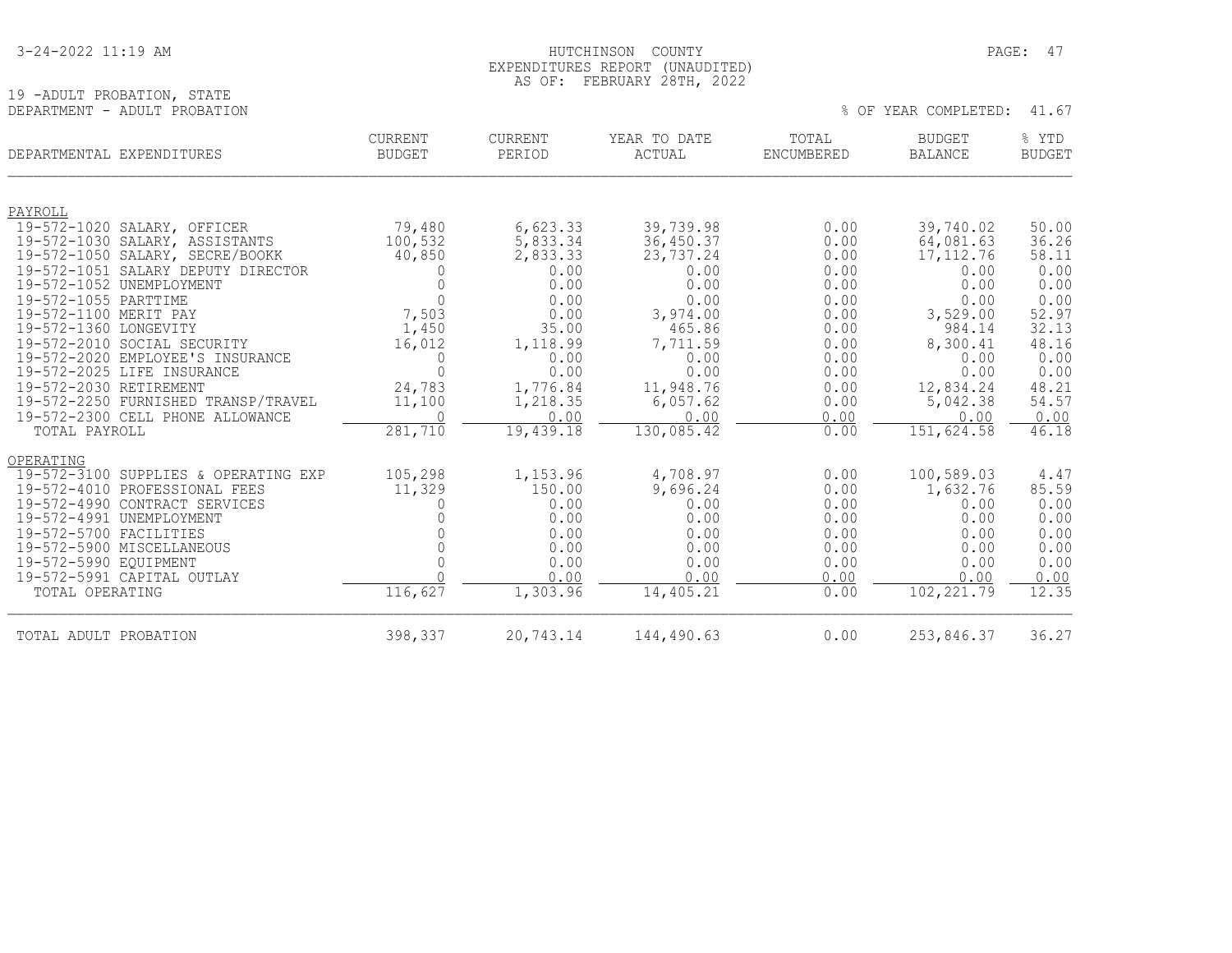| 19 -ADULT PROBATION, STATE<br>DEPARTMENT - TRANSFERS |                          | AS OF:            | EXPENDITURES REPORT (UNAUDITED)<br>FEBRUARY 28TH, 2022 |                     | % OF YEAR COMPLETED:            | 41.67                  |
|------------------------------------------------------|--------------------------|-------------------|--------------------------------------------------------|---------------------|---------------------------------|------------------------|
| DEPARTMENTAL EXPENDITURES                            | CURRENT<br><b>BUDGET</b> | CURRENT<br>PERIOD | YEAR TO DATE<br>ACTUAL                                 | TOTAL<br>ENCUMBERED | <b>BUDGET</b><br><b>BALANCE</b> | % YTD<br><b>BUDGET</b> |
| TRANSFERS<br>19-700-0000 TRANSFER<br>TOTAL TRANSFERS | 0                        | 0.00<br>0.00      | 0.00<br>0.00                                           | 0.00<br>0.00        | 0.00<br>0.00                    | 0.00<br>0.00           |
| TOTAL TRANSFERS                                      | 0                        | 0.00              | 0.00                                                   | 0.00                | 0.00                            | 0.00                   |
| TOTAL EXPENDITURES                                   | 398,337                  | 20,743.14         | 144,490.63                                             | 0.00                | 253,846.37                      | 36.27                  |

3-24-2022 11:19 AM HUTCHINSON COUNTY PAGE: 48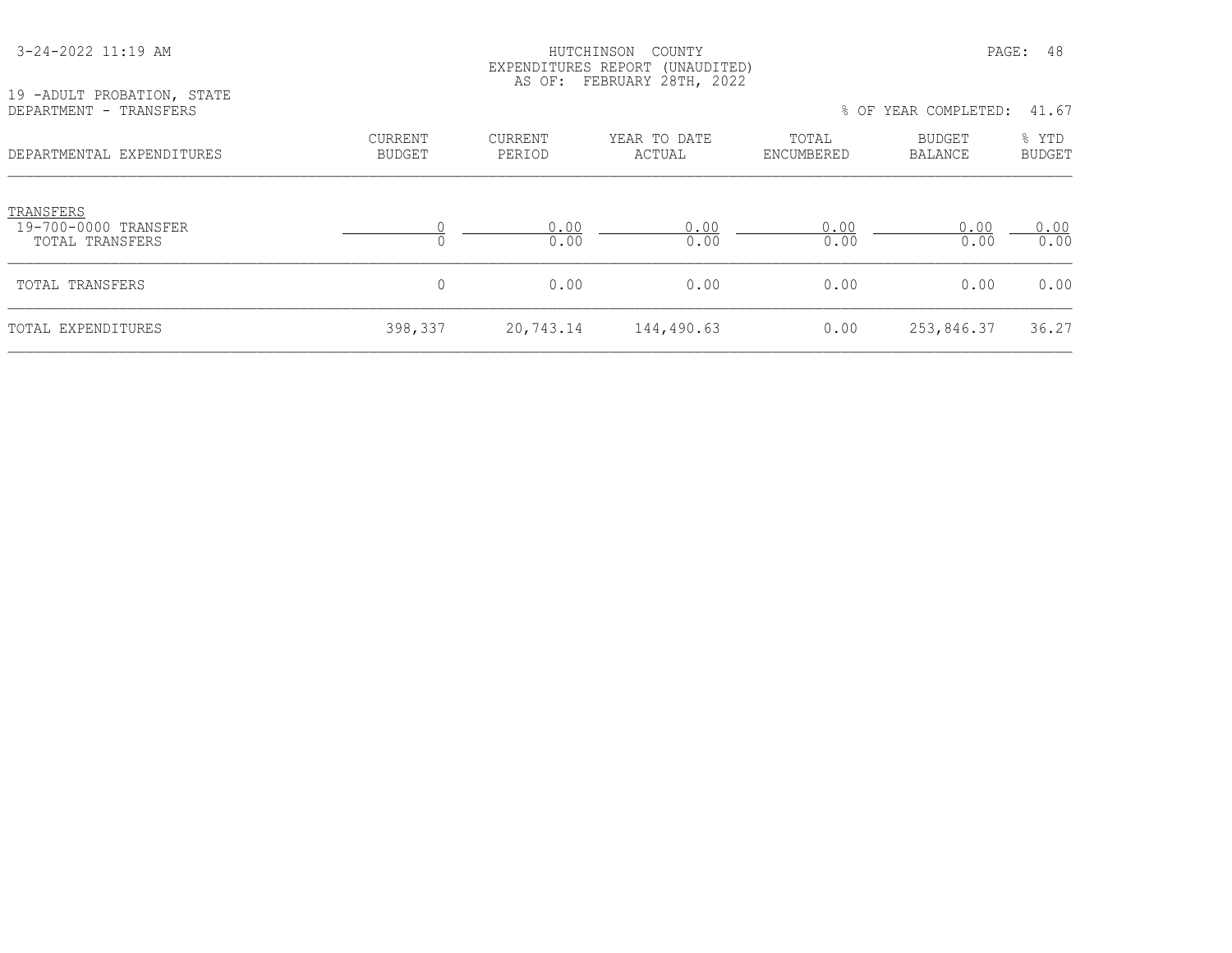#### 3-24-2022 11:19 AM HUTCHINSON COUNTY PAGE: 49 EXPENDITURES REPORT (UNAUDITED) AS OF: FEBRUARY 28TH, 2022

|                                        | AU UI. | TEDINOANI ZOIH, ZOZZ |  |                            |  |
|----------------------------------------|--------|----------------------|--|----------------------------|--|
| 20 -COMMUNITY CORRECTION PROG          |        |                      |  |                            |  |
| DEPARTMENT - COMMUNITY CORRECTIONS PRO |        |                      |  | % OF YEAR COMPLETED: 50.00 |  |

|                       | DEPARTMENTAL EXPENDITURES               | CURRENT<br><b>BUDGET</b> | CURRENT<br>PERIOD | YEAR TO DATE<br>ACTUAL | TOTAL<br>ENCUMBERED | <b>BUDGET</b><br><b>BALANCE</b> | % YTD<br><b>BUDGET</b> |
|-----------------------|-----------------------------------------|--------------------------|-------------------|------------------------|---------------------|---------------------------------|------------------------|
| PAYROLL               |                                         |                          |                   |                        |                     |                                 |                        |
|                       | 20-570-1030 SALARIES CSR                | 47,957                   | 3,602.90          | 21,617.40              | 0.00                | 26,339.60                       | 45.08                  |
| 20-570-1031 PART-TIME |                                         | $\Omega$                 | 0.00              | 0.00                   | 0.00                | 0.00                            | 0.00                   |
| 20-570-1100 MERIT PAY |                                         | 1,740                    | 0.00              | 1,272.00               | 0.00                | 468.00                          | 73.10                  |
|                       | 20-570-1360 LONGEVITY PSIR              | 570                      | 40.00             | 240.00                 | 0.00                | 330.00                          | 42.11                  |
|                       | 20-570-1361 LONGEVITY EDUCATION//RESOUR | $\Omega$                 | 0.00              | 0.00                   | 0.00                | 0.00                            | 0.00                   |
|                       | 20-570-2010 SOCIAL SECURITY PSIR        | 3,712                    | 223.65            | 1,439.19               | 0.00                | 2,272.81                        | 38.77                  |
|                       | 20-570-2011 SOCIAL SECURITY EDUCATION/R | $\Omega$                 | 0.00              | 0.00                   | 0.00                | 0.00                            | 0.00                   |
|                       | 20-570-2020 LONGEVITY PSIR              | $\Omega$                 | 0.00              | 0.00                   | 0.00                | 0.00                            | 0.00                   |
|                       | 20-570-2021 LONGEVITY EDUCATON/RESOURCE | $\bigcap$                | 0.00              | 0.00                   | 0.00                | 0.00                            | 0.00                   |
|                       | 20-570-2025 LIFE INSURANCE              | $\bigcap$                | 0.00              | 0.00                   | 0.00                | 0.00                            | 0.00                   |
|                       | 20-570-2030 RETIREMENT PSIR             | 5,746                    | 420.75            | 2,639.75               | 0.00                | 3,106.25                        | 45.94                  |
|                       | 20-570-2031 RETIREMENT EDUCATION/RESOUR | $\cap$                   | 0.00              | 0.00                   | 0.00                | 0.00                            | 0.00                   |
|                       | 20-570-2060 UNEMPLOYMENT PSIR/DIV       |                          | 0.00              | 0.00                   | 0.00                | 0.00                            | 0.00                   |
|                       | 20-570-2061 UNEMPLOYMENT ED/RES         | $\bigcap$                | 0.00              | 0.00                   | 0.00                | 0.00                            | 0.00                   |
|                       | 20-570-2250 TRAV/FURN TRANS PSIR.DIV    | $\Omega$<br>$\cap$       | 0.00              | 0.00                   | 0.00                | 0.00                            | 0.00                   |
|                       | 20-570-2251 TRAV/FURN TRANS ED/RES      |                          | 0.00              | 0.00                   | 0.00                | 0.00                            | 0.00                   |
| TOTAL PAYROLL         |                                         | 59,725                   | 4,287.30          | 27,208.34              | 0.00                | 32,516.66                       | 45.56                  |
| OPERATING             |                                         |                          |                   |                        |                     |                                 |                        |
|                       | 20-570-3011 EDUCATION RESOUCE OTHER     | $\Omega$                 | 0.00              | 0.00                   | 0.00                | 0.00                            | 0.00                   |
|                       | 20-570-3100 FURNISHED TRANSPORTATION PS | $\Omega$                 | 0.00              | 0.00                   | 0.00                | 0.00                            | 0.00                   |
|                       | 20-570-3101 FURNISHED TRANSPORTATION ED | $\Omega$                 | 0.00              | 0.00                   | 0.00                | 0.00                            | 0.00                   |
|                       | 20-570-3102 OFFICE SUPPLIES             | $\bigcap$                | 0.00              | 0.00                   | 0.00                | 0.00                            | 0.00                   |
|                       | 20-570-4010 PROFESSIONAL FEES PSIR      | 422                      | 0.00              | 0.00                   | 0.00                | 422.00                          | 0.00                   |
|                       | 20-570-4011 PROFESSIONAL FEES EDUCATION | $\mathbf{0}$             | 0.00              | 0.00                   | 0.00                | 0.00                            | 0.00                   |
|                       | 20-570-5900 MISCELLANEOUS               | 0<br>$\cap$              | 0.00              | 0.00                   | 0.00                | 0.00                            | 0.00                   |
|                       | 20-570-5990 CAPITAL OUTLAY              |                          | 0.00              | 0.00                   | 0.00                | 0.00                            | 0.00                   |
| TOTAL OPERATING       |                                         | 422                      | 0.00              | 0.00                   | 0.00                | 422.00                          | 0.00                   |
|                       | TOTAL COMMUNITY CORRECTIONS PRO         | 60,147                   | 4,287.30          | 27,208.34              | 0.00                | 32,938.66                       | 45.24                  |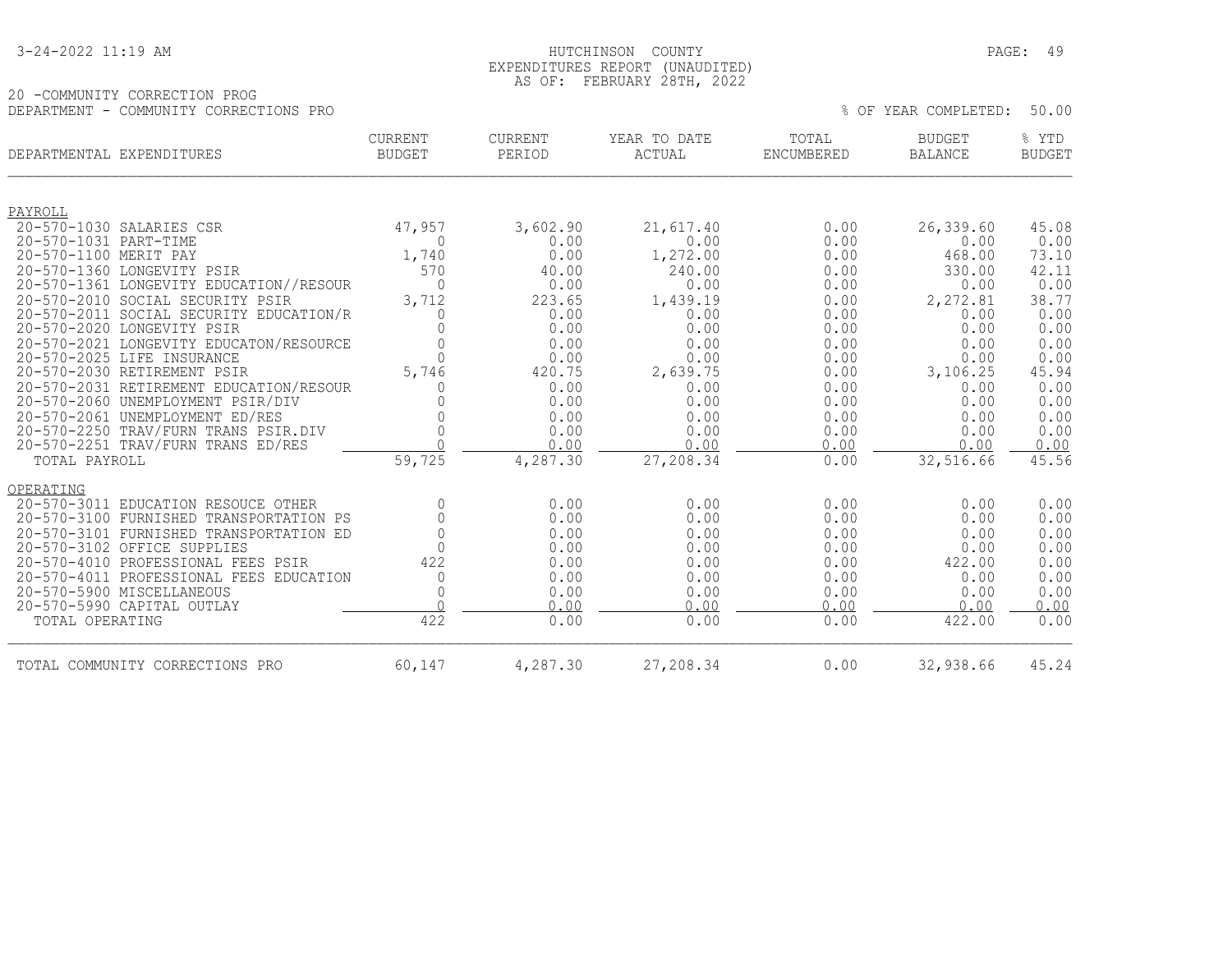| 20 -COMMUNITY CORRECTION PROG         |                          | AS OF:            | EXPENDITURES REPORT (UNAUDITED)<br>FEBRUARY 28TH, 2022 |            |                      |                |
|---------------------------------------|--------------------------|-------------------|--------------------------------------------------------|------------|----------------------|----------------|
| DEPARTMENT - TRANSFERS                |                          |                   |                                                        | TOTAL      | % OF YEAR COMPLETED: | 50.00<br>% YTD |
| DEPARTMENTAL EXPENDITURES             | CURRENT<br><b>BUDGET</b> | CURRENT<br>PERIOD | YEAR TO DATE<br>ACTUAL                                 | ENCUMBERED | BUDGET<br>BALANCE    | <b>BUDGET</b>  |
| TRANSFERS<br>20-700-0000 TRANSFER OUT |                          | 0.00              | 0.00                                                   | 0.00       | 0.00                 | 0.00           |
| TOTAL TRANSFERS                       | 0                        | 0.00              | 0.00                                                   | 0.00       | 0.00                 | 0.00           |
| TOTAL TRANSFERS                       | 0                        | 0.00              | 0.00                                                   | 0.00       | 0.00                 | 0.00           |
| TOTAL EXPENDITURES                    | 60,147                   | 4,287.30          | 27,208.34                                              | 0.00       | 32,938.66            | 45.24          |

3-24-2022 11:19 AM HUTCHINSON COUNTY PAGE: 50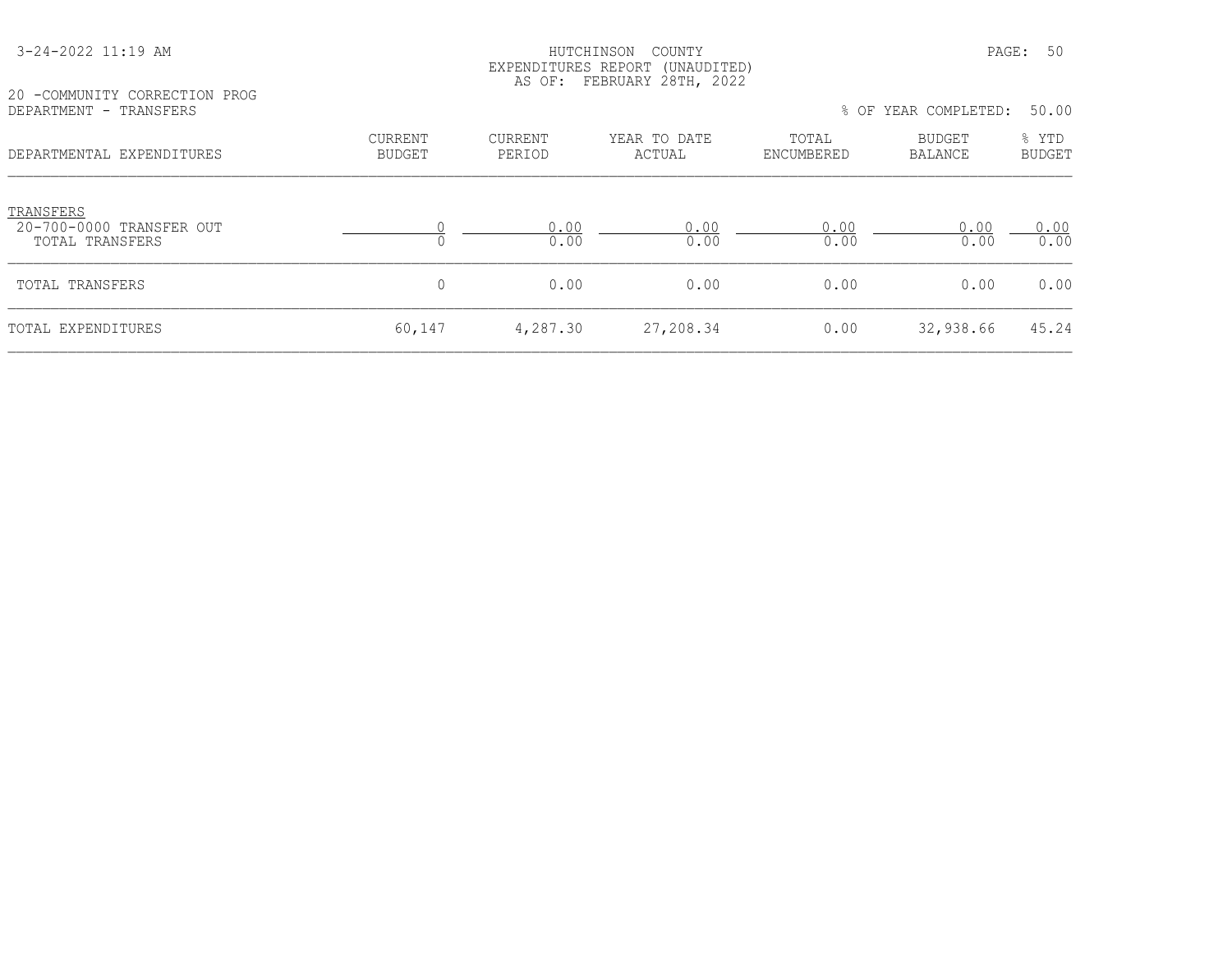| 3-24-2022 11:19 AM |  |  |
|--------------------|--|--|
|--------------------|--|--|

# 21 -JUVENILE STATE<br>DEPARTMENT - JUVENILE

 $8$  OF YEAR COMPLETED: 50.00

| DEPARTMENTAL EXPENDITURES |                                                                              | CURRENT<br><b>BUDGET</b> | CURRENT<br>PERIOD | YEAR TO DATE<br>ACTUAL | TOTAL<br>ENCUMBERED | <b>BUDGET</b><br><b>BALANCE</b> | % YTD<br><b>BUDGET</b> |
|---------------------------|------------------------------------------------------------------------------|--------------------------|-------------------|------------------------|---------------------|---------------------------------|------------------------|
| PAYROLL                   |                                                                              |                          |                   |                        |                     |                                 |                        |
|                           | 21-571-1020 SALARY, OFFICER                                                  | 10,054                   | 837.85            | 5,027.10               | 0.00                | 5,027.10                        | 50.00                  |
|                           | 21-571-1021 INTEREST/SALARY<br>21-571-1022 SAL.ADJ.CHIEF OFFICER             | $\mathbf{0}$<br>0        | 0.00<br>0.00      | 0.00<br>0.00           | 0.00<br>0.00        | 0.00<br>0.00                    | 0.00<br>0.00           |
|                           | 21-571-1023 SAL.ADJ.ASSISTANT                                                | $\mathbf{0}$             | 0.00              | 0.00                   | 0.00                | 0.00                            | 0.00                   |
|                           | 21-571-1024 SAL.ADJ.JPO OFFICER                                              | $\circ$                  | 0.00              | 0.00                   | 0.00                | 0.00                            | 0.00                   |
|                           | 21-571-1025 SAL.ADJ.PROG.SANT.OFFICER                                        | $\circ$                  | 0.00              | 0.00                   | 0.00                | 0.00                            | 0.00                   |
|                           | 21-571-1026 SAL.ADJ.ISP OFFICER                                              | $\overline{O}$           | 0.00              | 0.00                   | 0.00                | 0.00                            | 0.00                   |
|                           | 21-571-1030 SALARY, ASSISTANT<br>21-571-1040 SALARY, OFFICE MANAGER          | 8,590<br>1,800           | 715.85<br>150.00  | 4,295.10<br>900.00     | 0.00<br>0.00        | 4,295.10<br>900.00              | 50.00<br>50.00         |
|                           | 21-571-1041 SALARY, RECEPTIONIST                                             | 25,464                   | 2,121.98          | 12,731.88              | 0.00                | 12,731.88                       | 50.00                  |
|                           | 21-571-1050 SALARY, JPO OFFICER                                              | 7,106                    | 592.19            | 3,553.14               | 0.00                | 3,553.14                        | 50.00                  |
|                           | 21-571-1060 PROG. SANC. OFFICER                                              | 22,033                   | 0.00              | 22,033.16              | 0.00                | 0.00                            | 100.00                 |
|                           | 21-571-1070 SALARY, TRANSPORTATION<br>21-571-1080 SALARY, ISP OFFICER        | 0<br>52,440              | 0.00<br>4,370.02  | 0.00<br>26,220.12      | 0.00<br>0.00        | 0.00<br>26, 220.12              | 0.00<br>50.00          |
| 21-571-1360 Longevity     |                                                                              | 180                      | 15.00             | 90.00                  | 0.00                | 90.00                           | 50.00                  |
|                           | 21-571-2010 SOCIAL SECURITY                                                  | 9,767                    | 648.35            | 5,482.72               | 0.00                | 4,283.88                        | 56.14                  |
|                           | 21-571-2020 EMPLOYEE INSURANCE                                               | $\Omega$                 | 0.00              | 0.00                   | 0.00                | 0.00                            | 0.00                   |
| 21-571-2030 RETIREMENT    | 21-571-2025 LIFE INSURANCE                                                   | $\Omega$<br>14,631       | 0.00<br>1,016.74  | 0.00<br>8,530.76       | 0.00<br>0.00        | 0.00<br>6,100.38                | 0.00<br>58.31          |
| TOTAL PAYROLL             |                                                                              | 152,066                  | 10,467.98         | 88,863.98              | 0.00                | 63,201.60                       | 58.44                  |
|                           |                                                                              |                          |                   |                        |                     |                                 |                        |
| OPERATING                 | 21-571-3000 OPERATING EXPENSE                                                | $\Omega$                 | 0.00              | 0.00                   | 0.00                | 0.00                            | 0.00                   |
|                           | 21-571-3100 OFFICE SUPPLIES                                                  | 2,037                    | 0.00              | 1,887.49               | 0.00                | 149.51                          | 92.66                  |
| 21-571-3110 POSTAGE       |                                                                              | $\mathbf 0$              | 0.00              | 0.00                   | 0.00                | 0.00                            | 0.00                   |
|                           | 21-571-3380 CLOTHING AND HYGIENE                                             | $\mathbf{0}$             | 0.00              | 0.00                   | 0.00                | 0.00                            | 0.00                   |
| 21-571-4010 AUDIT         | 21-571-4049 GRANT N PSYCHOLOGICAL                                            | $\mathbf{0}$<br>$\Omega$ | 0.00              | 0.00                   | 0.00                | 0.00                            | 0.00<br>0.00           |
|                           | 21-571-4050 PSYCHOLOGICAL                                                    | 5,393                    | 0.00<br>0.00      | 0.00<br>5,390.00       | 0.00<br>0.00        | 0.00<br>3.00                    | 99.94                  |
|                           | 21-571-4051 MEDICAL/DENTAL                                                   | $\mathbf 0$              | 0.00              | 0.00                   | 0.00                | 0.00                            | 0.00                   |
| 21-571-4200 TELEPHONE     |                                                                              | $\Omega$                 | 0.00              | 0.00                   | 0.00                | 0.00                            | 0.00                   |
| 21-571-4289 TRANSPORT     |                                                                              | $\Omega$                 | 0.00              | 0.00                   | 0.00                | 0.00                            | 0.00                   |
|                           | 21-571-4290 TRAVEL & TRAINING<br>21-571-4291 TRANSPORTATION & MEALS          | 10,000<br>$\mathbf 0$    | 10.00<br>0.00     | 2,315.64<br>0.00       | 0.00<br>0.00        | 7,684.36<br>0.00                | 23.16<br>0.00          |
|                           | 21-571-4292 REGISTRATION FEES                                                | $\overline{0}$           | 0.00              | 0.00                   | 0.00                | 0.00                            | 0.00                   |
|                           | 21-571-4869 INTER-COUNTY CONTRACTS GRAN                                      | $\mathbf{0}$             | 0.00              | 0.00                   | 0.00                | 0.00                            | 0.00                   |
|                           | 21-571-4870 RESIDENTIAL DETENTION                                            | 27,486                   | 0.00              | 0.00                   | 0.00                | 27,486.00                       | 0.00                   |
|                           | 21-571-4871 DETENTION/ PRE & POST<br>21-571-4990 MISC. PROGRAMS GRANT R NOBL | 22,773<br>2,132          | 0.00<br>0.00      | 8,600.00<br>2,132.33   | 0.00<br>$0.00$ (    | 14,173.00<br>0.33)              | 37.76<br>100.02        |
|                           | 21-571-4991 VOC. & ED. FEES AND SUPPLIE                                      | $\overline{0}$           | 0.00              | 0.00                   | 0.00                | 0.00                            | 0.00                   |
|                           | 21-571-5700 MAINTENANCE & REPAIRS                                            | $\mathbb O$              | 0.00              | 0.00                   | 0.00                | 0.00                            | 0.00                   |
|                           | 21-571-5990 CAPITAL OUTLAY                                                   | $\cap$                   | 0.00              | 0.00                   | 0.00                | 0.00                            | 0.00                   |
| TOTAL OPERATING           |                                                                              | 69,821                   | 10.00             | 20, 325.46             | 0.00                | 49, 495.54                      | 29.11                  |
| TOTAL JUVENILE            |                                                                              | 221,887                  | 10,477.98         | 109,189.44             | 0.00                | 112,697.14                      | 49.21                  |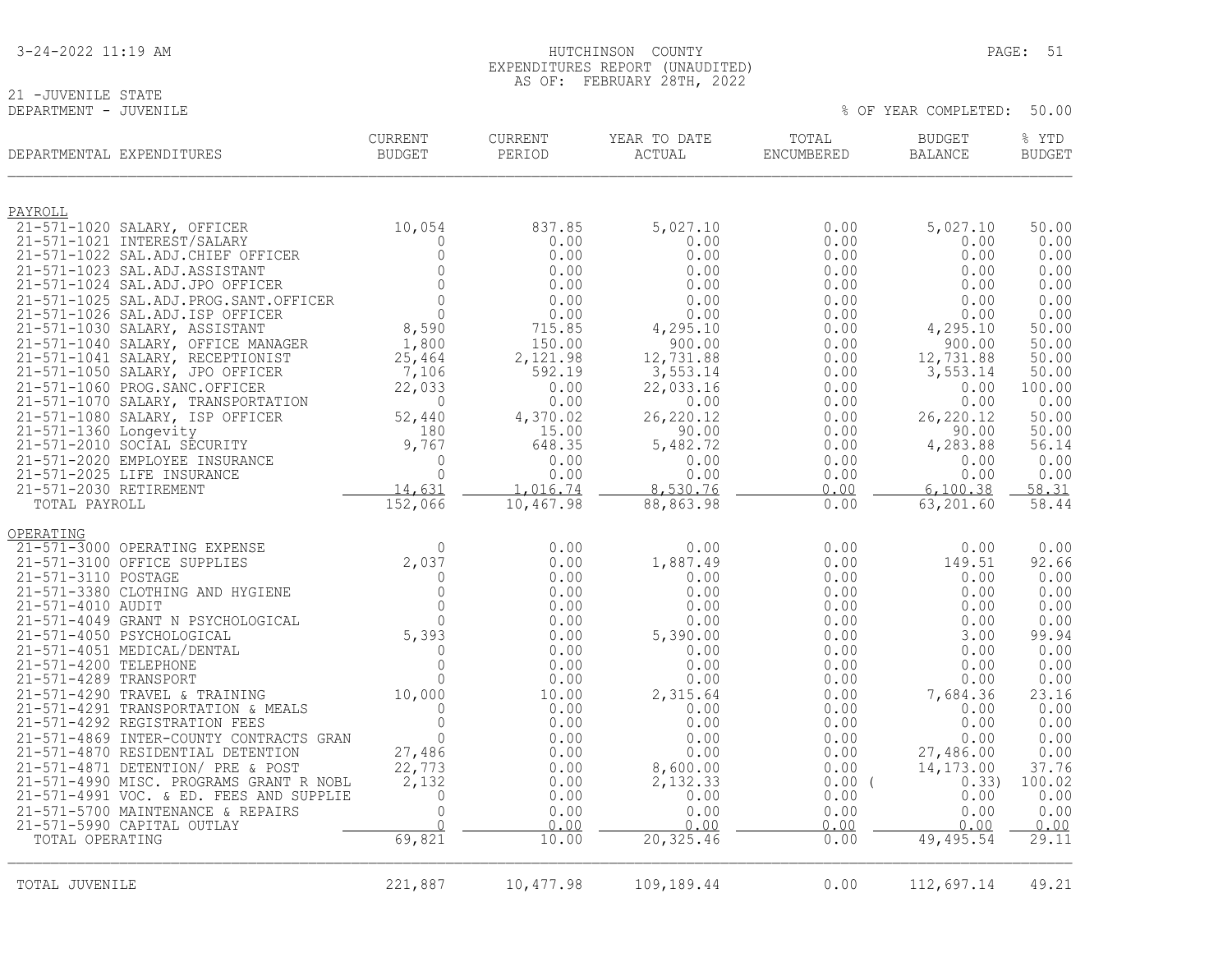| 3-24-2022 11:19 AM                                       |                                 | HUTCHINSON<br>COUNTY<br>EXPENDITURES REPORT (UNAUDITED)<br>AS OF: FEBRUARY 28TH, 2022 |                        |                     |                          | PAGE: 52               |  |  |  |
|----------------------------------------------------------|---------------------------------|---------------------------------------------------------------------------------------|------------------------|---------------------|--------------------------|------------------------|--|--|--|
| 21 -JUVENILE STATE<br>DEPARTMENT - TRANSFERS             |                                 |                                                                                       |                        |                     | % OF YEAR COMPLETED:     | 50.00                  |  |  |  |
| DEPARTMENTAL EXPENDITURES                                | <b>CURRENT</b><br><b>BUDGET</b> | CURRENT<br>PERIOD                                                                     | YEAR TO DATE<br>ACTUAL | TOTAL<br>ENCUMBERED | BUDGET<br><b>BALANCE</b> | % YTD<br><b>BUDGET</b> |  |  |  |
| TRANSFERS<br>21-700-0000 TRANSFER OUT<br>TOTAL TRANSFERS |                                 | 0.00<br>0.00                                                                          | 0.00<br>0.00           | 0.00<br>0.00        | 0.00<br>0.00             | 0.00<br>0.00           |  |  |  |
| TOTAL TRANSFERS                                          | 0                               | 0.00                                                                                  | 0.00                   | 0.00                | 0.00                     | 0.00                   |  |  |  |
| TOTAL EXPENDITURES                                       | 221,887                         | 10,477.98                                                                             | 109,189.44             | 0.00                | 112,697.14               | 49.21                  |  |  |  |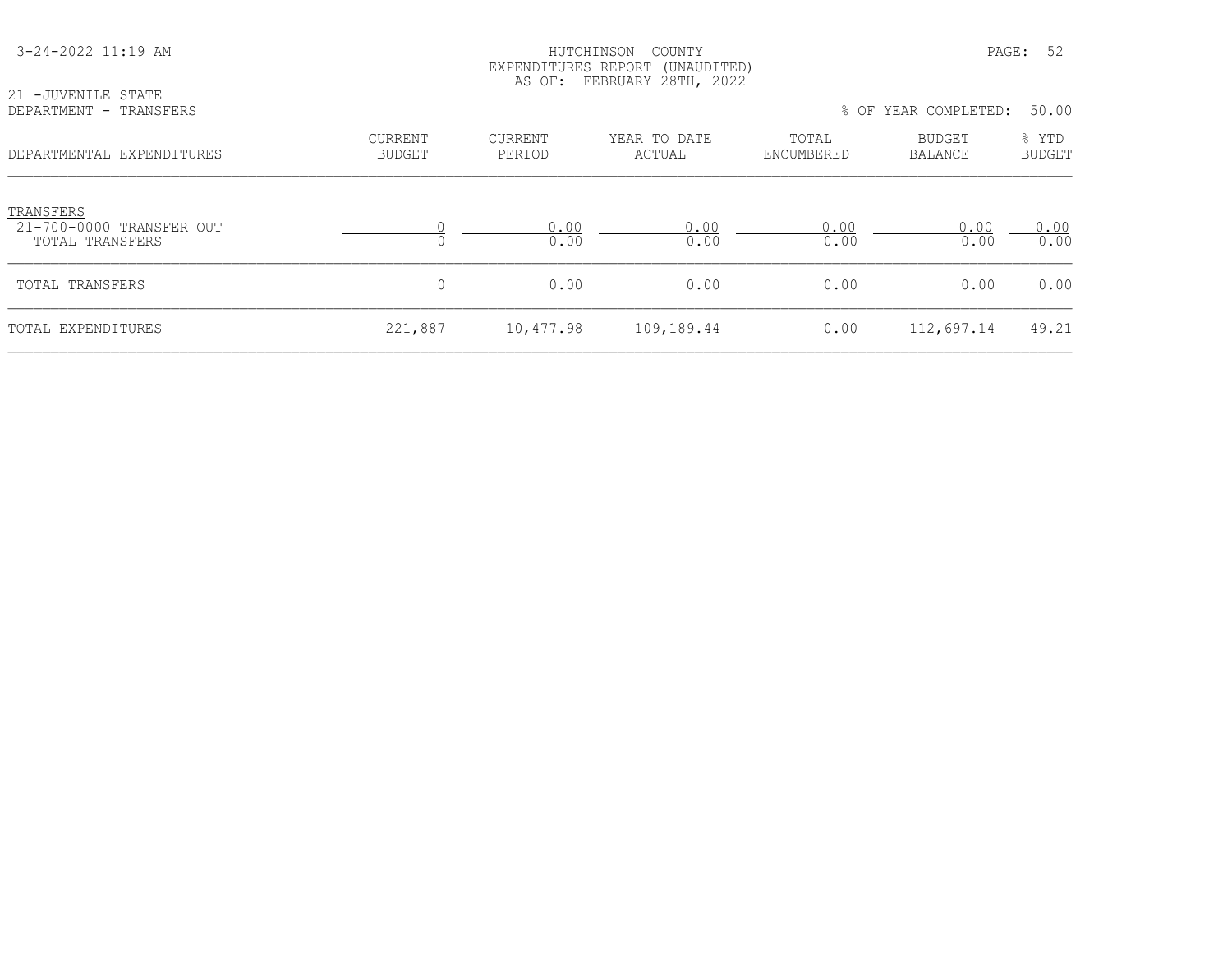#### HUTCHINSON COUNTY PAGE: 53 EXPENDITURES REPORT (UNAUDITED) AS OF: FEBRUARY 28TH, 2022

24 -COURT REPORTER DEPARTMENT - CRT.REPORTER SERVICES FUN % OF YEAR COMPLETED: 50.00

| णामारारामाना<br>CILI .ILLI OILLUIL DUILVILOUD I UIL        |                                 |                          |                        |                     | $\sigma$ or think corning the. | <u>JU.JU</u>           |
|------------------------------------------------------------|---------------------------------|--------------------------|------------------------|---------------------|--------------------------------|------------------------|
| DEPARTMENTAL EXPENDITURES                                  | <b>CURRENT</b><br><b>BUDGET</b> | <b>CURRENT</b><br>PERIOD | YEAR TO DATE<br>ACTUAL | TOTAL<br>ENCUMBERED | <b>BUDGET</b><br>BALANCE       | % YTD<br><b>BUDGET</b> |
| PAYROLL<br>24-465-1020 SALARY SUPPLEMENT<br>TOTAL PAYROLL  |                                 | 0.00<br>0.00             | 0.00<br>0.00           | 0.00<br>0.00        | 0.00<br>0.00                   | 0.00<br>0.00           |
| OPERATING<br>24-465-5990 CAPITAL OUTLAY<br>TOTAL OPERATING |                                 | 0.00<br>0.00             | 0.00<br>0.00           | 0.00<br>0.00        | 0.00<br>0.00                   | 0.00<br>0.00           |
| TOTAL CRT.REPORTER SERVICES FUN                            | 0                               | 0.00                     | 0.00                   | 0.00                | 0.00                           | 0.00                   |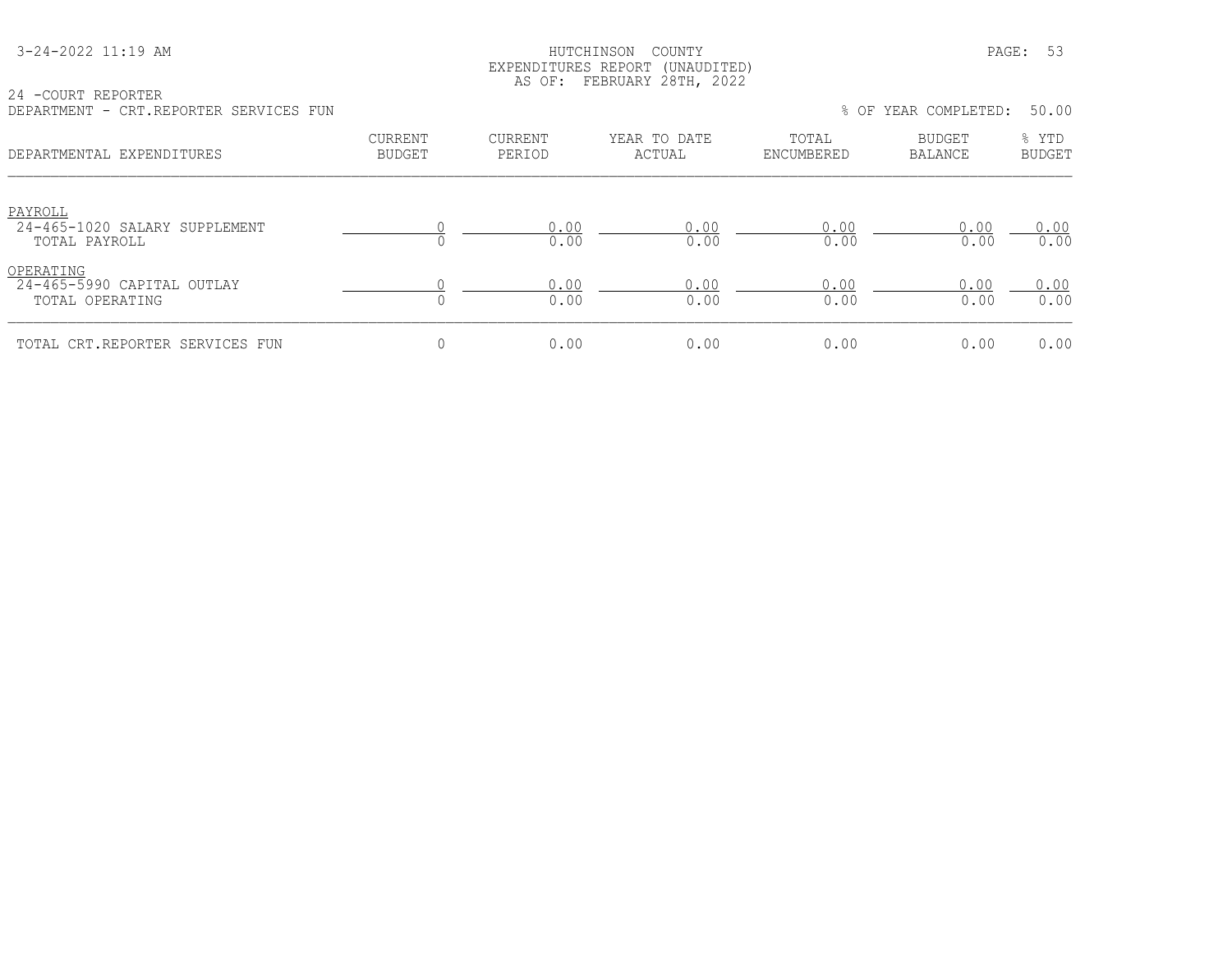| 3-24-2022 11:19 AM                                       |                   | HUTCHINSON<br>COUNTY<br>EXPENDITURES REPORT (UNAUDITED)<br>AS OF: FEBRUARY 28TH, 2022 |                        |                     |                      | PAGE: 54               |
|----------------------------------------------------------|-------------------|---------------------------------------------------------------------------------------|------------------------|---------------------|----------------------|------------------------|
| 24 -COURT REPORTER<br>DEPARTMENT - TRANSFERS             |                   |                                                                                       |                        |                     | % OF YEAR COMPLETED: | 50.00                  |
| DEPARTMENTAL EXPENDITURES                                | CURRENT<br>BUDGET | <b>CURRENT</b><br>PERIOD                                                              | YEAR TO DATE<br>ACTUAL | TOTAL<br>ENCUMBERED | BUDGET<br>BALANCE    | % YTD<br><b>BUDGET</b> |
| TRANSFERS<br>24-700-0000 TRANSFER OUT<br>TOTAL TRANSFERS | 4,171<br>4,171    | 0.00<br>0.00                                                                          | 4,171.02<br>4,171.02   | 0.00<br>0.00        | 0.00<br>0.00         | 100.00<br>100.00       |
| TOTAL TRANSFERS                                          | 4,171             | 0.00                                                                                  | 4,171.02               | 0.00                | 0.00                 | 100.00                 |
| TOTAL EXPENDITURES                                       | 4,171             | 0.00                                                                                  | 4,171.02               | 0.00                | 0.00                 | 100.00                 |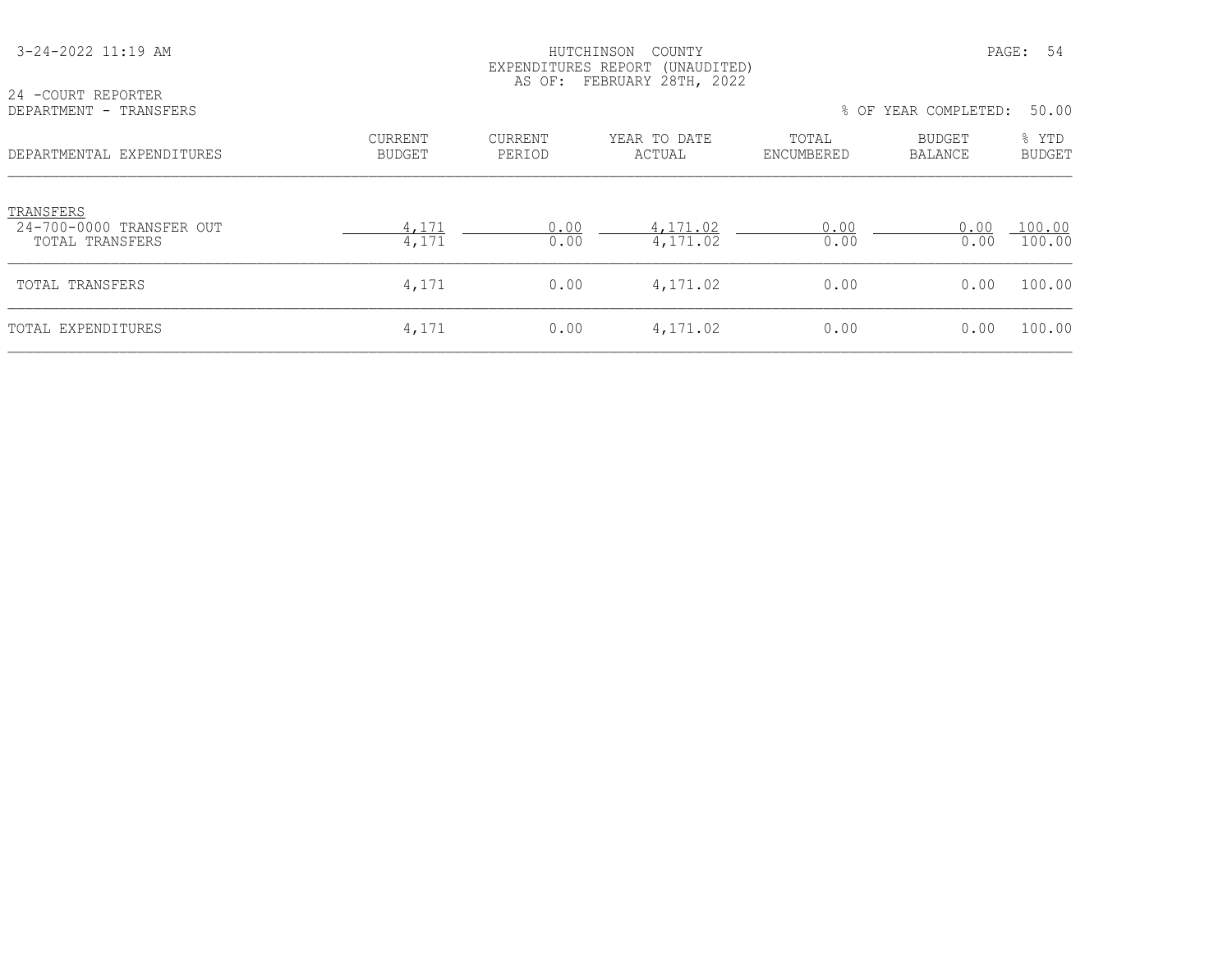|  | 3-24-2022 11:19 AM |  |
|--|--------------------|--|
|  |                    |  |

#### HUTCHINSON COUNTY PAGE: 55 EXPENDITURES REPORT (UNAUDITED) AS OF: FEBRUARY 28TH, 2022

| 25 -JUVENILE GRANT C<br>DEPARTMENT - JUVENILE GRANTC  |                          |                   |                        | 41.67<br>% OF YEAR COMPLETED: |                          |                        |  |  |
|-------------------------------------------------------|--------------------------|-------------------|------------------------|-------------------------------|--------------------------|------------------------|--|--|
| DEPARTMENTAL EXPENDITURES                             | <b>CURRENT</b><br>BUDGET | CURRENT<br>PERIOD | YEAR TO DATE<br>ACTUAL | TOTAL<br>ENCUMBERED           | BUDGET<br><b>BALANCE</b> | % YTD<br><b>BUDGET</b> |  |  |
| OPERATING<br>25-575-4869 PLACEMENT<br>TOTAL OPERATING |                          | 0.00<br>0.00      | 0.00<br>0.00           | 0.00<br>0.00                  | 0.00<br>0.00             | 0.00<br>0.00           |  |  |
| TOTAL JUVENILE GRANTC                                 |                          | 0.00              | 0.00                   | 0.00                          | 0.00                     | 0.00                   |  |  |

TOTAL EXPENDITURES 0 0.00 0.00 0.00 0.00 0.00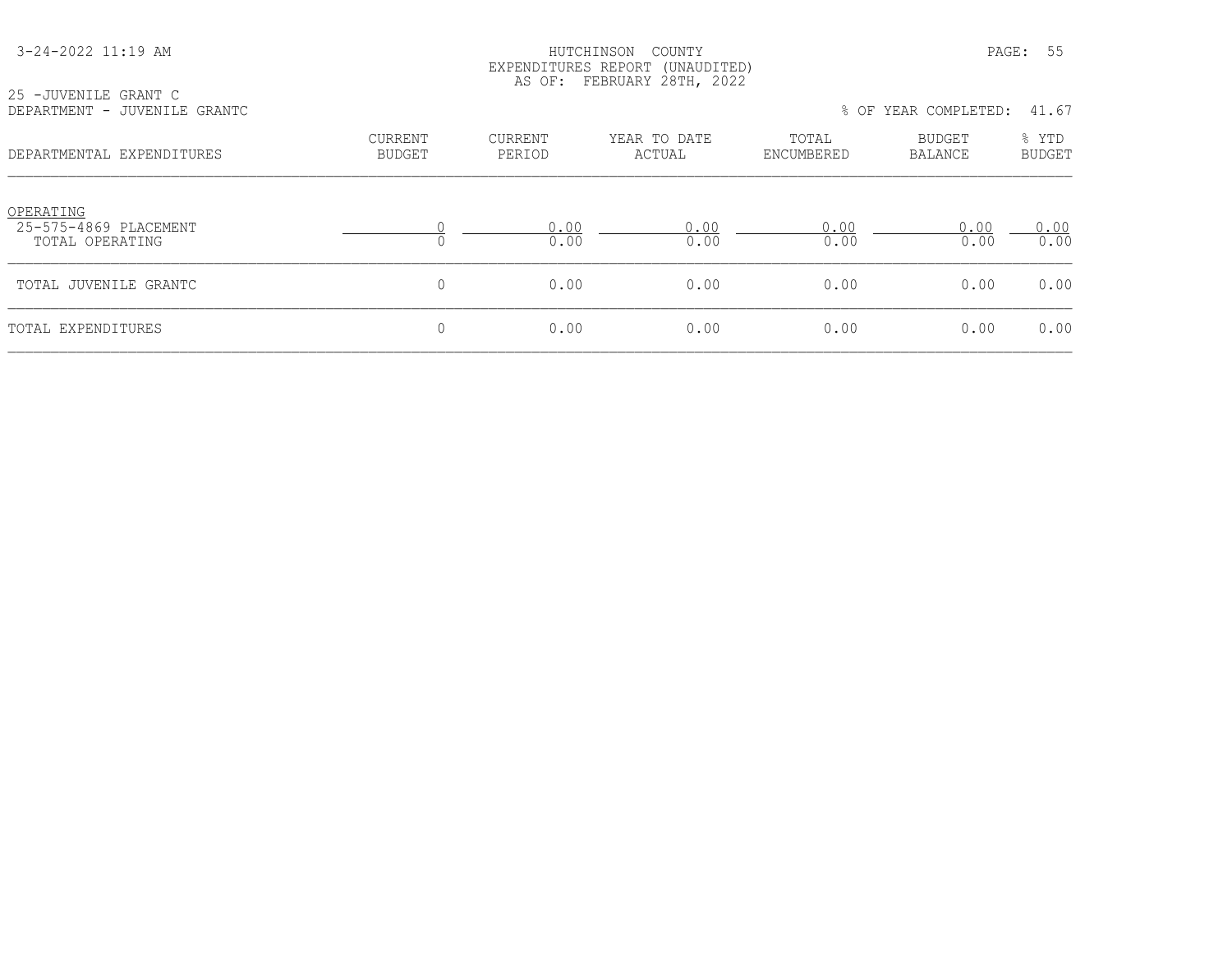HUTCHINSON COUNTY PAGE: 56 EXPENDITURES REPORT (UNAUDITED) AS OF: FEBRUARY 28TH, 2022

26 -JUVENILE SPECIAL

| DEPARTMENT - JUVENILE SPECIAL                                                 |                         |                        |                           |                      | % OF YEAR COMPLETED:           | 50.00                  |
|-------------------------------------------------------------------------------|-------------------------|------------------------|---------------------------|----------------------|--------------------------------|------------------------|
| DEPARTMENTAL EXPENDITURES                                                     | CURRENT<br>BUDGET       | CURRENT<br>PERIOD      | YEAR TO DATE<br>ACTUAL    | TOTAL<br>ENCUMBERED  | BUDGET<br>BALANCE              | % YTD<br><b>BUDGET</b> |
| OPERATING<br>26-576-4810 DUES<br>26-576-4990 MISCELLANEOUS<br>TOTAL OPERATING | 1,000<br>3,000<br>4,000 | 0.00<br>88.20<br>88.20 | 20.00<br>529.12<br>549.12 | 0.00<br>0.00<br>0.00 | 980.00<br>2,470.88<br>3,450.88 | 2.00<br>17.64<br>13.73 |
| TOTAL JUVENILE SPECIAL                                                        | 4,000                   | 88.20                  | 549.12                    | 0.00                 | 3,450.88                       | 13.73                  |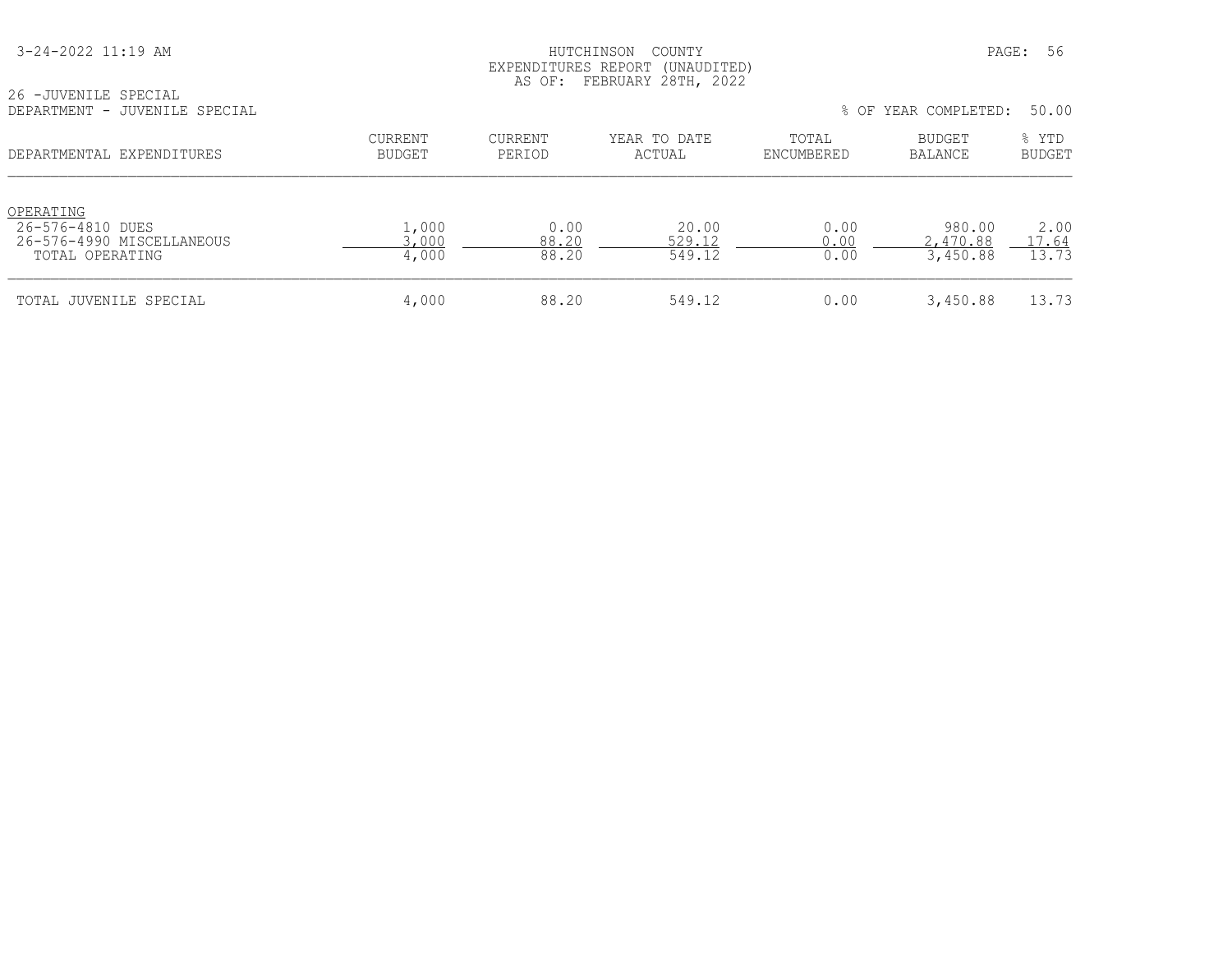| 26 - JUVENILE SPECIAL                                                                  |                                 | EXPENDITURES REPORT<br>AS OF: | (UNAUDITED)<br>FEBRUARY 28TH, 2022 |                      |                      |                        |
|----------------------------------------------------------------------------------------|---------------------------------|-------------------------------|------------------------------------|----------------------|----------------------|------------------------|
| DEPARTMENT - TRANSFERS                                                                 |                                 |                               |                                    |                      | % OF YEAR COMPLETED: | 50.00                  |
| DEPARTMENTAL EXPENDITURES                                                              | <b>CURRENT</b><br><b>BUDGET</b> | CURRENT<br>PERIOD             | YEAR TO DATE<br>ACTUAL             | TOTAL<br>ENCUMBERED  | BUDGET<br>BALANCE    | % YTD<br><b>BUDGET</b> |
| TRANSFERS<br>26-700-000<br>TRANSFER OUT<br>26-700-0000 TRANSFER OUT<br>TOTAL TRANSFERS | $\Omega$                        | 0.00<br>0.00<br>0.00          | 0.00<br>0.00<br>0.00               | 0.00<br>0.00<br>0.00 | 0.00<br>0.00<br>0.00 | 0.00<br>0.00<br>0.00   |
| TOTAL TRANSFERS                                                                        | 0                               | 0.00                          | 0.00                               | 0.00                 | 0.00                 | 0.00                   |
| TOTAL EXPENDITURES                                                                     | 4,000                           | 88.20                         | 549.12                             | 0.00                 | 3,450.88             | 13.73                  |

3-24-2022 11:19 AM PAGE: 57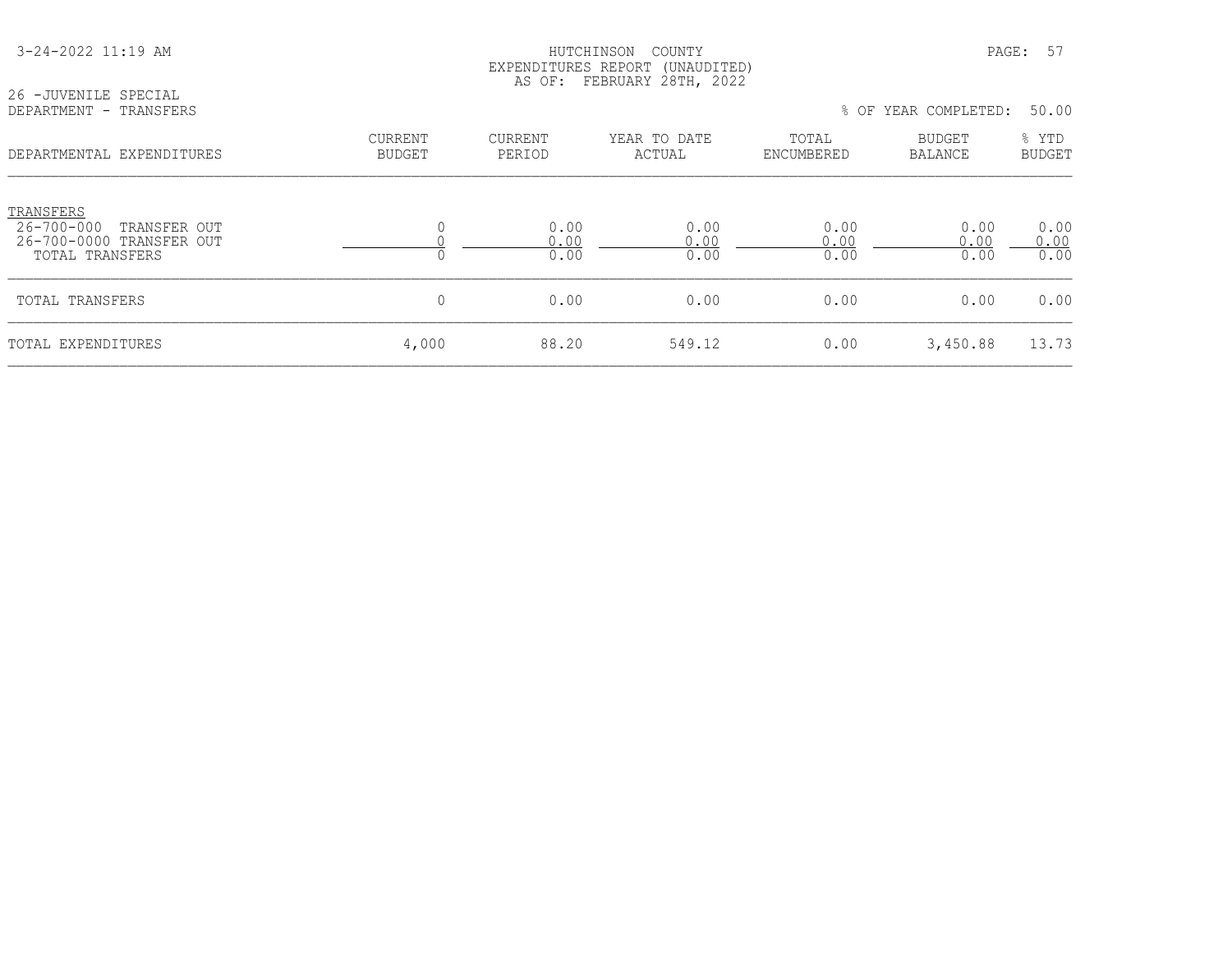| 3-24-2022 11:19 AM |  |  |  |
|--------------------|--|--|--|
|--------------------|--|--|--|

#### HUTCHINSON COUNTY PAGE: 58 EXPENDITURES REPORT (UNAUDITED) AS OF: FEBRUARY 28TH, 2022

27 -CHILD SUPPORT - DISTRICT<br>DEPARTMENT - DISTRICT CLERK

| DEPARTMENTAL EXPENDITURES                                                          | <b>CURRENT</b><br><b>BUDGET</b> | <b>CURRENT</b><br>PERIOD | YEAR TO DATE<br>ACTUAL       | TOTAL<br>ENCUMBERED  | BUDGET<br><b>BALANCE</b> | % YTD<br><b>BUDGET</b>   |
|------------------------------------------------------------------------------------|---------------------------------|--------------------------|------------------------------|----------------------|--------------------------|--------------------------|
| OPERATING<br>27-450-4990 MISCELLANEOUS<br>27-450-5700 EOUIPMENT<br>TOTAL OPERATING | 3,250<br>3,250                  | 0.00<br>0.00<br>0.00     | 3,250.00<br>0.00<br>3,250.00 | 0.00<br>0.00<br>0.00 | 0.00<br>0.00<br>0.00     | 100.00<br>0.00<br>100.00 |
| TOTAL DISTRICT CLERK                                                               | 3,250                           | 0.00                     | 3,250.00                     | 0.00                 | 0.00                     | 100.00                   |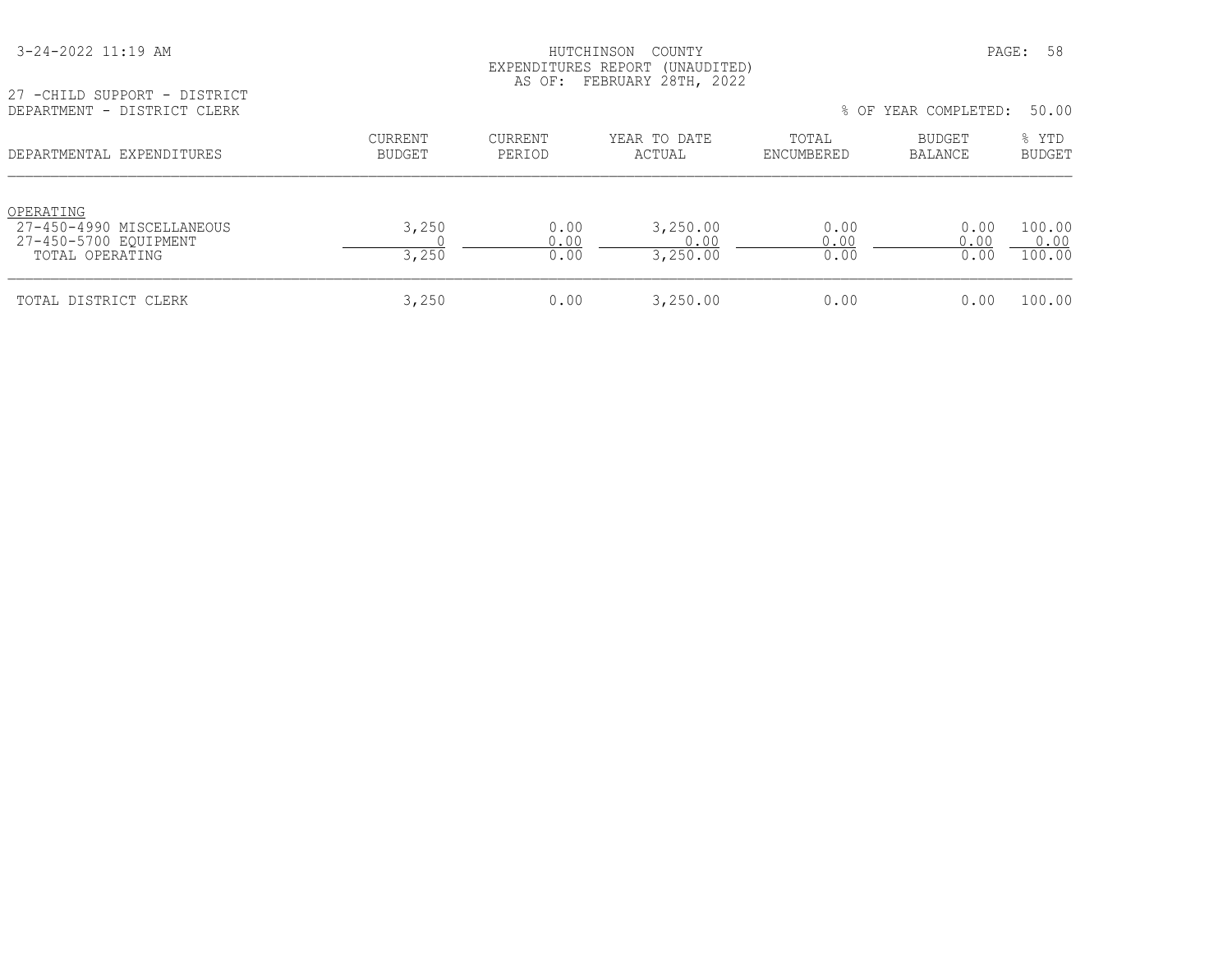| 27 -CHILD SUPPORT - DISTRICT                             |                   |                   | AS OF: FEBRUARY 28TH, 2022 |                     |                      |                        |
|----------------------------------------------------------|-------------------|-------------------|----------------------------|---------------------|----------------------|------------------------|
| DEPARTMENT - TRANSFERS                                   |                   |                   |                            |                     | % OF YEAR COMPLETED: | 50.00                  |
| DEPARTMENTAL EXPENDITURES                                | CURRENT<br>BUDGET | CURRENT<br>PERIOD | YEAR TO DATE<br>ACTUAL     | TOTAL<br>ENCUMBERED | BUDGET<br>BALANCE    | % YTD<br><b>BUDGET</b> |
| TRANSFERS<br>27-700-0000 TRANSFER OUT<br>TOTAL TRANSFERS |                   | 0.00<br>0.00      | 0.00<br>0.00               | 0.00<br>0.00        | 0.00<br>0.00         | 0.00<br>0.00           |
| TOTAL TRANSFERS                                          | 0                 | 0.00              | 0.00                       | 0.00                | 0.00                 | 0.00                   |
| TOTAL EXPENDITURES                                       | 3,250             | 0.00              | 3,250.00                   | 0.00                | 0.00                 | 100.00                 |

### 3-24-2022 11:19 AM HUTCHINSON COUNTY PAGE: 59 EXPENDITURES REPORT (UNAUDITED)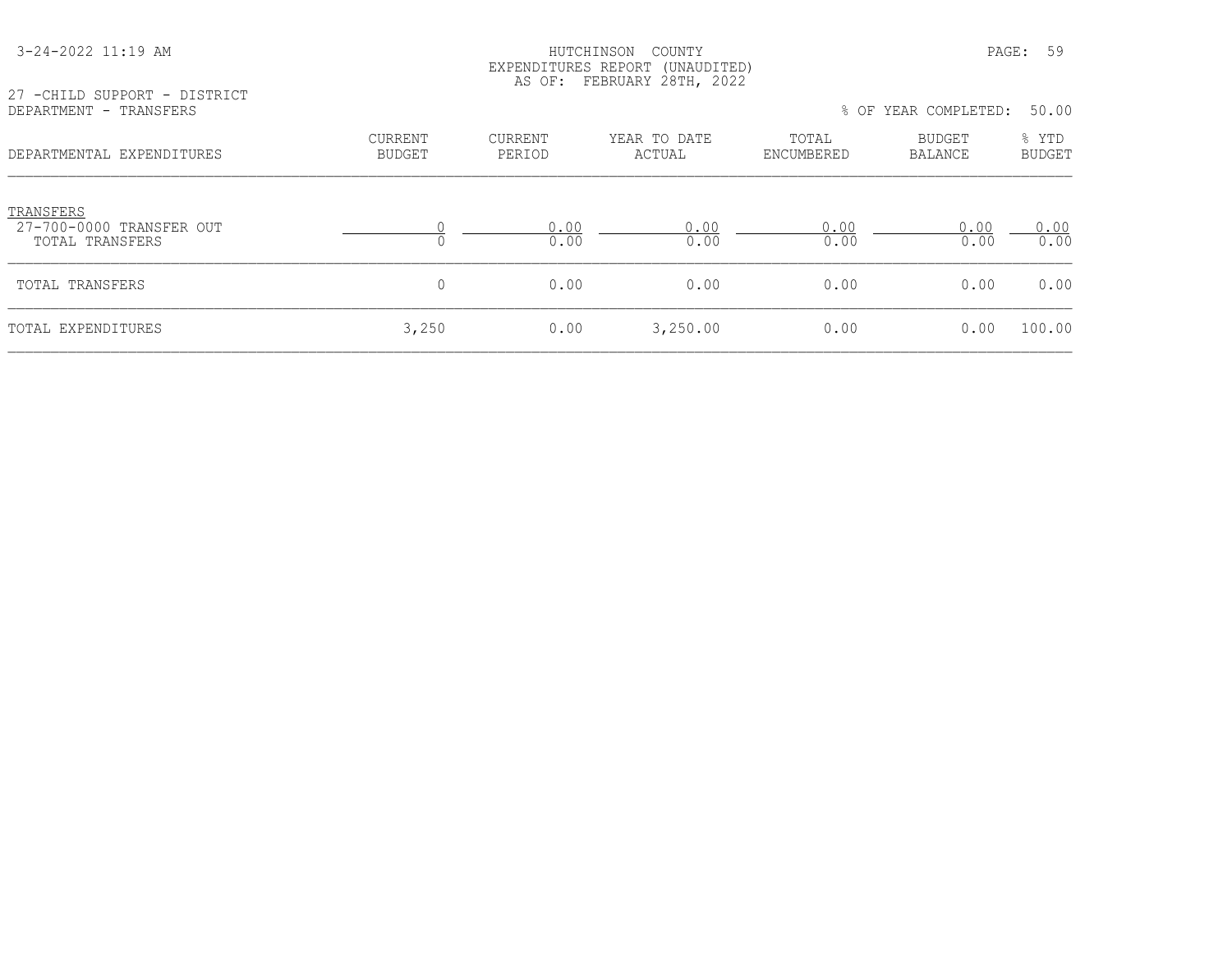| 3-24-2022 11:19 AM |
|--------------------|
|--------------------|

#### HUTCHINSON COUNTY PAGE: 60 EXPENDITURES REPORT (UNAUDITED) AS OF: FEBRUARY 28TH, 2022

29 -RECORDS ARCHIVE CO. CLERK DEPARTMENT - RECORDS ARCHIVE CO. CLERK % OF YEAR COMPLETED: 41.67

| LE LAIVITENT<br>INSCOMBO ARCHIVE CO. CHERR                                                                                                                  |                                 |                                      |                                      |                                                | 0 UF IEAN CONIEEED.                  | 71.VI                                    |
|-------------------------------------------------------------------------------------------------------------------------------------------------------------|---------------------------------|--------------------------------------|--------------------------------------|------------------------------------------------|--------------------------------------|------------------------------------------|
| DEPARTMENTAL EXPENDITURES                                                                                                                                   | <b>CURRENT</b><br><b>BUDGET</b> | CURRENT<br>PERIOD                    | YEAR TO DATE<br>ACTUAL               | TOTAL<br>ENCUMBERED                            | <b>BUDGET</b><br>BALANCE             | % YTD<br><b>BUDGET</b>                   |
| OPERATING<br>29-693-4990 MISCELLANEOUS<br>29-693-5750 COUNTY CLERK RECORDS<br>29-693-5760 DISTRICT CLERK<br>$29-693-5990$ CAPITAL OUTLAY<br>TOTAL OPERATING | 30,000<br>30,000                | 0.00<br>0.00<br>0.00<br>0.00<br>0.00 | 0.00<br>0.00<br>0.00<br>0.00<br>0.00 | 0.00<br>30,000.00<br>0.00<br>0.00<br>30,000.00 | 0.00<br>0.00<br>0.00<br>0.00<br>0.00 | 0.00<br>100.00<br>0.00<br>0.00<br>100.00 |
| TOTAL RECORDS ARCHIVE CO. CLERK                                                                                                                             | 30,000                          | 0.00                                 | 0.00                                 | 30,000.00                                      | 0.00                                 | 100.00                                   |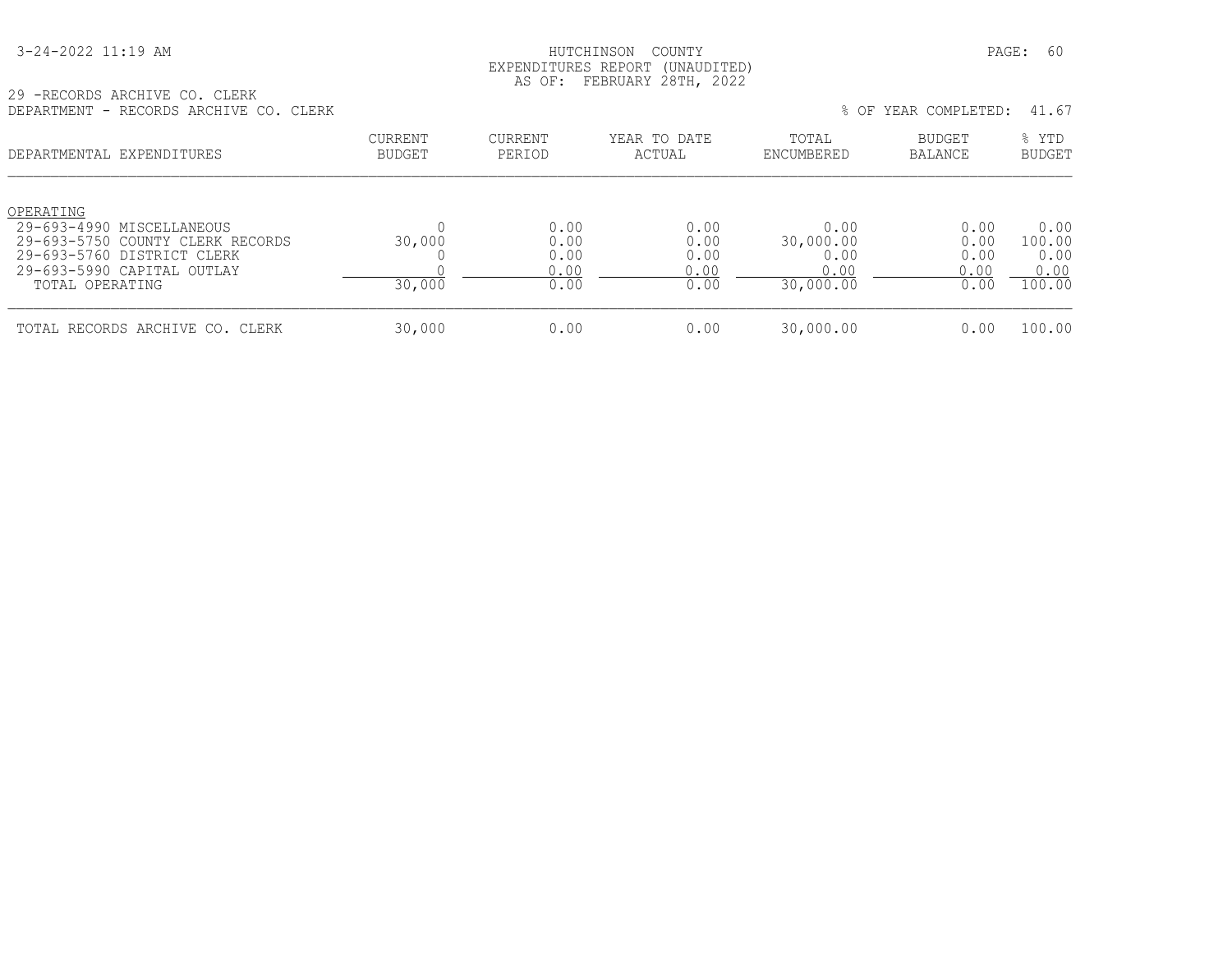| 3-24-2022 11:19 AM |  |  |
|--------------------|--|--|
|                    |  |  |

#### HUTCHINSON COUNTY PAGE: 61 EXPENDITURES REPORT (UNAUDITED) AS OF: FEBRUARY 28TH, 2022

29 -RECORDS ARCHIVE CO. CLERK<br>DEPARTMENT - TRANSFERS

| 29 -RECORDS ARCHIVE CO. CLERK<br>DEPARTMENT - TRANSFERS   |                          |                   |                        |                     | % OF YEAR COMPLETED:     | 41.67                  |
|-----------------------------------------------------------|--------------------------|-------------------|------------------------|---------------------|--------------------------|------------------------|
| DEPARTMENTAL EXPENDITURES                                 | <b>CURRENT</b><br>BUDGET | CURRENT<br>PERIOD | YEAR TO DATE<br>ACTUAL | TOTAL<br>ENCUMBERED | BUDGET<br><b>BALANCE</b> | % YTD<br><b>BUDGET</b> |
| TRANSFERS<br>29-700-0000 TRANSFERS OUT<br>TOTAL TRANSFERS |                          | 0.00<br>0.00      | 0.00<br>0.00           | 0.00<br>0.00        | 0.00<br>0.00             | 0.00<br>0.00           |
| TOTAL TRANSFERS                                           |                          | 0.00              | 0.00                   | 0.00                | 0.00                     | 0.00                   |
| TOTAL EXPENDITURES                                        | 30,000                   | 0.00              | 0.00                   | 30,000.00           | 0.00                     | 100.00                 |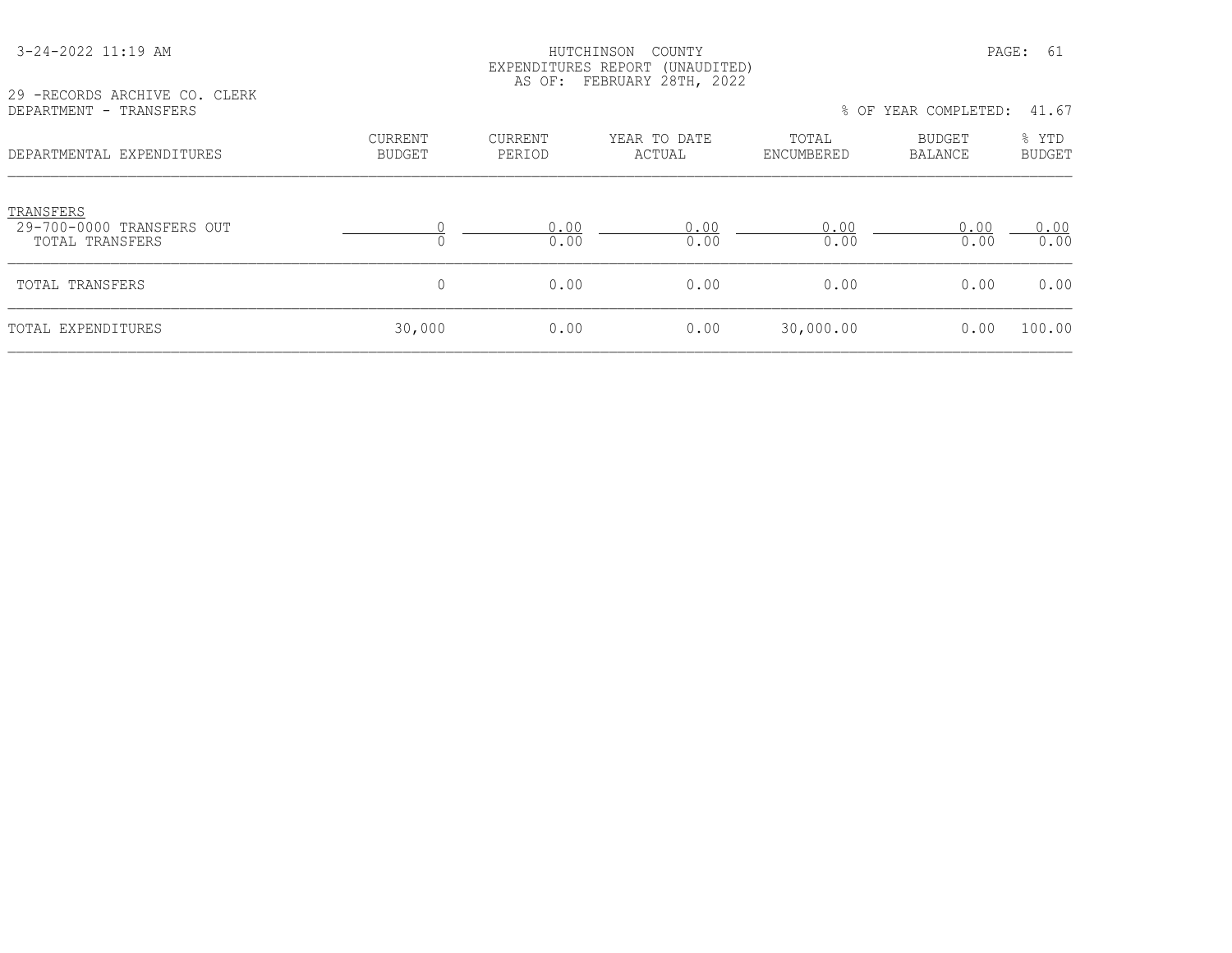#### HUTCHINSON COUNTY PAGE: 62 EXPENDITURES REPORT (UNAUDITED) AS OF: FEBRUARY 28TH, 2022

30 -COUNTY ATTORNEY CHECK FEE<br>DEPARTMENT - COUNTY ATTORNEY

% OF YEAR COMPLETED: 41.67

| DEPARTMENTAL EXPENDITURES                             | <b>CURRENT</b><br><b>BUDGET</b> | <b>CURRENT</b><br>PERIOD | YEAR TO DATE<br>ACTUAL | TOTAL<br>ENCUMBERED | <b>BUDGET</b><br><b>BALANCE</b> | % YTD<br><b>BUDGET</b> |
|-------------------------------------------------------|---------------------------------|--------------------------|------------------------|---------------------|---------------------------------|------------------------|
| PAYROLL                                               |                                 |                          |                        |                     |                                 |                        |
| 30-475-1050 SUPPLEMENTAL SALARIES                     |                                 | 0.00                     | 0.00                   | 0.00                | 0.00                            | 0.00                   |
| 30-475-1080 SALARY PART/TIME                          |                                 | 0.00                     | 0.00                   | 0.00                | 0.00                            | 0.00                   |
| 30-475-2010 SOCIAL SECURITY<br>30-475-2030 RETIREMENT |                                 | 0.00<br>0.00             | 0.00<br>0.00           | 0.00<br>0.00        | 0.00                            | 0.00<br>0.00           |
| TOTAL PAYROLL                                         |                                 | 0.00                     | 0.00                   | 0.00                | 0.00<br>0.00                    | 0.00                   |
| OPERATING                                             |                                 |                          |                        |                     |                                 |                        |
| $30 - 475 - 4150$<br>INVESTIGATOR                     |                                 | 0.00                     | 0.00                   | 0.00                | 0.00                            | 0.00                   |
| 30-475-4860 ADMINISTRATIVE EXPENSE                    | .,500                           | 0.00                     | 0.00                   | 0.00                | , 500.00                        | 0.00                   |
| TOTAL OPERATING                                       | 1,500                           | 0.00                     | 0.00                   | 0.00                | 1,500.00                        | 0.00                   |
| TOTAL COUNTY ATTORNEY                                 | 1,500                           | 0.00                     | 0.00                   | 0.00                | 1,500.00                        | 0.00                   |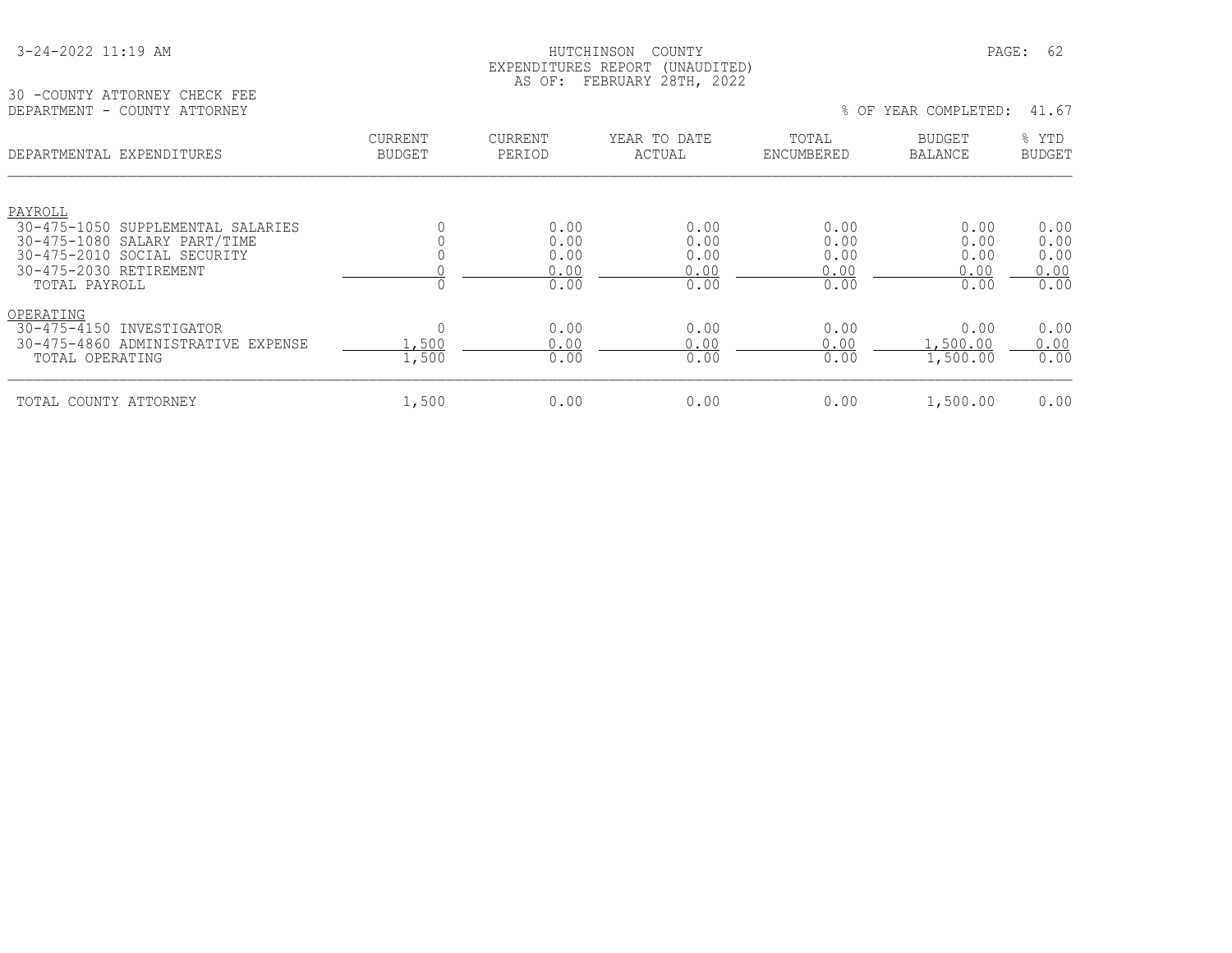#### HUTCHINSON COUNTY PAGE: 63 EXPENDITURES REPORT (UNAUDITED) AS OF: FEBRUARY 28TH, 2022

30 -COUNTY ATTORNEY CHECK FEE<br>DEPARTMENT - TRANSFERS

| DEPARTMENT - TRANSFERS                                   |                                 |                          |                        |                     | % OF YEAR COMPLETED:     | 41.67                  |
|----------------------------------------------------------|---------------------------------|--------------------------|------------------------|---------------------|--------------------------|------------------------|
| DEPARTMENTAL EXPENDITURES                                | <b>CURRENT</b><br><b>BUDGET</b> | <b>CURRENT</b><br>PERIOD | YEAR TO DATE<br>ACTUAL | TOTAL<br>ENCUMBERED | <b>BUDGET</b><br>BALANCE | % YTD<br><b>BUDGET</b> |
| TRANSFERS<br>30-700-0000 TRANSFER OUT<br>TOTAL TRANSFERS |                                 | 0.00<br>0.00             | 0.00<br>0.00           | 0.00<br>0.00        | 0.00<br>0.00             | 0.00<br>0.00           |
| TOTAL TRANSFERS                                          | $\mathbf{0}$                    | 0.00                     | 0.00                   | 0.00                | 0.00                     | 0.00                   |
| TOTAL EXPENDITURES                                       | 1,500                           | 0.00                     | 0.00                   | 0.00                | 1,500.00                 | 0.00                   |
|                                                          |                                 |                          |                        |                     |                          |                        |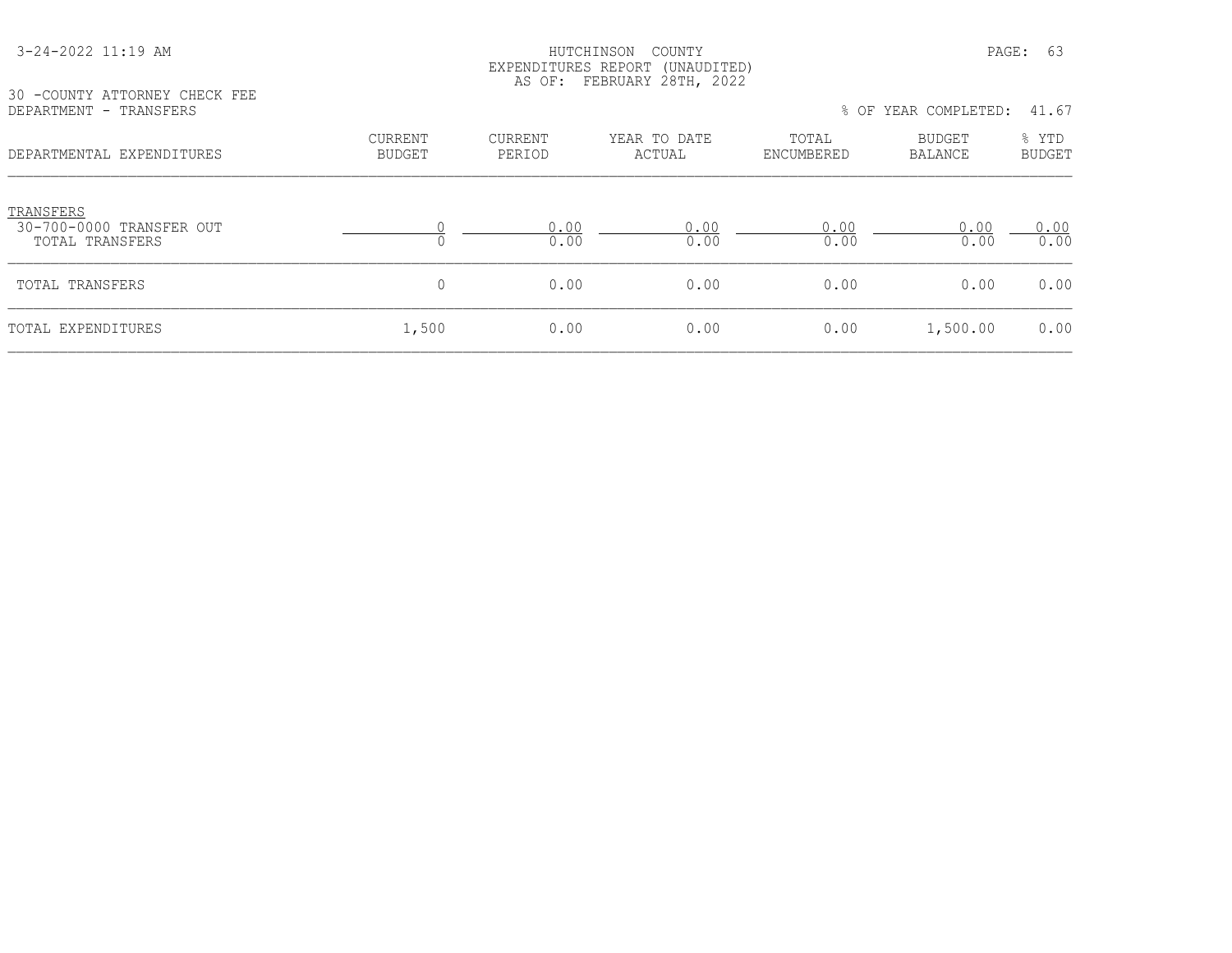| 3-24-2022 11:19 AM |  |  |  |
|--------------------|--|--|--|
|--------------------|--|--|--|

#### HUTCHINSON COUNTY PAGE: 64 EXPENDITURES REPORT (UNAUDITED) AS OF: FEBRUARY 28TH, 2022

| 31 -DISTRICT ATTORNEY CHECK F  |  |
|--------------------------------|--|
| DEPARTMENT - DISTRICT ATTORNEY |  |

|                                 |                       |                        |                      |                                 | 41.67                                                  |
|---------------------------------|-----------------------|------------------------|----------------------|---------------------------------|--------------------------------------------------------|
| <b>CURRENT</b><br><b>BUDGET</b> | CURRENT<br>PERIOD     | YEAR TO DATE<br>ACTUAL | TOTAL<br>ENCUMBERED  | <b>BUDGET</b><br><b>BALANCE</b> | % YTD<br><b>BUDGET</b>                                 |
|                                 |                       |                        |                      |                                 |                                                        |
|                                 |                       |                        |                      |                                 | 0.00<br>0.00                                           |
| 220                             | 0.00                  | 0.00                   | 0.00                 | 220.00                          | 0.00                                                   |
| 200                             | 0.00                  | 0.00                   | 0.00                 | 200.00                          | 0.00                                                   |
|                                 |                       |                        |                      |                                 | 0.00                                                   |
| 5,000                           | 0.00                  | 0.00                   | 0.00                 | 5,000.00                        | 0.00                                                   |
| 5,000                           | 0.00                  | 0.00                   | 0.00                 | 5,000.00                        | 0.00                                                   |
|                                 | 700<br>3,880<br>5,000 | 0.00<br>0.00<br>0.00   | 0.00<br>0.00<br>0.00 | 0.00<br>0.00<br>0.00            | % OF YEAR COMPLETED:<br>700.00<br>3,880.00<br>5,000.00 |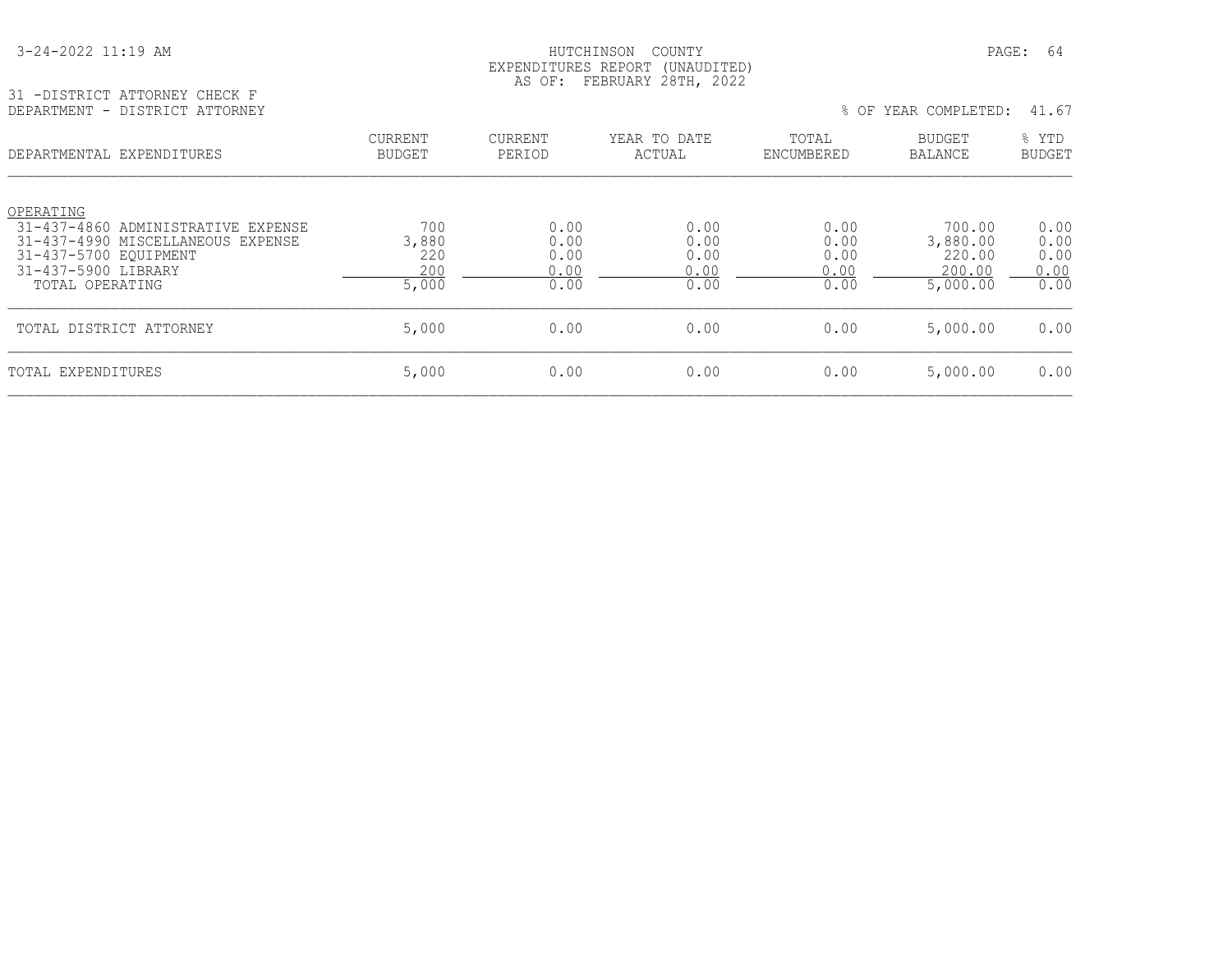| 3-24-2022 11:19 AM |
|--------------------|
|--------------------|

#### HUTCHINSON COUNTY PAGE: 65 EXPENDITURES REPORT (UNAUDITED) AS OF: FEBRUARY 28TH, 2022

| 32 -D. A. FORFEITURE FUND |  |  |                                   |  |
|---------------------------|--|--|-----------------------------------|--|
|                           |  |  | DEPARTMENT - D.A. FORFEITURE FUND |  |

| DEPARTMENT - D.A. FORFEITURE FUND                                                                                        |                                 |                              |                              |                              | % OF YEAR COMPLETED:                 | 41.67                        |
|--------------------------------------------------------------------------------------------------------------------------|---------------------------------|------------------------------|------------------------------|------------------------------|--------------------------------------|------------------------------|
| DEPARTMENTAL EXPENDITURES                                                                                                | <b>CURRENT</b><br><b>BUDGET</b> | CURRENT<br>PERIOD            | YEAR TO DATE<br>ACTUAL       | TOTAL<br>ENCUMBERED          | BUDGET<br><b>BALANCE</b>             | % YTD<br><b>BUDGET</b>       |
| OPERATING<br>32-438-4990 MISCELLANEOUS EXPENSE<br>32-438-5700 EQUIPMENT<br>32-438-5990 CAPITAL OUTLAY<br>TOTAL OPERATING | 1,700<br>1,700                  | 0.00<br>0.00<br>0.00<br>0.00 | 0.00<br>0.00<br>0.00<br>0.00 | 0.00<br>0.00<br>0.00<br>0.00 | 1,700.00<br>0.00<br>0.00<br>1,700.00 | 0.00<br>0.00<br>0.00<br>0.00 |
| TOTAL D.A. FORFEITURE FUND                                                                                               | 1,700                           | 0.00                         | 0.00                         | 0.00                         | 1,700.00                             | 0.00                         |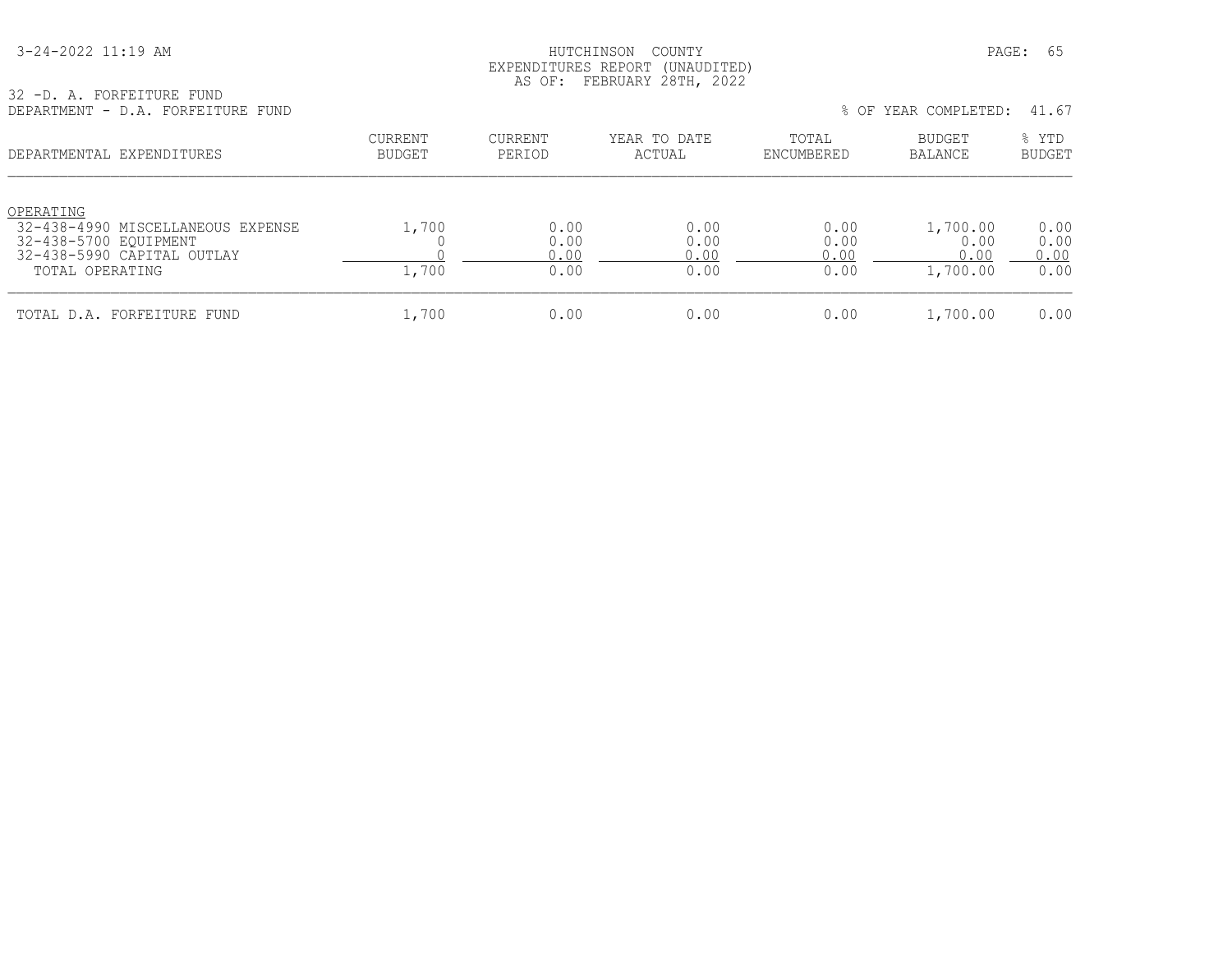| 32 -D. A. FORFEITURE FUND                                |                          |                          | EAPENDIIURES REPURI (UNAUDIIED)<br>AS OF: FEBRUARY 28TH, 2022 |                     |                      |                 |
|----------------------------------------------------------|--------------------------|--------------------------|---------------------------------------------------------------|---------------------|----------------------|-----------------|
| DEPARTMENT - TRANSFERS                                   |                          |                          |                                                               |                     | % OF YEAR COMPLETED: | 41.67           |
| DEPARTMENTAL EXPENDITURES                                | CURRENT<br><b>BUDGET</b> | <b>CURRENT</b><br>PERIOD | YEAR TO DATE<br>ACTUAL                                        | TOTAL<br>ENCUMBERED | BUDGET<br>BALANCE    | % YTD<br>BUDGET |
| TRANSFERS<br>32-700-0000 TRANSFER OUT<br>TOTAL TRANSFERS |                          | 0.00<br>0.00             | 0.00<br>0.00                                                  | 0.00<br>0.00        | 0.00<br>0.00         | 0.00<br>0.00    |
| TOTAL TRANSFERS                                          | $\mathbf{0}$             | 0.00                     | 0.00                                                          | 0.00                | 0.00                 | 0.00            |
| TOTAL EXPENDITURES                                       | 1,700                    | 0.00                     | 0.00                                                          | 0.00                | 1,700.00             | 0.00            |

 3-24-2022 11:19 AM HUTCHINSON COUNTY PAGE: 66 EXPENDITURES REPORT (UNAUDITED)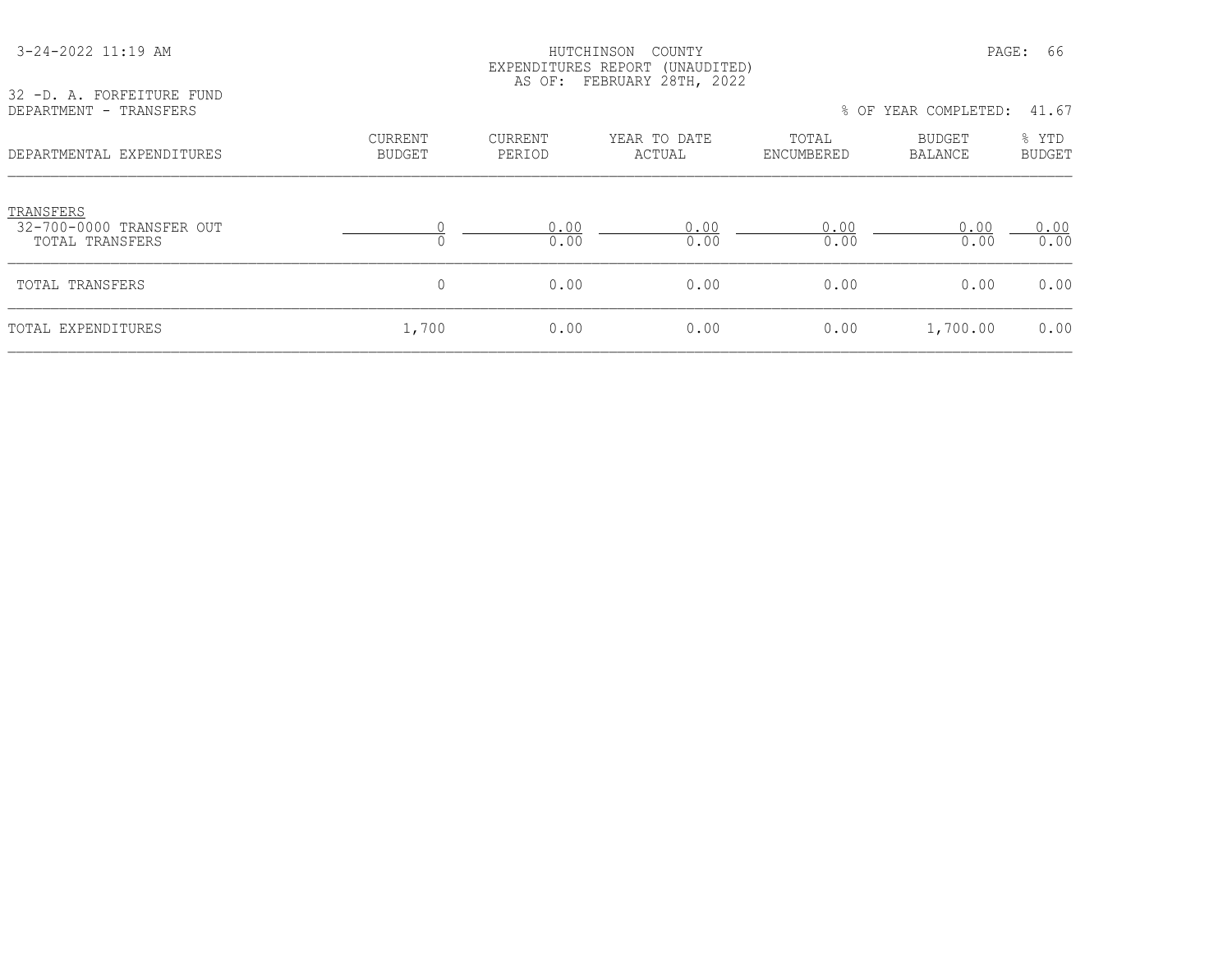#### HUTCHINSON COUNTY PAGE: 67 EXPENDITURES REPORT (UNAUDITED) AS OF: FEBRUARY 28TH, 2022

33 -SHERIFF FORFEITURE

| DEPARTMENT - SHERIFF - FORFEITURE, SEI                    |                          |                   |                        |                     | % OF YEAR COMPLETED: | 41.67                  |
|-----------------------------------------------------------|--------------------------|-------------------|------------------------|---------------------|----------------------|------------------------|
| DEPARTMENTAL EXPENDITURES                                 | CURRENT<br><b>BUDGET</b> | CURRENT<br>PERIOD | YEAR TO DATE<br>ACTUAL | TOTAL<br>ENCUMBERED | BUDGET<br>BALANCE    | % YTD<br><b>BUDGET</b> |
| OPERATING<br>33-439-4990 MISCELLANEOUS<br>TOTAL OPERATING |                          | 0.00<br>0.00      | 0.00<br>0.00           | 0.00<br>0.00        | 0.00<br>0.00         | 0.00<br>0.00           |
| TOTAL SHERIFF - FORFEITURE, SEI                           |                          | 0.00              | 0.00                   | 0.00                | 0.00                 | 0.00                   |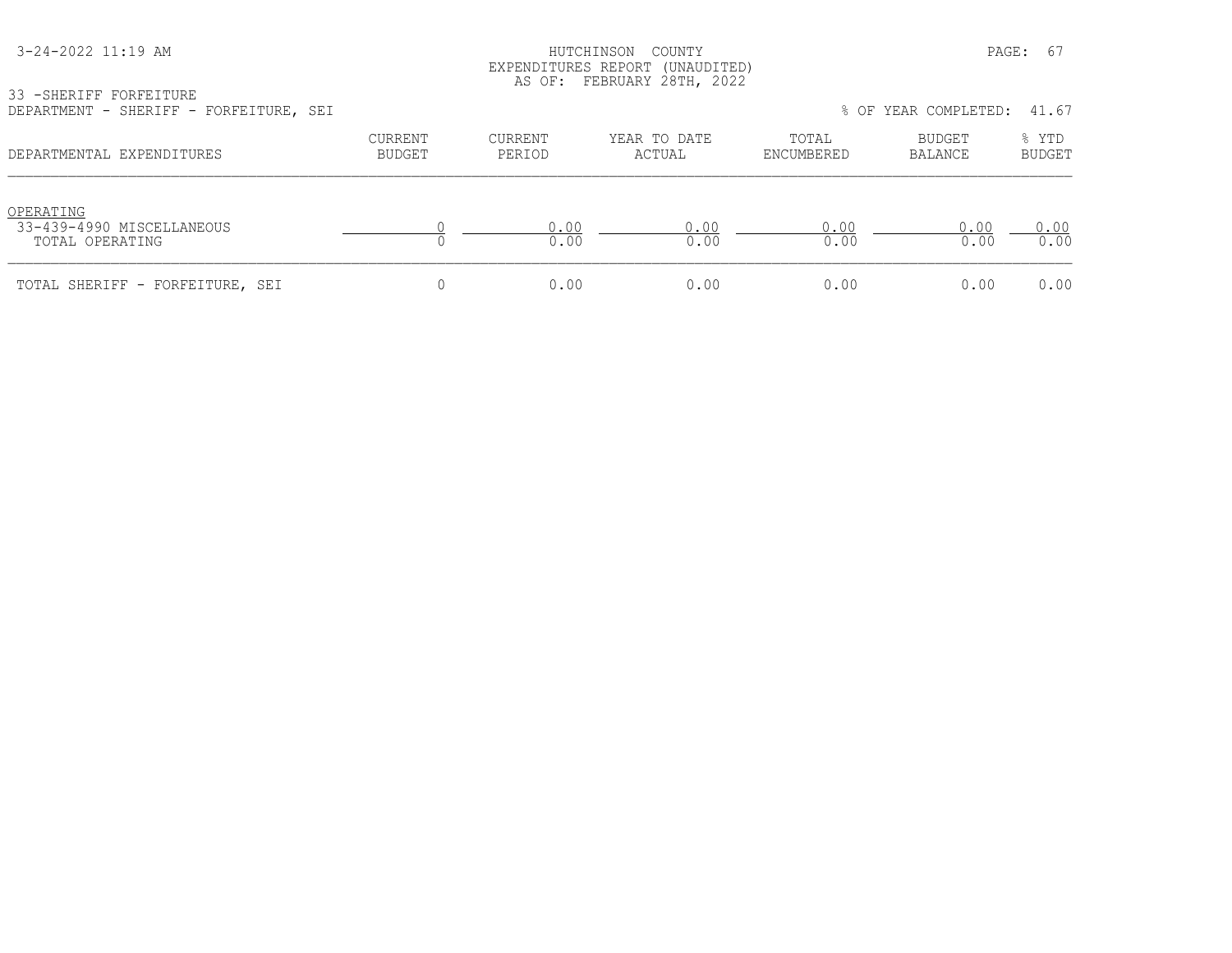| 3-24-2022 11:19 AM<br>33 - SHERIFF FORFEITURE                     |                                 |                   | HUTCHINSON<br>COUNTY<br>EXPENDITURES REPORT (UNAUDITED)<br>AS OF: FEBRUARY 28TH, 2022 |                     | PAGE:                | -68                    |
|-------------------------------------------------------------------|---------------------------------|-------------------|---------------------------------------------------------------------------------------|---------------------|----------------------|------------------------|
| DEPARTMENT - SHERIFF                                              |                                 |                   |                                                                                       |                     | % OF YEAR COMPLETED: | 41.67                  |
| DEPARTMENTAL EXPENDITURES                                         | <b>CURRENT</b><br><b>BUDGET</b> | CURRENT<br>PERIOD | YEAR TO DATE<br>ACTUAL                                                                | TOTAL<br>ENCUMBERED | BUDGET<br>BALANCE    | % YTD<br><b>BUDGET</b> |
| OPERATING<br>33-560-4990 MISCELLANEOUS EXPENSE<br>TOTAL OPERATING |                                 | 0.00<br>0.00      | 0.00<br>0.00                                                                          | 0.00<br>0.00        | 0.00<br>0.00         | 0.00<br>0.00           |
| TOTAL SHERIFF                                                     | U                               | 0.00              | 0.00                                                                                  | 0.00                | 0.00                 | 0.00                   |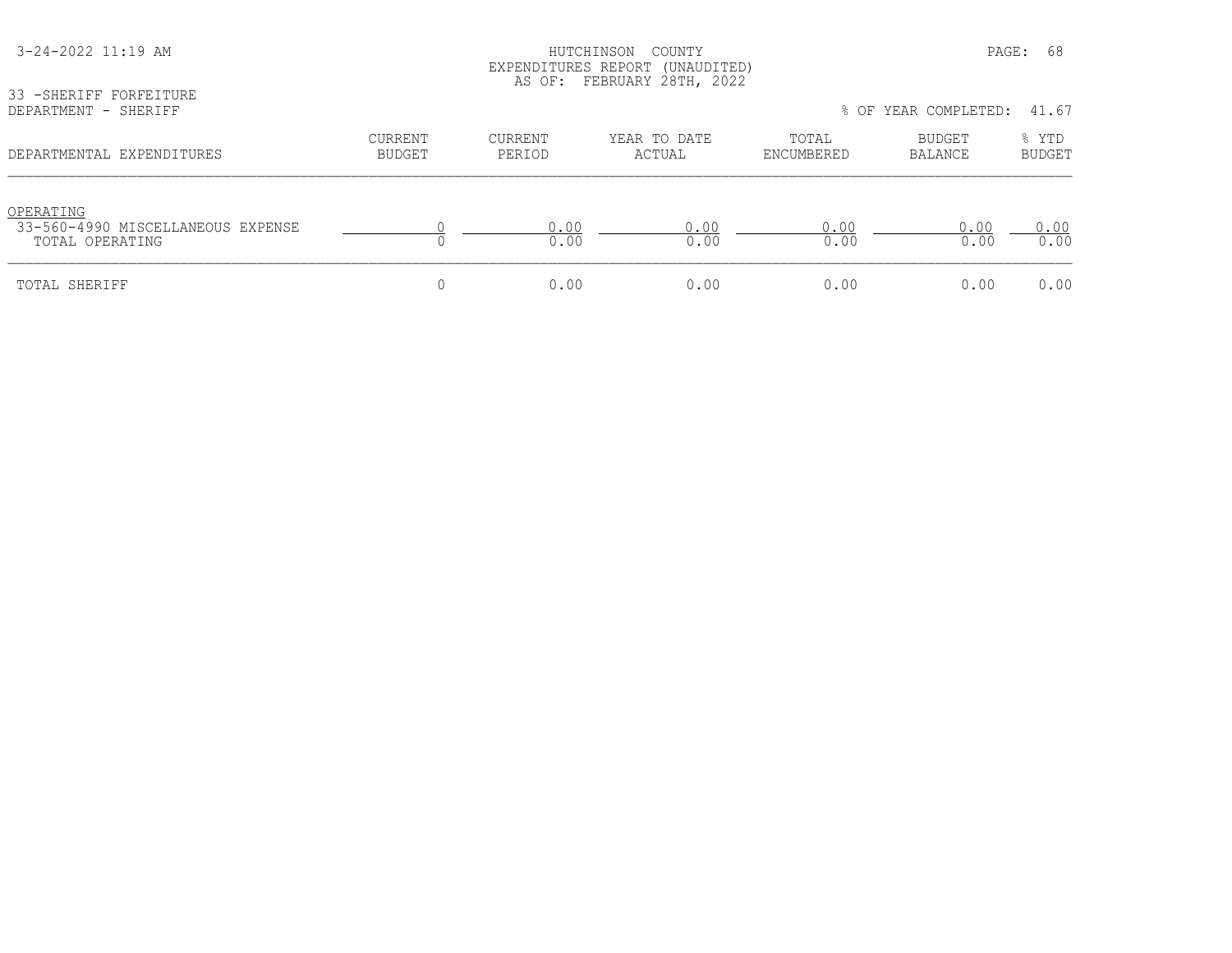| 33 - SHERIFF FORFEITURE<br>DEPARTMENT - TRANSFERS        |                          |                          | EXPENDITURES REPORT (UNAUDITED)<br>AS OF: FEBRUARY 28TH, 2022 |                     | % OF YEAR COMPLETED:     | 41.67                  |
|----------------------------------------------------------|--------------------------|--------------------------|---------------------------------------------------------------|---------------------|--------------------------|------------------------|
| DEPARTMENTAL EXPENDITURES                                | CURRENT<br><b>BUDGET</b> | <b>CURRENT</b><br>PERIOD | YEAR TO DATE<br>ACTUAL                                        | TOTAL<br>ENCUMBERED | BUDGET<br><b>BALANCE</b> | % YTD<br><b>BUDGET</b> |
| TRANSFERS<br>33-700-0000 TRANSFER OUT<br>TOTAL TRANSFERS |                          | 0.00<br>0.00             | 0.00<br>0.00                                                  | 0.00<br>0.00        | 0.00<br>0.00             | 0.00<br>0.00           |
| TOTAL TRANSFERS                                          | 0                        | 0.00                     | 0.00                                                          | 0.00                | 0.00                     | 0.00                   |
| TOTAL EXPENDITURES                                       | 0                        | 0.00                     | 0.00                                                          | 0.00                | 0.00                     | 0.00                   |

3-24-2022 11:19 AM HUTCHINSON COUNTY PAGE: 69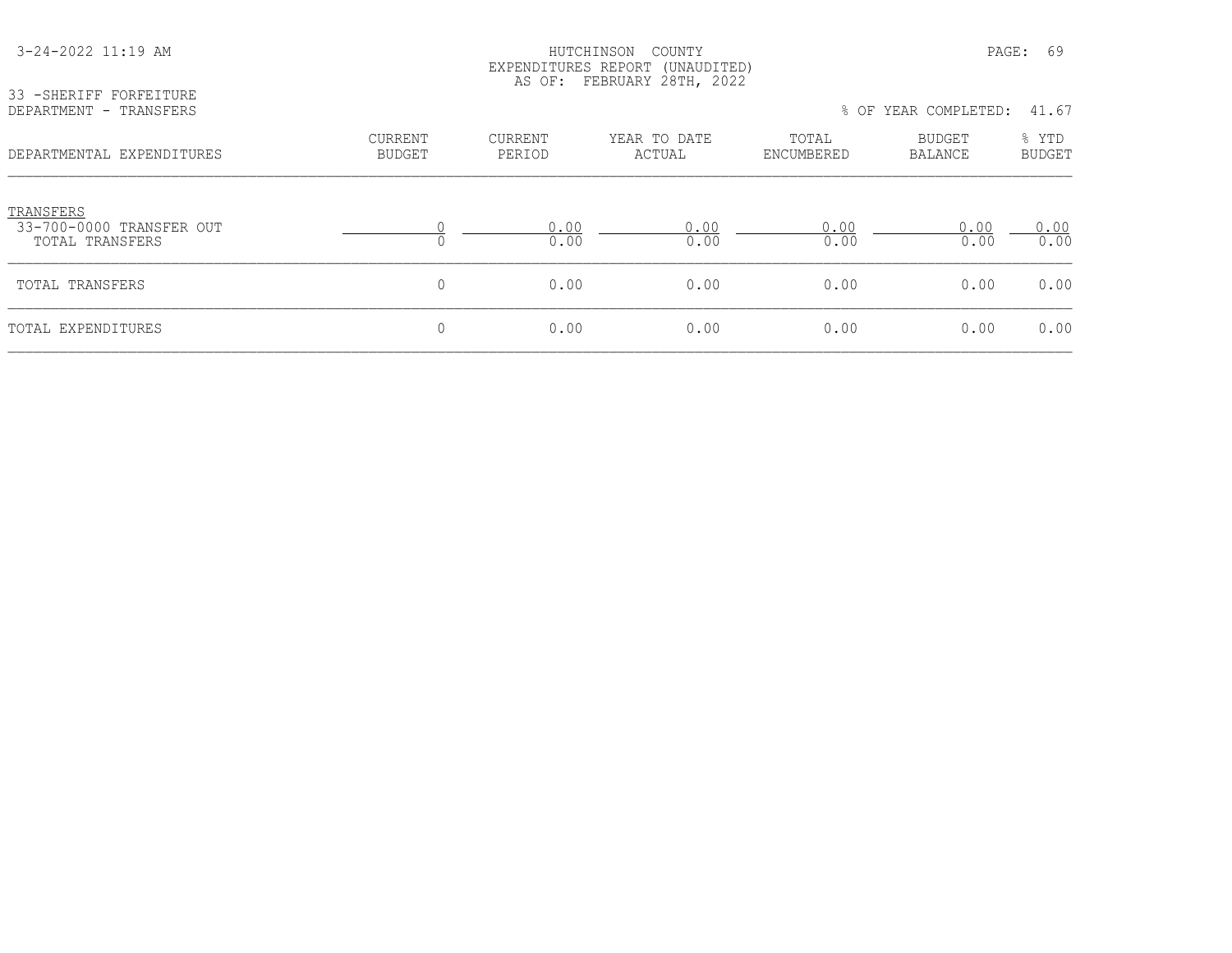| 3-24-2022 11:19 AM |
|--------------------|
|--------------------|

34 -DRUG COURT FUND<br>DEPARTMENT - DRUG COURT

#### HUTCHINSON COUNTY PAGE: 70 EXPENDITURES REPORT (UNAUDITED) AS OF: FEBRUARY 28TH, 2022

% OF YEAR COMPLETED: 41.67

|                                        | DEPARTMENTAL EXPENDITURES             | <b>CURRENT</b><br><b>BUDGET</b> | <b>CURRENT</b><br>PERIOD | YEAR TO DATE<br>ACTUAL | TOTAL<br>ENCUMBERED | <b>BUDGET</b><br><b>BALANCE</b> | % YTD<br><b>BUDGET</b> |
|----------------------------------------|---------------------------------------|---------------------------------|--------------------------|------------------------|---------------------|---------------------------------|------------------------|
| OPERATING                              |                                       |                                 |                          |                        |                     |                                 |                        |
| $34 - 470 - 3048$                      | TREATMENT                             | 150                             | 0.00                     | 34.28                  | 0.00                | 115.72                          | 22.85                  |
| $34 - 470 - 3380$                      | MOTIVATION<br>ITEMS                   | $\Omega$                        | 0.00                     | 0.00                   | 0.00                | 0.00                            | 0.00                   |
| $34 - 470 - 4050$                      | TREATMENT PROVIDER                    | 19,200                          | 1,600.00                 | 8,000.00               | 0.00                | 11,200.00                       | 41.67                  |
| $34 - 470 - 4100$                      | DEFENSE COUNSEL                       | 15,600                          | 1,300.00                 | 6,500.00               | 0.00                | 9,100.00                        | 41.67                  |
| 34-470-4150 RECONNECT                  |                                       | 1,080                           | 0.00                     | 1,080.00               | 0.00                | 0.00                            | 100.00                 |
|                                        | 34-470-4270 STATE/NATIONAL CONFERENCE | 9,000                           | 0.00                     | 0.00                   | 0.00                | 9,000.00                        | 0.00                   |
| $34 - 470 - 4810$<br>$34 - 470 - 4855$ | DUES<br>DRUG COURT                    | 1,500<br>$\Omega$               | 0.00<br>0.00             | 0.00<br>0.00           | 0.00<br>0.00        | 1,500.00<br>0.00                | 0.00<br>0.00           |
| $34 - 470 - 4900$                      | DRUG TESTING                          | 10,570                          | 0.00                     | 1,355.00               | 0.00                | 9,215.00                        | 12.82                  |
| $34 - 470 - 4950$                      | GPS MONITORING                        | 500                             | 25.12                    | 47.10                  | 0.00                | 452.90                          | 9.42                   |
|                                        | 34-470-4990 MISCELLANEOUS             | 0                               | 0.00                     | 0.00                   | 0.00                | 0.00                            | 0.00                   |
| $34 - 470 - 5721$                      | SOFTWARE & SUPPORT                    | 2,400                           | 200.00                   | 1,200.00               | 0.00                | 1,200.00                        | 50.00                  |
| $34 - 470 - 5900$                      | STATE COURT COSTS                     | 0                               | 0.00                     | 59.72                  | 0.00                | 59.72)                          | 0.00                   |
| $34 - 470 - 6004$                      | GIFT CARDS COMPLIANCE AWARD           |                                 | 0.00                     | 0.00                   | 0.00                | 0.00                            | 0.00                   |
| TOTAL OPERATING                        |                                       | 60,000                          | 3, 125. 12               | 18,276.10              | 0.00                | 41,723.90                       | 30.46                  |
| TOTAL DRUG COURT                       |                                       | 60,000                          | 3,125.12                 | 18,276.10              | 0.00                | 41,723.90                       | 30.46                  |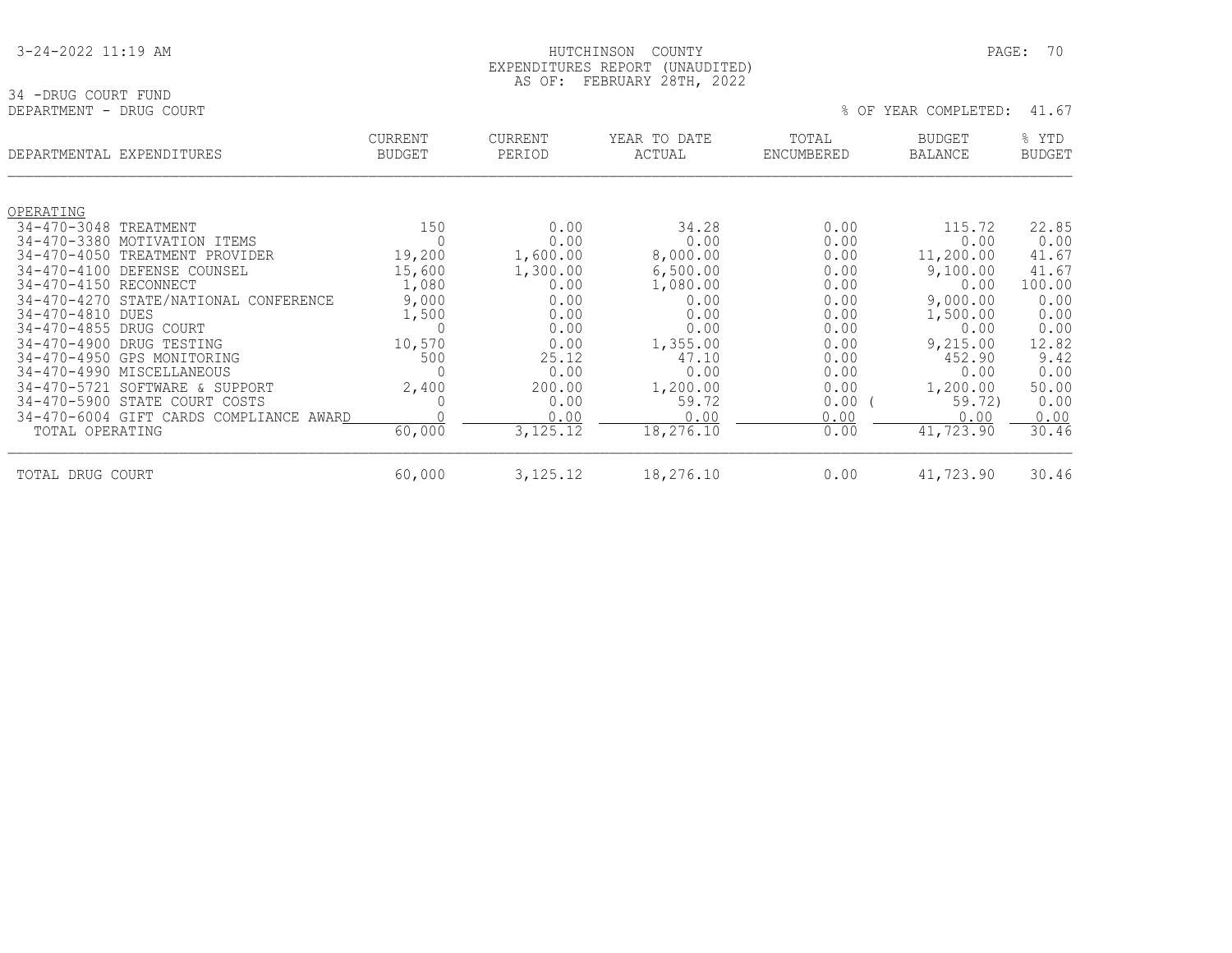| 3-24-2022 11:19 AM                                   | HUTCHINSON<br>COUNTY<br>EXPENDITURES REPORT (UNAUDITED)<br>AS OF: FEBRUARY 28TH, 2022 |                      |                        |                     | PAGE:<br>71              |                        |  |
|------------------------------------------------------|---------------------------------------------------------------------------------------|----------------------|------------------------|---------------------|--------------------------|------------------------|--|
| 34 -DRUG COURT FUND<br>DEPARTMENT - TRANSFERS        |                                                                                       | % OF YEAR COMPLETED: | 41.67                  |                     |                          |                        |  |
| DEPARTMENTAL EXPENDITURES                            | CURRENT<br><b>BUDGET</b>                                                              | CURRENT<br>PERIOD    | YEAR TO DATE<br>ACTUAL | TOTAL<br>ENCUMBERED | BUDGET<br><b>BALANCE</b> | % YTD<br><b>BUDGET</b> |  |
| TRANSFERS<br>34-700-0000 TRANSFER<br>TOTAL TRANSFERS |                                                                                       | 0.00<br>0.00         | 0.00<br>0.00           | 0.00<br>0.00        | 0.00<br>0.00             | 0.00<br>0.00           |  |
| TOTAL TRANSFERS                                      | $\mathbf 0$                                                                           | 0.00                 | 0.00                   | 0.00                | 0.00                     | 0.00                   |  |
| TOTAL EXPENDITURES                                   | 60,000                                                                                | 3, 125. 12           | 18,276.10              | 0.00                | 41,723.90                | 30.46                  |  |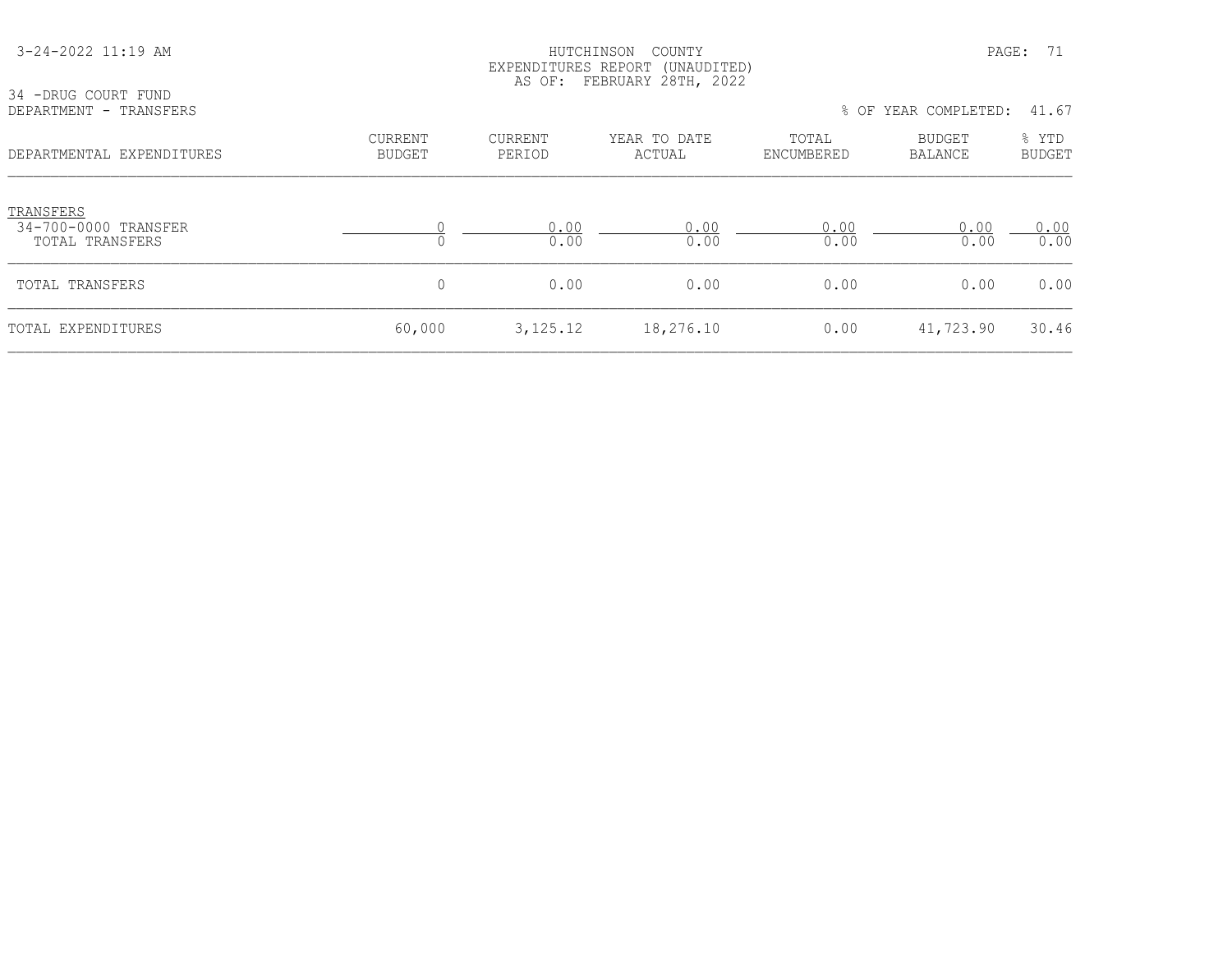#### HUTCHINSON COUNTY PAGE: 72 EXPENDITURES REPORT (UNAUDITED) AS OF: FEBRUARY 28TH, 2022

38 -DC - RECORDS MANAGEMENT<br>DEPARTMENT - DC - RECORDS MA

| DEPARTMENT - DC - RECORDS MANAGEMENT                                                      |                          | 41.67<br>% OF YEAR COMPLETED: |                              |                      |                      |                          |
|-------------------------------------------------------------------------------------------|--------------------------|-------------------------------|------------------------------|----------------------|----------------------|--------------------------|
| DEPARTMENTAL EXPENDITURES                                                                 | CURRENT<br><b>BUDGET</b> | CURRENT<br>PERIOD             | YEAR TO DATE<br>ACTUAL       | TOTAL<br>ENCUMBERED  | BUDGET<br>BALANCE    | % YTD<br><b>BUDGET</b>   |
| OPERATING<br>38-696-4990 MISCELLANEOUS<br>38-696-5700 OFFICE EOUIPMENT<br>TOTAL OPERATING | 2,000<br>2,000           | 0.00<br>0.00<br>0.00          | 2,000.00<br>0.00<br>2,000.00 | 0.00<br>0.00<br>0.00 | 0.00<br>0.00<br>0.00 | 100.00<br>0.00<br>100.00 |
| TOTAL DC - RECORDS MANAGEMENT                                                             | 2,000                    | 0.00                          | 2,000.00                     | 0.00                 | 0.00                 | 100.00                   |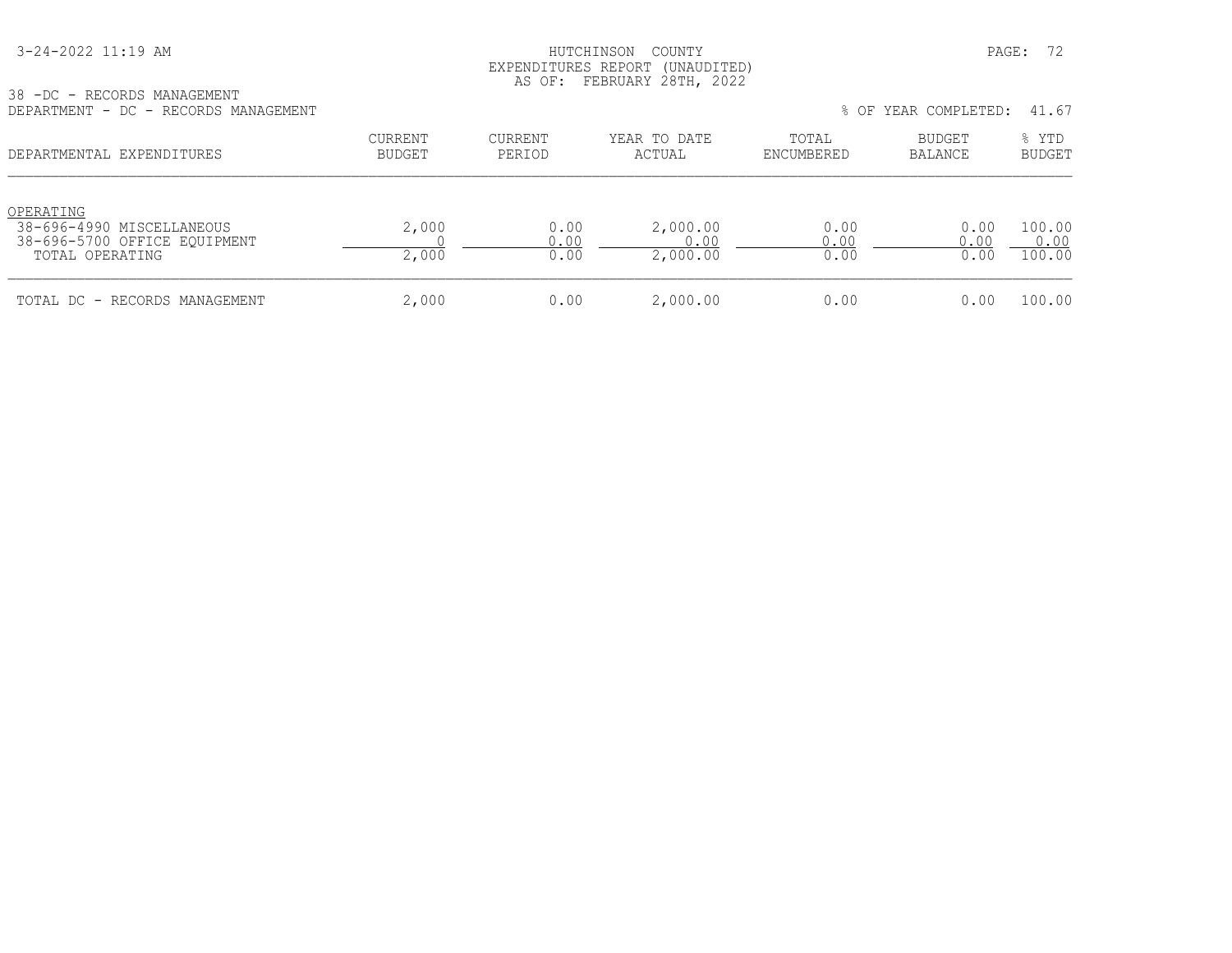| 38 -DC - RECORDS MANAGEMENT<br>DEPARTMENT - TRANSFERS    |                                 | LAND THUR NOT ONE (UNNOPITOP)<br>AS OF: FEBRUARY 28TH, 2022 |                        | % OF YEAR COMPLETED:<br>41.67 |                   |                        |
|----------------------------------------------------------|---------------------------------|-------------------------------------------------------------|------------------------|-------------------------------|-------------------|------------------------|
| DEPARTMENTAL EXPENDITURES                                | <b>CURRENT</b><br><b>BUDGET</b> | <b>CURRENT</b><br>PERIOD                                    | YEAR TO DATE<br>ACTUAL | TOTAL<br>ENCUMBERED           | BUDGET<br>BALANCE | % YTD<br><b>BUDGET</b> |
| TRANSFERS<br>38-700-0000 TRANSFER OUT<br>TOTAL TRANSFERS |                                 | 0.00<br>0.00                                                | 0.00<br>0.00           | 0.00<br>0.00                  | 0.00<br>0.00      | 0.00<br>0.00           |
| TOTAL TRANSFERS                                          | $\mathbf 0$                     | 0.00                                                        | 0.00                   | 0.00                          | 0.00              | 0.00                   |
| TOTAL EXPENDITURES                                       | 2,000                           | 0.00                                                        | 2,000.00               | 0.00                          | 0.00              | 100.00                 |

 3-24-2022 11:19 AM HUTCHINSON COUNTY PAGE: 73 EXPENDITURES REPORT (UNAUDITED)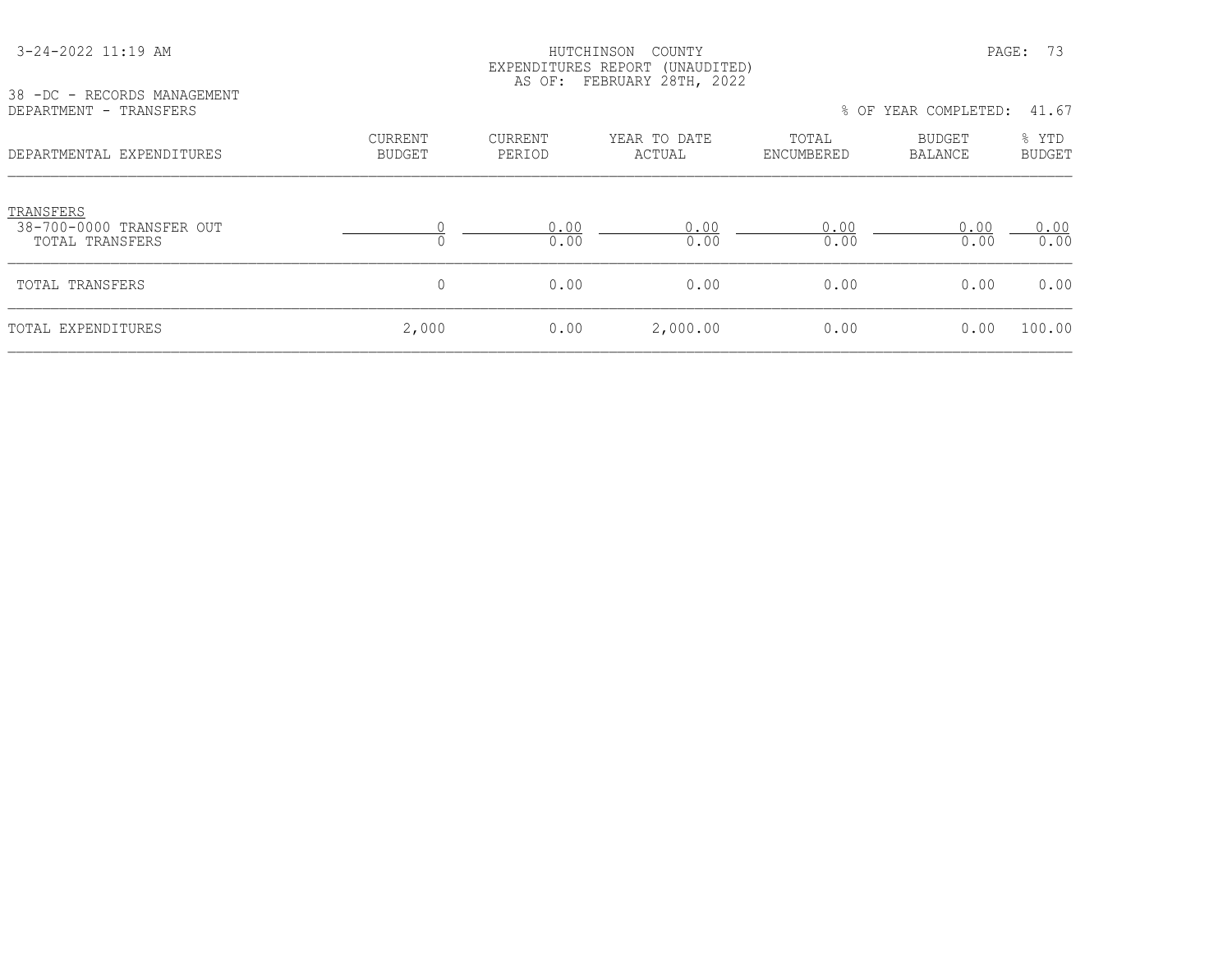#### 3-24-2022 11:19 AM HUTCHINSON COUNTY PAGE: 74 EXPENDITURES REPORT (UNAUDITED) AS OF: FEBRUARY 28TH, 2022

### 39 -84TH DIST. D.A. PROFESSIO

DEPARTMENT - 84TH DISTRICT D.A. PRO % OF YEAR COMPLETED: 41.67 CURRENT CURRENT YEAR TO DATE TOTAL BUDGET % YTD DEPARTMENTAL EXPENDITURES BUDGET PERIOD ACTUAL ENCUMBERED BALANCE BUDGET PAYROLL 39-440-1050 SUPPLEMENTAL SALARIES  $\begin{array}{cccccccc} 0 & 0 & 0.00 & 0.00 & 0.00 & 0.00 & 0.00 & 0.00 & 0.00 & 0.00 & 0.00 & 0.00 & 0.00 & 0.00 & 0.00 & 0.00 & 0.00 & 0.00 & 0.00 & 0.00 & 0.00 & 0.00 & 0.00 & 0.00 & 0.00 & 0.00 & 0.00 & 0.00 & 0.00 & 0.00 & 0.00$ 39-440-1080 PART TIME SALARIES<br>39-440-2010 EMPLOYER SOCIAL SECURITY EX 0 0.00 0.00 0.00 0.00 0.00 39-440-2010 EMPLOYER SOCIAL SECURITY EX  $0.39-440-2011$  EMPLOYER MEDICARE EXPENSE 39-440-2011 EMPLOYER MEDICARE EXPENSE 0 0.00 0.00 0.00 0.00 0.00 39-440-2012 BANK SERVICE CHARGE 0 0.00 0.00 0.00 0.00 0.00 39-440-2013 MISCELLANEOUS EXPENSE 0 0.00 0.00 0.00 0.00 0.00 39-440-2014 TEXAS WORKFORCE COMMISSION  $\begin{array}{cccc} 0 & - & 0.00 & 0.00 \\ 0 & 0 & 0.00 & - & 0.00 \\ 0.00 & 0.00 & 0.00 & 0.00 \end{array}$  TOTAL PAYROLL 0 0.00 0.00 0.00 0.00 0.00 OPERATING  $\frac{39-440-4008 \text{ TRIAL EXPERS}}{0.00 \text{ TRIAL EXPERS}}$  TOTAL EXPENSE AND MILEAGE  $\frac{0.00}{0.00 \text{ N}}$   $\frac{0.00}{0.00}$   $\frac{0.00}{0.00}$   $\frac{0.00}{0.00}$   $\frac{0.00}{0.00}$  0.00 TOTAL OPERATING 0 0.00 0.00 0.00 0.00 0.00 TOTAL 84TH DISTRICT D.A. PRO 0 0.00 0.00 0.00 0.00 0.00 TOTAL EXPENDITURES 0 0.00 0.00 0.00 0.00 0.00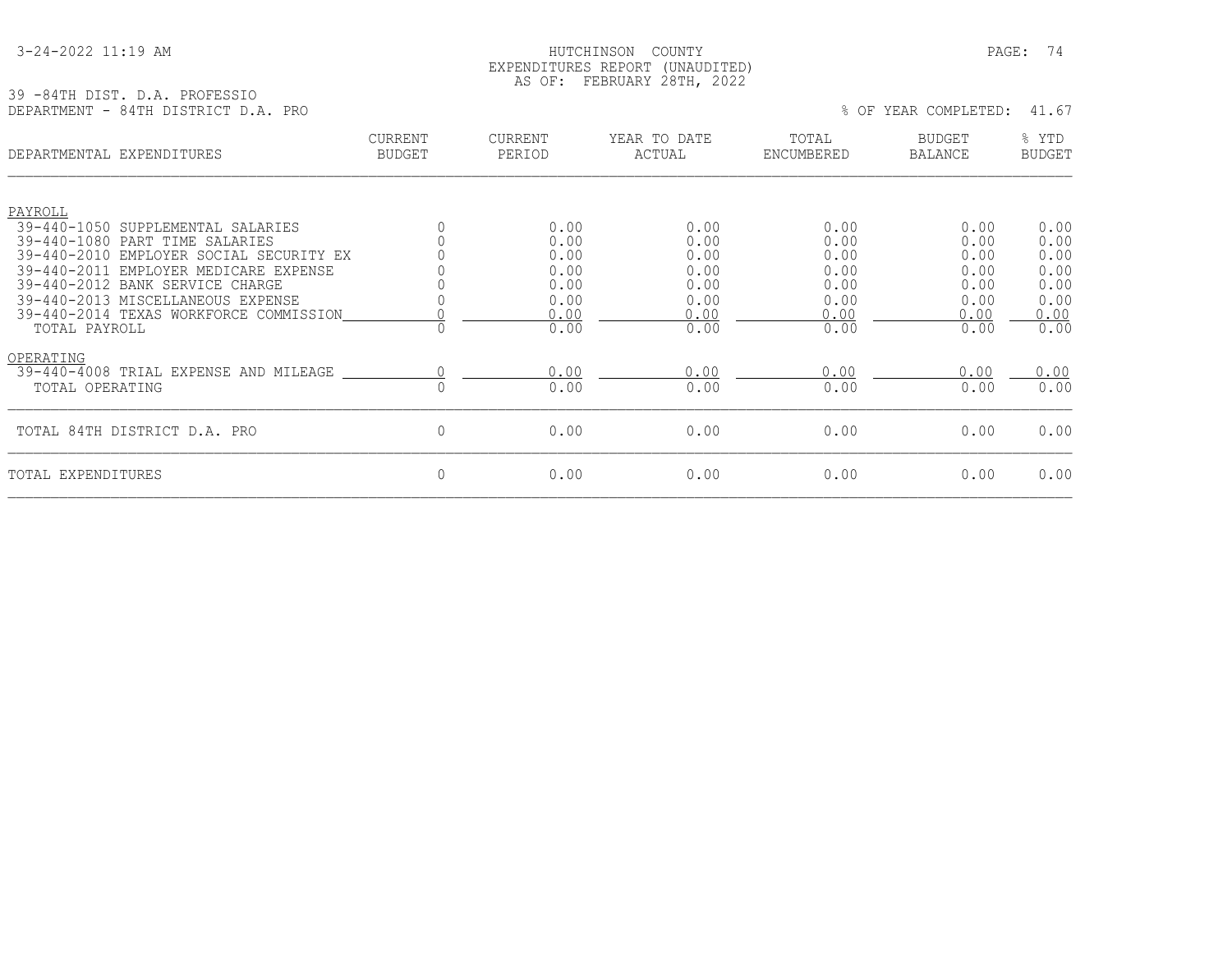42 -SPECIAL ROAD & FLOOD CONT

#### 3-24-2022 11:19 AM HUTCHINSON COUNTY PAGE: 75 EXPENDITURES REPORT (UNAUDITED) AS OF: FEBRUARY 28TH, 2022

DEPARTMENT - SPEC. RD. & FLD. CONTROL,  $41.67$ 

| DEPARTMENTAL EXPENDITURES                                               | CURRENT<br>BUDGET  | CURRENT<br>PERIOD | YEAR TO DATE<br>ACTUAL | TOTAL<br>ENCUMBERED | <b>BUDGET</b><br><b>BALANCE</b> | % YTD<br><b>BUDGET</b> |
|-------------------------------------------------------------------------|--------------------|-------------------|------------------------|---------------------|---------------------------------|------------------------|
| PAYROLL                                                                 |                    |                   |                        |                     |                                 |                        |
| 42-621-1060 SALARIES                                                    | 892,812            | 74,275.99         | 371, 379.95            | 0.00                | 521,431.93                      | 41.60                  |
| 42-621-1080 SALARY, PART TIME                                           | $\Omega$           | 0.00              | 0.00                   | 0.00                | 0.00                            | 0.00                   |
| 42-621-1360 LONGEVITY                                                   | 10,380             | 865.00            | 4,325.00               | 0.00                | 6,055.00                        | 41.67                  |
| 42-621-1370 OVERTIME<br>42-621-2010 SOCIAL SECURITY                     | $\Omega$<br>69,186 | 0.00<br>5,523.60  | 0.00<br>27,618.00      | 0.00<br>0.00        | 0.00<br>41,567.95               | 0.00<br>39.92          |
| 42-621-2020 EMPLOYEE'S INSURANCE                                        | 195,890            | 16,324.00         | 81,620.00              | 0.00                | 114,270.00                      | 41.67                  |
| 42-621-2025 LIFE INSURANCE                                              | 576                | 45.60             | 228.00                 | 0.00                | 348.00                          | 39.58                  |
| 42-621-2030 RETIREMENT                                                  | 104,005            | 8,690.32          | 43,000.22              | 0.00                | 61,004.88                       | 41.34                  |
| 42-621-2050 UNIFORMS                                                    | $\Omega$           | 0.00              | 0.00                   | 0.00                | 0.00                            | 0.00                   |
| 42-621-2240 CELL PHONE                                                  | 1,200              | 100.00            | 500.00                 | 0.00                | 700.00                          | 41.67                  |
| 42-621-2260 VACATION                                                    | $\Omega$           | 0.00              | 0.00                   | 0.00                | 0.00                            | 0.00                   |
| TOTAL PAYROLL                                                           | 1,274,049          | 105,824.51        | 528,671.17             | 0.00                | 745, 377.76                     | 41.50                  |
| OPERATING                                                               |                    |                   |                        |                     |                                 |                        |
| 42-621-3050 UNIFORMS                                                    | 9,300              | 1,066.06          | 4,319.13               | 0.00                | 4,980.87                        | 46.44                  |
| 42-621-3300 FUEL AND OIL                                                | 80,000             | 10,296.27         | 46,532.27              | 0.00                | 33, 467. 73                     | 58.17                  |
| 42-621-3350 ROAD & BRIDGE MATERIAL                                      | 180,000            | 1,805.78          | 10,037.64              | 0.00                | 169,962.36                      | 5.58                   |
| 42-621-3510 REPAIRS, PARTS & SUPPLIES<br>42-621-3511 SUPPLIES           | 77,059<br>$\Omega$ | 6,080.69<br>0.00  | 30,642.49<br>0.00      | 0.00<br>0.00        | 46, 416.77<br>0.00              | 39.76<br>0.00          |
| 42-621-3540 TIRES AND TUBES                                             | 30,000             | 0.00              | 1,888.77               | 0.00                | 28, 111.23                      | 6.30                   |
| 42-621-4290 TRAVEL                                                      | 10,000             | 400.00            | 2,608.41               | 0.00                | 7,391.59                        | 26.08                  |
| 42-621-4430 UTILITIES                                                   | 20,000             | 4,263.17          | 12,338.66              | 0.00                | 7,661.34                        | 61.69                  |
| 42-621-4500 BARN REPAIRS                                                | 15,000             | 458.58            | 2,181.08               | 0.00                | 12,818.92                       | 14.54                  |
| 42-621-4600 PCT. 1 GROUND LEASE                                         | $\mathbf{0}$       | 0.00              | 0.00                   | 0.00                | 0.00                            | 0.00                   |
| 42-621-4810 DUES & BONDS                                                | 2,000              | 0.00              | 210.00                 | 0.00                | 1,790.00                        | 10.50                  |
| 42-621-4990 MISCELLANEOUS EXPENSE<br>42-621-4991 EXPENSE REIMBURSEMENTS | 5,000<br>$\Omega$  | 373.48<br>0.00    | 516.98<br>0.00         | 0.00<br>0.00        | 4,483.02<br>0.00                | 10.34<br>0.00          |
| 42-621-5700 EQUIPMENT                                                   | 300,000            | 0.00              | 0.00                   | 237,018.68          | 62,981.32                       | 79.01                  |
| 42-621-5990 CAPITAL OUTLAY                                              | $\Omega$           | 0.00              | 0.00                   | 0.00                | 0.00                            | 0.00                   |
| TOTAL OPERATING                                                         | 728,359            | 24,744.03         | 111, 275.43            | 237,018.68          | 380,065.15                      | 47.82                  |
| TOTAL SPEC. RD. & FLD. CONTROL,                                         | 2,002,408          | 130,568.54        | 639,946.60             | 237,018.68          | 1, 125, 442.91                  | 43.80                  |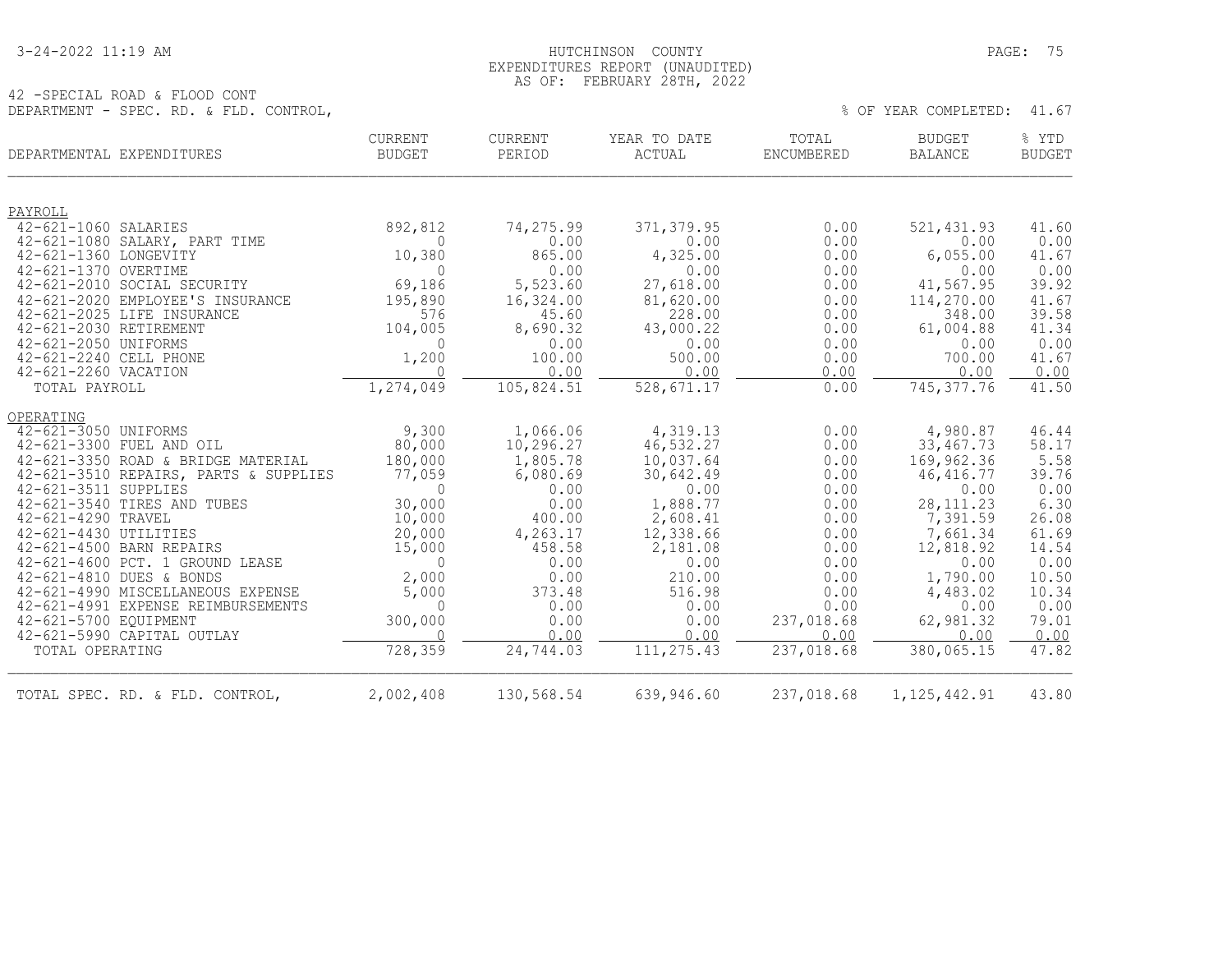|  | 3-24-2022 11:19 AM |  |  |
|--|--------------------|--|--|
|--|--------------------|--|--|

#### HUTCHINSON COUNTY PAGE: 76 EXPENDITURES REPORT (UNAUDITED) AS OF: FEBRUARY 28TH, 2022

42 -SPECIAL ROAD & FLOOD CONT DEPARTMENT - SPEC. RD. & FLD. CONTROL,  $41.67$ 

|                        | DEPARTMENTAL EXPENDITURES            | <b>CURRENT</b><br><b>BUDGET</b> | CURRENT<br>PERIOD | YEAR TO DATE<br>ACTUAL | TOTAL<br>ENCUMBERED | <b>BUDGET</b><br><b>BALANCE</b> | % YTD<br><b>BUDGET</b> |
|------------------------|--------------------------------------|---------------------------------|-------------------|------------------------|---------------------|---------------------------------|------------------------|
| PAYROLL                |                                      |                                 |                   |                        |                     |                                 |                        |
| 42-622-1060 SALARIES   |                                      | $\Omega$                        | 0.00              | 0.00                   | 0.00                | 0.00                            | 0.00                   |
|                        | 42-622-1080 SALARY, PART TIME        | $\Omega$                        | 0.00              | 0.00                   | 0.00                | 0.00                            | 0.00                   |
| 42-622-1360 LONGEVITY  |                                      |                                 | 0.00              | 0.00                   | 0.00                | 0.00                            | 0.00                   |
| 42-622-1370 OVERTIME   |                                      |                                 | 0.00              | 0.00                   | 0.00                | 0.00                            | 0.00                   |
|                        | 42-622-2010 SOCIAL SECURITY          |                                 | 0.00              | 0.00                   | 0.00                | 0.00                            | 0.00                   |
|                        | 42-622-2020 EMPLOYEE'S INSURANCE     |                                 | 0.00              | 0.00                   | 0.00                | 0.00                            | 0.00                   |
|                        | 42-622-2025 LIFE INSURANCE           |                                 | 0.00              | 0.00                   | 0.00                | 0.00                            | 0.00                   |
| 42-622-2030 RETIREMENT |                                      | $\Omega$                        | 0.00              | 0.00                   | 0.00                | 0.00                            | 0.00                   |
| 42-622-2050 UNIFORMS   |                                      | ∩                               | 0.00              | 0.00                   | 0.00                | 0.00                            | 0.00                   |
| TOTAL PAYROLL          |                                      | $\mathbf{0}$                    | 0.00              | 0.00                   | 0.00                | 0.00                            | 0.00                   |
| OPERATING              |                                      |                                 |                   |                        |                     |                                 |                        |
| 42-622-3050 UNIFORMS   |                                      | $\Omega$                        | 0.00              | 0.00                   | 0.00                | 0.00                            | 0.00                   |
|                        | 42-622-3300 FUEL AND OIL             | $\Omega$                        | 0.00              | 0.00                   | 0.00                | 0.00                            | 0.00                   |
|                        | 42-622-3350 ROAD & BRIDGE MATERIAL   | $\Omega$                        | 0.00              | 0.00                   | 0.00                | 0.00                            | 0.00                   |
| 42-622-3351 PIPE       |                                      |                                 | 0.00              | 0.00                   | 0.00                | 0.00                            | 0.00                   |
|                        | 42-622-3510 REPAIR, PARTS & SUPPLIES |                                 | 0.00              | 0.00                   | 0.00                | 0.00                            | 0.00                   |
| 42-622-3511 SUPPLIES   |                                      |                                 | 0.00              | 0.00                   | 0.00                | 0.00                            | 0.00                   |
|                        | 42-622-3540 TIRES AND TUBES          |                                 | 0.00              | 0.00                   | 0.00                | 0.00                            | 0.00                   |
| 42-622-4260 FREIGHT    |                                      |                                 | 0.00              | 0.00                   | 0.00                | 0.00                            | 0.00                   |
|                        | 42-622-4290 TRAVEL EXPENSE           |                                 | 0.00              | 0.00                   | 0.00                | 0.00                            | 0.00                   |
| 42-622-4430 UTILITIES  |                                      |                                 | 0.00              | 0.00                   | 0.00                | 0.00                            | 0.00                   |
|                        | 42-622-4500 BARN REPAIRS             |                                 | 0.00              | 0.00                   | 0.00                | 0.00                            | 0.00                   |
|                        | 42-622-4630 EOUIPMENT RENTAL         |                                 | 0.00              | 0.00                   | 0.00                | 0.00                            | 0.00                   |
|                        | 42-622-4810 DUES & BONDS             |                                 | 0.00              | 0.00                   | 0.00                | 0.00                            | 0.00                   |
|                        | 42-622-4990 MISCELLANEOUS EXPENSE    | $\Omega$                        | 0.00              | 0.00                   | 0.00                | 0.00                            | 0.00                   |
| 42-622-5700 EQUIPMENT  |                                      | $\Omega$                        | 0.00              | 0.00                   | 0.00                | 0.00                            | 0.00                   |
|                        | 42-622-5990 CAPITAL OUTLAY           |                                 | 0.00              | 0.00                   | 0.00                | 0.00                            | 0.00                   |
| TOTAL OPERATING        |                                      | $\Omega$                        | 0.00              | 0.00                   | 0.00                | 0.00                            | 0.00                   |
|                        | TOTAL SPEC. RD. & FLD. CONTROL,      | $\mathbf 0$                     | 0.00              | 0.00                   | 0.00                | 0.00                            | 0.00                   |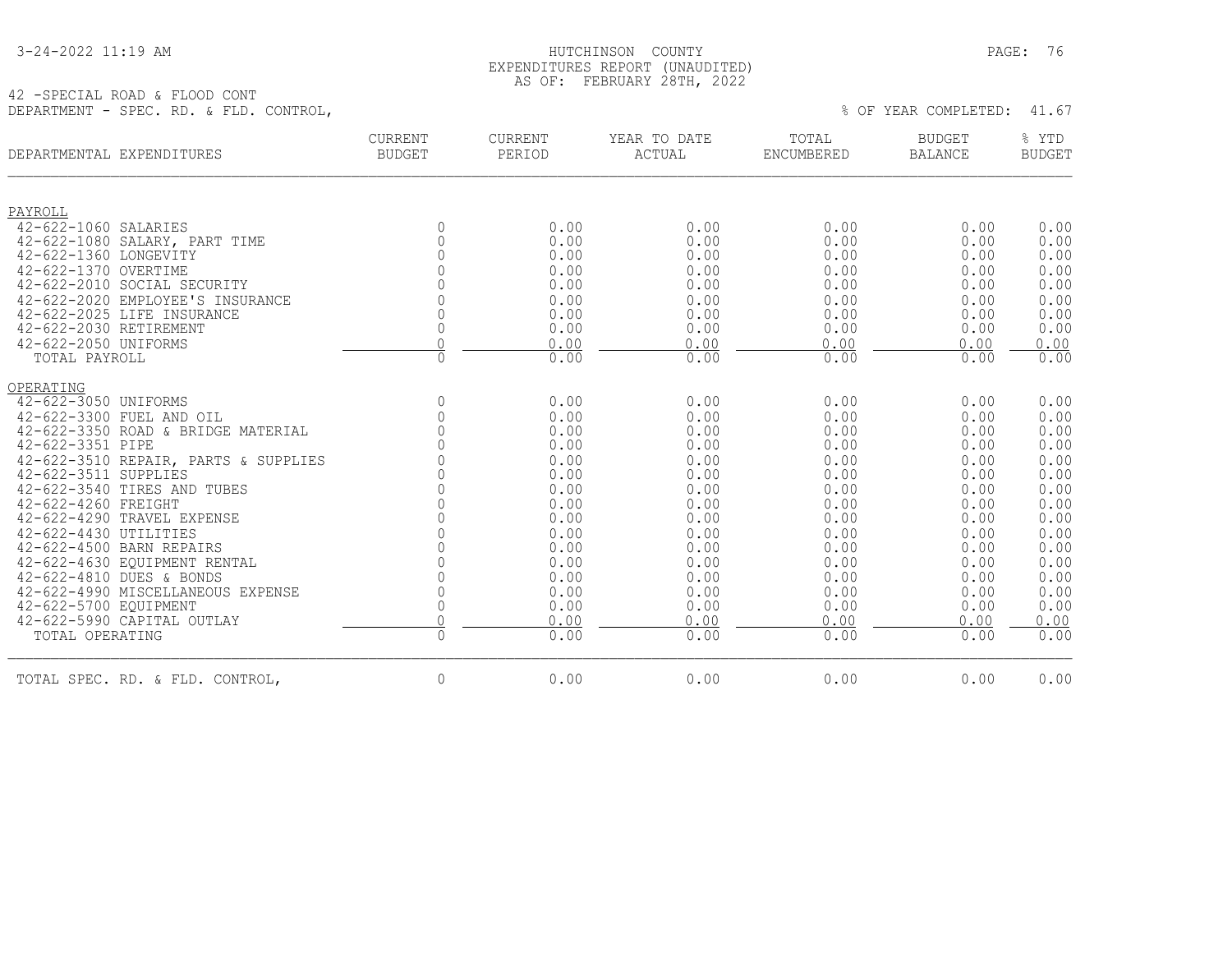|  | 3-24-2022 11:19 AM |  |  |
|--|--------------------|--|--|
|--|--------------------|--|--|

#### HUTCHINSON COUNTY PAGE: 77 EXPENDITURES REPORT (UNAUDITED) AS OF: FEBRUARY 28TH, 2022

42 -SPECIAL ROAD & FLOOD CONT DEPARTMENT - SPEC. RD. & FLD. CONTROL,  $\frac{1}{67}$ 

| DEPARTMENTAL EXPENDITURES |                                      | <b>CURRENT</b><br><b>BUDGET</b> | <b>CURRENT</b><br>PERIOD | YEAR TO DATE<br>ACTUAL | TOTAL<br><b>ENCUMBERED</b> | <b>BUDGET</b><br><b>BALANCE</b> | % YTD<br><b>BUDGET</b> |
|---------------------------|--------------------------------------|---------------------------------|--------------------------|------------------------|----------------------------|---------------------------------|------------------------|
| PAYROLL                   |                                      |                                 |                          |                        |                            |                                 |                        |
| 42-623-1060 SALARIES      |                                      | $\mathbf{0}$                    | 0.00                     | 0.00                   | 0.00                       | 0.00                            | 0.00                   |
|                           | 42-623-1080 SALARY, PART TIME        | $\mathbf{0}$                    | 0.00                     | 0.00                   | 0.00                       | 0.00                            | 0.00                   |
| 42-623-1360 LONGEVITY     |                                      | $\Omega$                        | 0.00                     | 0.00                   | 0.00                       | 0.00                            | 0.00                   |
| 42-623-1370 OVERTIME      |                                      | $\Omega$                        | 0.00                     | 0.00                   | 0.00                       | 0.00                            | 0.00                   |
|                           | 42-623-2010 SOCIAL SECURITY          | $\Omega$                        | 0.00                     | 0.00                   | 0.00                       | 0.00                            | 0.00                   |
|                           | 42-623-2020 EMPLOYEE'S INSURANCE     | $\cap$                          | 0.00                     | 0.00                   | 0.00                       | 0.00                            | 0.00                   |
|                           | 42-623-2025 LIFE INSURANCE           | $\Omega$                        | 0.00                     | 0.00                   | 0.00                       | 0.00                            | 0.00                   |
| 42-623-2030 RETIREMENT    |                                      | 0                               | 0.00                     | 0.00                   | 0.00                       | 0.00                            | 0.00                   |
| 42-623-2050 UNIFORMS      |                                      | 0                               | 0.00                     | 0.00                   | 0.00                       | 0.00                            | 0.00                   |
| 42-623-2240 CELL PHONE    |                                      | 0                               | 0.00                     | 0.00                   | 0.00                       | 0.00                            | 0.00                   |
|                           | 42-623-2260 VACATION & SICK LEAVE    | $\cap$                          | 0.00                     | 0.00                   | 0.00                       | 0.00                            | 0.00                   |
| TOTAL PAYROLL             |                                      | $\mathbb O$                     | 0.00                     | 0.00                   | 0.00                       | 0.00                            | 0.00                   |
| OPERATING                 |                                      |                                 |                          |                        |                            |                                 |                        |
|                           | 42-623-3300 FUEL AND OIL             | $\mathbb O$                     | 0.00                     | 0.00                   | 0.00                       | 0.00                            | 0.00                   |
|                           | 42-623-3350 ROAD AND BRIDGE MATERIAL | 0                               | 0.00                     | 0.00                   | 0.00                       | 0.00                            | 0.00                   |
|                           | 42-623-3351 PIPE AND CULVERT         | 0                               | 0.00                     | 0.00                   | 0.00                       | 0.00                            | 0.00                   |
|                           | 42-623-3510 REPAIR, PARTS & SUPPLIES |                                 | 0.00                     | 0.00                   | 0.00                       | 0.00                            | 0.00                   |
| 42-623-3511 SUPPLIES      |                                      | $\Omega$                        | 0.00                     | 0.00                   | 0.00                       | 0.00                            | 0.00                   |
|                           | 42-623-3540 TIRES AND TUBES          | 0                               | 0.00                     | 0.00                   | 0.00                       | 0.00                            | 0.00                   |
|                           | 42-623-4290 TRAVEL EXPENSE           | $\Omega$                        | 0.00                     | 0.00                   | 0.00                       | 0.00                            | 0.00                   |
| 42-623-4430 UTILITIES     |                                      | 0                               | 0.00                     | 0.00                   | 0.00                       | 0.00                            | 0.00                   |
|                           | 42-623-4500 BARN REPAIRS             | $\Omega$                        | 0.00                     | 0.00                   | 0.00                       | 0.00                            | 0.00                   |
|                           | 42-623-4810 DUES & BONDS             | 0                               | 0.00                     | 0.00                   | 0.00                       | 0.00                            | 0.00                   |
|                           | 42-623-4990 MISCELLANEOUS EXPENSE    | 0                               | 0.00                     | 0.00                   | 0.00                       | 0.00                            | 0.00                   |
| 42-623-5700 EQUIPMENT     |                                      | 0                               | 0.00                     | 0.00                   | 0.00                       | 0.00                            | 0.00                   |
|                           | 42-623-5990 CAPITAL OUTLAY           | $\Omega$                        | 0.00                     | 0.00                   | 0.00                       | 0.00                            | 0.00                   |
| TOTAL OPERATING           |                                      | $\mathbb O$                     | 0.00                     | 0.00                   | 0.00                       | 0.00                            | 0.00                   |
|                           | TOTAL SPEC. RD. & FLD. CONTROL,      | $\mathbf{0}$                    | 0.00                     | 0.00                   | 0.00                       | 0.00                            | 0.00                   |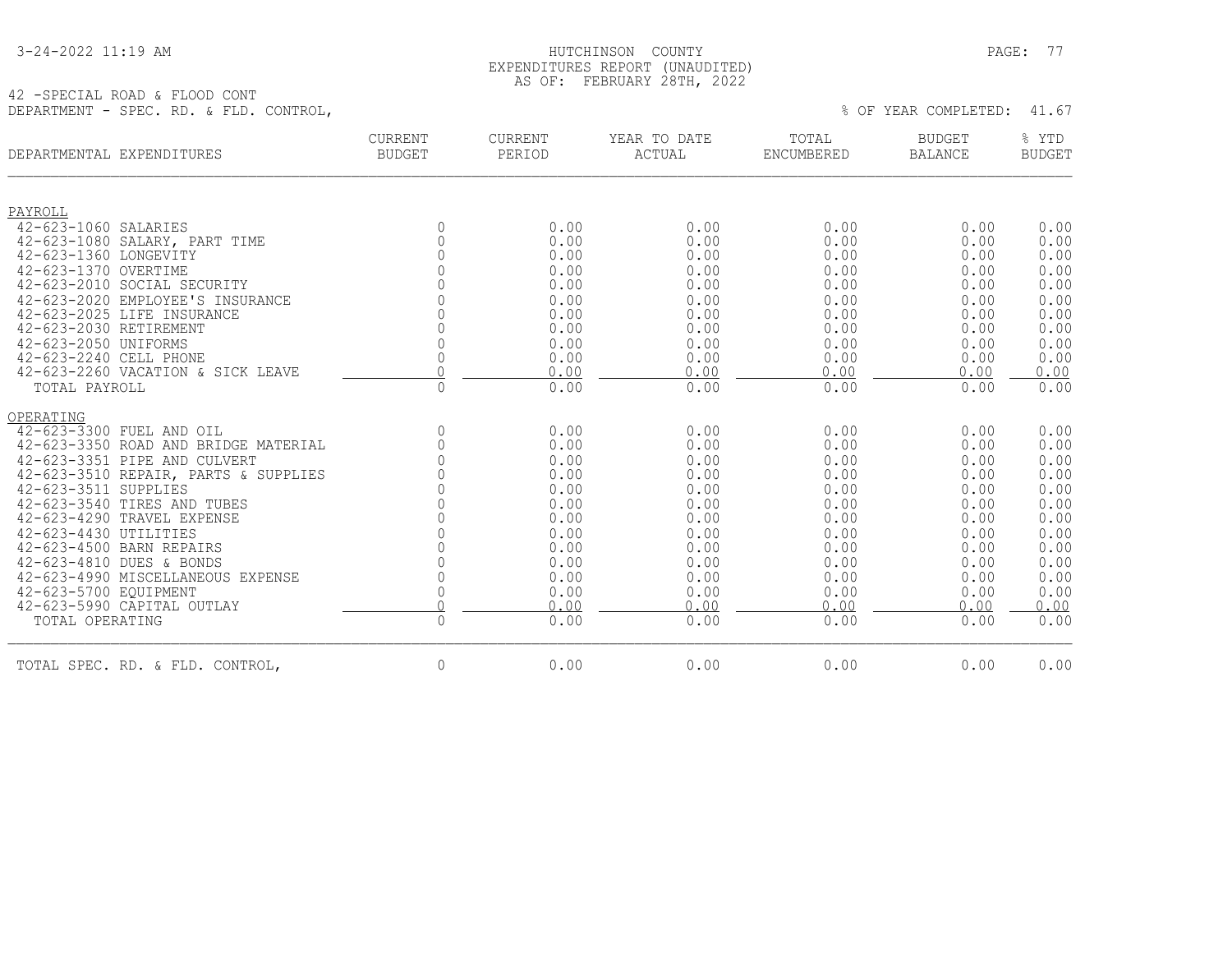42 -SPECIAL ROAD & FLOOD CONT

#### 3-24-2022 11:19 AM HUTCHINSON COUNTY PAGE: 78 EXPENDITURES REPORT (UNAUDITED) AS OF: FEBRUARY 28TH, 2022

DEPARTMENT - SPEC. RD. & FLD. CONTROL,  $41.67$ 

| DEPARTMENTAL EXPENDITURES                         | CURRENT<br><b>BUDGET</b>       | CURRENT<br>PERIOD | YEAR TO DATE<br>ACTUAL | TOTAL<br>ENCUMBERED | <b>BUDGET</b><br>BALANCE | % YTD<br><b>BUDGET</b> |
|---------------------------------------------------|--------------------------------|-------------------|------------------------|---------------------|--------------------------|------------------------|
| PAYROLL                                           |                                |                   |                        |                     |                          |                        |
| 42-624-1060 SALARIES                              | $\Omega$                       | 0.00              | 0.00                   | 0.00                | 0.00                     | 0.00                   |
| 42-624-1080 SALARY, PART TIME                     | $\overline{0}$                 | 0.00              | 0.00                   | 0.00                | 0.00                     | 0.00                   |
| 42-624-1360 LONGEVITY                             | $\Omega$                       | 0.00              | 0.00                   | 0.00                | 0.00                     | 0.00                   |
| 42-624-1370 OVERTIME                              | $\Omega$                       | 0.00              | 0.00                   | 0.00                | 0.00                     | 0.00                   |
| 42-624-2010 SOCIAL SECURITY                       | $\Omega$                       | 0.00              | 0.00                   | 0.00                | 0.00                     | 0.00                   |
| 42-624-2020 EMPLOYEE'S INSURANCE                  | $\Omega$                       | 0.00              | 0.00                   | 0.00                | 0.00                     | 0.00                   |
| 42-624-2025 LIFE INSURANCE                        | $\Omega$                       | 0.00              | 0.00                   | 0.00                | 0.00                     | 0.00                   |
| 42-624-2030 RETIREMENT<br>42-624-2050 UNIFORMS    | $\Omega$<br>$\mathbf{0}$       | 0.00              | 0.00                   | 0.00                | 0.00                     | 0.00                   |
| 42-624-2260 VACATION & SICK LEAVE                 | $\Omega$                       | 0.00<br>0.00      | 0.00<br>0.00           | 0.00<br>0.00        | 0.00<br>0.00             | 0.00<br>0.00           |
| TOTAL PAYROLL                                     | $\Omega$                       | 0.00              | 0.00                   | 0.00                | 0.00                     | 0.00                   |
| OPERATING                                         |                                |                   |                        |                     |                          |                        |
| 42-624-3300 FUEL AND OIL                          | $\Omega$                       | 0.00              | 0.00                   | 0.00                | 0.00                     | 0.00                   |
| 42-624-3350 ROAD AND BRIDGE MATERIAL              | $\mathbf{0}$                   | 0.00              | 0.00                   | 0.00                | 0.00                     | 0.00                   |
| 42-624-3351 OXYGEN                                | $\Omega$                       | 0.00              | 0.00                   | 0.00                | 0.00                     | 0.00                   |
| 42-624-3510 REPAIR, PARTS & SUPPLIES              | $\cap$                         | 0.00              | 0.00                   | 0.00                | 0.00                     | 0.00                   |
| 42-624-3511 SUPPLIES                              | $\Omega$                       | 0.00              | 0.00                   | 0.00                | 0.00                     | 0.00                   |
| 42-624-3540 TIRES AND TUBES                       | $\Omega$                       | 0.00              | 0.00                   | 0.00                | 0.00                     | 0.00                   |
| 42-624-4260 FREIGHT<br>42-624-4290 TRAVEL EXPENSE | $\Omega$<br>$\bigcap$          | 0.00<br>0.00      | 0.00<br>0.00           | 0.00<br>0.00        | 0.00<br>0.00             | 0.00<br>0.00           |
| 42-624-4430 UTILITIES                             | $\Omega$                       | 0.00              | 0.00                   | 0.00                | 0.00                     | 0.00                   |
| 42-624-4500 BARN REPAIRS                          | $\Omega$                       | 0.00              | 0.00                   | 0.00                | 0.00                     | 0.00                   |
| 42-624-4530 CONSTRUCTION AND MAINTENANC           | $\Omega$                       | 0.00              | 0.00                   | 0.00                | 0.00                     | 0.00                   |
| 42-624-4550 JOINT GRASS PROGRAM                   | $\bigcap$                      | 0.00              | 0.00                   | 0.00                | 0.00                     | 0.00                   |
| 42-624-4610 MACHINE RENTAL                        | $\Omega$                       | 0.00              | 0.00                   | 0.00                | 0.00                     | 0.00                   |
| 42-624-4810 DUE & BONDS                           | $\Omega$                       | 0.00              | 0.00                   | 0.00                | 0.00                     | 0.00                   |
| 42-624-4990 MISCELLANEOUS EXPENSE                 | $\Omega$                       | 0.00              | 0.00                   | 0.00                | 0.00                     | 0.00                   |
| 42-624-4991 EXPENSE REIMBURSEMENTS                | $\Omega$                       | 0.00              | 0.00                   | 0.00                | 0.00                     | 0.00                   |
| 42-624-5700 EQUIPMENT                             | $\mathbf{0}$                   | 0.00              | 0.00                   | 0.00                | 0.00                     | 0.00                   |
| 42-624-5750 GAS TANK EXPENSE                      | $\mathbf 0$                    | 0.00              | 0.00                   | 0.00                | 0.00                     | 0.00                   |
| 42-624-5990 CAPITAL OUTLAY                        | $\overline{0}$<br>$\mathbf{0}$ | 0.00              | 0.00                   | 0.00                | 0.00                     | 0.00                   |
| TOTAL OPERATING                                   |                                | 0.00              | 0.00                   | 0.00                | 0.00                     | 0.00                   |
| TOTAL SPEC. RD. & FLD. CONTROL,                   | $\Omega$                       | 0.00              | 0.00                   | 0.00                | 0.00                     | 0.00                   |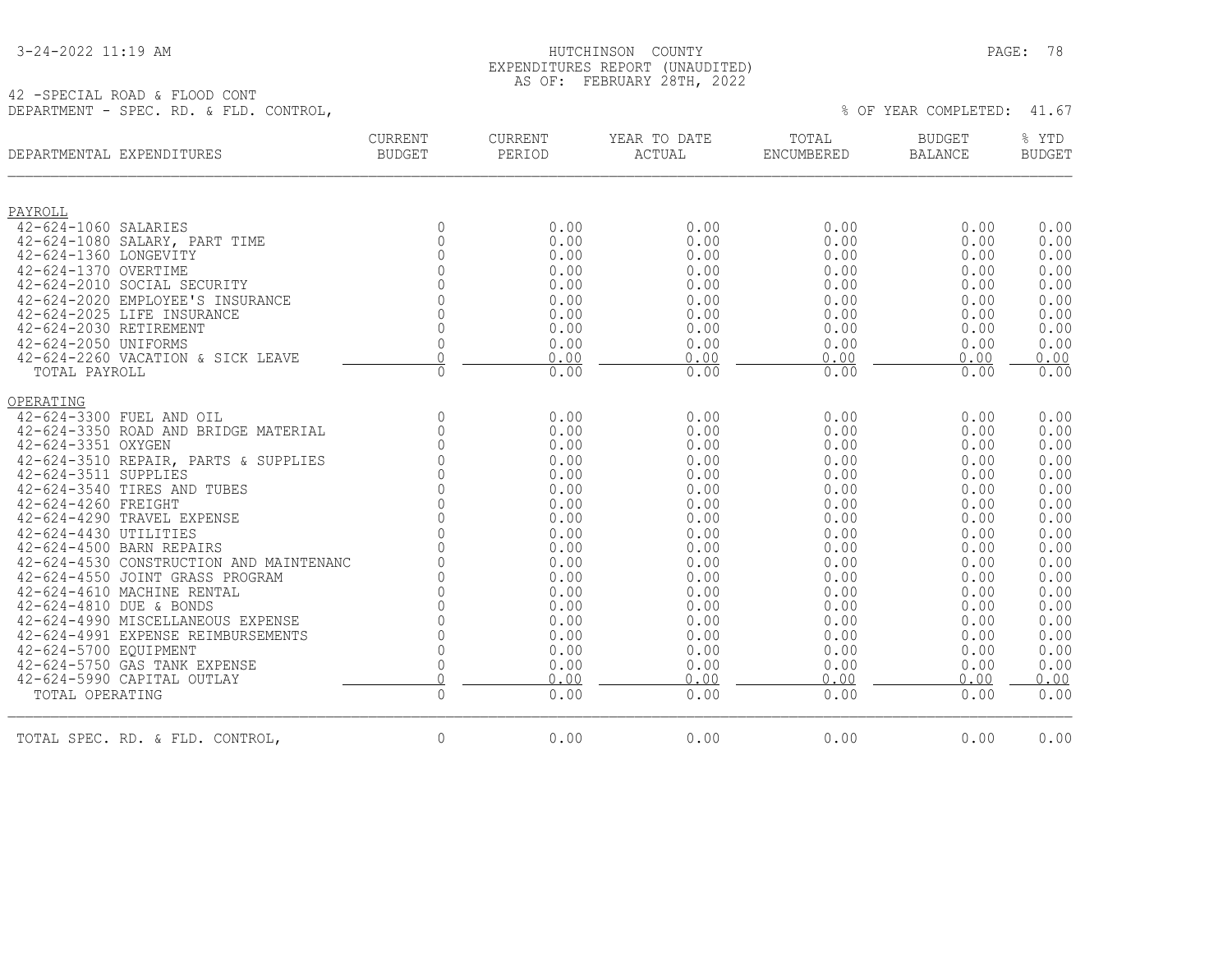| 3-24-2022 11:19 AM |
|--------------------|
|--------------------|

#### HUTCHINSON COUNTY PAGE: 79 EXPENDITURES REPORT (UNAUDITED) AS OF: FEBRUARY 28TH, 2022

42 -SPECIAL ROAD & FLOOD CONT DEPARTMENT - COUNTY WIDE ROAD & BRIDGE \$ \REAR COMPLETED: 41.67

| DEPARTMENTAL EXPENDITURES                                                                                                                                       | <b>CURRENT</b><br>BUDGET | CURRENT<br>PERIOD                    | YEAR TO DATE<br>ACTUAL               | TOTAL<br>ENCUMBERED                  | <b>BUDGET</b><br>BALANCE             | % YTD<br><b>BUDGET</b>               |
|-----------------------------------------------------------------------------------------------------------------------------------------------------------------|--------------------------|--------------------------------------|--------------------------------------|--------------------------------------|--------------------------------------|--------------------------------------|
| OPERATING<br>42-626-4940 REPAIRS<br>42-626-4990 MISCELLANEOUS<br>42-626-5700 EOUIPMENT & REPAIR<br>42-626-5760 DIESEL FUEL REPORT<br>42-626-5990 CAPITAL OUTLAY |                          | 0.00<br>0.00<br>0.00<br>0.00<br>0.00 | 0.00<br>0.00<br>0.00<br>0.00<br>0.00 | 0.00<br>0.00<br>0.00<br>0.00<br>0.00 | 0.00<br>0.00<br>0.00<br>0.00<br>0.00 | 0.00<br>0.00<br>0.00<br>0.00<br>0.00 |
| TOTAL OPERATING                                                                                                                                                 |                          | 0.00                                 | 0.00                                 | 0.00                                 | 0.00                                 | 0.00                                 |
| TOTAL COUNTY WIDE ROAD & BRIDGE                                                                                                                                 |                          | 0.00                                 | 0.00                                 | 0.00                                 | 0.00                                 | 0.00                                 |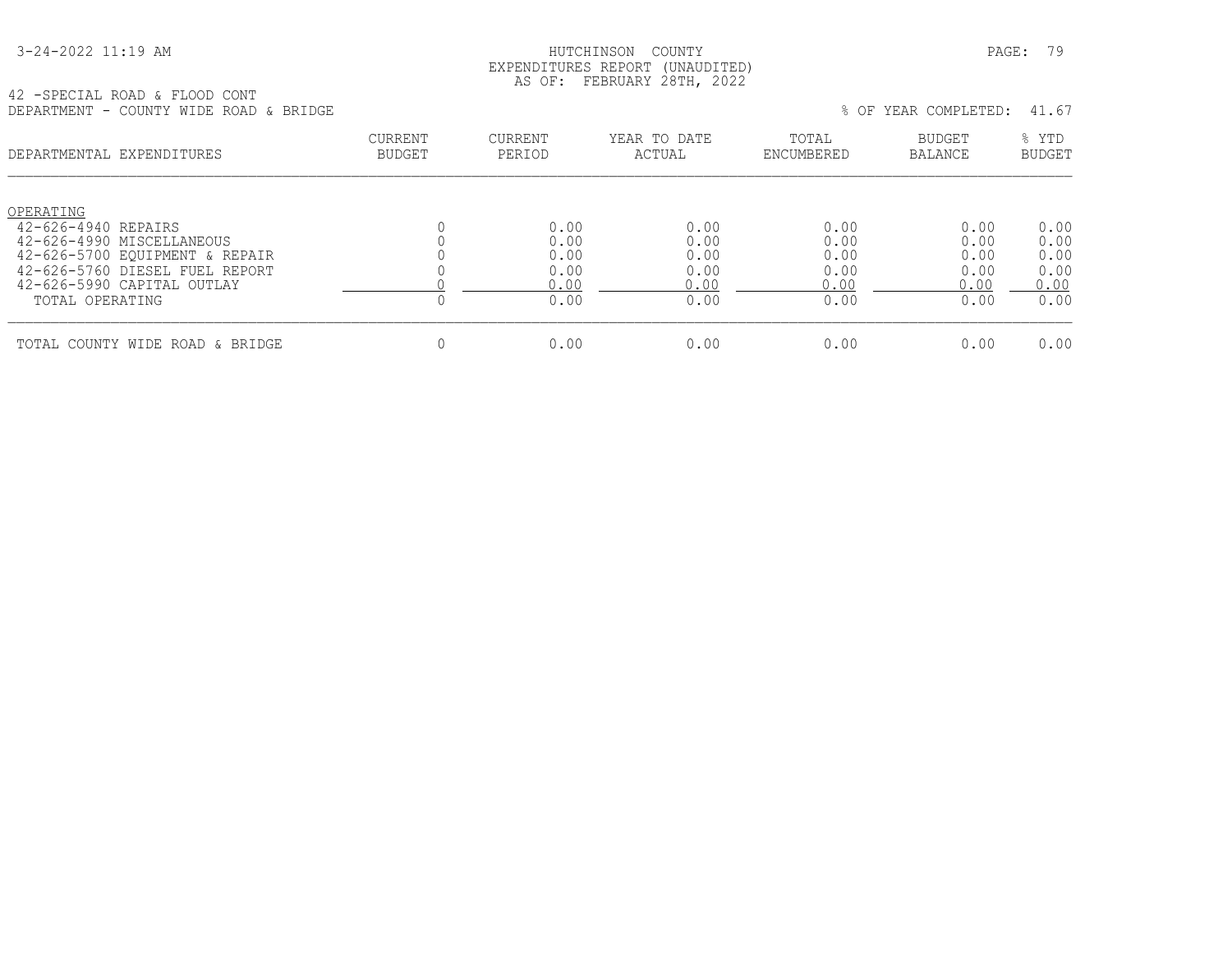| 42 - SPECIAL ROAD & FLOOD CONT                        |                          |                          | AS OF: FEBRUARY 28TH, 2022 |                     |                           |                        |
|-------------------------------------------------------|--------------------------|--------------------------|----------------------------|---------------------|---------------------------|------------------------|
| DEPARTMENT - TRANSFERS                                |                          |                          |                            |                     | % OF YEAR COMPLETED:      | 41.67                  |
| DEPARTMENTAL EXPENDITURES                             | CURRENT<br><b>BUDGET</b> | <b>CURRENT</b><br>PERIOD | YEAR TO DATE<br>ACTUAL     | TOTAL<br>ENCUMBERED | <b>BUDGET</b><br>BALANCE  | % YTD<br><b>BUDGET</b> |
| TRANSFERS<br>42-700-0000 TRANSFERS<br>TOTAL TRANSFERS | 0                        | 0.00<br>0.00             | 176,069.13<br>176,069.13   | 0.00<br>0.00        | 176,069.13<br>176,069.13) | 0.00<br>0.00           |
| TOTAL TRANSFERS                                       | 0                        | 0.00                     | 176,069.13                 | 0.00(               | 176,069.13)               | 0.00                   |
| TOTAL EXPENDITURES                                    | 2,002,408                | 130,568.54               | 816,015.73                 | 237,018.68          | 949, 373. 78              | 52.59                  |

 3-24-2022 11:19 AM HUTCHINSON COUNTY PAGE: 80 EXPENDITURES REPORT (UNAUDITED)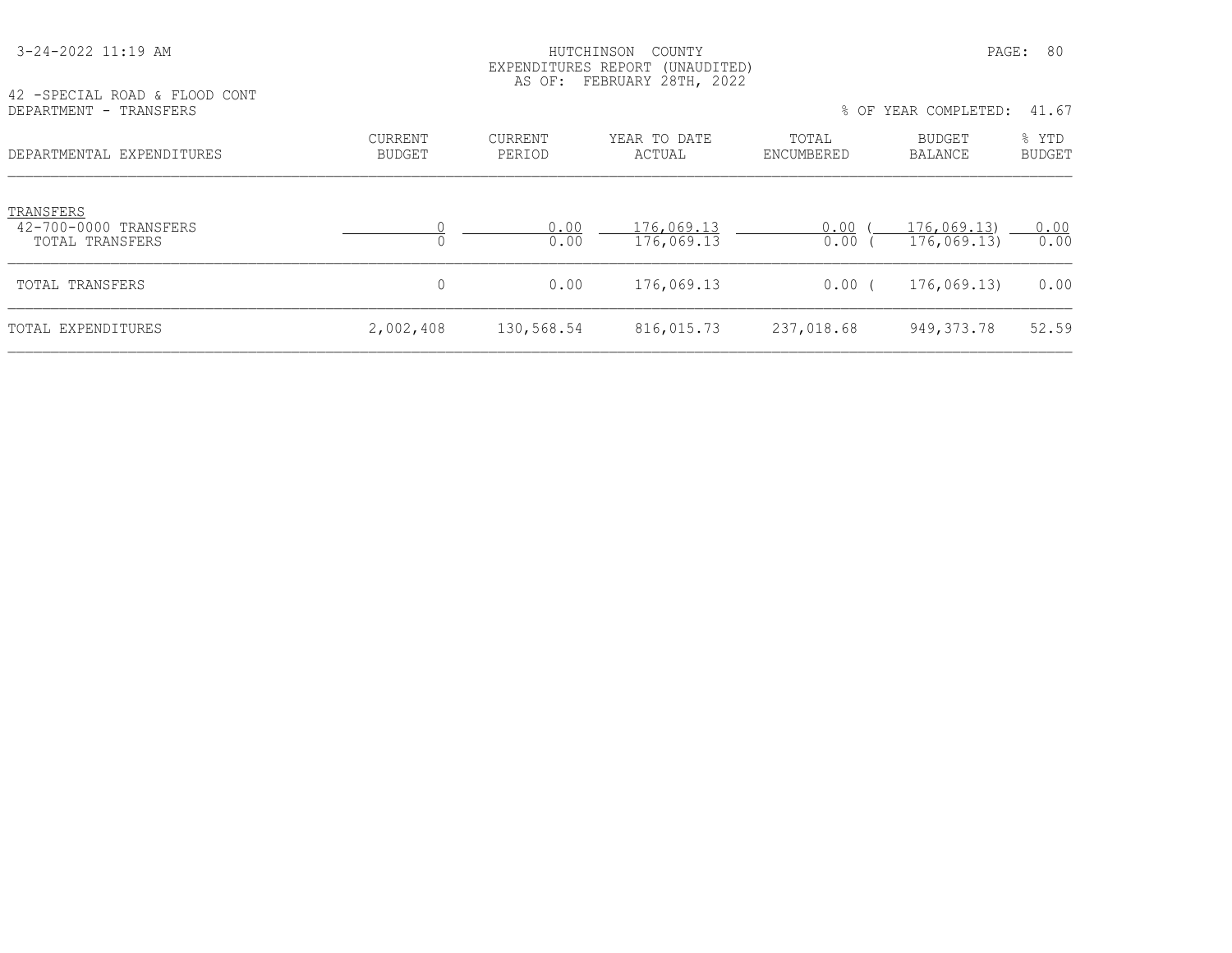#### HUTCHINSON COUNTY PAGE: 81 EXPENDITURES REPORT (UNAUDITED) AS OF: FEBRUARY 28TH, 2022

43 -LATERAL ROAD FUND<br>DEPARTMENT - LATERAL ROAD

| DEPARTMENTAL EXPENDITURES                                                                                                                             | <b>CURRENT</b> | <b>CURRENT</b>               | YEAR TO DATE                 | TOTAL                        | <b>BUDGET</b>                     | % YTD                        |
|-------------------------------------------------------------------------------------------------------------------------------------------------------|----------------|------------------------------|------------------------------|------------------------------|-----------------------------------|------------------------------|
|                                                                                                                                                       | <b>BUDGET</b>  | PERIOD                       | ACTUAL                       | ENCUMBERED                   | <b>BALANCE</b>                    | <b>BUDGET</b>                |
| OPERATING<br>43-628-4531 ROAD REPAIR, PCT.#1<br>43-628-4532 ROAD REPAIR, PCT.#2<br>43-628-4533 ROAD REPAIR, PCT.#3<br>43-628-4534 ROAD REPAIR, PCT.#4 | 16,000         | 0.00<br>0.00<br>0.00<br>0.00 | 0.00<br>0.00<br>0.00<br>0.00 | 0.00<br>0.00<br>0.00<br>0.00 | 16,000.00<br>0.00<br>0.00<br>0.00 | 0.00<br>0.00<br>0.00<br>0.00 |
| 43-628-5990 CAPITAL OUTLAY                                                                                                                            | 16,000         | 0.00                         | 0.00                         | 0.00                         | 0.00                              | 0.00                         |
| TOTAL OPERATING                                                                                                                                       |                | 0.00                         | 0.00                         | 0.00                         | 16,000.00                         | 0.00                         |
| TOTAL LATERAL ROAD                                                                                                                                    | 16,000         | 0.00                         | 0.00                         | 0.00                         | 16,000.00                         | 0.00                         |
| TOTAL EXPENDITURES                                                                                                                                    | 16,000         | 0.00                         | 0.00                         | 0.00                         | 16,000.00                         | 0.00                         |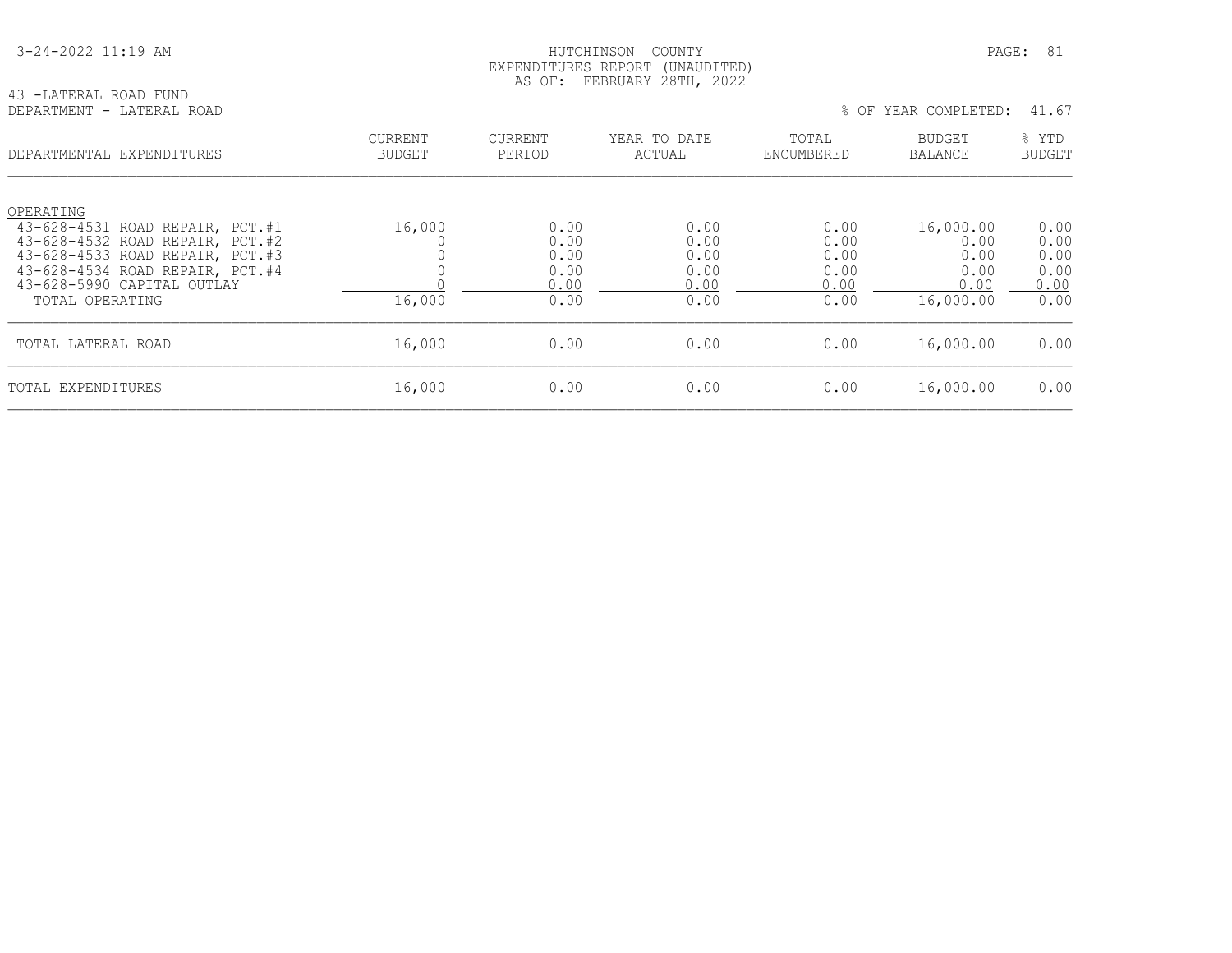| 3-24-2022 11:19 AM |
|--------------------|
|--------------------|

#### HUTCHINSON COUNTY PAGE: 82 EXPENDITURES REPORT (UNAUDITED) AS OF: FEBRUARY 28TH, 2022

44 -CC CT. RECORDS PRESERVATI DEPARTMENT - CC CT.RECORDS PRESERVATI % OF YEAR COMPLETED: 41.67

| DEPARTMENTAL EXPENDITURES                                                             | <b>CURRENT</b><br><b>BUDGET</b> | CURRENT<br>PERIOD    | YEAR TO DATE<br>ACTUAL | TOTAL<br>ENCUMBERED  | BUDGET<br>BALANCE    | % YTD<br><b>BUDGET</b> |
|---------------------------------------------------------------------------------------|---------------------------------|----------------------|------------------------|----------------------|----------------------|------------------------|
| OPERATING<br>44-403-4990 MISCELLANEOUS<br>44-403-5750 COUNTY CLERK<br>TOTAL OPERATING |                                 | 0.00<br>0.00<br>0.00 | 0.00<br>0.00<br>0.00   | 0.00<br>0.00<br>0.00 | 0.00<br>0.00<br>0.00 | 0.00<br>0.00<br>0.00   |
| TOTAL CC CT.RECORDS PRESERVATI                                                        |                                 | 0.00                 | 0.00                   | 0.00                 | 0.00                 | 0.00                   |
| TOTAL EXPENDITURES                                                                    |                                 | 0.00                 | 0.00                   | 0.00                 | 0.00                 | 0.00                   |
|                                                                                       |                                 |                      |                        |                      |                      |                        |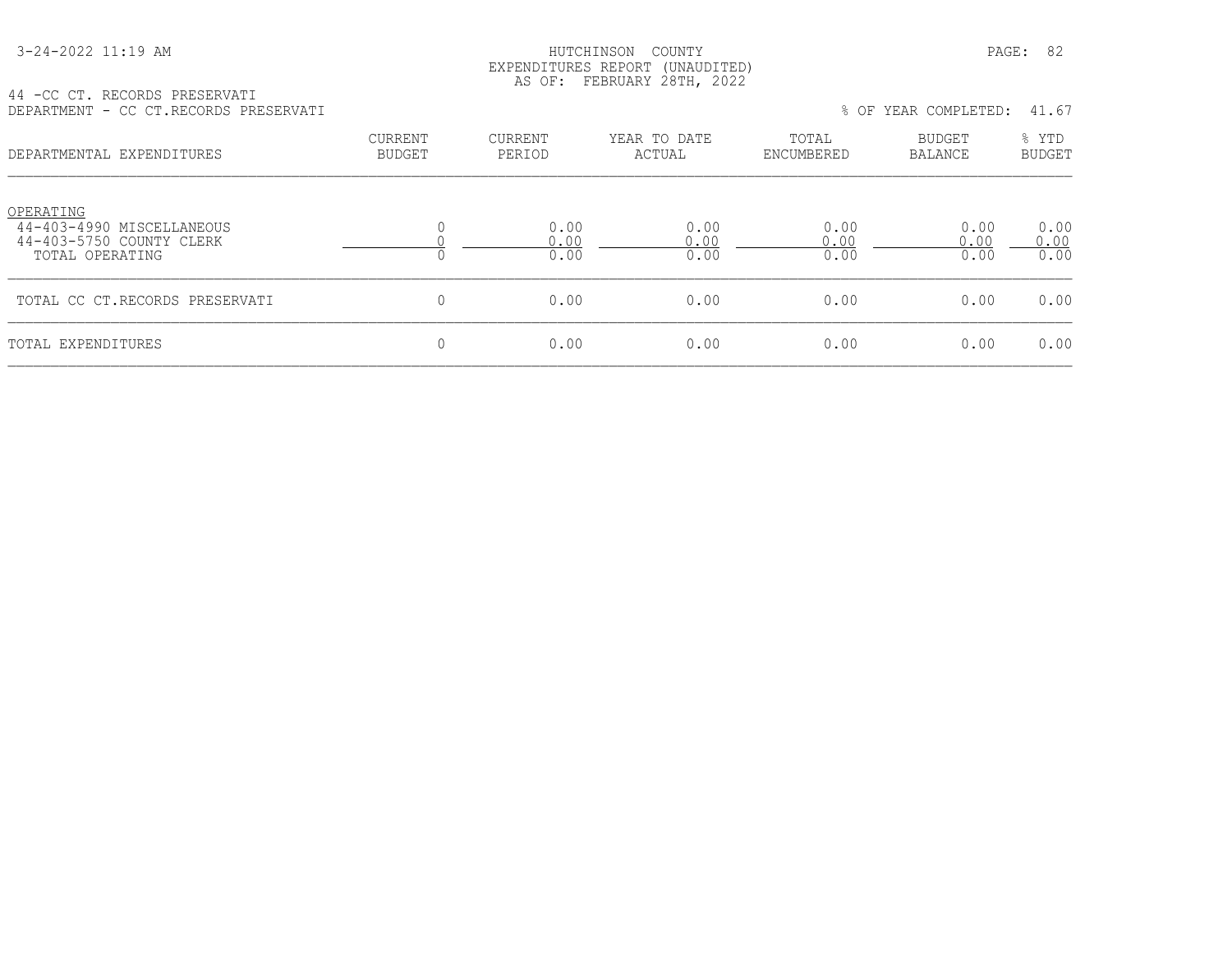| 3-24-2022 11:19 AM |
|--------------------|
|--------------------|

#### HUTCHINSON COUNTY PAGE: 83 EXPENDITURES REPORT (UNAUDITED) AS OF: FEBRUARY 28TH, 2022

| 45 - DIST. CT. RECORDS PRESERVAT<br>DEPARTMENT - DIST.CT.RECORDS PRESERVA |                          |                   |                        |                     | % OF YEAR COMPLETED: | 41.67                  |
|---------------------------------------------------------------------------|--------------------------|-------------------|------------------------|---------------------|----------------------|------------------------|
| DEPARTMENTAL EXPENDITURES                                                 | CURRENT<br><b>BUDGET</b> | CURRENT<br>PERIOD | YEAR TO DATE<br>ACTUAL | TOTAL<br>ENCUMBERED | BUDGET<br>BALANCE    | % YTD<br><b>BUDGET</b> |
| OPERATING<br>45-450-4990 MISCELLANEOUS<br>TOTAL OPERATING                 | 10,000<br>10,000         | 0.00<br>0.00      | 3,200.00<br>3,200.00   | 0.00<br>0.00        | 6,800.00<br>6,800.00 | 32.00<br>32.00         |
| TOTAL DIST.CT.RECORDS PRESERVA                                            | 10,000                   | 0.00              | 3,200.00               | 0.00                | 6,800.00             | 32.00                  |
|                                                                           |                          |                   |                        |                     |                      |                        |

TOTAL EXPENDITURES 10,000 0.00 3,200.00 0.00 6,800.00 32.00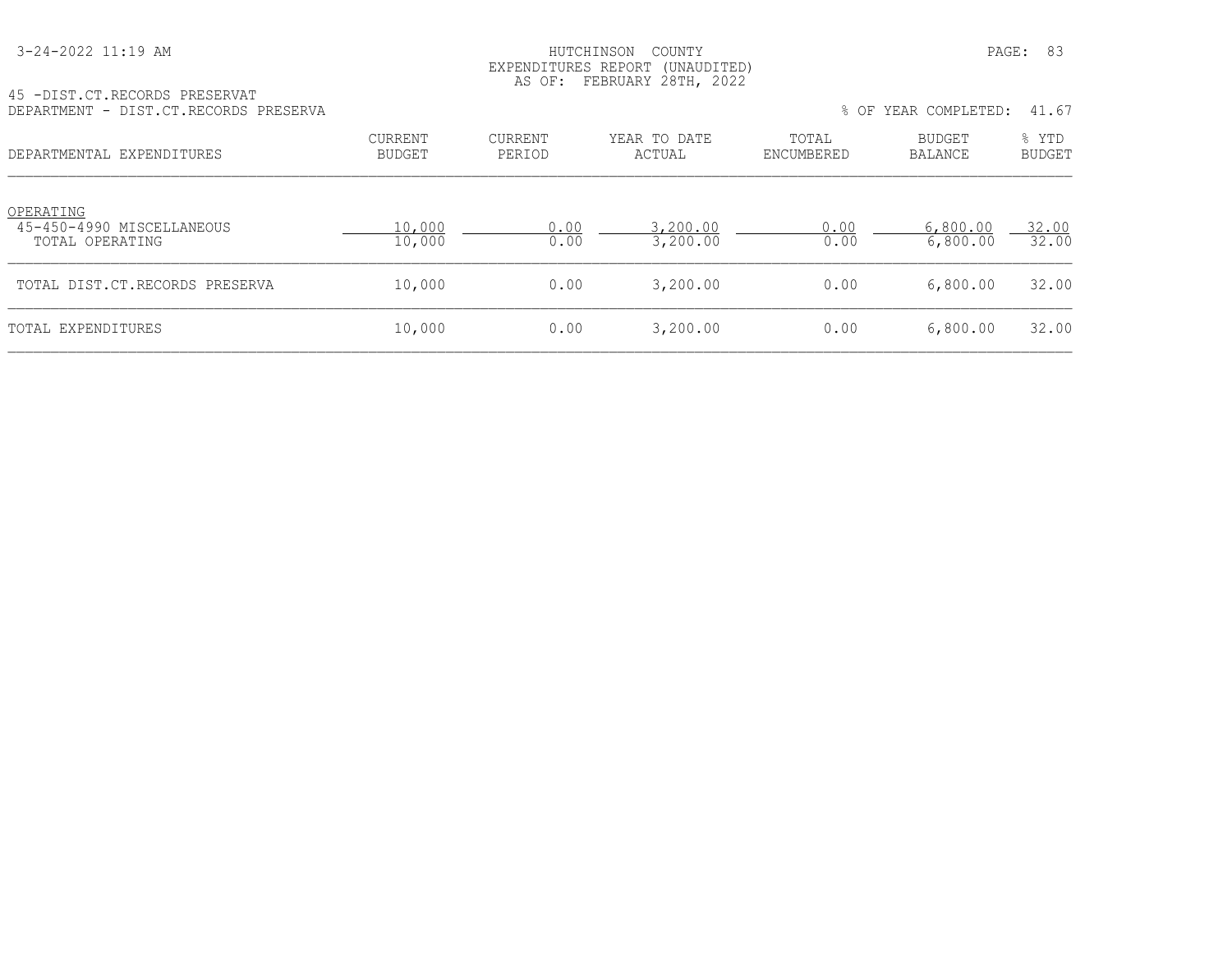|  |  |  | 3-24-2022 11:19 AM |  |
|--|--|--|--------------------|--|
|--|--|--|--------------------|--|

#### HUTCHINSON COUNTY PAGE: 84 EXPENDITURES REPORT (UNAUDITED) AS OF: FEBRUARY 28TH, 2022

|                               | AS OF: FEBRUARY Z8TH, ZUZZ |         |
|-------------------------------|----------------------------|---------|
| 46 -RESCUE PLAN 2021          |                            |         |
| DEPARTMENT - RESCUE PLAN 2021 |                            | : OF YI |

|  | NPT.F.T<br>°۲.<br>г<br>F<br>л. |  |  |
|--|--------------------------------|--|--|
|  |                                |  |  |

|                        | DEPARTMENTAL EXPENDITURES               | <b>CURRENT</b><br><b>BUDGET</b> | <b>CURRENT</b><br>PERIOD | YEAR TO DATE<br>ACTUAL | TOTAL<br>ENCUMBERED | <b>BUDGET</b><br>BALANCE | % YTD<br><b>BUDGET</b> |
|------------------------|-----------------------------------------|---------------------------------|--------------------------|------------------------|---------------------|--------------------------|------------------------|
|                        |                                         |                                 |                          |                        |                     |                          |                        |
| OPERATING              |                                         |                                 |                          |                        |                     |                          |                        |
|                        | 46-690-3320 COVID-19 SUPPLIES/PPE       |                                 | 142.50                   | 142.50                 | 0.00                | 142.50)                  | 0.00                   |
|                        | 46-690-3350 JAIL - LINENS AND UNIFORMS  |                                 | 973.91                   | 973.91                 | 0.00                | 973.91)                  | 0.00                   |
| 46-690-3520 CO         | JUDGE TABLES                            |                                 | 1,096.84                 | 1,096.84               | 0.00                | 1,096.84)                | 0.00                   |
|                        | 46-690-4050 AED - BORGER PHARMACY       |                                 | 0.00                     | 0.00                   | 0.00                | 0.00                     | 0.00                   |
|                        | 46-690-4220 FY22 NEW SYSTEM RADIOS      |                                 | 0.00                     | 0.00                   | 387,221.55 (        | 387, 221, 55)            | 0.00                   |
|                        | 46-690-4502 JAIL DUCT REPAIRS           |                                 | 0.00                     | 0.00                   | 5,830.00            | 5,830.00                 | 0.00                   |
|                        | 46-690-4503 JAIL DISINFECTING TREATMENT |                                 | 1,755.00                 | 1,755.00               | 3,510.00            | 5, 265, 00               | 0.00                   |
|                        | 46-690-5300 D.CRTS AV EQUIP             |                                 | 0.00                     | 43,777.80              | 0.00                | 43,777.80)               | 0.00                   |
|                        | 46-690-5301 CO.JUDGE AV EQUIP           |                                 | 0.00                     | 1,244.12               | 1,170.00            | 2,414.12)                | 0.00                   |
|                        | 46-690-5800 MICROWAVE ANTENNA - IT      |                                 | 0.00                     | 0.00                   | 28,606.05           | 28,606.05                | 0.00                   |
|                        | 46-690-5801 NETWORK UPGRADE - IT        |                                 | 0.00                     | 0.00                   | 93,811.64           | 93,811.64)               | 0.00                   |
|                        | 46-690-5901 MCCALL RD TOWER             |                                 | 0.00                     | 0.00                   | 82,500.00 (         | 82,500.00)               | 0.00                   |
| 46-690-5910 ARP GRANT  |                                         |                                 | 0.00                     | 0.00                   | 0.00                | 0.00                     | 0.00                   |
| TOTAL OPERATING        |                                         |                                 | 3,968.25                 | 48,990.17              | $602, 649.24$ (     | 651, 639.41)             | 0.00                   |
| TOTAL RESCUE PLAN 2021 |                                         | $\mathbf{0}$                    | 3,968.25                 | 48,990.17              | $602, 649.24$ (     | 651,639.41)              | 0.00                   |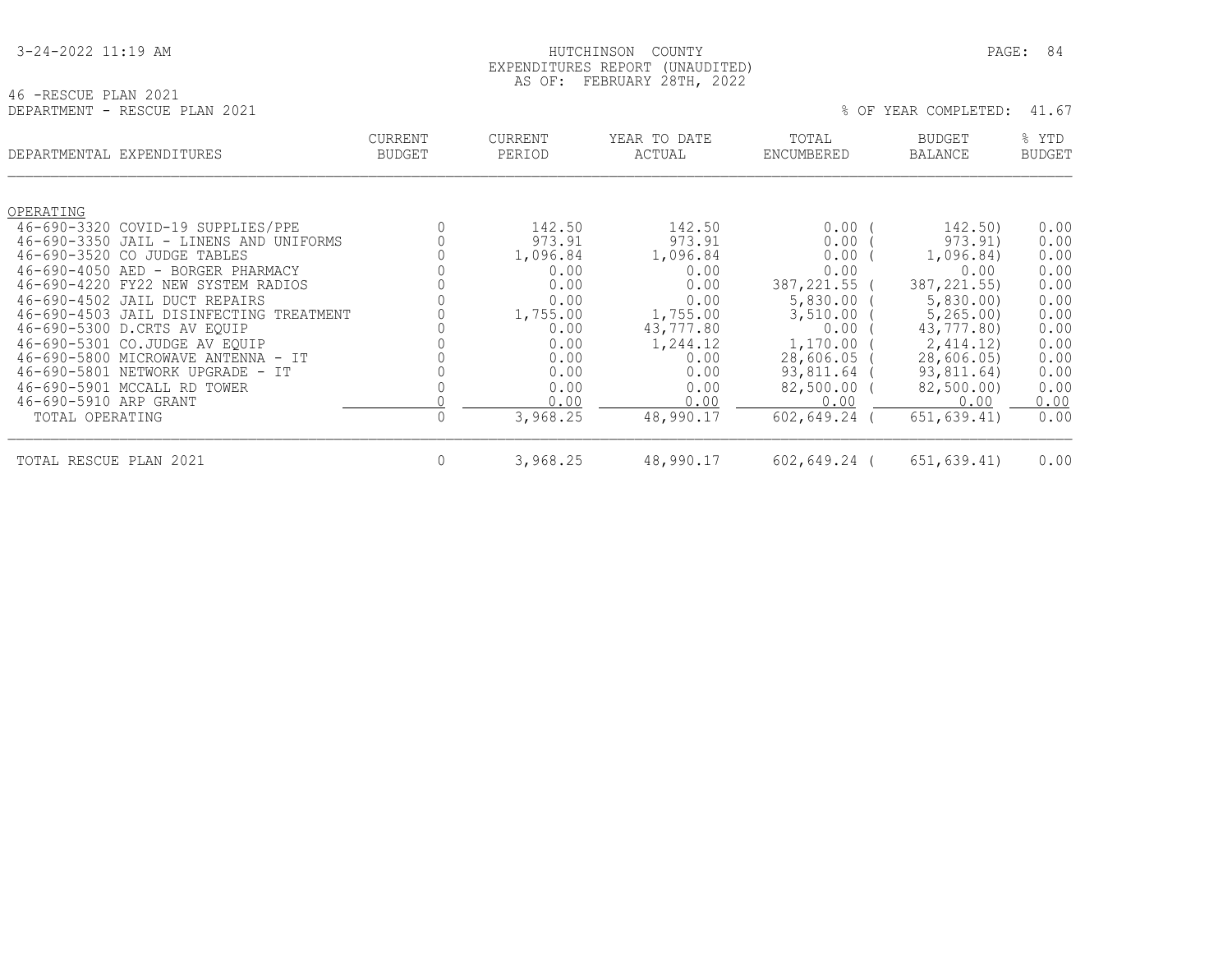| 3-24-2022 11:19 AM |
|--------------------|
|--------------------|

HUTCHINSON COUNTY PAGE: 85 EXPENDITURES REPORT (UNAUDITED) AS OF: FEBRUARY 28TH, 2022

# 46 -RESCUE PLAN 2021

| DEPARTMENTAL EXPENDITURES              | CURRENT<br><b>BUDGET</b> | CURRENT<br>PERIOD | YEAR TO DATE<br>ACTUAL | TOTAL<br>ENCUMBERED | BUDGET<br><b>BALANCE</b> | % YTD<br><b>BUDGET</b> |
|----------------------------------------|--------------------------|-------------------|------------------------|---------------------|--------------------------|------------------------|
| OPERATING                              |                          |                   |                        |                     |                          |                        |
| 46-691-3520 LIBRARY MICROFILM COMPUTER |                          | 0.00              | 0.00                   | 1,173.03            | 1, 173, 03)              | 0.00                   |
| 46-691-3530 WHEELCHAIR LIFT            |                          | 0.00              | 0.00                   | 0.00                | 0.00                     | 0.00                   |
| 46-691-4501 AIRPORT HANGAR DOOR REPAIR |                          | 0.00              | 0.00                   | 74,773.00           | 74,773.00)               | 0.00                   |
| 46-691-5721 SPILLMAN RMS               |                          | 0.00              | 0.00                   | 0.00                | 0.00                     | 0.00                   |
| 46-691-5910 LOST REV GRANT             |                          | 0.00              | 0.00                   | 0.00                | 0.00                     | 0.00                   |
| TOTAL OPERATING                        |                          | 0.00              | 0.00                   | 75,946.03           | 75,946.03)               | 0.00                   |
| TOTAL LOSS REVENUE                     |                          | 0.00              | 0.00                   | 75,946.03 (         | 75,946.03)               | 0.00                   |
| TOTAL EXPENDITURES                     |                          | 3,968.25          | 48,990.17              | $678, 595.27$ (     | 727,585.44)              | 0.00                   |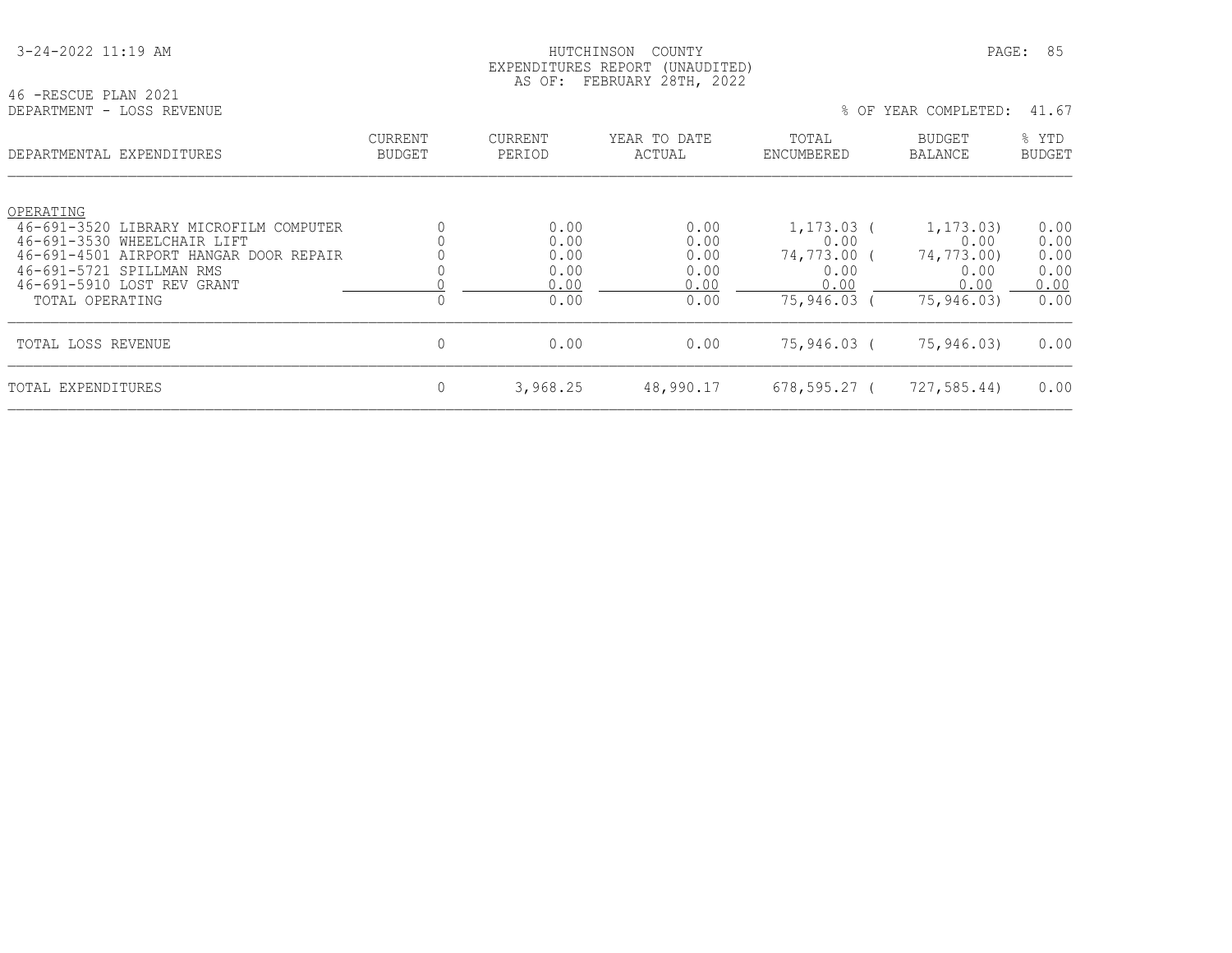50 -SHERIFF LEOSE

#### HUTCHINSON COUNTY PAGE: 86 EXPENDITURES REPORT (UNAUDITED) AS OF: FEBRUARY 28TH, 2022

| DEPARTMENT - SHERIFF LEOSE                                         |                          |                   |                        |                     | % OF YEAR COMPLETED: | 41.67                  |
|--------------------------------------------------------------------|--------------------------|-------------------|------------------------|---------------------|----------------------|------------------------|
| DEPARTMENTAL EXPENDITURES                                          | <b>CURRENT</b><br>BUDGET | CURRENT<br>PERIOD | YEAR TO DATE<br>ACTUAL | TOTAL<br>ENCUMBERED | BUDGET<br>BALANCE    | % YTD<br><b>BUDGET</b> |
| OPERATING<br>50-560-4271 TRAINING AND EDUCATION<br>TOTAL OPERATING | .,801<br>1,801           | 0.00<br>0.00      | 0.00<br>0.00           | 0.00<br>0.00        | ,801.10<br>1,801.10  | 0.00<br>0.00           |
| TOTAL SHERIFF LEOSE                                                | 1,801                    | 0.00              | 0.00                   | 0.00                | 1,801.10             | 0.00                   |
| TOTAL EXPENDITURES                                                 | 1,801                    | 0.00              | 0.00                   | 0.00                | 1,801.10             | 0.00                   |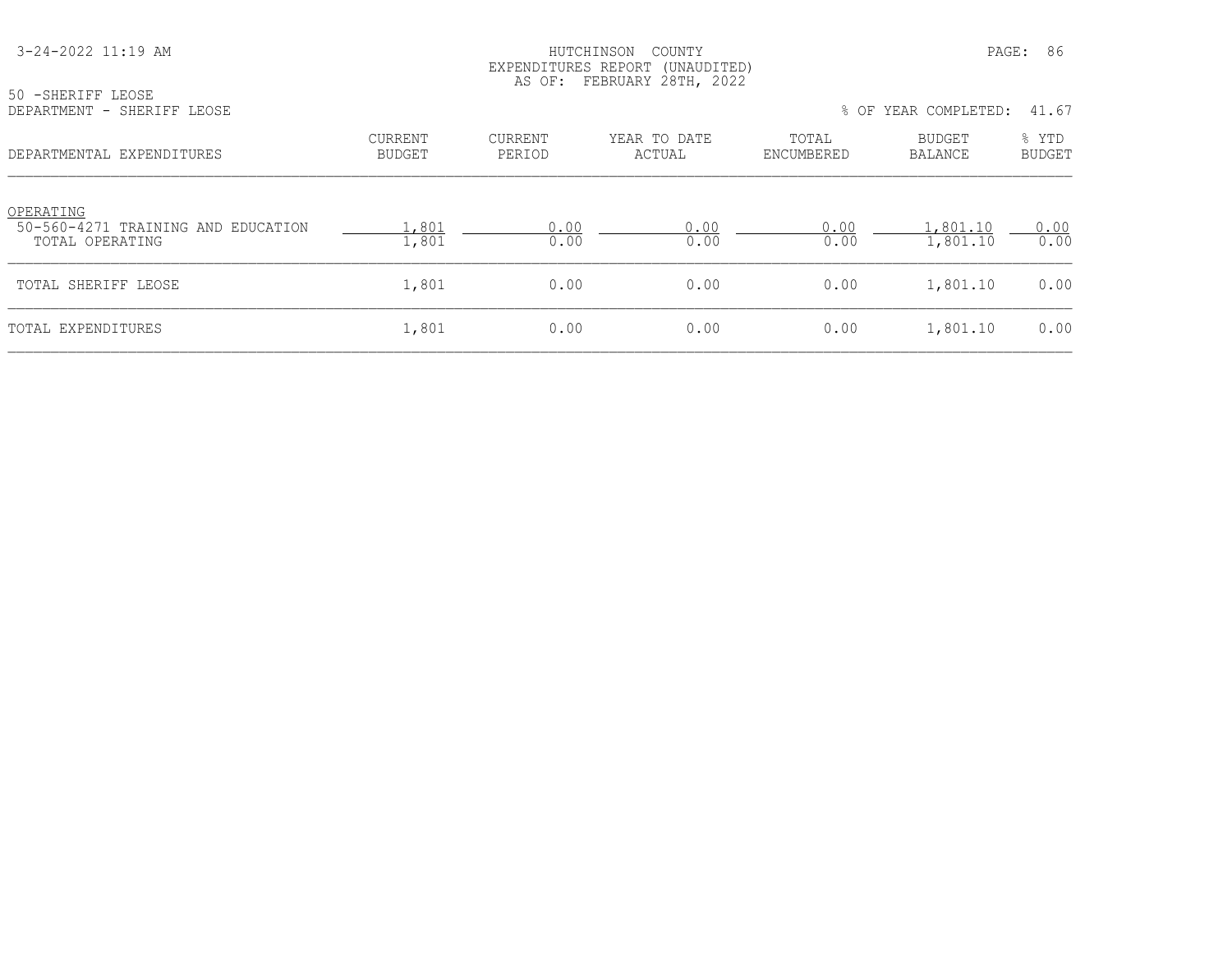#### HUTCHINSON COUNTY PAGE: 87 EXPENDITURES REPORT (UNAUDITED) AS OF: FEBRUARY 28TH, 2022

| 51 -CON #2 LEOSE<br>DEPARTMENT - CON #2 LEOSE                      |                          | $-$ - - - $    -$ | % OF YEAR COMPLETED: 41.67 |                     |                   |                 |
|--------------------------------------------------------------------|--------------------------|-------------------|----------------------------|---------------------|-------------------|-----------------|
| DEPARTMENTAL EXPENDITURES                                          | CURRENT<br><b>BUDGET</b> | CURRENT<br>PERIOD | YEAR TO DATE<br>ACTUAL     | TOTAL<br>ENCUMBERED | BUDGET<br>BALANCE | % YTD<br>BUDGET |
| OPERATING<br>51-550-4271 TRAINING AND EDUCATION<br>TOTAL OPERATING | 555<br>555               | 0.00<br>0.00      | 0.00<br>0.00               | 0.00<br>0.00        | 554.65<br>554.65  | 0.00<br>0.00    |
| TOTAL CON #2 LEOSE                                                 | 555                      | 0.00              | 0.00                       | 0.00                | 554.65            | 0.00            |
| TOTAL EXPENDITURES                                                 | 555                      | 0.00              | 0.00                       | 0.00                | 554.65            | 0.00            |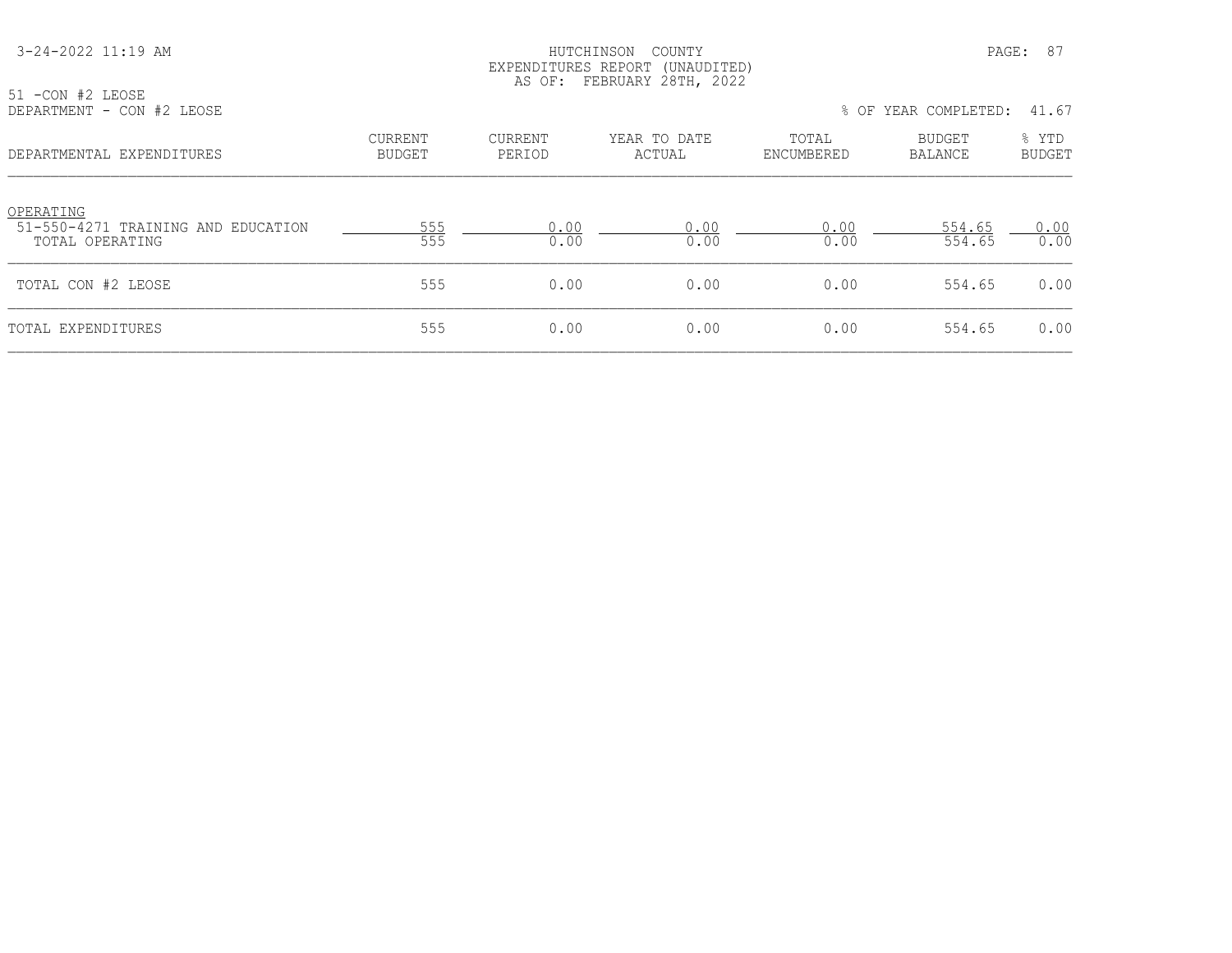52 -CON#1 LEOSE

#### HUTCHINSON COUNTY PAGE: 88 EXPENDITURES REPORT (UNAUDITED) AS OF: FEBRUARY 28TH, 2022

| DEPARTMENT - CON #1 LEOSE                                          |                          |                   |                        |                     | % OF YEAR COMPLETED:     | 41.67                  |
|--------------------------------------------------------------------|--------------------------|-------------------|------------------------|---------------------|--------------------------|------------------------|
| DEPARTMENTAL EXPENDITURES                                          | CURRENT<br><b>BUDGET</b> | CURRENT<br>PERIOD | YEAR TO DATE<br>ACTUAL | TOTAL<br>ENCUMBERED | BUDGET<br><b>BALANCE</b> | % YTD<br><b>BUDGET</b> |
| OPERATING<br>52-551-4271 TRAINING AND EDUCATION<br>TOTAL OPERATING | 539<br>539               | 0.00<br>0.00      | 0.00<br>0.00           | 0.00<br>0.00        | 538.56<br>538.56         | 0.00<br>0.00           |
| TOTAL CON #1 LEOSE                                                 | 539                      | 0.00              | 0.00                   | 0.00                | 538.56                   | 0.00                   |
| TOTAL EXPENDITURES                                                 | 539                      | 0.00              | 0.00                   | 0.00                | 538.56                   | 0.00                   |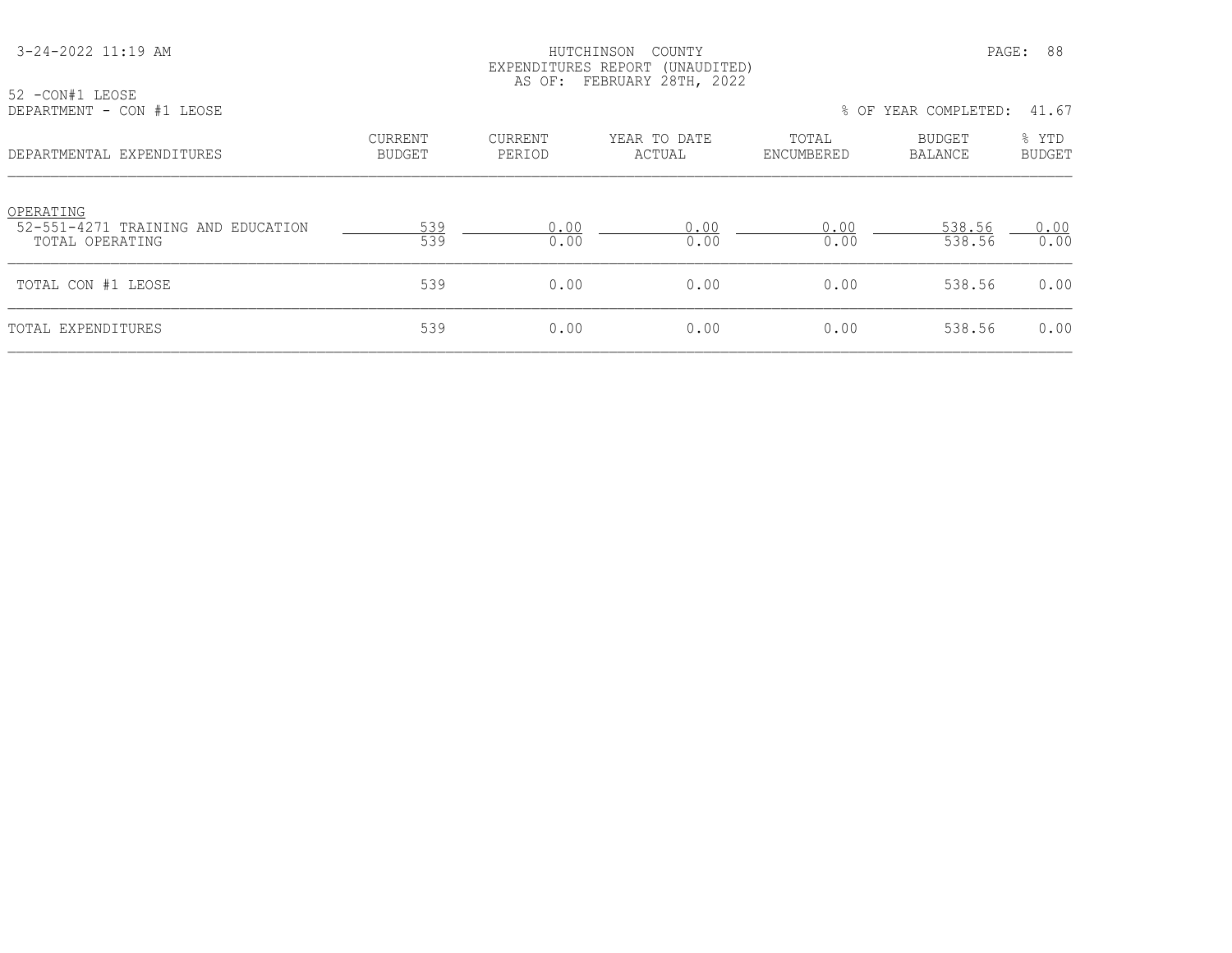# 80 -AIRPORT FUND<br>DEPARTMENT - AIRPORT

|                                               | DEPARTMENTAL EXPENDITURES                                                 | CURRENT<br>BUDGET   | CURRENT<br>PERIOD   | YEAR TO DATE<br>ACTUAL | TOTAL<br>ENCUMBERED | <b>BUDGET</b><br><b>BALANCE</b> | % YTD<br><b>BUDGET</b> |
|-----------------------------------------------|---------------------------------------------------------------------------|---------------------|---------------------|------------------------|---------------------|---------------------------------|------------------------|
| PAYROLL                                       |                                                                           |                     |                     |                        |                     |                                 |                        |
|                                               | 80-681-1080 SALARY/PART TIME                                              | 18,850              | 1,456.25            | 7,294.25               | 0.00                | 11,555.75                       | 38.70                  |
| 80-681-1360 LONGEVITY<br>80-681-1420 SALARIES |                                                                           | 2,100<br>148,564    | 175.00<br>12,380.37 | 875.00<br>61,901.85    | 0.00<br>0.00        | 1,225.00<br>86,662.59           | 41.67<br>41.67         |
|                                               | 80-681-2010 SOCIAL SECURITY                                               | 12,807              | 949.70              | 4,749.48               | 0.00                | 8,057.73                        | 37.08                  |
|                                               | 80-681-2020 EMPLOYEE'S INSURANCE                                          | 38,690              | 3,224.08            | 16,120.40              | 0.00                | 22,569.60                       | 41.67                  |
|                                               | 80-681-2025 LIFE INSURANCE                                                | 108                 | 8.94                | 44.70                  | 0.00                | 63.30                           | 41.39                  |
| 80-681-2030 RETIREMENT                        |                                                                           | 19,504              | 1,618.34            | 8,009.34               | 0.00                | 11,494.26                       | 41.07                  |
|                                               | 80-681-2260 VACATON AND SICK LEAVE                                        | $\sim$ 0            | 0.00                | 0.00                   | 0.00                | 0.00                            | 0.00                   |
| TOTAL PAYROLL                                 |                                                                           | 240,623             | 19,812.68           | 98,995.02              | 0.00                | 141,628.23                      | 41.14                  |
| OPERATING                                     |                                                                           |                     |                     |                        |                     |                                 |                        |
|                                               | 80-681-3100 OFFICE SUPPLIES                                               | 2,000               | 0.00                | 55.49                  | 0.00                | 1,944.51                        | 2.77                   |
|                                               | 80-681-3110 POSTAGE AND BOX RENT                                          | 1,000               | 15.86               | 493.60                 | 0.00                | 506.40                          | 49.36                  |
| 80-681-3330 FUEL                              | 80-681-3300 FUEL FOR RESALE                                               | 400,000<br>$\Omega$ | 22,096.29<br>0.00   | 175, 514.23<br>0.00    | 0.00<br>0.00        | 224, 485.77<br>0.00             | 43.88<br>0.00          |
|                                               | 80-681-3350 MATERIALS FOR RESALE                                          | 1,500               | 0.00                | 897.47                 | 0.00                | 602.53                          | 59.83                  |
| 80-681-4000 LEGAL FEES                        |                                                                           | $\mathbf{0}$        | 0.00                | 0.00                   | 0.00                | 0.00                            | 0.00                   |
|                                               | 80-681-4090 PEST CONTROL/WEED CONTROL                                     | $\Omega$            | 0.00                | 0.00                   | 0.00                | 0.00                            | 0.00                   |
| 80-681-4260 FREIGHT                           |                                                                           | $\Omega$            | 0.00                | 0.00                   | 0.00                | 0.00                            | 0.00                   |
| 80-681-4430 UTILITIES                         | 80-681-4290 TRAVEL & DUES                                                 | 1,500               | 0.00                | 0.00                   | 0.00                | 1,500.00                        | 0.00<br>45.29          |
|                                               | 80-681-4500 MAINTENANCE, BUILDING AND G                                   | 12,000<br>15,000    | 1,229.48<br>450.00  | 5,434.56<br>1,231.89   | 0.00<br>0.00        | 6, 565.44<br>13,768.11          | 8.21                   |
|                                               | 80-681-4540 VEHICLE EXPENSE                                               | 10,000              | 222.08              | 940.61                 | 0.00                | 9,059.39                        | 9.41                   |
|                                               | 80-681-4560 RUNWAY AND TAXI, MAINTENANC                                   | $\overline{0}$      | 0.00                | 0.00                   | 0.00                | 0.00                            | 0.00                   |
| 80-681-4800 BONDS                             |                                                                           | 100                 | 100.00              | 100.00                 | 0.00                | 0.00                            | 100.00                 |
| 80-681-4810 GRANT                             |                                                                           | 50,000              | 4,472.06            | 10,812.34              | 0.00                | 39,187.66                       | 21.62<br>23.28         |
|                                               | 80-681-4990 MISCELLANEOUS EXPENSE<br>80-681-5600 AIRPORT DEPRECIATION EXP | 5,000<br>$\Omega$   | 45.00<br>0.00       | 1,163.85<br>0.00       | 0.00<br>0.00        | 3,836.15<br>0.00                | 0.00                   |
|                                               | 80-681-5700 EQUIPMENT AND UPKEEP                                          | 5,000               | 31.95               | 646.50                 | 0.00                | 4,353.50                        | 12.93                  |
| 80-681-5730 FURNITURE                         |                                                                           | 9,600               | 0.00                | 9,600.00               | 0.00                | 0.00                            | 100.00                 |
|                                               | 80-681-5731 PURCHASE HANGERS                                              | $\mathbf{0}$        | 0.00                | 0.00                   | 0.00                | 0.00                            | 0.00                   |
|                                               | 80-681-5930 STATE SALES TAX                                               | 500                 | 0.00                | 82.34                  | 0.00                | 417.66                          | 16.47                  |
|                                               | 80-681-5931 FEDERAL TAX ON FUEL<br>80-681-5990 CAPITAL OUTLAY             | 45,000<br>$\Omega$  | 1,850.25<br>0.00    | 15,203.53<br>0.00      | 0.00<br>0.00        | 29,796.47<br>0.00               | 33.79<br>0.00          |
|                                               | 80-681-6511 SUPPLIES FOR USE                                              | 4,000               | 313.36              | 1,726.48               | 0.00                | 2,273.52                        | 43.16                  |
| 80-681-6550 FEES                              |                                                                           | 20,000              | 1,314.05            | 6,943.77               | 0.00                | 13,056.23                       | 34.72                  |
|                                               | 80-681-6600 FUEL SYSTEM EXPENSE                                           | 5,000               | 51.26               | 1,080.71               | 0.00                | 3,919.29                        | 21.61                  |
| 80-681-6650 INSURANCE                         |                                                                           | 6,000               | 0.00                | 2.892.00               | 0.00                | 3,108,00                        | 48.20                  |
| TOTAL OPERATING                               |                                                                           | 593,200             | 32, 191.64          | 234,819.37             | 0.00                | 358, 380.63                     | 39.59                  |
| TOTAL AIRPORT                                 |                                                                           | 833,823             | 52,004.32           | 333, 814.39            | 0.00                | 500,008.86                      | 40.03                  |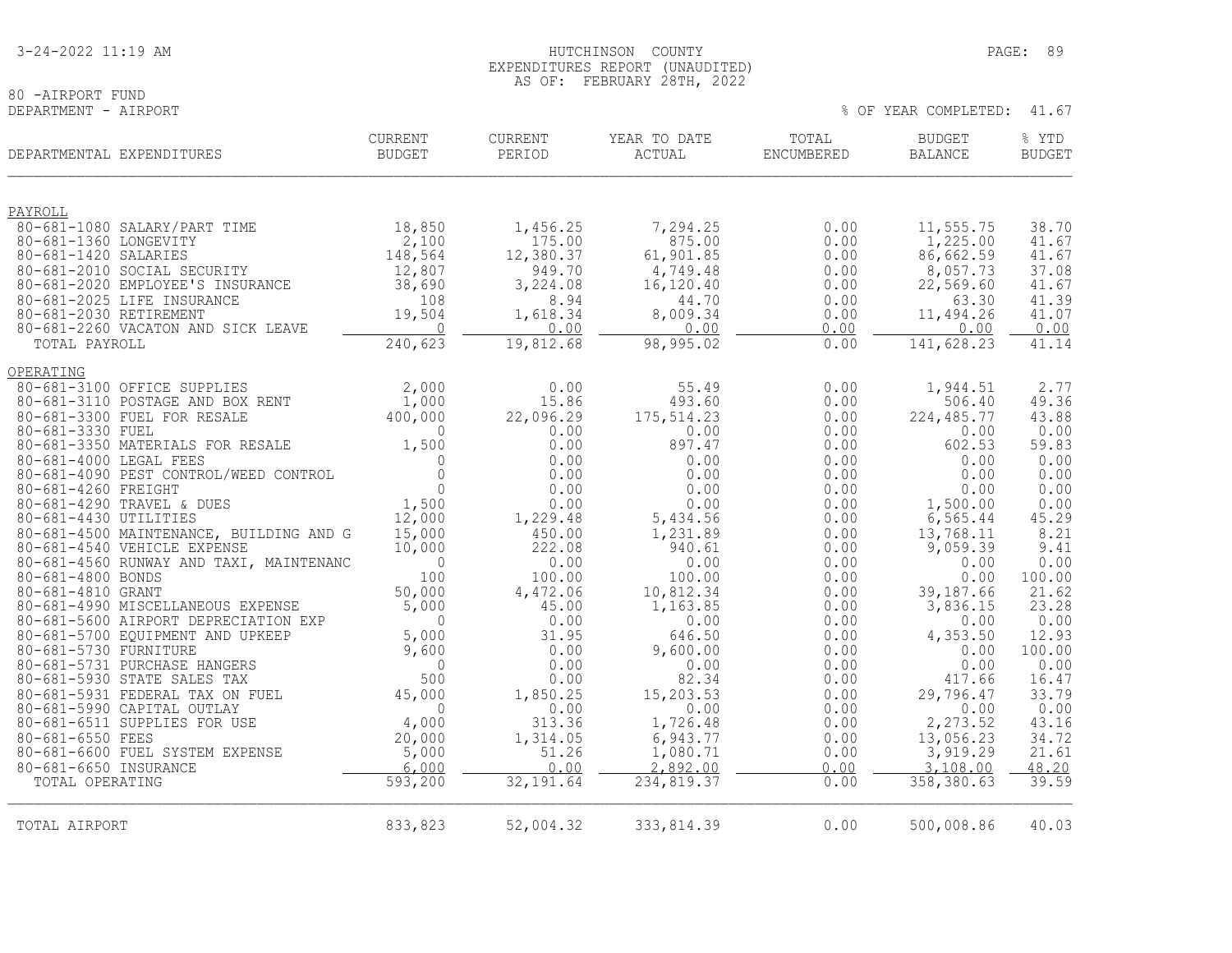| 3-24-2022 11:19 AM                                       |                          | EXPENDITURES REPORT (UNAUDITED)<br>AS OF: FEBRUARY 28TH, 2022 | 90<br>PAGE:            |                     |                          |                        |
|----------------------------------------------------------|--------------------------|---------------------------------------------------------------|------------------------|---------------------|--------------------------|------------------------|
| 80 -AIRPORT FUND<br>DEPARTMENT - TRANSFERS               |                          |                                                               |                        |                     | % OF YEAR COMPLETED:     | 41.67                  |
| DEPARTMENTAL EXPENDITURES                                | CURRENT<br><b>BUDGET</b> | <b>CURRENT</b><br>PERIOD                                      | YEAR TO DATE<br>ACTUAL | TOTAL<br>ENCUMBERED | <b>BUDGET</b><br>BALANCE | % YTD<br><b>BUDGET</b> |
| TRANSFERS<br>80-700-0000 TRANSFER OUT<br>TOTAL TRANSFERS |                          | 0.00<br>0.00                                                  | 77,349.37<br>77,349.37 | 0.00<br>0.00        | 77,349.37)<br>77,349.37) | 0.00<br>0.00           |
| TOTAL TRANSFERS                                          | 0                        | 0.00                                                          | 77,349.37              | $0.00$ (            | 77,349.37)               | 0.00                   |
| TOTAL EXPENDITURES                                       | 833,823                  | 52,004.32                                                     | 411,163.76             | 0.00                | 422,659.49               | 49.31                  |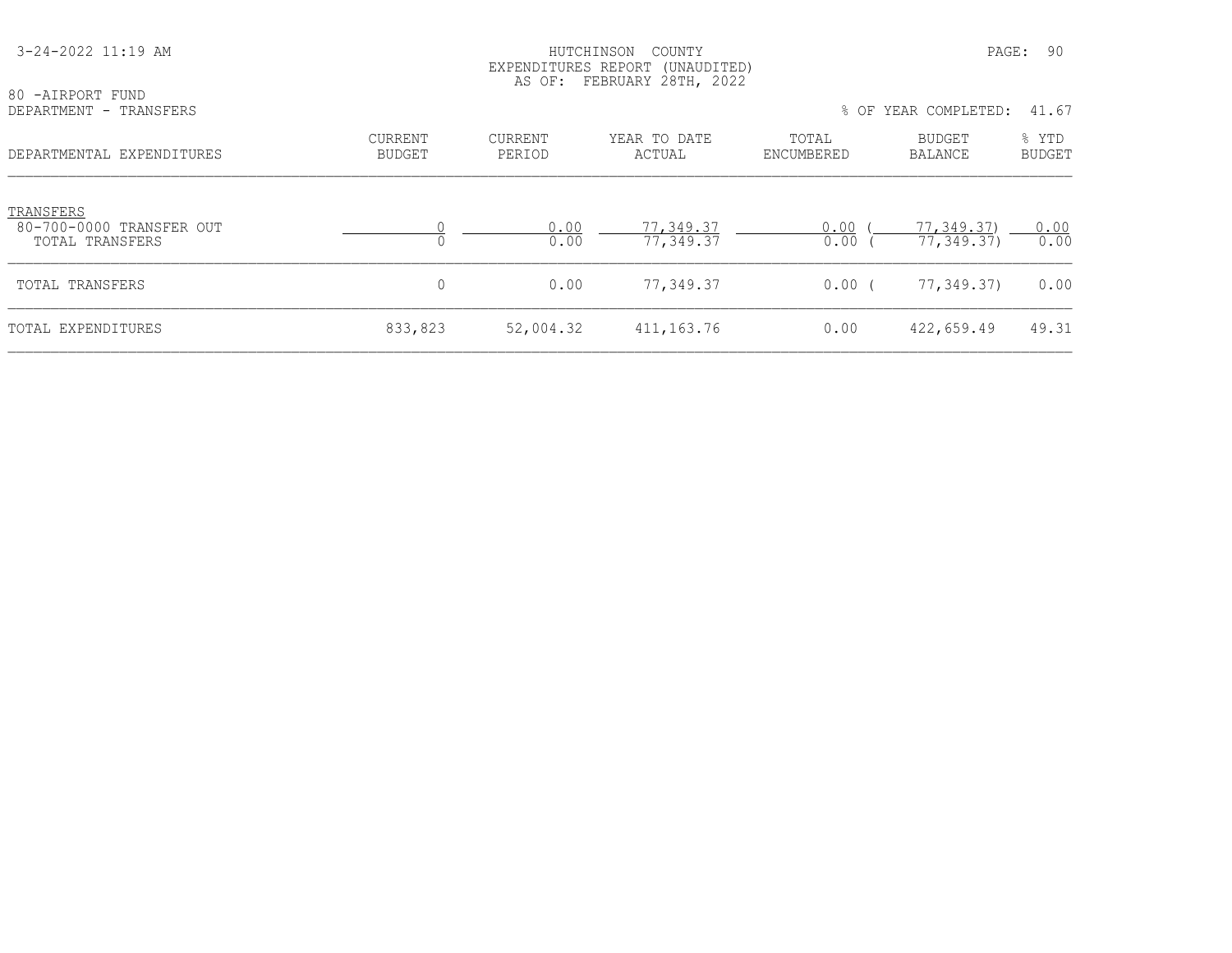| 3-24-2022 11:19 AM<br>81 -MUSEUM FUND<br>DEPARTMENT - TRANSFER IN | PAGE:<br>- 91<br>COUNTY<br>HUTCHINSON<br>EXPENDITURES REPORT (UNAUDITED)<br>AS OF: FEBRUARY 28TH, 2022<br>% OF YEAR COMPLETED:<br>41.67 |                   |                            |                     |                   |                        |
|-------------------------------------------------------------------|-----------------------------------------------------------------------------------------------------------------------------------------|-------------------|----------------------------|---------------------|-------------------|------------------------|
| DEPARTMENTAL EXPENDITURES                                         | CURRENT<br><b>BUDGET</b>                                                                                                                | CURRENT<br>PERIOD | YEAR TO DATE<br>ACTUAL     | TOTAL<br>ENCUMBERED | BUDGET<br>BALANCE | % YTD<br><b>BUDGET</b> |
| TRANSFERS<br>81-390-0000 TRANSFER IN<br>TOTAL TRANSFERS           | 202,808)<br>202,808)                                                                                                                    | 0.00<br>0.00      | 202,808.00)<br>202,808.00) | 0.00<br>0.00        | 0.00<br>0.00      | 100.00<br>100.00       |
| TOTAL TRANSFER IN                                                 | 202,808)                                                                                                                                | $0.00$ (          | 202,808.00)                | 0.00                | 0.00              | 100.00                 |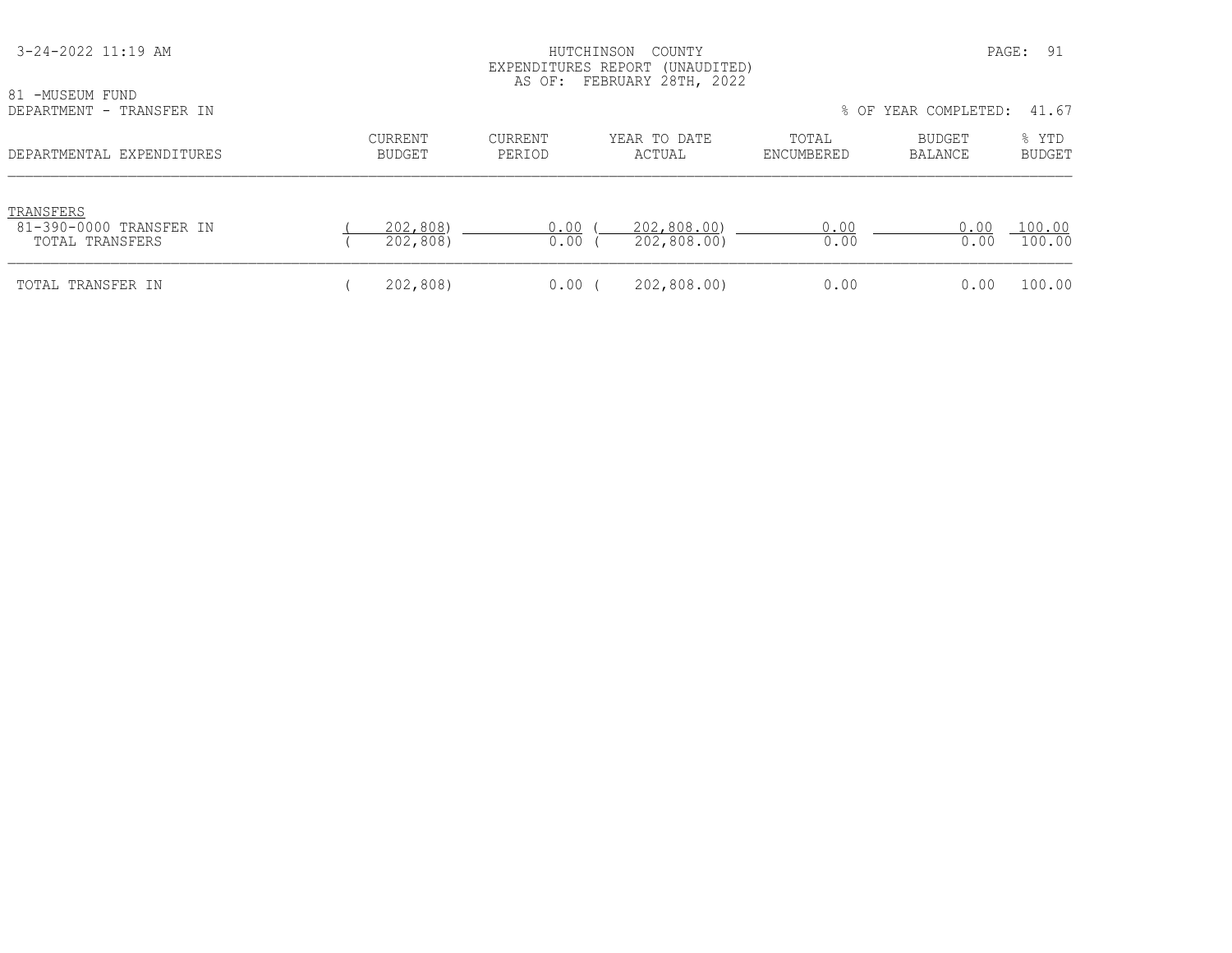81 -MUSEUM FUND<br>DEPARTMENT - MUSEUM

|                                               | DEPARTMENTAL EXPENDITURES                                 | <b>CURRENT</b><br><b>BUDGET</b> | <b>CURRENT</b><br>PERIOD | YEAR TO DATE<br><b>ACTUAL</b> | TOTAL<br>ENCUMBERED | <b>BUDGET</b><br><b>BALANCE</b> | % YTD<br><b>BUDGET</b> |
|-----------------------------------------------|-----------------------------------------------------------|---------------------------------|--------------------------|-------------------------------|---------------------|---------------------------------|------------------------|
| PAYROLL                                       |                                                           |                                 |                          |                               |                     |                                 |                        |
| 81-513-1010 SALARIES                          |                                                           | 44,357                          | 3,300.00                 | 16,500.00                     | 0.00                | 27,857.40                       | 37.20                  |
|                                               | 81-513-1020 SALARY, DIRECTOR                              | 59,408                          | 4,950.66                 | 24,753.30                     | 0.00                | 34,654.62                       | 41.67                  |
|                                               | 81-513-1030 GRANT SALARY<br>81-513-1080 PT. TIME SALARIES | 0<br>20,000                     | 0.00                     | 0.00<br>8,414.00              | 0.00<br>0.00        | 0.00<br>11,586.00               | 0.00<br>42.07          |
| 81-513-1360 LONGEVITY                         |                                                           | 600                             | 1,800.00<br>50.00        | 250.00                        | 0.00                | 350.00                          | 41.67                  |
|                                               | 81-513-2010 SOCIAL SECURITY                               | 9,514                           | 743.06                   | 3,670.49                      | 0.00                | 5,843.46                        | 38.58                  |
|                                               | 81-513-2020 EMPLOYEES INS.                                | 25,895                          | 2,157.87                 | 10,789.35                     | 0.00                | 15, 105.65                      | 41.67                  |
|                                               | 81-513-2025 LIFE INSURANCE                                | 72                              | 5.96                     | 29.80                         | 0.00                | 42.20                           | 41.39                  |
| 81-513-2030 RETIREMENT                        |                                                           | 14,312                          | 1,166.63                 | 5,705.65                      | 0.00                | 8,606.37                        | 39.87                  |
| 81-513-2260 VACATION<br>TOTAL PAYROLL         |                                                           | 0<br>174,158                    | 0.00<br>14, 174. 18      | 0.00<br>70, 112.59            | 0.00<br>0.00        | 0.00<br>104,045.70              | 0.00<br>40.26          |
|                                               |                                                           |                                 |                          |                               |                     |                                 |                        |
| OPERATING                                     |                                                           |                                 |                          |                               |                     |                                 |                        |
|                                               | 81-513-3100 OFFICE SUPPLIES                               | 2,500                           | 8.58                     | 373.86                        | 0.00                | 2,126.14                        | 14.95                  |
| 81-513-3101 COPIER EXP.                       |                                                           | 2,500                           | 168.40                   | 1,027.13                      | 0.00                | 1,472.87                        | 41.09                  |
| 81-513-4270 CONFERENCE                        | 81-513-3320 JANITOR SUPPLIES                              | 300<br>$\mathbf{0}$             | 0.00<br>0.00             | 0.00<br>0.00                  | 0.00<br>0.00        | 300.00<br>0.00                  | 0.00<br>0.00           |
| 81-513-4271 MEALS                             |                                                           | $\Omega$                        | 0.00                     | 0.00                          | 0.00                | 0.00                            | 0.00                   |
|                                               | 81-513-4290 MILEAGE & TRAVEL                              | 200                             | 0.00                     | 0.00                          | 0.00                | 200.00                          | 0.00                   |
|                                               | 81-513-4400 UTILITIES & PHONE                             | 11,500                          | 1,010.77                 | 3,800.70                      | 0.00                | 7,699.30                        | 33.05                  |
|                                               | 81-513-4500 BLDG. MAINT.                                  | 6,000                           | 0.00                     | 1,324.25                      | 0.00                | 4,675.75                        | 22.07                  |
| 81-513-4990 EVENTS                            | 81-513-4810 MEMBERSHIP & DUES                             | 200<br>100                      | 0.00<br>0.00             | 0.00<br>0.00                  | 0.00<br>0.00        | 200.00<br>100.00                | 0.00<br>0.00           |
|                                               | 81-513-4991 TRANSPOTATION/ARMORY MATERI                   | $\Omega$                        | 0.00                     | 0.00                          | 0.00                | 0.00                            | 0.00                   |
|                                               | 81-513-4992 EDUCATIONAL FUND                              | $\overline{0}$                  | 0.00                     | 0.00                          | 0.00                | 0.00                            | 0.00                   |
| 81-513-4993 MISC.                             |                                                           | 300                             | 0.00                     | 0.00                          | 0.00                | 300.00                          | 0.00                   |
|                                               | 81-513-4994 VOL. PROGRAMS                                 | 50                              | 0.00                     | 0.00                          | 0.00                | 50.00                           | 0.00                   |
| 81-513-4995 DERRICK                           | 81-513-4996 DONATIONS & GRANT                             | $\Omega$<br>$\mathbf{0}$        | 0.00<br>0.00             | 0.00<br>0.00                  | 0.00<br>0.00        | 0.00<br>0.00                    | 0.00<br>0.00           |
| 81-513-4997 GIFT SHOP                         |                                                           | 2,000                           | 0.00                     | 172.79                        | 0.00                | 1,827.21                        | 8.64                   |
|                                               | 81-513-4998 COLLECTIONS CARE                              | 1,500                           | 0.00                     | 0.00                          | 0.00                | 1,500.00                        |                        |
| 81-513-4999 EXHIBITS                          |                                                           | 3,000                           | 171.15                   | 204.82                        | 0.00                | 2,795.18                        | $0.00$<br>6.83         |
|                                               | 81-513-5000 SPUDDER & EXHIBIT SHELTER                     | $\overline{0}$                  | 0.00                     | 0.00                          | 0.00                | 0.00                            | 0.00                   |
|                                               | 81-513-5502 LAND PURCHASE                                 | $\Omega$<br>2,500               | 0.00<br>0.00             | 0.00                          | 0.00                | 0.00<br>2,500.00                | 0.00<br>0.00           |
| 81-513-5700 EQUIPMENT<br>81-513-5720 COMPUTER |                                                           | 2,000                           | 101.34                   | 0.00<br>211.34                | 0.00<br>0.00        | 1,788.66                        | 10.57                  |
|                                               | 81-513-5900 BOOKS & BROCHURES                             | 100                             | 0.00                     | 13.55                         | 0.00                | 86.45                           | 13.55                  |
|                                               | 81-513-5990 HOTEL MOTEL TAX                               | $\mathbf 0$                     | 0.00                     | 0.00                          | 0.00                | 0.00                            | 0.00                   |
|                                               | 81-513-5991 CAPITAL OUTLAY                                | $\cap$                          | 0.00                     | 0.00                          | 0.00                | 0.00                            | 0.00                   |
| TOTAL OPERATING                               |                                                           | 34,750                          | 1,460.24                 | 7,128.44                      | 0.00                | 27,621.56                       | 20.51                  |
| TOTAL MUSEUM                                  |                                                           | 208,908                         | 15,634.42                | 77,241.03                     | 0.00                | 131,667.26                      | 36.97                  |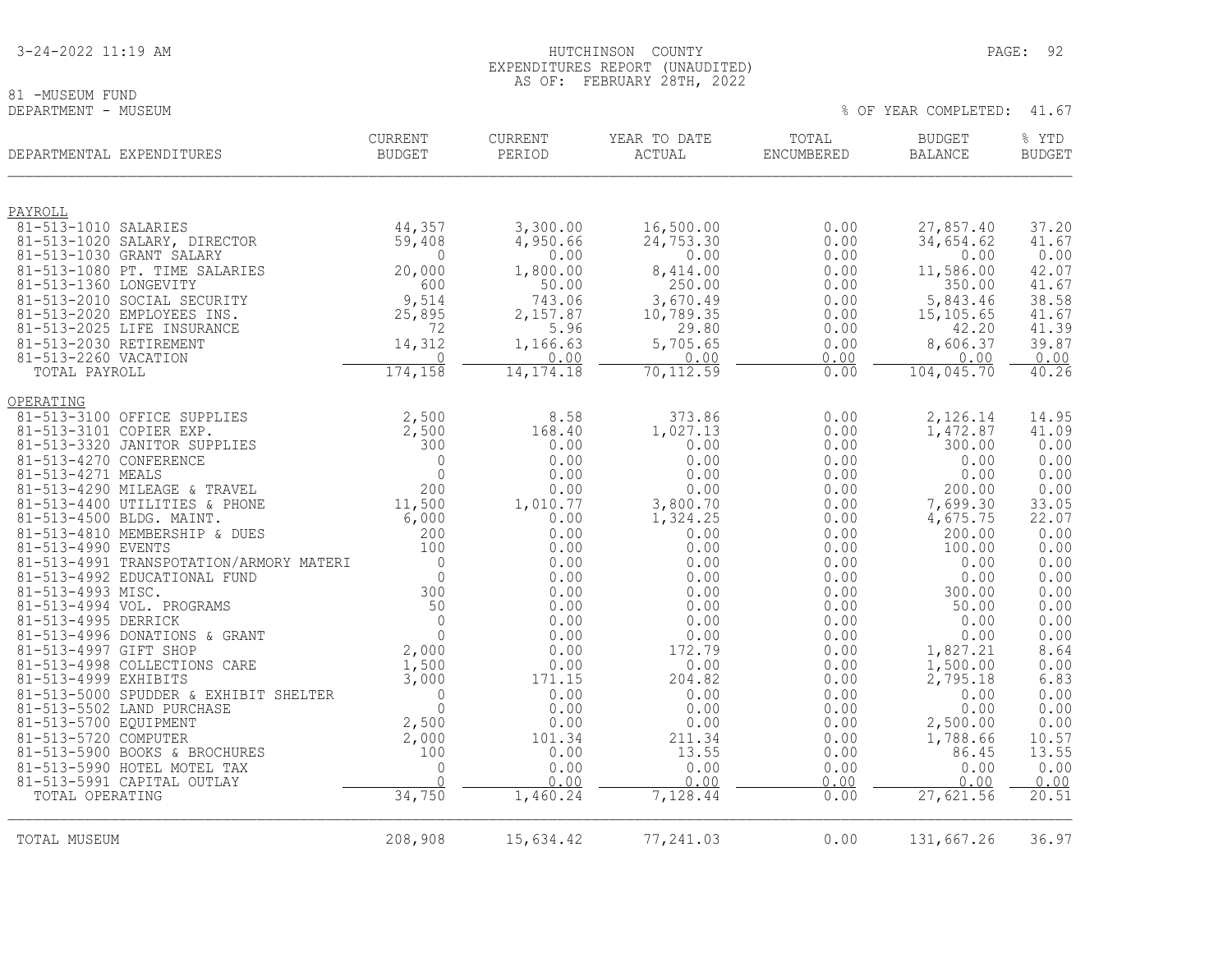| 3-24-2022 11:19 AM                                              |                          | HUTCHINSON               | COUNTY<br>EXPENDITURES REPORT (UNAUDITED)<br>AS OF: FEBRUARY 28TH, 2022 |                     |                          | PAGE: 93               |
|-----------------------------------------------------------------|--------------------------|--------------------------|-------------------------------------------------------------------------|---------------------|--------------------------|------------------------|
| 81 -MUSEUM FUND<br>DEPARTMENT - TRANSFERS                       |                          |                          |                                                                         |                     | % OF YEAR COMPLETED:     | 41.67                  |
| DEPARTMENTAL EXPENDITURES                                       | CURRENT<br><b>BUDGET</b> | <b>CURRENT</b><br>PERIOD | YEAR TO DATE<br>ACTUAL                                                  | TOTAL<br>ENCUMBERED | BUDGET<br>BALANCE        | % YTD<br><b>BUDGET</b> |
| TRANSFERS<br>81-700-0000 TRANSFER OUT<br><b>TOTAL TRANSFERS</b> |                          | 0.00<br>0.00             | 13,220.29<br>13,220.29                                                  | 0.00<br>0.00        | 13,220.29)<br>13,220.29) | 0.00<br>0.00           |
| TOTAL TRANSFERS                                                 | $\mathbf 0$              | 0.00                     | 13,220.29                                                               | $0.00$ (            | 13,220.29)               | 0.00                   |
| TOTAL EXPENDITURES                                              | 6,100                    | 15,634.42 (              | 112,346.68)                                                             | 0.00                | 118,446.97 1,841.66-     |                        |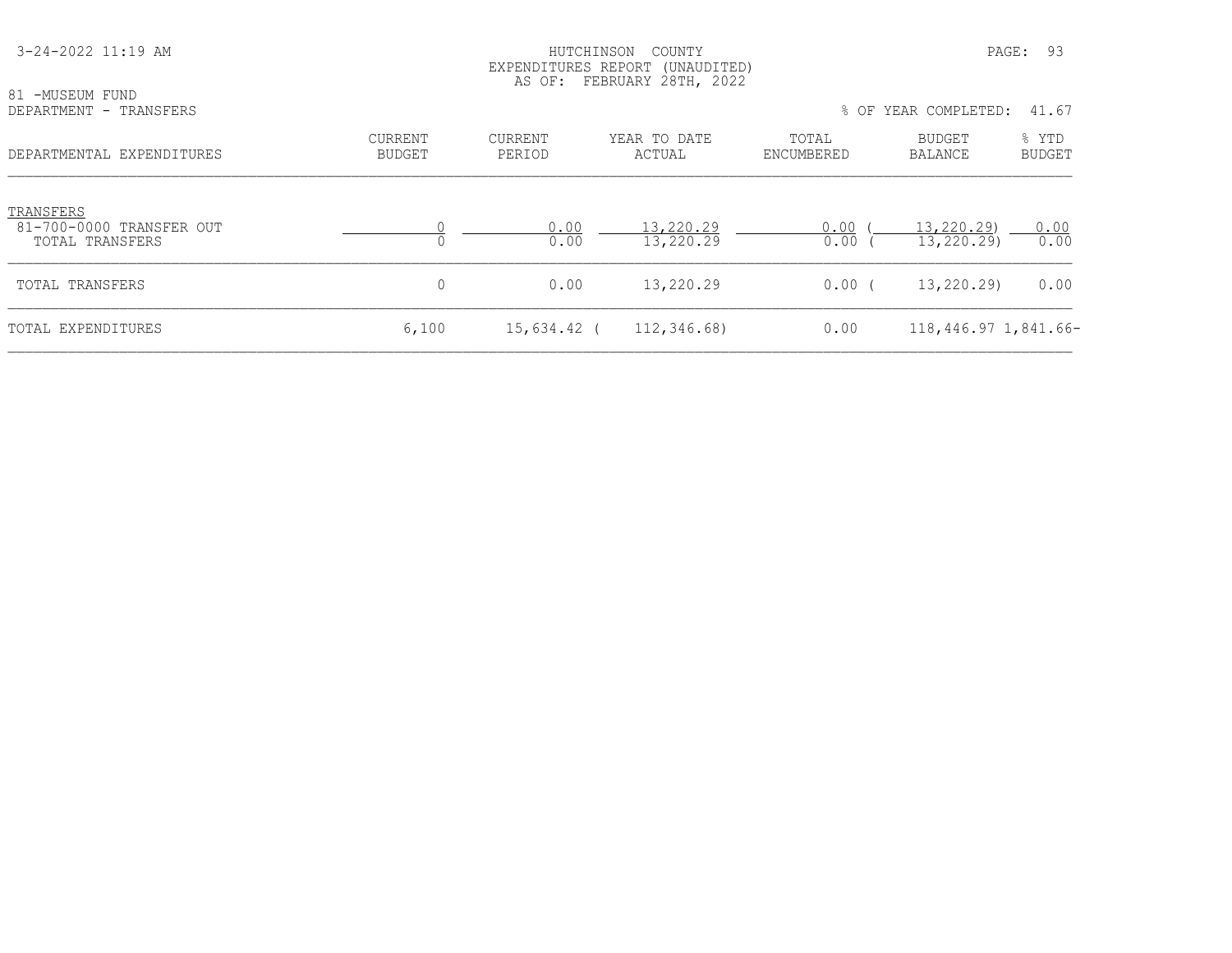#### HUTCHINSON COUNTY PAGE: 94 EXPENDITURES REPORT (UNAUDITED) AS OF: FEBRUARY 28TH, 2022

### 84 -JAIL COMMISSARY FUND<br>DEPARTMENT - JAIL COMMISSARY

|                                  | DEPARTMENTAL EXPENDITURES                                  | <b>CURRENT</b><br><b>BUDGET</b> | <b>CURRENT</b><br>PERIOD | YEAR TO DATE<br>ACTUAL | TOTAL<br>ENCUMBERED | <b>BUDGET</b><br><b>BALANCE</b> | % YTD<br><b>BUDGET</b> |
|----------------------------------|------------------------------------------------------------|---------------------------------|--------------------------|------------------------|---------------------|---------------------------------|------------------------|
| OPERATING                        |                                                            |                                 |                          |                        |                     |                                 |                        |
| $84 - 562 - 3111$<br>84-562-3211 | POSTAGE FOR RESALE                                         |                                 | 0.00<br>0.00             | 0.00<br>0.00           | 0.00<br>0.00        | 0.00                            | 0.00                   |
|                                  | POSTAGE FOR USE<br>84-562-3333 JAIL COMMISSARY RESALE SUPP |                                 | 0.00                     | 0.00                   | 0.00                | 0.00<br>0.00                    | 0.00<br>0.00           |
|                                  | 84-562-4050 INMATE MEDICAL                                 |                                 | 0.00                     | 0.00                   | 0.00                | 0.00                            | 0.00                   |
|                                  | 84-562-4222 CABLE TV SERVICES                              |                                 | 0.00                     | 0.00                   | 0.00                | 0.00                            | 0.00                   |
|                                  | 84-562-4990 MISCELLANEOUS EXPENSE                          |                                 | 0.00                     | 0.00                   | 0.00                | 0.00                            | 0.00                   |
|                                  | 84-562-5706 EQUIPMENT EXPENSE                              |                                 | 0.00                     | 0.00                   | 0.00                | 0.00                            | 0.00                   |
|                                  | 84-562-5990 CAPITAL OUTLAY                                 |                                 | 0.00                     | 0.00                   | 0.00                | 0.00                            | 0.00                   |
|                                  | 84-562-6511 SUPPLIES FOR USE                               |                                 | 0.00                     | 0.00                   | 0.00                | 0.00                            | 0.00                   |
| TOTAL OPERATING                  |                                                            |                                 | 0.00                     | 0.00                   | 0.00                | 0.00                            | 0.00                   |
| TOTAL JAIL COMMISSARY            |                                                            | 0                               | 0.00                     | 0.00                   | 0.00                | 0.00                            | 0.00                   |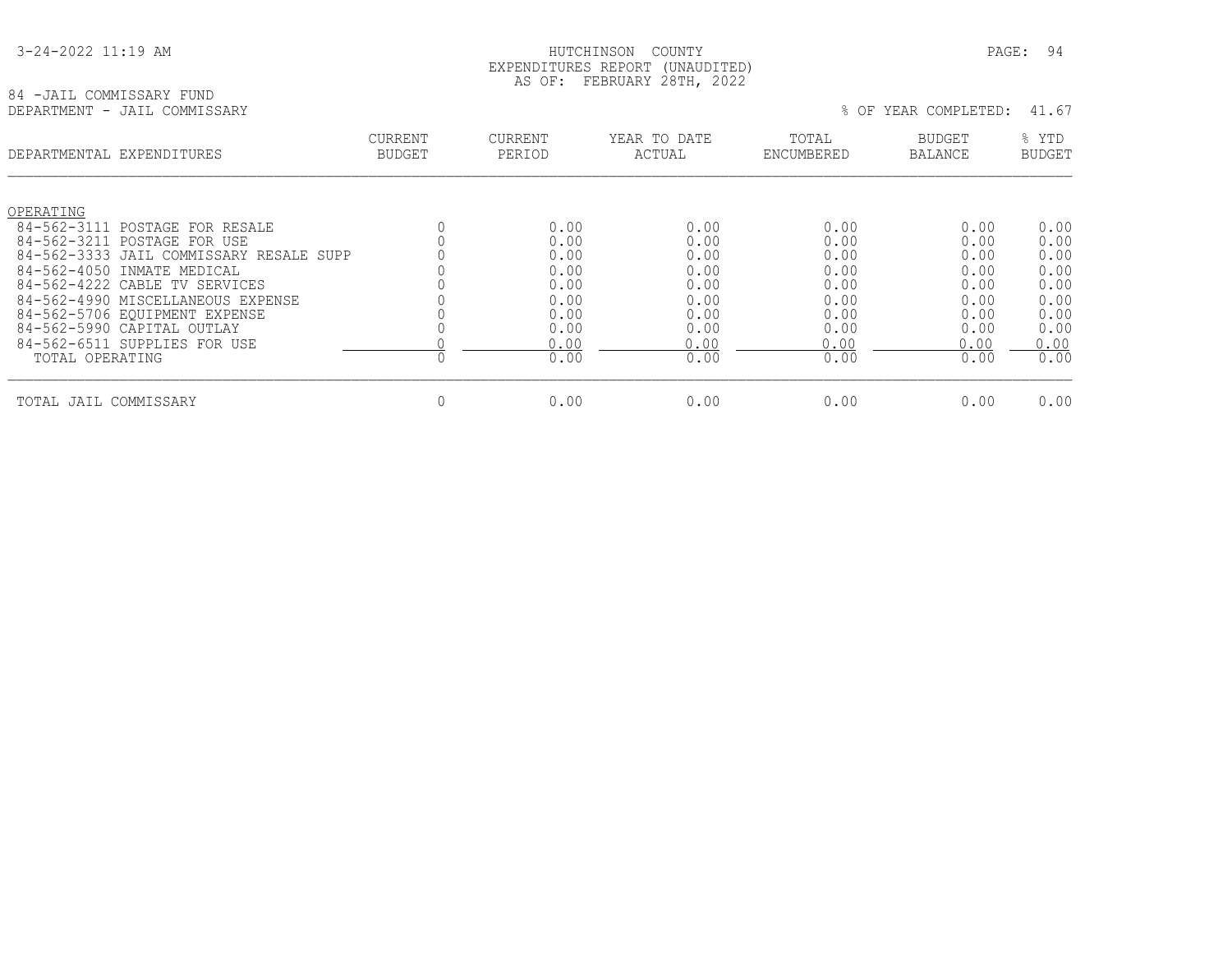#### HUTCHINSON COUNTY PAGE: 95 EXPENDITURES REPORT (UNAUDITED) AS OF: FEBRUARY 28TH, 2022

| 84 -JAIL COMMISSARY FUND            |  |  |
|-------------------------------------|--|--|
| DEPARTMENT - JAIL COMMISSARY RESALE |  |  |

| DEPARTMENT - JAIL COMMISSARY RESALE                                     |                   |                   |                        |                     | % OF YEAR COMPLETED:     | 41.67                  |
|-------------------------------------------------------------------------|-------------------|-------------------|------------------------|---------------------|--------------------------|------------------------|
| DEPARTMENTAL EXPENDITURES                                               | CURRENT<br>BUDGET | CURRENT<br>PERIOD | YEAR TO DATE<br>ACTUAL | TOTAL<br>ENCUMBERED | BUDGET<br><b>BALANCE</b> | % YTD<br><b>BUDGET</b> |
| OPERATING<br>84-652-3333 JAIL COMMISSARY RESALE SUPP<br>TOTAL OPERATING |                   | 0.00<br>0.00      | 0.00<br>0.00           | 0.00<br>0.00        | 0.00<br>0.00             | 0.00<br>0.00           |
| TOTAL JAIL COMMISSARY RESALE                                            | $\Omega$          | 0.00              | 0.00                   | 0.00                | 0.00                     | 0.00                   |
| TOTAL EXPENDITURES                                                      | 0                 | 0.00              | 0.00                   | 0.00                | 0.00                     | 0.00                   |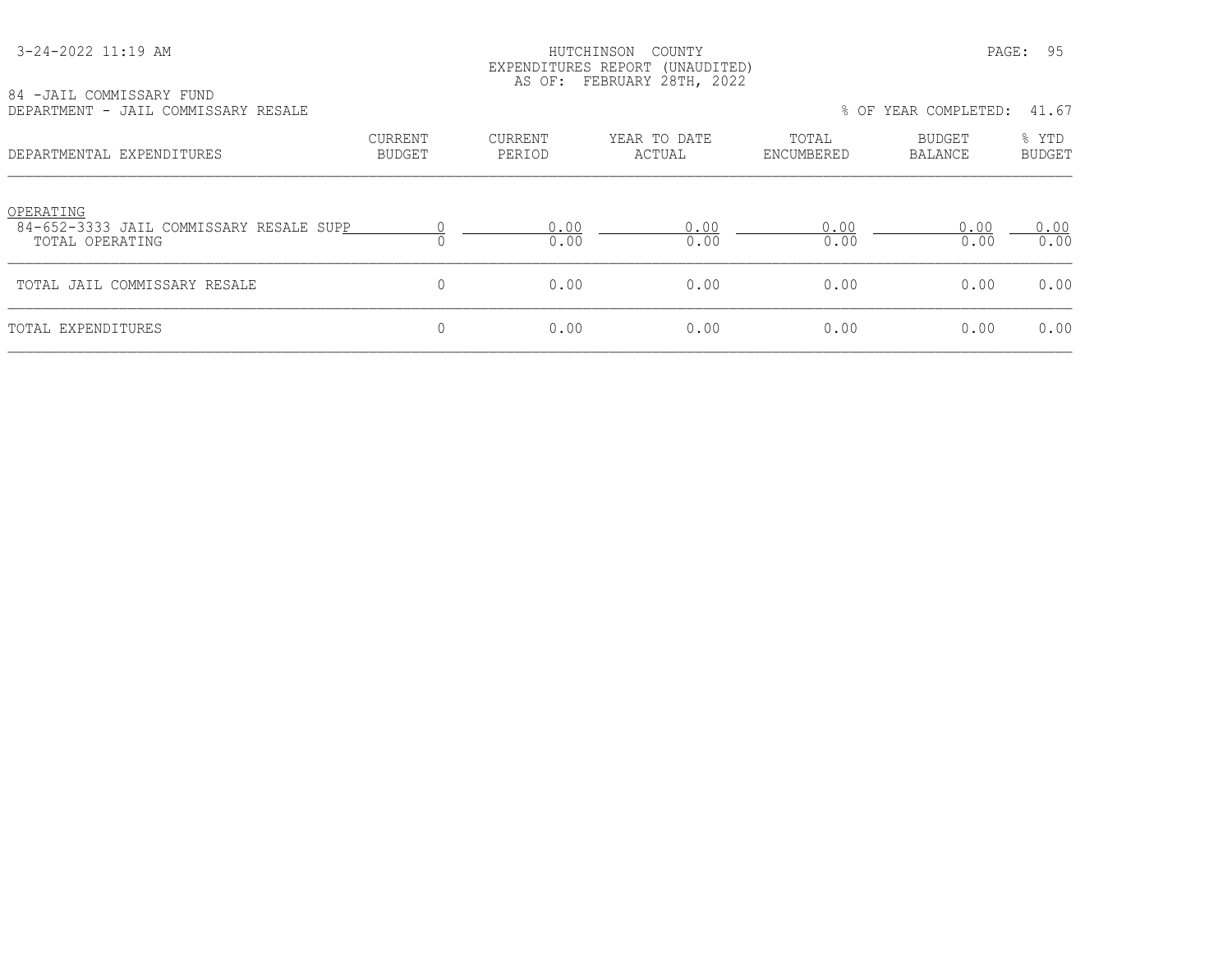| 96 - GENERAL FIXED ASSETS<br>DEPARTMENT - COUNTY JUDGE           |                                 |                   | LAPLNDIIUKLS KLPUKI (UNAUDIILD)<br>AS OF: FEBRUARY 28TH, 2022 |                     | % OF YEAR COMPLETED: 41.67 |                        |
|------------------------------------------------------------------|---------------------------------|-------------------|---------------------------------------------------------------|---------------------|----------------------------|------------------------|
| DEPARTMENTAL EXPENDITURES                                        | <b>CURRENT</b><br><b>BUDGET</b> | CURRENT<br>PERIOD | YEAR TO DATE<br>ACTUAL                                        | TOTAL<br>ENCUMBERED | BUDGET<br>BALANCE          | % YTD<br><b>BUDGET</b> |
| OPERATING<br>96-400-5600 DEPRECIATION EXPENSE<br>TOTAL OPERATING |                                 | 0.00<br>0.00      | 0.00<br>0.00                                                  | 0.00<br>0.00        | 0.00<br>0.00               | 0.00<br>0.00           |
| TOTAL COUNTY JUDGE                                               |                                 | 0.00              | 0.00                                                          | 0.00                | 0.00                       | 0.00                   |

3-24-2022 11:19 AM HUTCHINSON COUNTY PAGE: 96

EXPENDITURES REPORT (UNAUDITED)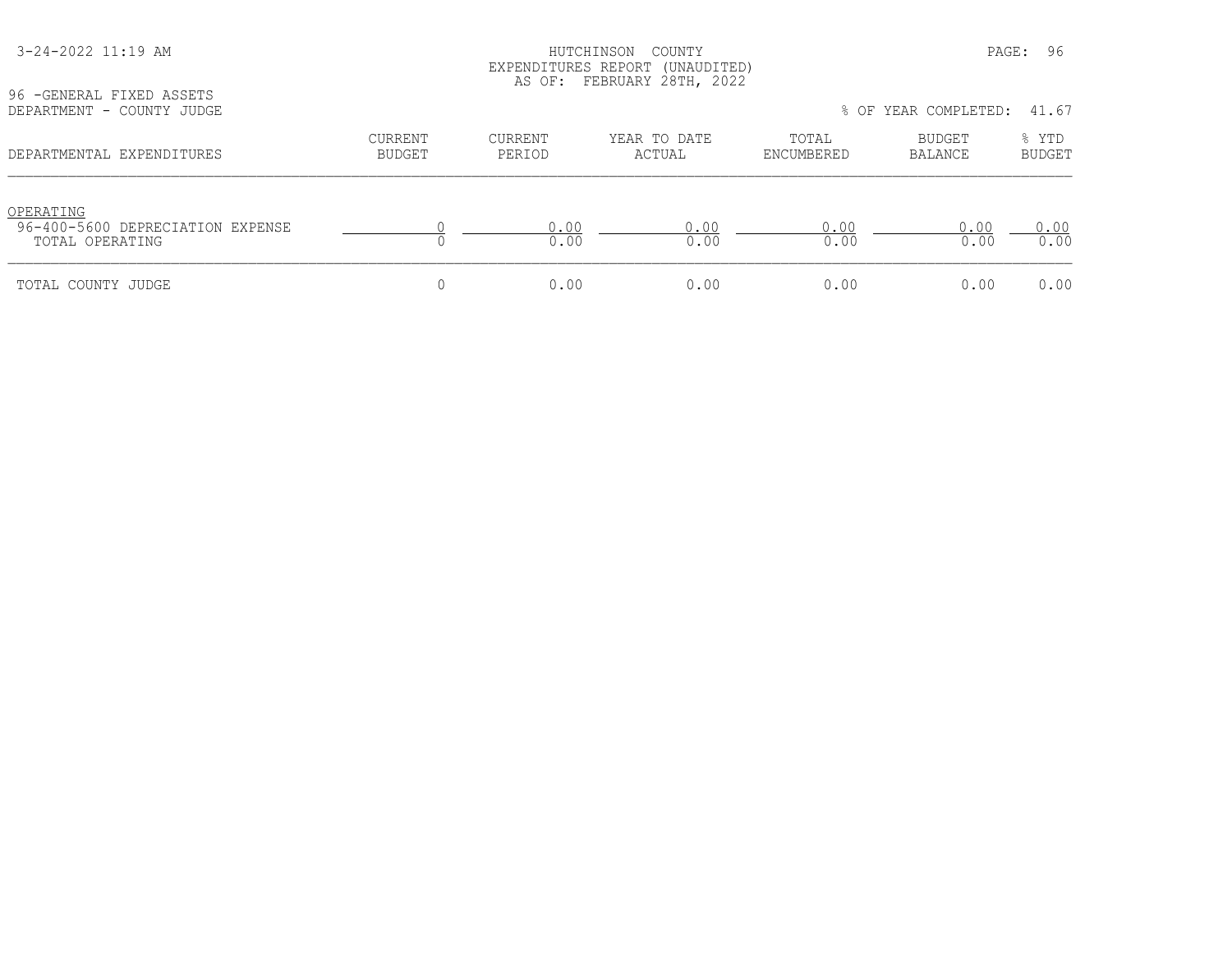| 96 - GENERAL FIXED ASSETS                                        |                          |                          | EXPENDITURES REPORT (UNAUDITED)<br>AS OF: FEBRUARY 28TH, 2022 |                     |                      |                        |
|------------------------------------------------------------------|--------------------------|--------------------------|---------------------------------------------------------------|---------------------|----------------------|------------------------|
| DEPARTMENT - COUNTY CLERK                                        |                          |                          |                                                               |                     | % OF YEAR COMPLETED: | 41.67                  |
| DEPARTMENTAL EXPENDITURES                                        | CURRENT<br><b>BUDGET</b> | <b>CURRENT</b><br>PERIOD | YEAR TO DATE<br>ACTUAL                                        | TOTAL<br>ENCUMBERED | BUDGET<br>BALANCE    | % YTD<br><b>BUDGET</b> |
| OPERATING<br>96-403-5600 DEPRECIATION EXPENSE<br>TOTAL OPERATING |                          | 0.00<br>0.00             | 0.00<br>0.00                                                  | 0.00<br>0.00        | 0.00<br>0.00         | 0.00<br>0.00           |
| TOTAL COUNTY CLERK                                               |                          | 0.00                     | 0.00                                                          | 0.00                | 0.00                 | 0.00                   |

3-24-2022 11:19 AM HUTCHINSON COUNTY PAGE: 97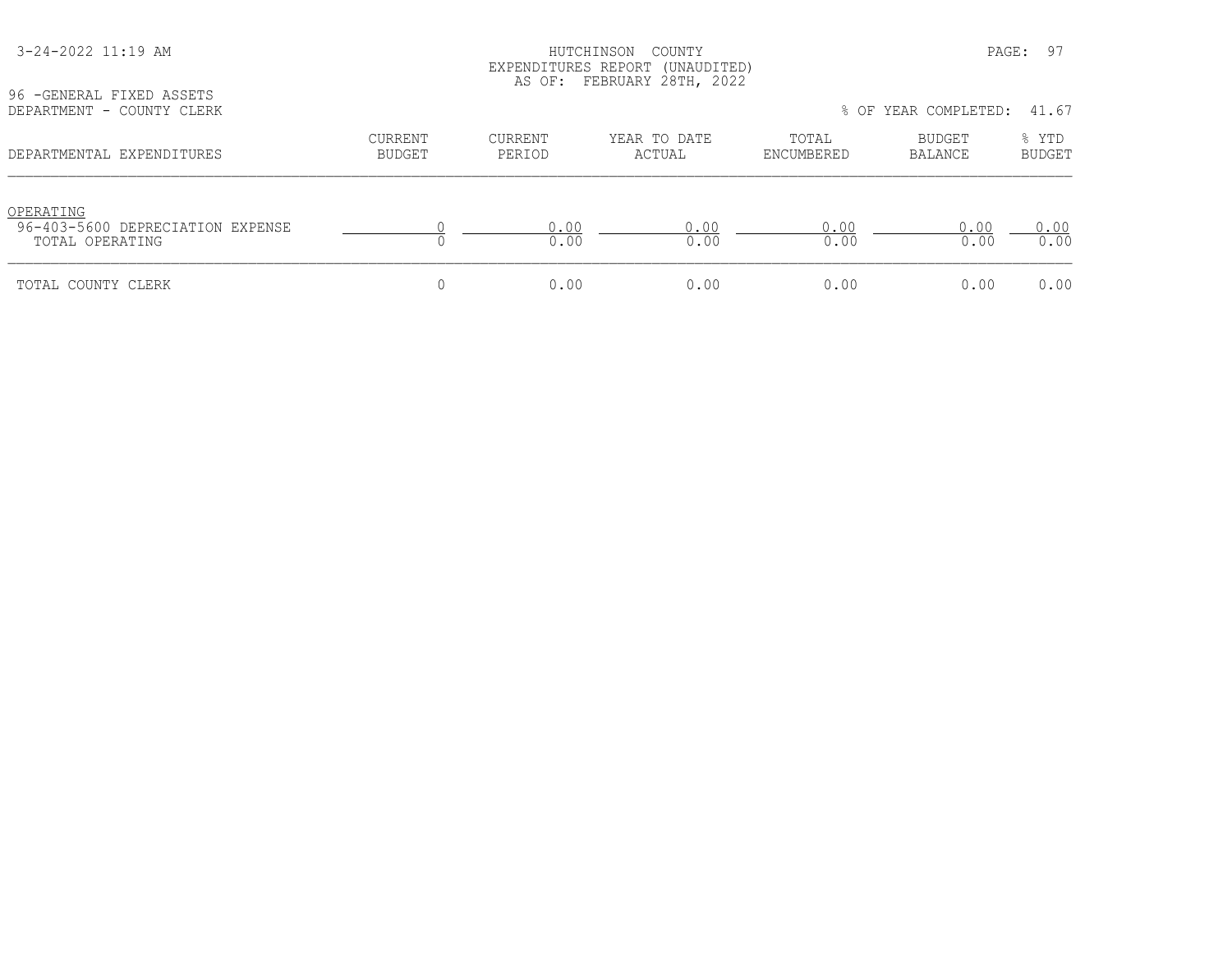#### HUTCHINSON COUNTY PAGE: 98 EXPENDITURES REPORT (UNAUDITED) AS OF: FEBRUARY 28TH, 2022

| 96 - GENERAL FIXED ASSETS     |  |  |
|-------------------------------|--|--|
| DEPARTMENT - VETERANS SERVICE |  |  |

| YO TULNLKAL FIALU ASSLIS<br>DEPARTMENT - VETERANS SERVICE        |                   |                   |                        |                     | % OF YEAR COMPLETED: | 41.67                  |
|------------------------------------------------------------------|-------------------|-------------------|------------------------|---------------------|----------------------|------------------------|
| DEPARTMENTAL EXPENDITURES                                        | CURRENT<br>BUDGET | CURRENT<br>PERIOD | YEAR TO DATE<br>ACTUAL | TOTAL<br>ENCUMBERED | BUDGET<br>BALANCE    | % YTD<br><b>BUDGET</b> |
| OPERATING<br>96-405-5600 DEPRECIATION EXPENSE<br>TOTAL OPERATING |                   | 0.00<br>0.00      | 0.00<br>0.00           | 0.00<br>0.00        | 0.00<br>0.00         | 0.00<br>0.00           |
| TOTAL VETERANS SERVICE                                           |                   | 0.00              | 0.00                   | 0.00                | 0.00                 | 0.00                   |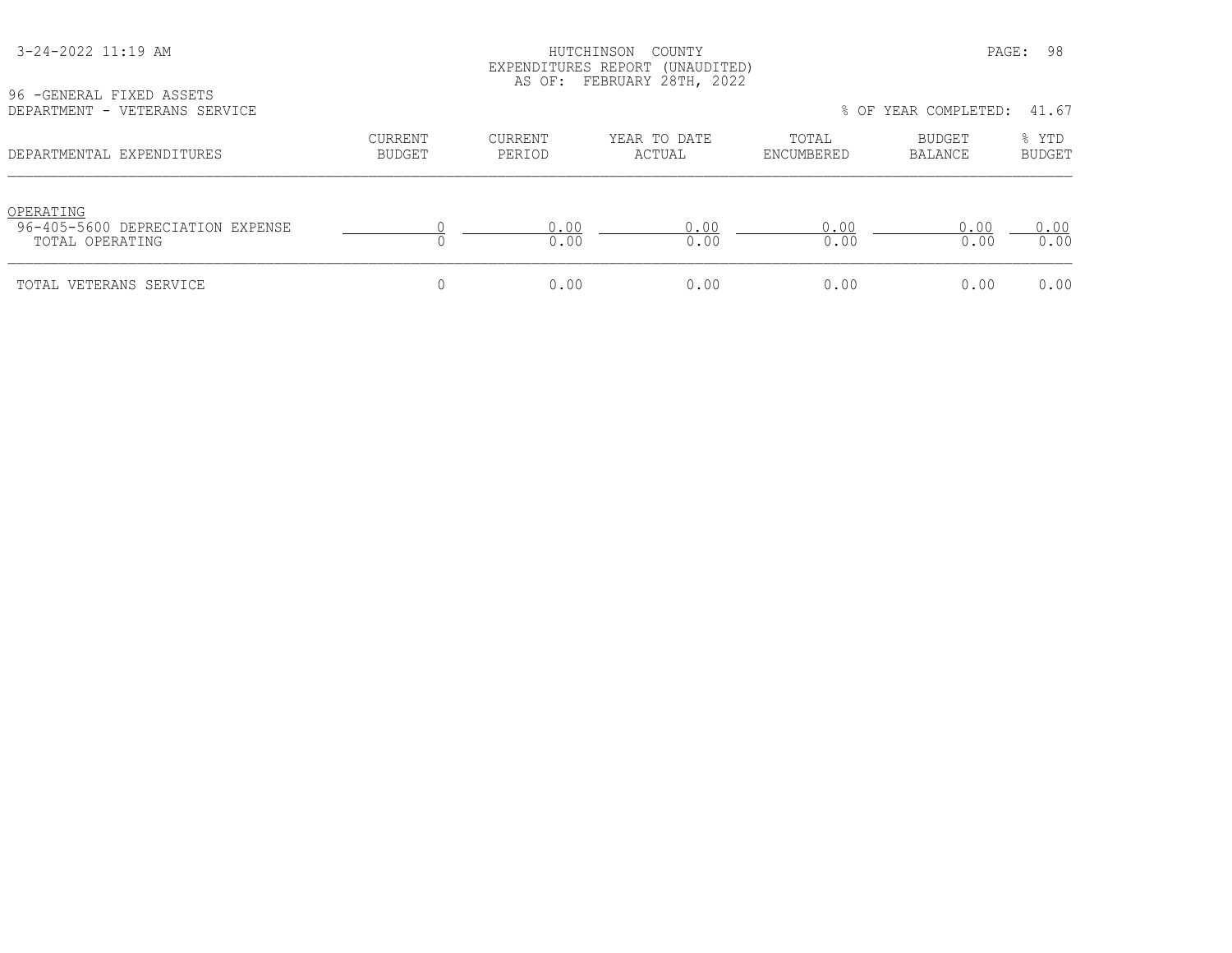#### HUTCHINSON COUNTY **PAGE: 99**  EXPENDITURES REPORT (UNAUDITED) AS OF: FEBRUARY 28TH, 2022

96 -GENERAL FIXED ASSETS

| DEPARTMENT - EMERGENCY OPERATIONS CENT                           |                          |                   |                        |                     | % OF YEAR COMPLETED:     | 41.67                  |
|------------------------------------------------------------------|--------------------------|-------------------|------------------------|---------------------|--------------------------|------------------------|
| DEPARTMENTAL EXPENDITURES                                        | CURRENT<br><b>BUDGET</b> | CURRENT<br>PERIOD | YEAR TO DATE<br>ACTUAL | TOTAL<br>ENCUMBERED | <b>BUDGET</b><br>BALANCE | % YTD<br><b>BUDGET</b> |
| OPERATING<br>96-406-5600 DEPRECIATION EXPENSE<br>TOTAL OPERATING |                          | 0.00<br>0.00      | 0.00<br>0.00           | 0.00<br>0.00        | 0.00<br>0.00             | 0.00<br>0.00           |
| TOTAL EMERGENCY OPERATIONS CENT                                  |                          | 0.00              | 0.00                   | 0.00                | 0.00                     | 0.00                   |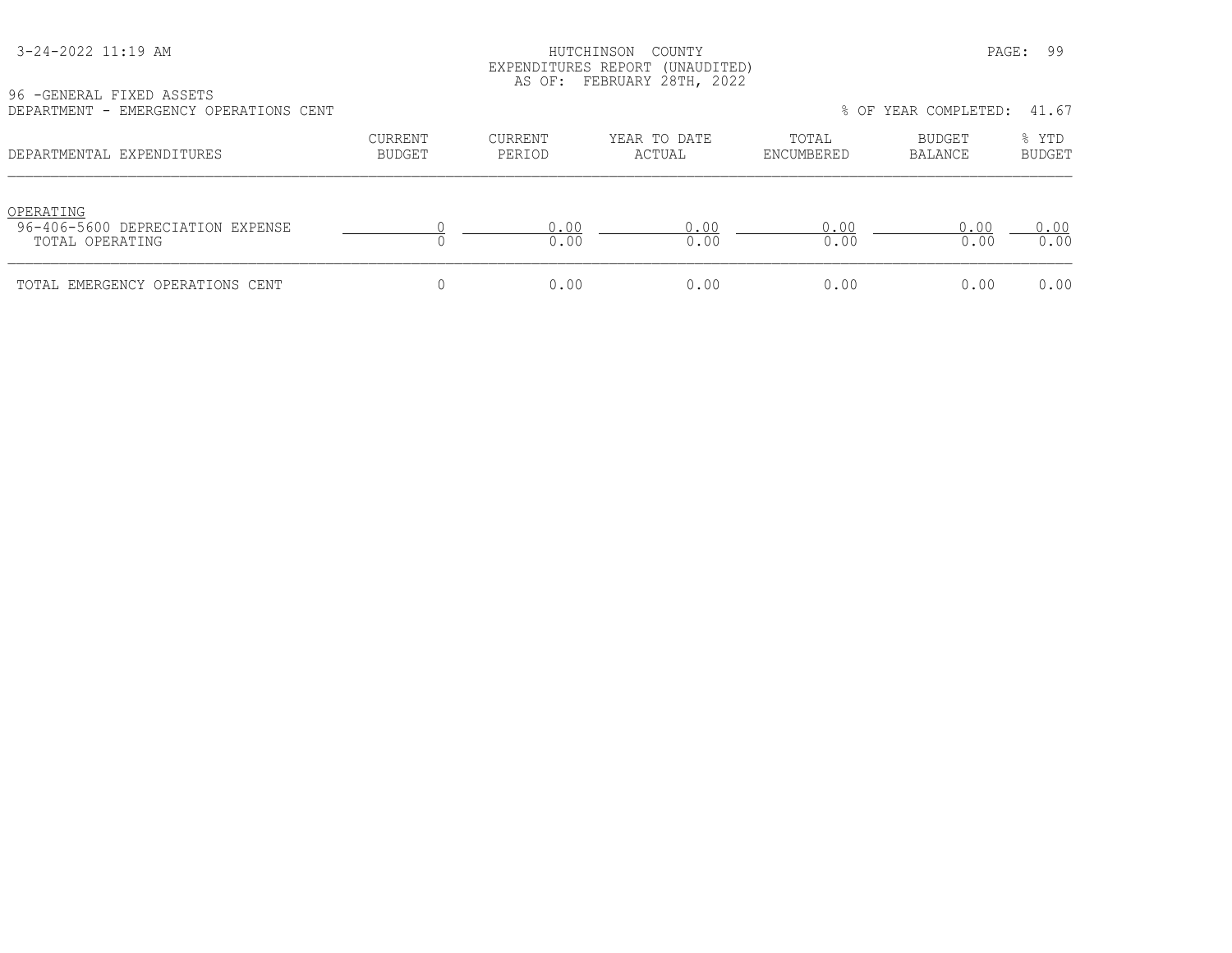#### HUTCHINSON COUNTY PAGE: 100 EXPENDITURES REPORT (UNAUDITED) AS OF: FEBRUARY 28TH, 2022

96 -GENERAL FIXED ASSETS

| DEPARTMENT - 316TH DISTRICT COURT                                |                          |                   |                        |                     | % OF YEAR COMPLETED:     | 41.67                  |
|------------------------------------------------------------------|--------------------------|-------------------|------------------------|---------------------|--------------------------|------------------------|
| DEPARTMENTAL EXPENDITURES                                        | CURRENT<br><b>BUDGET</b> | CURRENT<br>PERIOD | YEAR TO DATE<br>ACTUAL | TOTAL<br>ENCUMBERED | <b>BUDGET</b><br>BALANCE | % YTD<br><b>BUDGET</b> |
| OPERATING<br>96-435-5600 DEPRECIATION EXPENSE<br>TOTAL OPERATING |                          | 0.00<br>0.00      | 0.00<br>0.00           | 0.00<br>0.00        | 0.00<br>0.00             | 0.00<br>0.00           |
| TOTAL 316TH DISTRICT COURT                                       |                          | 0.00              | 0.00                   | 0.00                | 0.00                     | 0.00                   |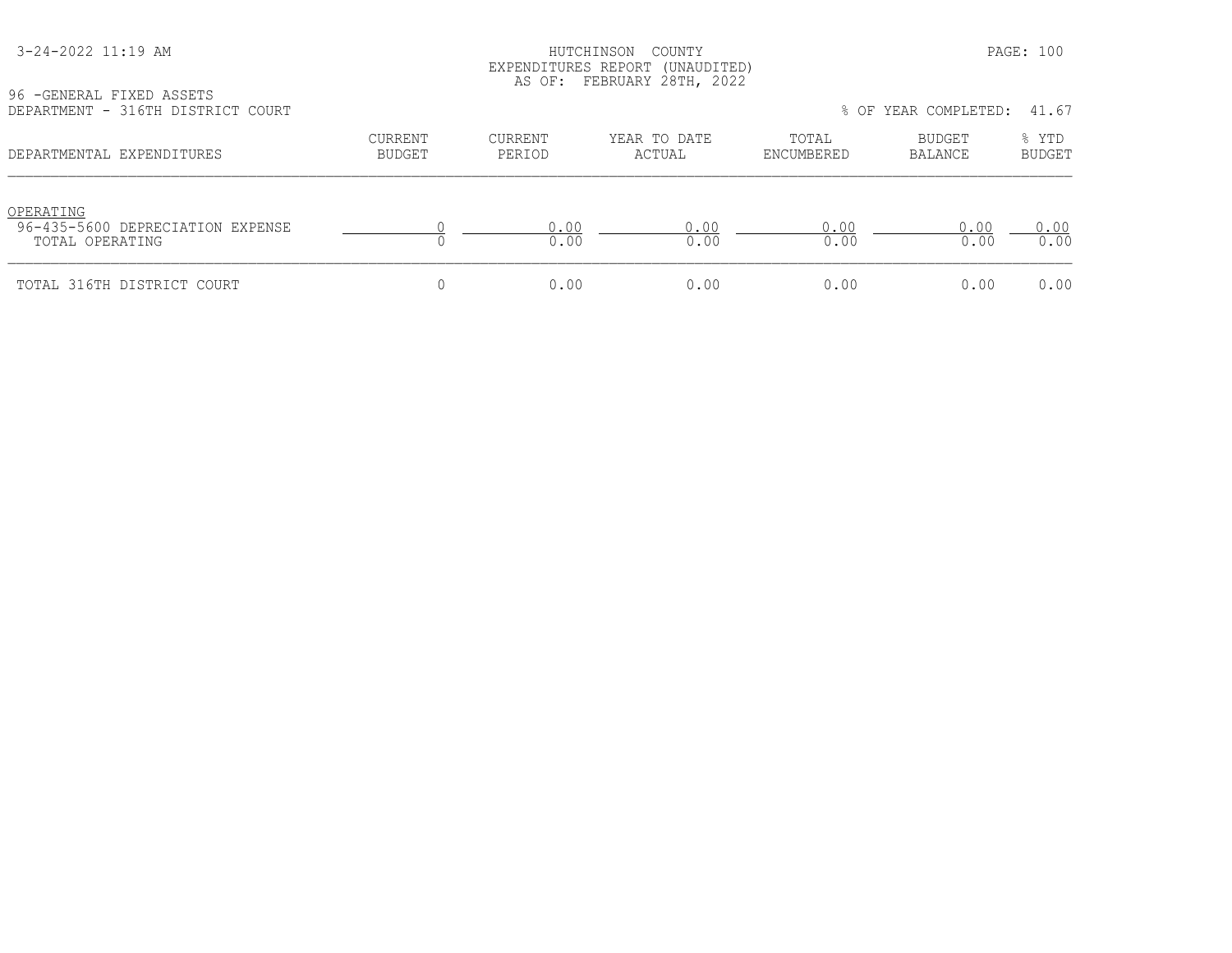#### HUTCHINSON COUNTY PAGE: 101 EXPENDITURES REPORT (UNAUDITED) AS OF: FEBRUARY 28TH, 2022

96 -GENERAL FIXED ASSETS

| DEPARTMENT - 84TH DISTRICT COURT                                 |                          |                   |                        |                     | % OF YEAR COMPLETED: | 41.67                  |
|------------------------------------------------------------------|--------------------------|-------------------|------------------------|---------------------|----------------------|------------------------|
| DEPARTMENTAL EXPENDITURES                                        | CURRENT<br><b>BUDGET</b> | CURRENT<br>PERIOD | YEAR TO DATE<br>ACTUAL | TOTAL<br>ENCUMBERED | BUDGET<br>BALANCE    | % YTD<br><b>BUDGET</b> |
| OPERATING<br>96-436-5600 DEPRECIATION EXPENSE<br>TOTAL OPERATING |                          | 0.00<br>0.00      | 0.00<br>0.00           | 0.00<br>0.00        | 0.00<br>0.00         | 0.00<br>0.00           |
| TOTAL 84TH DISTRICT COURT                                        |                          | 0.00              | 0.00                   | 0.00                | 0.00                 | 0.00                   |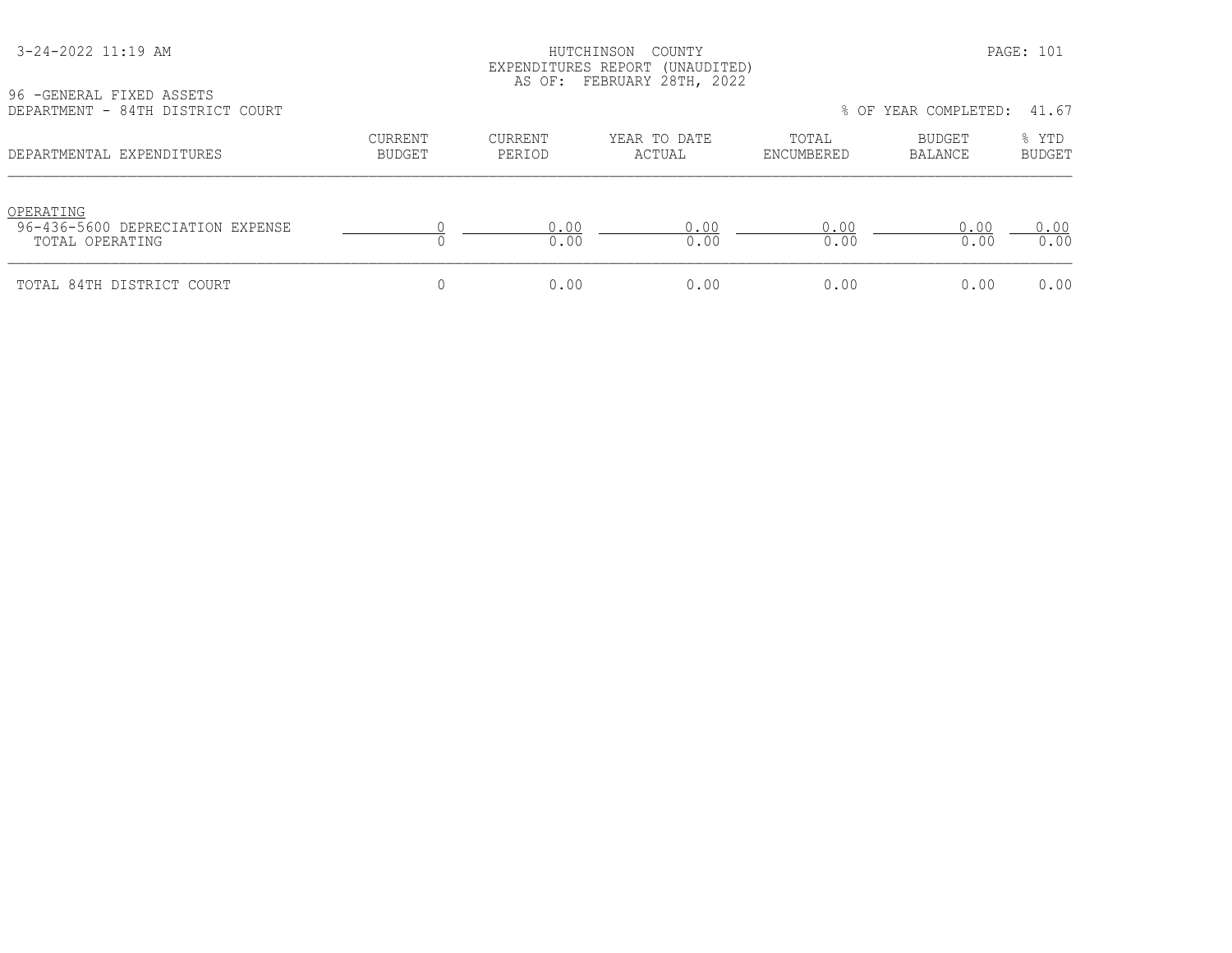#### HUTCHINSON COUNTY PAGE: 102 EXPENDITURES REPORT (UNAUDITED) AS OF: FEBRUARY 28TH, 2022

| 96 - GENERAL FIXED ASSETS      |  |
|--------------------------------|--|
| DEPARTMENT - DISTRICT ATTORNEY |  |

| YO TULNLKAL FIALU ASSLIS<br>DEPARTMENT - DISTRICT ATTORNEY       |                          |                          |                        |                     | % OF YEAR COMPLETED:     | 41.67           |  |
|------------------------------------------------------------------|--------------------------|--------------------------|------------------------|---------------------|--------------------------|-----------------|--|
| DEPARTMENTAL EXPENDITURES                                        | CURRENT<br><b>BUDGET</b> | <b>CURRENT</b><br>PERIOD | YEAR TO DATE<br>ACTUAL | TOTAL<br>ENCUMBERED | BUDGET<br><b>BALANCE</b> | % YTD<br>BUDGET |  |
| OPERATING<br>96-437-5600 DEPRECIATION EXPENSE<br>TOTAL OPERATING |                          | 0.00<br>0.00             | 0.00<br>0.00           | 0.00<br>0.00        | 0.00<br>0.00             | 0.00<br>0.00    |  |
| TOTAL DISTRICT ATTORNEY                                          |                          | 0.00                     | 0.00                   | 0.00                | 0.00                     | 0.00            |  |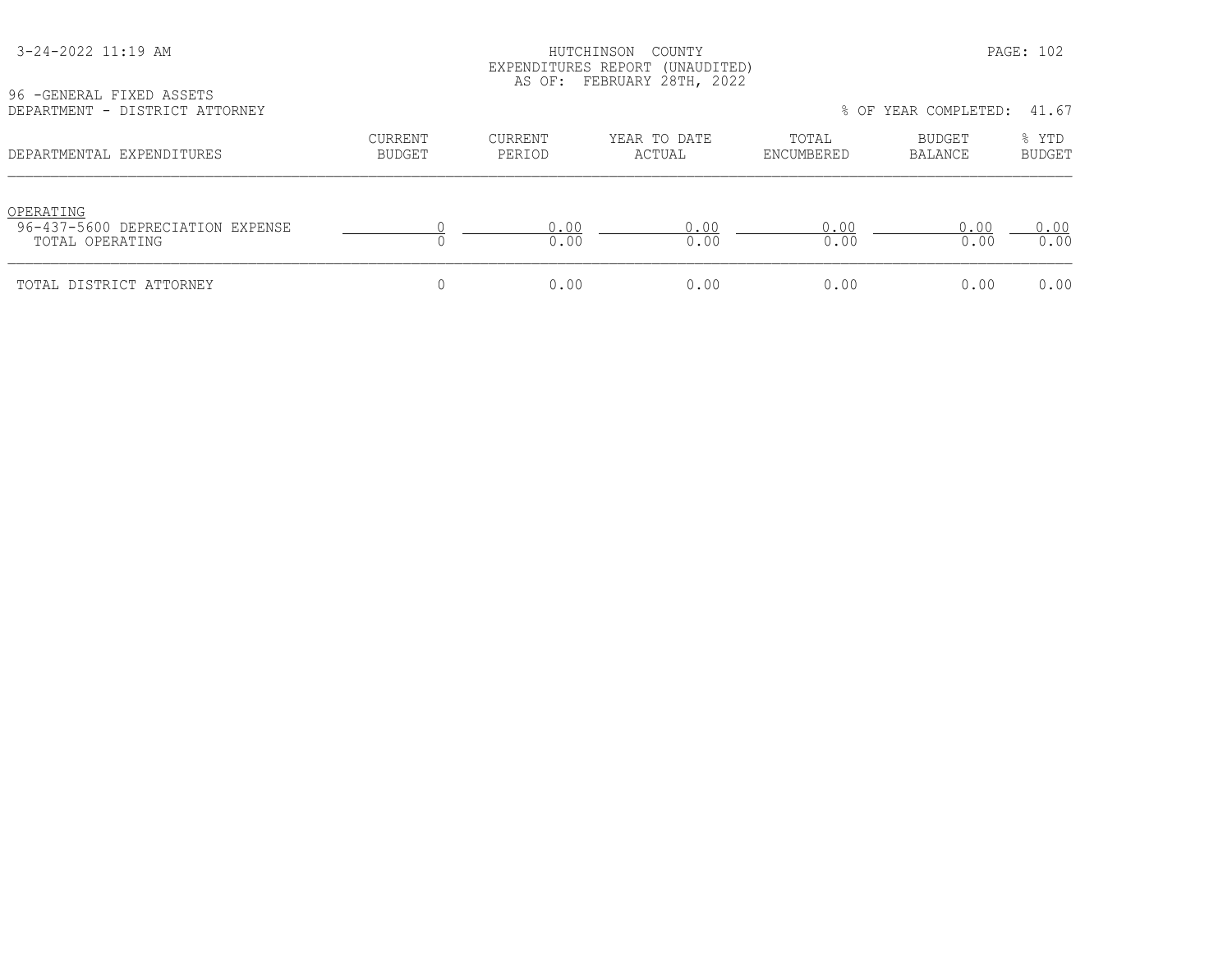#### HUTCHINSON COUNTY PAGE: 103 EXPENDITURES REPORT (UNAUDITED) AS OF: FEBRUARY 28TH, 2022

96 -GENERAL FIXED ASSETS<br>DEPARTMENT - DISTRICT CL

| DEPARTMENT - DISTRICT CLERK                                      |                          |                   |                        |                     | % OF YEAR COMPLETED: | 41.67                  |
|------------------------------------------------------------------|--------------------------|-------------------|------------------------|---------------------|----------------------|------------------------|
| DEPARTMENTAL EXPENDITURES                                        | CURRENT<br><b>BUDGET</b> | CURRENT<br>PERIOD | YEAR TO DATE<br>ACTUAL | TOTAL<br>ENCUMBERED | BUDGET<br>BALANCE    | % YTD<br><b>BUDGET</b> |
| OPERATING<br>96-450-5600 DEPRECIATION EXPENSE<br>TOTAL OPERATING |                          | 0.00<br>0.00      | 0.00<br>0.00           | 0.00<br>0.00        | 0.00<br>0.00         | 0.00<br>0.00           |
| TOTAL DISTRICT CLERK                                             |                          | 0.00              | 0.00                   | 0.00                | 0.00                 | 0.00                   |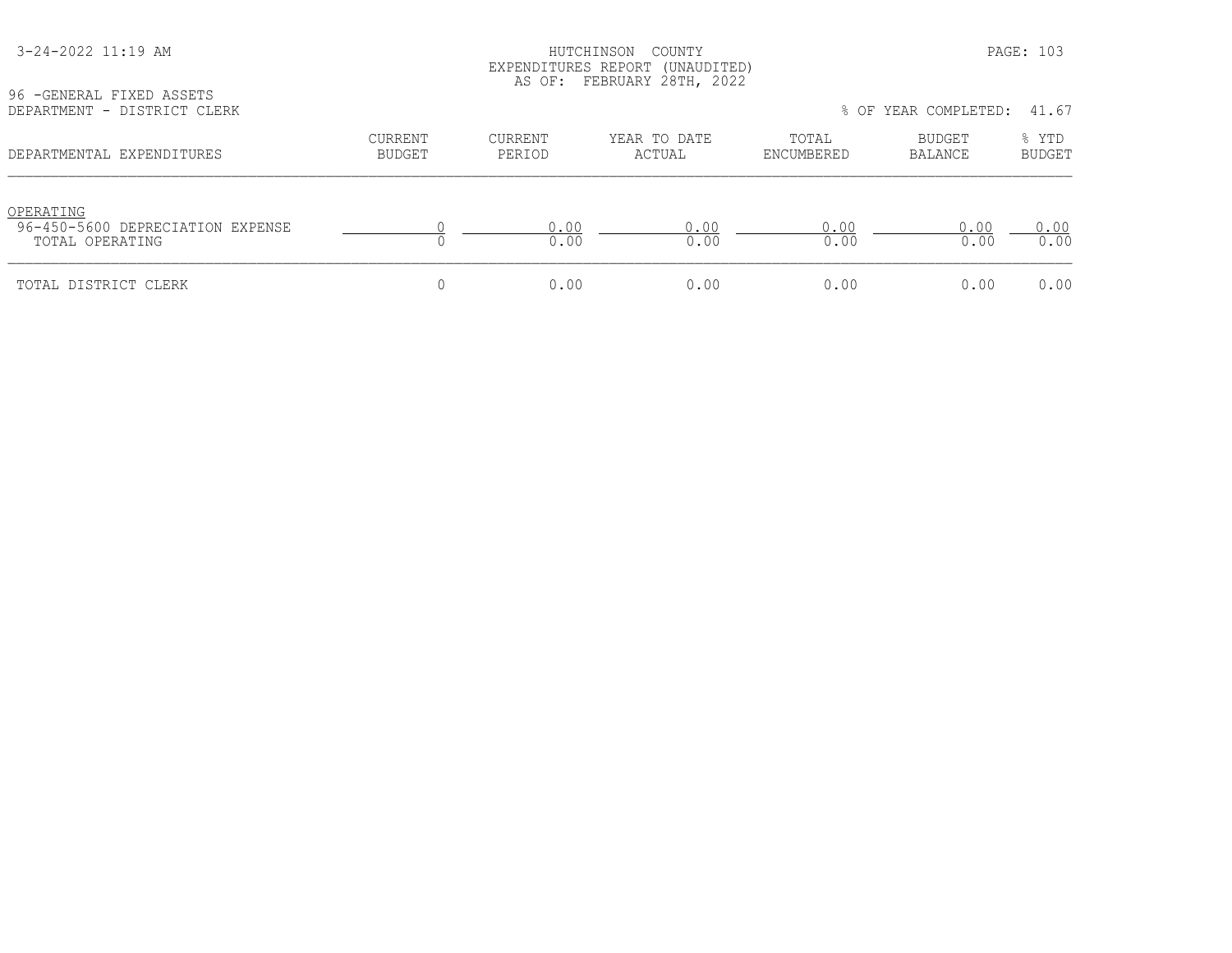HUTCHINSON COUNTY PAGE: 104 EXPENDITURES REPORT (UNAUDITED) AS OF: FEBRUARY 28TH, 2022

| 96 - GENERAL FIXED ASSETS<br>DEPARTMENT - J. P. PRECINCT #2      |                                 |                   |                        |                     | % OF YEAR COMPLETED: | 41.67                  |
|------------------------------------------------------------------|---------------------------------|-------------------|------------------------|---------------------|----------------------|------------------------|
| DEPARTMENTAL EXPENDITURES                                        | <b>CURRENT</b><br><b>BUDGET</b> | CURRENT<br>PERIOD | YEAR TO DATE<br>ACTUAL | TOTAL<br>ENCUMBERED | BUDGET<br>BALANCE    | % YTD<br><b>BUDGET</b> |
| OPERATING<br>96-456-5600 DEPRECIATION EXPENSE<br>TOTAL OPERATING |                                 | 0.00<br>0.00      | 0.00<br>0.00           | 0.00<br>0.00        | 0.00<br>0.00         | 0.00<br>0.00           |
| TOTAL J. P. PRECINCT #2                                          |                                 | 0.00              | 0.00                   | 0.00                | 0.00                 | 0.00                   |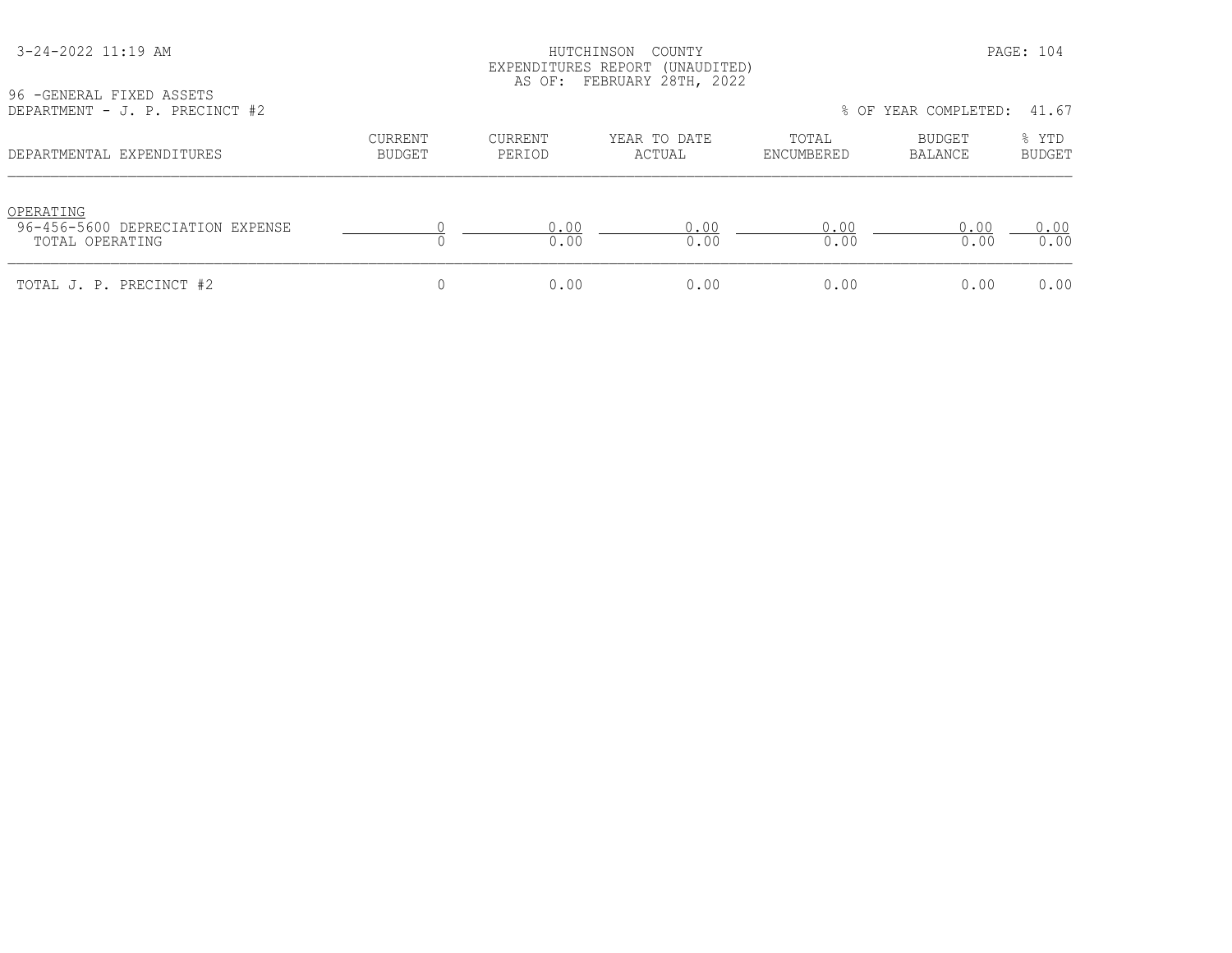96 -GENERAL FIXED ASSETS

HUTCHINSON COUNTY PAGE: 105 EXPENDITURES REPORT (UNAUDITED) AS OF: FEBRUARY 28TH, 2022

| DEPARTMENT - J. P. PRECINCT #1                                   |                                 |                   |                        |                     | % OF YEAR COMPLETED: 41.67 |                        |  |
|------------------------------------------------------------------|---------------------------------|-------------------|------------------------|---------------------|----------------------------|------------------------|--|
| DEPARTMENTAL EXPENDITURES                                        | <b>CURRENT</b><br><b>BUDGET</b> | CURRENT<br>PERIOD | YEAR TO DATE<br>ACTUAL | TOTAL<br>ENCUMBERED | BUDGET<br>BALANCE          | % YTD<br><b>BUDGET</b> |  |
| OPERATING<br>96-457-5600 DEPRECIATION EXPENSE<br>TOTAL OPERATING |                                 | 0.00<br>0.00      | N 00<br>0.00           | 0.00<br>0.00        | 0.00<br>0.00               | 0.00<br>0.00           |  |
| TOTAL J. P. PRECINCT #1                                          |                                 | 0.00              | 0.00                   | 0.00                | 0.00                       | 0.00                   |  |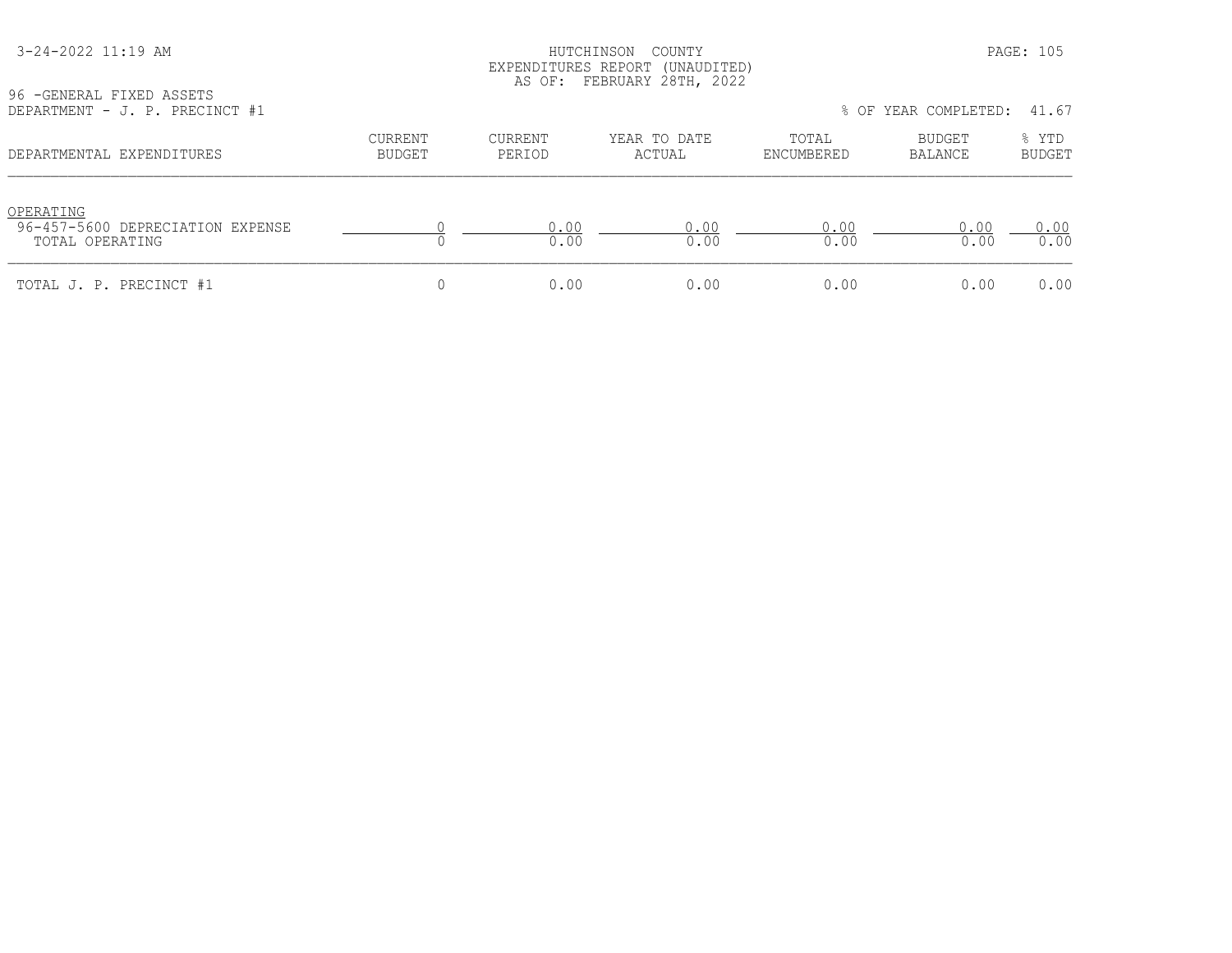#### HUTCHINSON COUNTY PAGE: 106 EXPENDITURES REPORT (UNAUDITED) AS OF: FEBRUARY 28TH, 2022

| 96 -GENERAL FIXED ASSETS<br>DEPARTMENT - COUNTY ATTORNEY |                          |                   | -- |
|----------------------------------------------------------|--------------------------|-------------------|----|
| DEPARTMENTAL EXPENDITURES                                | CURRENT<br><b>BUDGET</b> | CURRENT<br>PERIOD |    |

| YO TULNLKAL FIALU ASSLIS<br>DEPARTMENT - COUNTY ATTORNEY         |                          |                          |                        |                     | % OF YEAR COMPLETED: | 41.67                  |
|------------------------------------------------------------------|--------------------------|--------------------------|------------------------|---------------------|----------------------|------------------------|
| DEPARTMENTAL EXPENDITURES                                        | <b>CURRENT</b><br>BUDGET | <b>CURRENT</b><br>PERIOD | YEAR TO DATE<br>ACTUAL | TOTAL<br>ENCUMBERED | BUDGET<br>BALANCE    | % YTD<br><b>BUDGET</b> |
| OPERATING<br>96-475-5600 DEPRECIATION EXPENSE<br>TOTAL OPERATING |                          | 0.00<br>0.00             | 0.00<br>0.00           | 0.00<br>0.00        | 0.00<br>0.00         | 0.00<br>0.00           |
| TOTAL COUNTY ATTORNEY                                            | 0                        | 0.00                     | 0.00                   | 0.00                | 0.00                 | 0.00                   |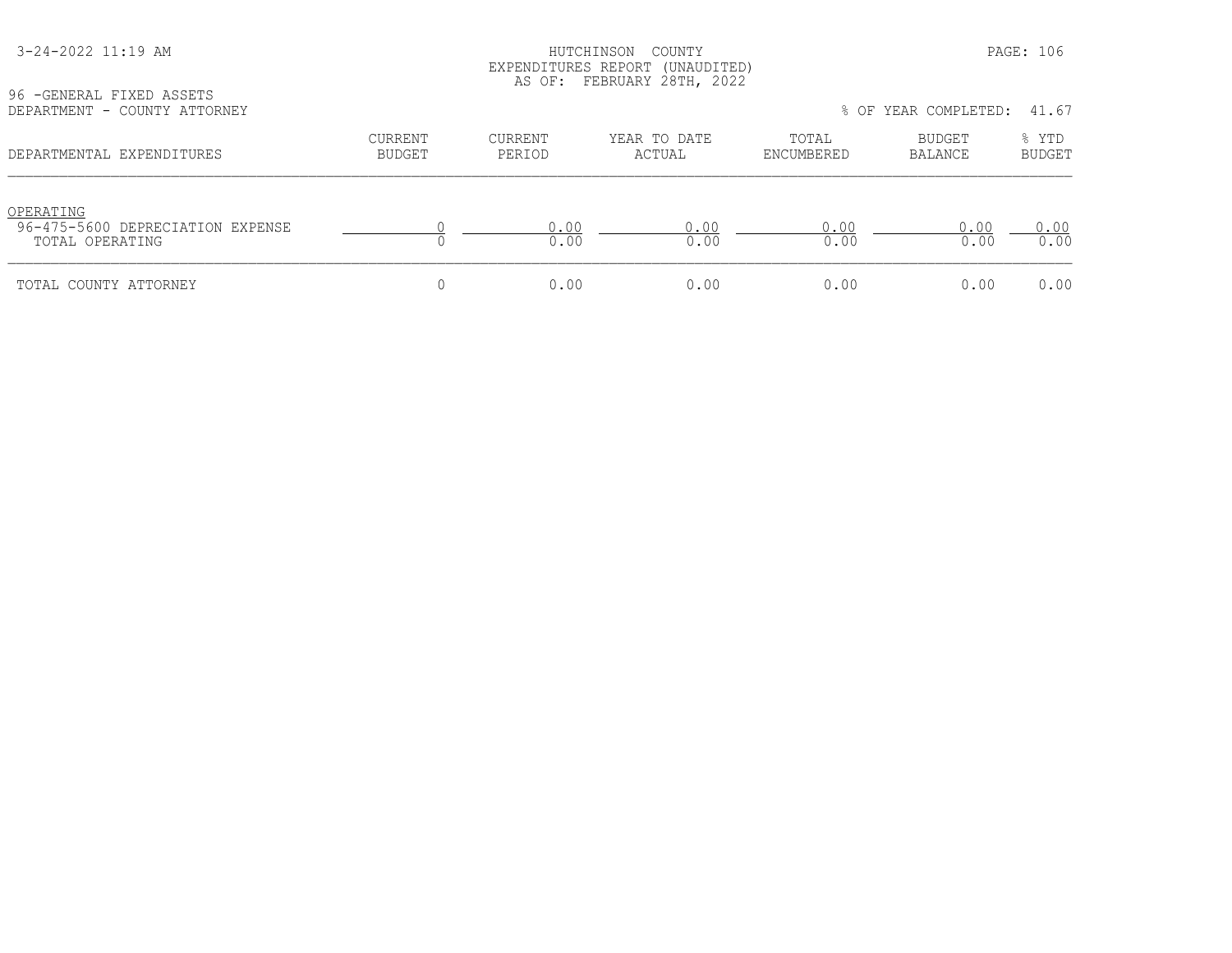| 96 - GENERAL FIXED ASSETS<br>DEPARTMENT - LAW LIBRARY            | EXPENDITURES REPORT (UNAUDITED)<br>AS OF: FEBRUARY 28TH, 2022<br>% OF YEAR COMPLETED:<br>41.67 |                          |                        |                     |                   |                 |  |
|------------------------------------------------------------------|------------------------------------------------------------------------------------------------|--------------------------|------------------------|---------------------|-------------------|-----------------|--|
| DEPARTMENTAL EXPENDITURES                                        | <b>CURRENT</b><br>BUDGET                                                                       | <b>CURRENT</b><br>PERIOD | YEAR TO DATE<br>ACTUAL | TOTAL<br>ENCUMBERED | BUDGET<br>BALANCE | % YTD<br>BUDGET |  |
| OPERATING<br>96-476-5600 DEPRECIATION EXPENSE<br>TOTAL OPERATING |                                                                                                | 0.00<br>0.00             | 0.00<br>0.00           | 0.00<br>0.00        | 0.00<br>0.00      | 0.00<br>0.00    |  |
| TOTAL LAW LIBRARY                                                | 0                                                                                              | 0.00                     | 0.00                   | 0.00                | 0.00              | 0.00            |  |

3-24-2022 11:19 AM HUTCHINSON COUNTY PAGE: 107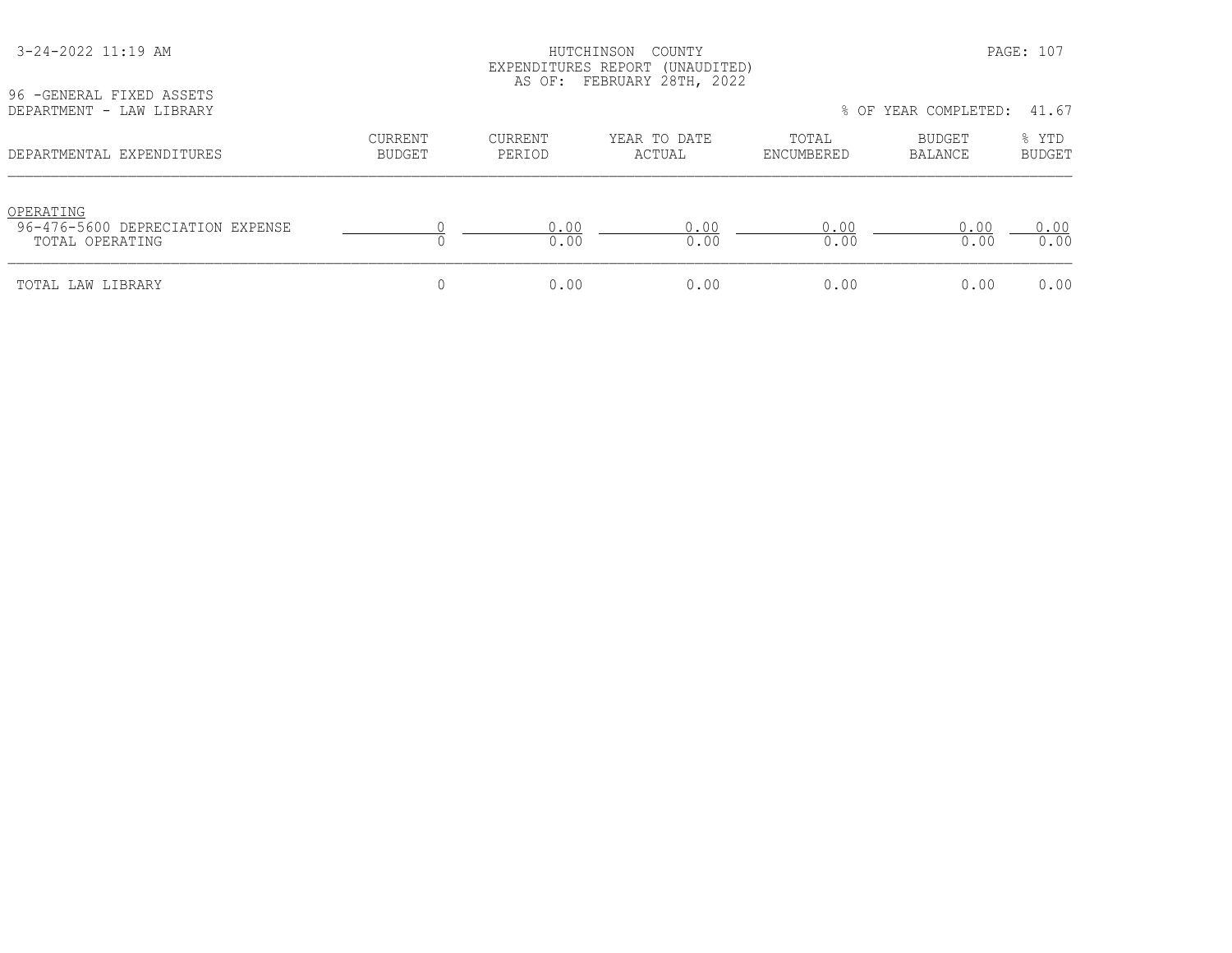| 96 - GENERAL FIXED ASSETS                                        | EXPENDITURES REPORT (UNAUDITED)<br>AS OF: FEBRUARY 28TH, 2022 |                   |                        |                               |                          |                        |  |
|------------------------------------------------------------------|---------------------------------------------------------------|-------------------|------------------------|-------------------------------|--------------------------|------------------------|--|
| DEPARTMENT - ELECTION                                            |                                                               |                   |                        | % OF YEAR COMPLETED:<br>41.67 |                          |                        |  |
| DEPARTMENTAL EXPENDITURES                                        | <b>CURRENT</b><br>BUDGET                                      | CURRENT<br>PERIOD | YEAR TO DATE<br>ACTUAL | TOTAL<br>ENCUMBERED           | BUDGET<br><b>BALANCE</b> | % YTD<br><b>BUDGET</b> |  |
| OPERATING<br>96-490-5600 DEPRECIATION EXPENSE<br>TOTAL OPERATING |                                                               | 0.00<br>0.00      | 0.00<br>0.00           | 0.00<br>0.00                  | 0.00<br>0.00             | 0.00<br>0.00           |  |
| TOTAL ELECTION                                                   |                                                               | 0.00              | 0.00                   | 0.00                          | 0.00                     | 0.00                   |  |

3-24-2022 11:19 AM HUTCHINSON COUNTY PAGE: 108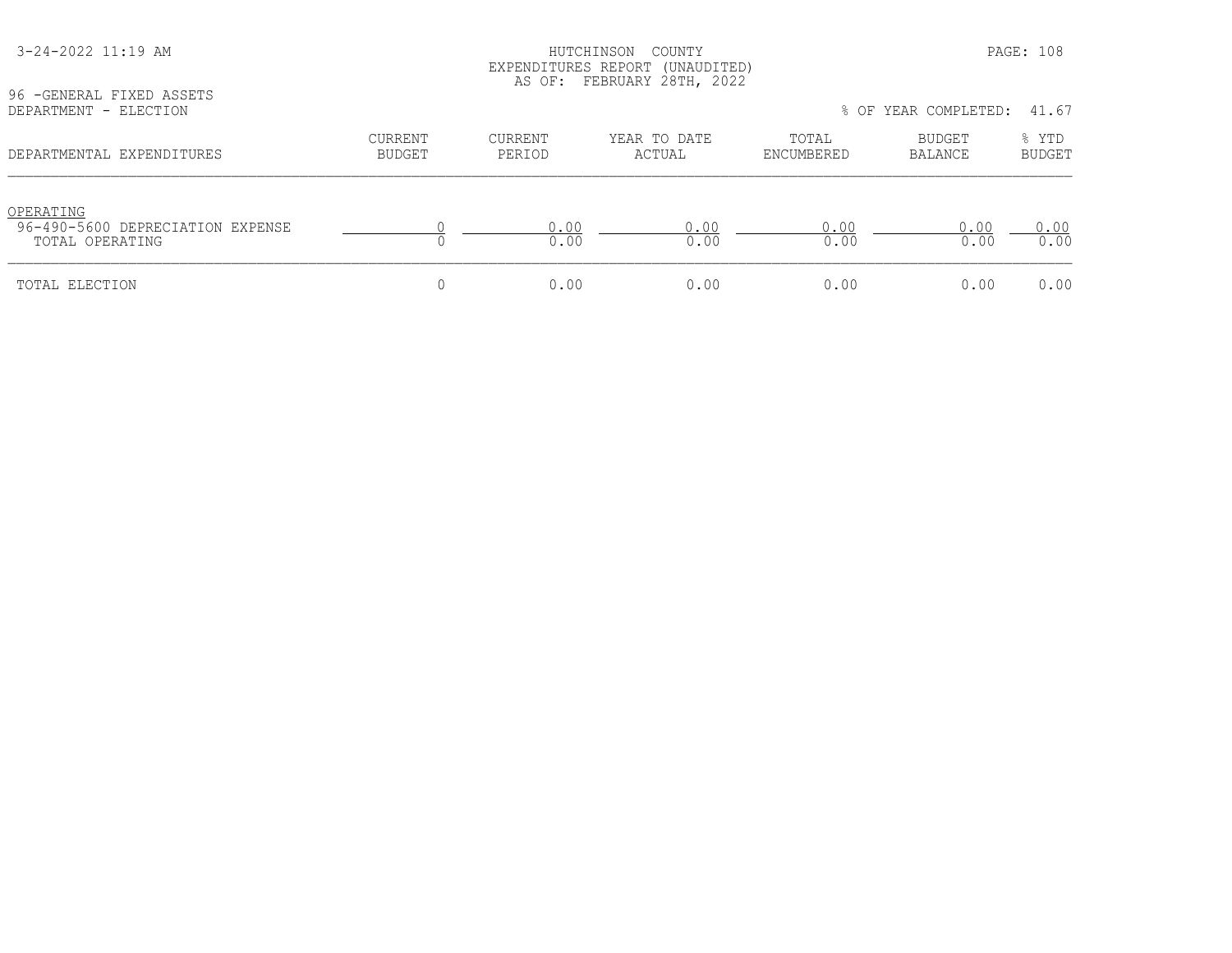## HUTCHINSON COUNTY PAGE: 109 EXPENDITURES REPORT (UNAUDITED) AS OF: FEBRUARY 28TH, 2022

96 -GENERAL FIXED ASSETS<br>DEPARTMENT - COUNTY AUDI

| DEPARTMENT - COUNTY AUDITOR                                      |                          |                   |                        |                     | % OF YEAR COMPLETED: 41.67 |                 |
|------------------------------------------------------------------|--------------------------|-------------------|------------------------|---------------------|----------------------------|-----------------|
| DEPARTMENTAL EXPENDITURES                                        | CURRENT<br><b>BUDGET</b> | CURRENT<br>PERIOD | YEAR TO DATE<br>ACTUAL | TOTAL<br>ENCUMBERED | BUDGET<br>BALANCE          | % YTD<br>BUDGET |
| OPERATING<br>96-495-5600 DEPRECIATION EXPENSE<br>TOTAL OPERATING |                          | 0.00<br>0.00      | 0.00<br>0.00           | 0.00<br>0.00        | 0.00<br>0.00               | 0.00<br>0.00    |
| TOTAL COUNTY AUDITOR                                             |                          | 0.00              | 0.00                   | 0.00                | 0.00                       | 0.00            |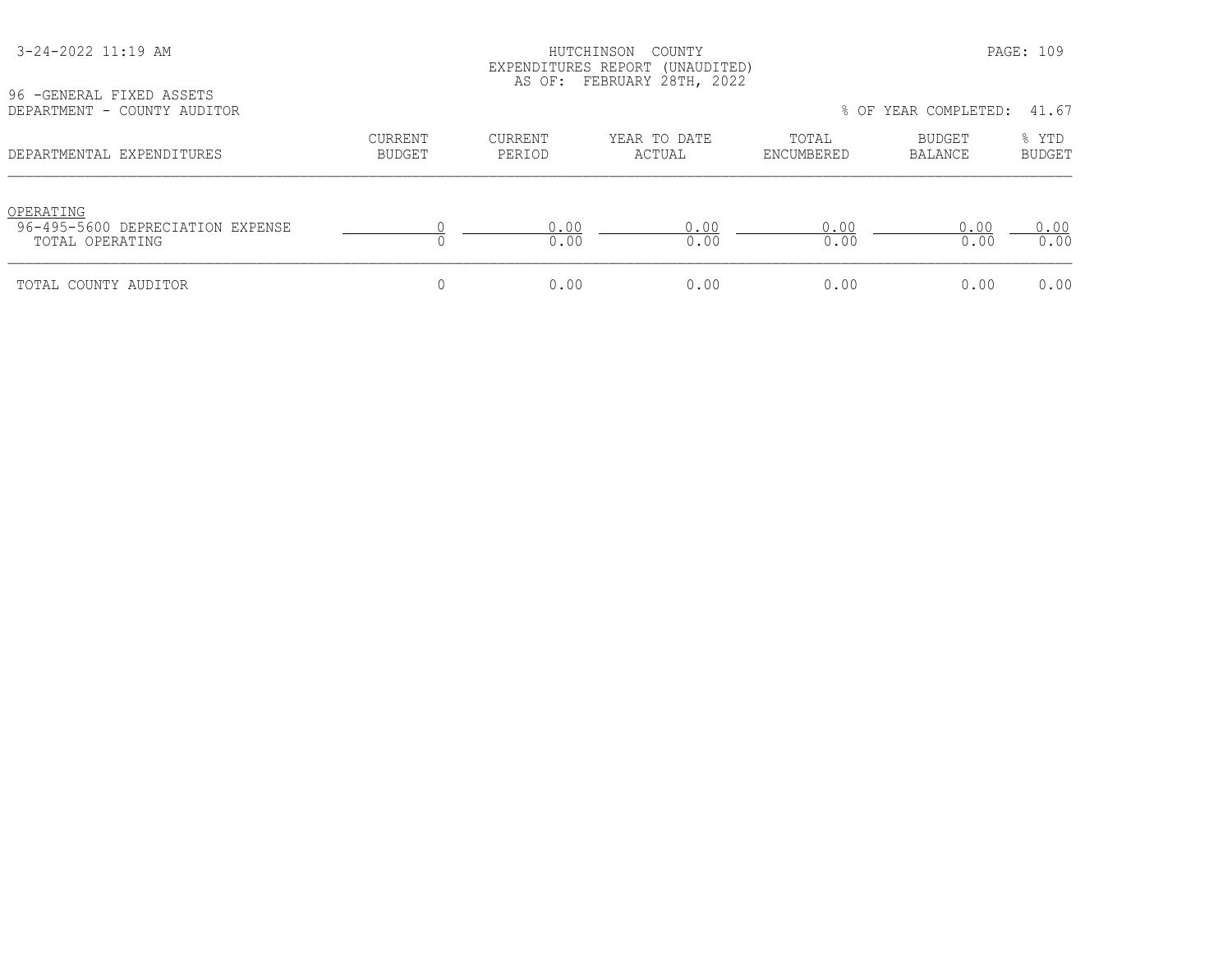#### HUTCHINSON COUNTY PAGE: 110 EXPENDITURES REPORT (UNAUDITED) AS OF: FEBRUARY 28TH, 2022

| 96 - GENERAL FIXED ASSETS |  |                               |  |
|---------------------------|--|-------------------------------|--|
|                           |  | DEPARTMENT - COUNTY TREASURER |  |

| DEPARTMENT - COUNTY TREASURER                                    |                          |                   |                        |                     | % OF YEAR COMPLETED:     | 41.67                  |
|------------------------------------------------------------------|--------------------------|-------------------|------------------------|---------------------|--------------------------|------------------------|
| DEPARTMENTAL EXPENDITURES                                        | CURRENT<br><b>BUDGET</b> | CURRENT<br>PERIOD | YEAR TO DATE<br>ACTUAL | TOTAL<br>ENCUMBERED | <b>BUDGET</b><br>BALANCE | % YTD<br><b>BUDGET</b> |
| OPERATING<br>96-497-5600 DEPRECIATION EXPENSE<br>TOTAL OPERATING |                          | 0.00<br>0.00      | 0.00<br>0.00           | 0.00<br>0.00        | 0.00<br>0.00             | 0.00<br>0.00           |
| TOTAL COUNTY TREASURER                                           |                          | 0.00              | 0.00                   | 0.00                | 0.00                     | 0.00                   |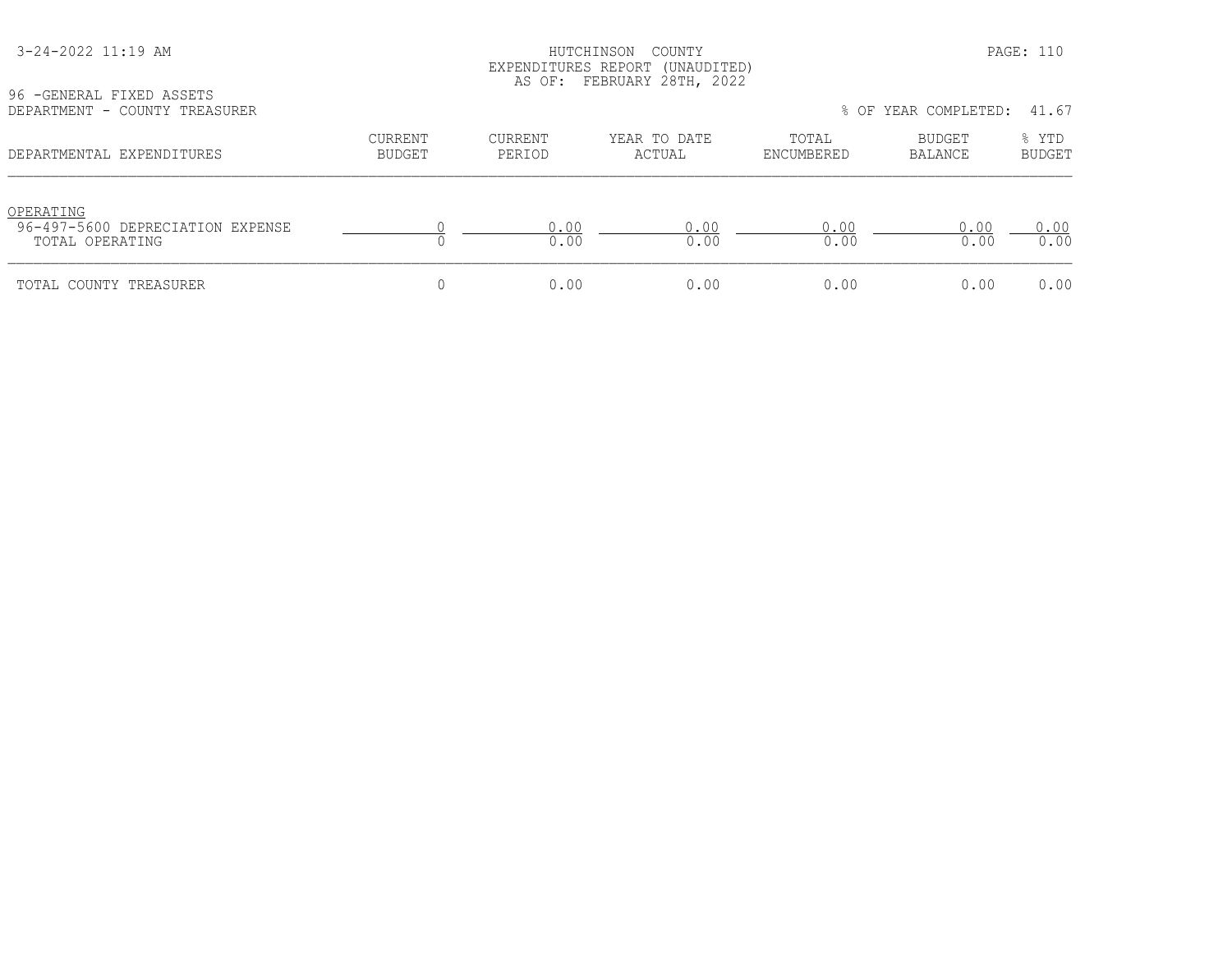#### HUTCHINSON COUNTY PAGE: 111 EXPENDITURES REPORT (UNAUDITED) AS OF: FEBRUARY 28TH, 2022

96 -GENERAL FIXED ASSETS

| SO LATNIVAT ITVIN WOODTO<br>DEPARTMENT - TAX COLLECTOR           |                   |                   |                        |                     | % OF YEAR COMPLETED: | 41.67                  |
|------------------------------------------------------------------|-------------------|-------------------|------------------------|---------------------|----------------------|------------------------|
| DEPARTMENTAL EXPENDITURES                                        | CURRENT<br>BUDGET | CURRENT<br>PERIOD | YEAR TO DATE<br>ACTUAL | TOTAL<br>ENCUMBERED | BUDGET<br>BALANCE    | % YTD<br><b>BUDGET</b> |
| OPERATING<br>96-499-5600 DEPRECIATION EXPENSE<br>TOTAL OPERATING |                   | 0.00<br>0.00      | 0.00<br>0.00           | 0.00<br>0.00        | 0.00<br>0.00         | 0.00<br>0.00           |
| TOTAL TAX COLLECTOR                                              |                   | 0.00              | 0.00                   | 0.00                | 0.00                 | 0.00                   |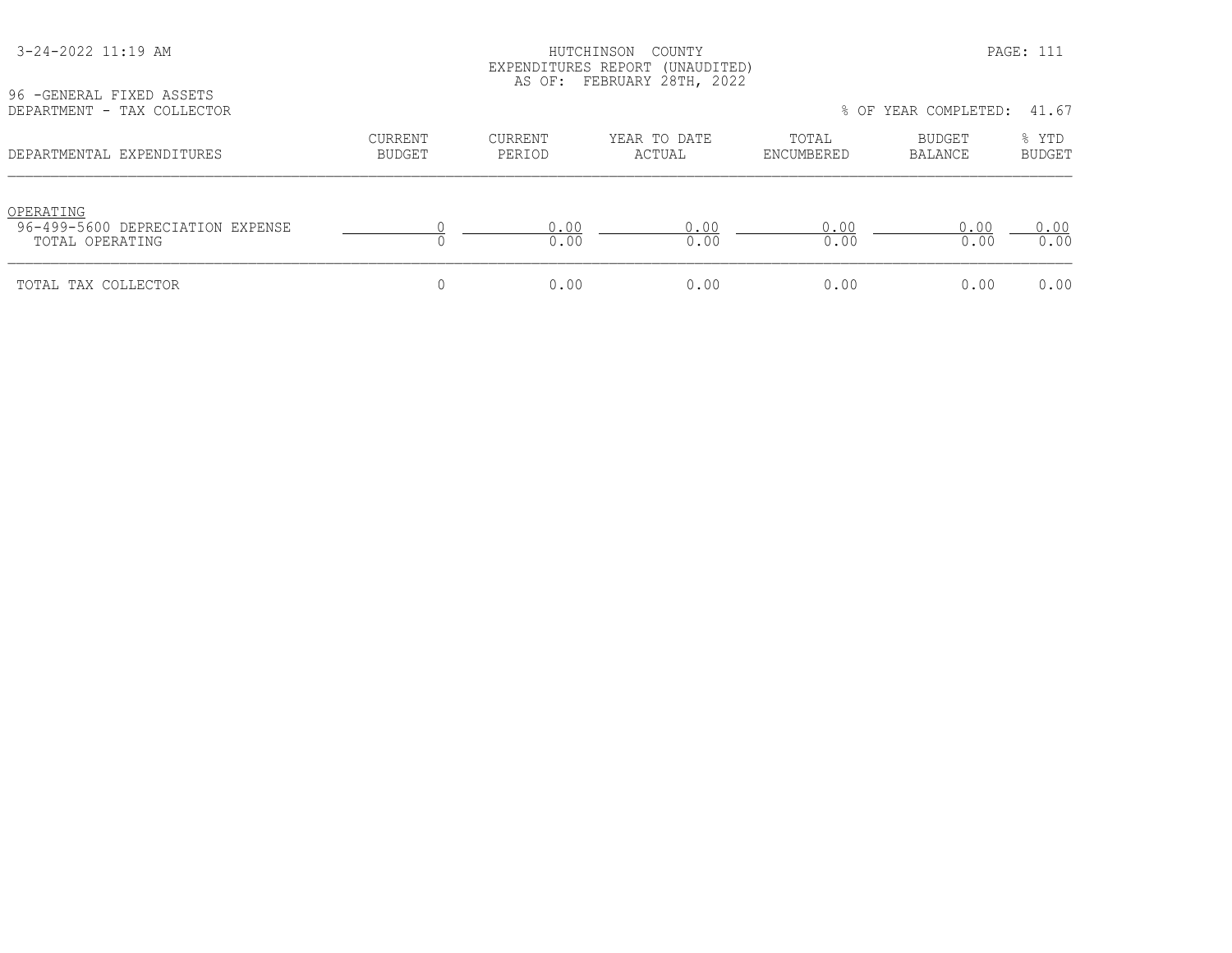| 96 - GENERAL FIXED ASSETS<br>DEPARTMENT - COURTHOUSE             | EXPENDITURES REPORT (UNAUDITED)<br>AS OF: FEBRUARY 28TH, 2022<br>% OF YEAR COMPLETED:<br>41.67 |                          |                        |                     |                          |                        |  |
|------------------------------------------------------------------|------------------------------------------------------------------------------------------------|--------------------------|------------------------|---------------------|--------------------------|------------------------|--|
| DEPARTMENTAL EXPENDITURES                                        | <b>CURRENT</b><br><b>BUDGET</b>                                                                | <b>CURRENT</b><br>PERIOD | YEAR TO DATE<br>ACTUAL | TOTAL<br>ENCUMBERED | BUDGET<br><b>BALANCE</b> | % YTD<br><b>BUDGET</b> |  |
| OPERATING<br>96-510-5600 DEPRECIATION EXPENSE<br>TOTAL OPERATING |                                                                                                | 0.00<br>0.00             | 0.00<br>0.00           | 0.00<br>0.00        | 0.00<br>0.00             | 0.00<br>0.00           |  |
| TOTAL COURTHOUSE                                                 |                                                                                                | 0.00                     | 0.00                   | 0.00                | 0.00                     | 0.00                   |  |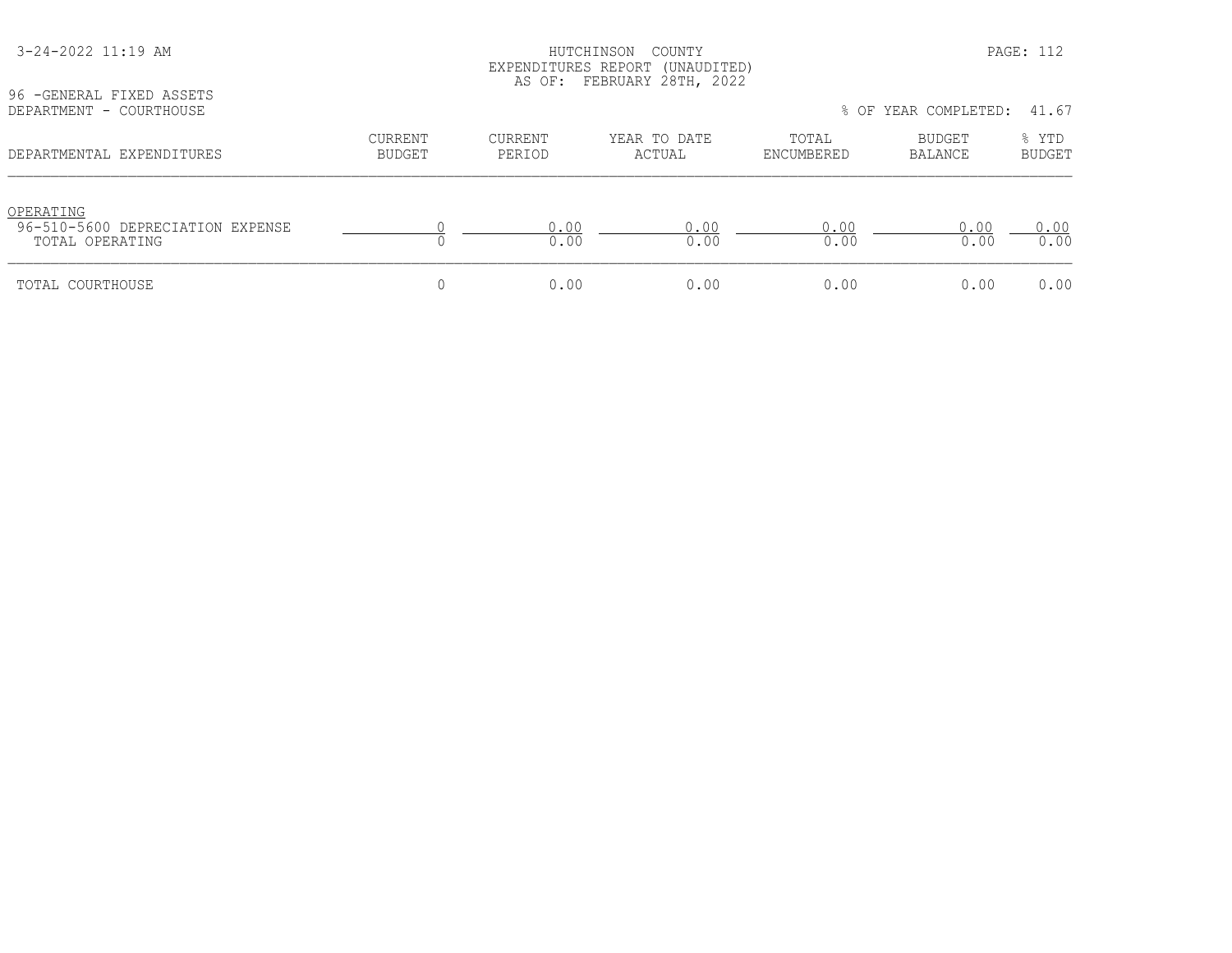| 96 - GENERAL FIXED ASSETS                                               | EXPENDITURES REPORT (UNAUDITED)<br>AS OF: FEBRUARY 28TH, 2022 |                   |                        |                     |                      |                        |  |
|-------------------------------------------------------------------------|---------------------------------------------------------------|-------------------|------------------------|---------------------|----------------------|------------------------|--|
| DEPARTMENT - MUSEUM                                                     |                                                               |                   |                        |                     | % OF YEAR COMPLETED: | 41.67                  |  |
| DEPARTMENTAL EXPENDITURES                                               | CURRENT<br><b>BUDGET</b>                                      | CURRENT<br>PERIOD | YEAR TO DATE<br>ACTUAL | TOTAL<br>ENCUMBERED | BUDGET<br>BALANCE    | % YTD<br><b>BUDGET</b> |  |
| OPERATING<br>96-513-5600 MUSEUM DEPRECIATION EXPENSE<br>TOTAL OPERATING |                                                               | 0.00<br>0.00      | 0.00<br>0.00           | 0.00<br>0.00        | 0.00<br>0.00         | 0.00<br>0.00           |  |
| TOTAL MUSEUM                                                            |                                                               | 0.00              | 0.00                   | 0.00                | 0.00                 | 0.00                   |  |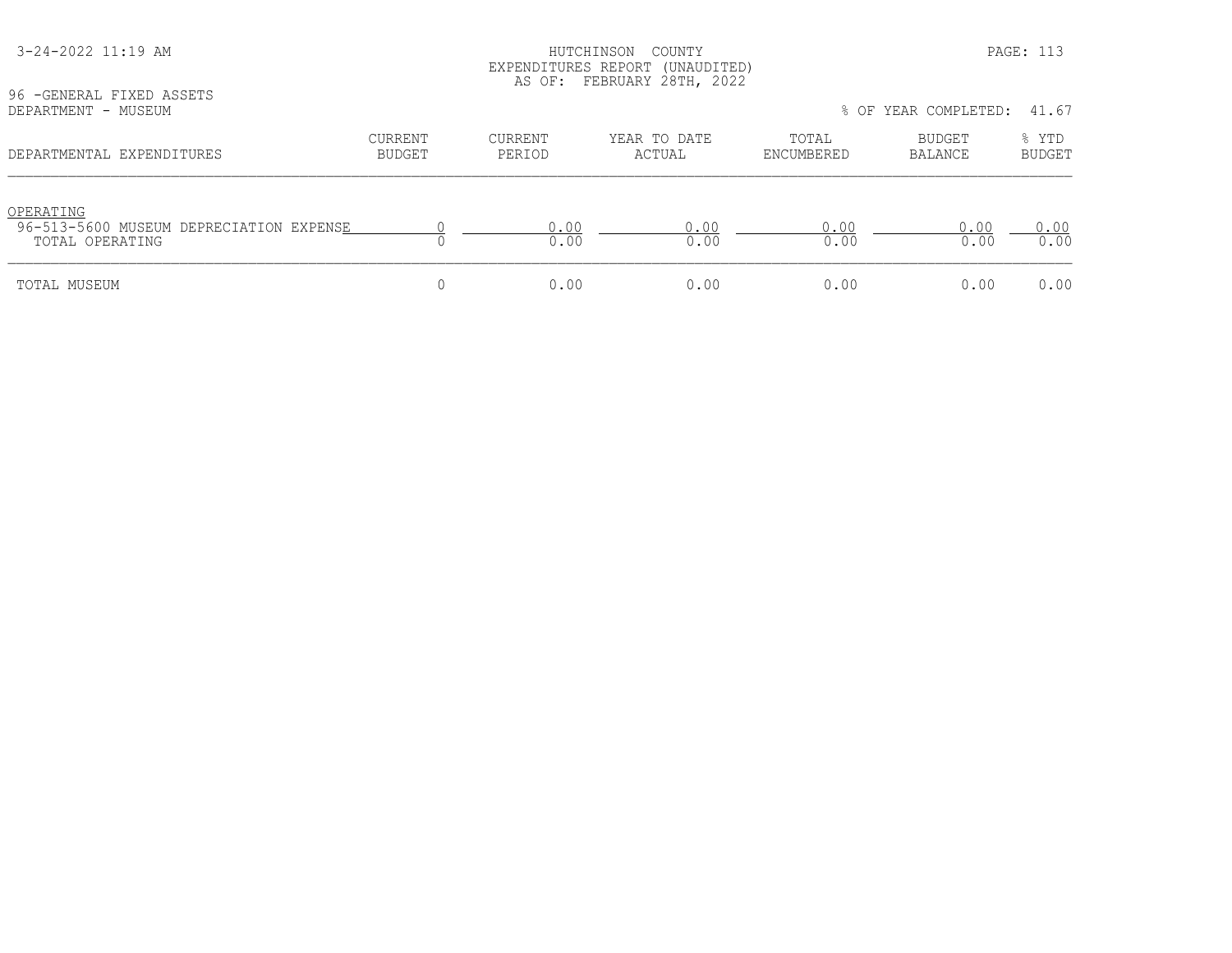| 3-24-2022 11:19 AM |
|--------------------|
|--------------------|

HUTCHINSON COUNTY PAGE: 114 EXPENDITURES REPORT (UNAUDITED) AS OF: FEBRUARY 28TH, 2022

96 -GENERAL FIXED ASSETS DEPARTMENT - PLANT MAINTENANCE & OPERA % OF YEAR COMPLETED: 41.67

| LE L'AIVITIEN I<br>THURT MUTHITIMUS A ATHIVU                     |                                 |                          |                        |                     | 0 UL ILAN CUNILLILL. TI.V |                        |
|------------------------------------------------------------------|---------------------------------|--------------------------|------------------------|---------------------|---------------------------|------------------------|
| DEPARTMENTAL EXPENDITURES                                        | <b>CURRENT</b><br><b>BUDGET</b> | <b>CURRENT</b><br>PERIOD | YEAR TO DATE<br>ACTUAL | TOTAL<br>ENCUMBERED | BUDGET<br>BALANCE         | % YTD<br><b>BUDGET</b> |
| OPERATING<br>96-516-5600 DEPRECIATION EXPENSE<br>TOTAL OPERATING |                                 | 0.00<br>0.00             | 0.00<br>0.00           | 0.00<br>0.00        | 0.00<br>0.00              | 0.00<br>0.00           |
| TOTAL PLANT MAINTENANCE & OPERA                                  |                                 | 0.00                     | 0.00                   | 0.00                | 0.00                      | 0.00                   |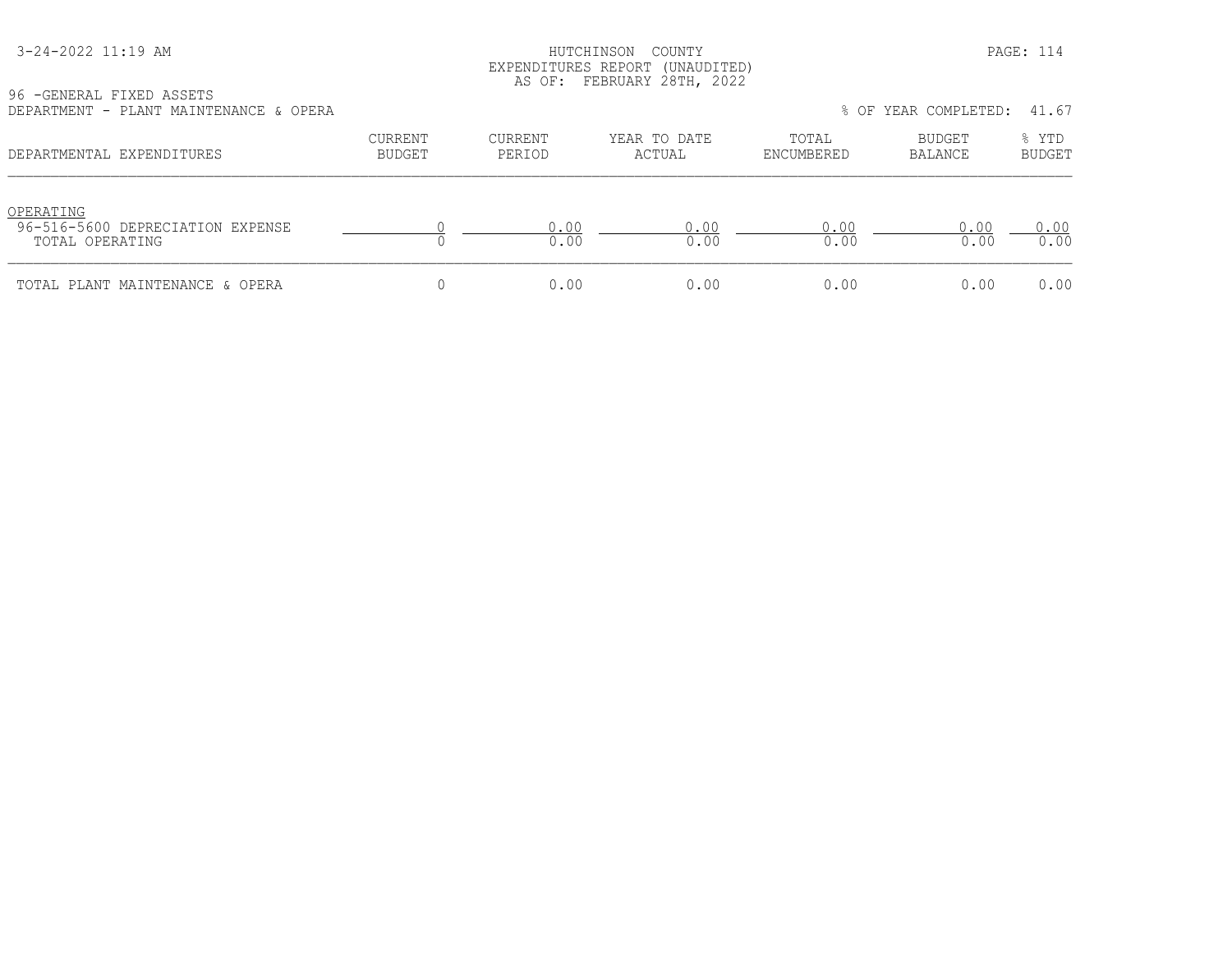#### HUTCHINSON COUNTY PAGE: 115 EXPENDITURES REPORT (UNAUDITED) AS OF: FEBRUARY 28TH, 2022

96 -GENERAL FIXED ASSETS<br>DEPARTMENT - CONSTABLE P

| DEPARTMENT - CONSTABLE PCT. #2                                   |                   |                   |                        |                     | % OF YEAR COMPLETED: | 41.67                  |
|------------------------------------------------------------------|-------------------|-------------------|------------------------|---------------------|----------------------|------------------------|
| DEPARTMENTAL EXPENDITURES                                        | CURRENT<br>BUDGET | CURRENT<br>PERIOD | YEAR TO DATE<br>ACTUAL | TOTAL<br>ENCUMBERED | BUDGET<br>BALANCE    | % YTD<br><b>BUDGET</b> |
| OPERATING<br>96-550-5600 DEPRECIATION EXPENSE<br>TOTAL OPERATING |                   | 0.00<br>0.00      | 0.00<br>0.00           | 0.00<br>0.00        | 0.00<br>0.00         | 0.00<br>0.00           |
| TOTAL CONSTABLE PCT. #2                                          |                   | 0.00              | 0.00                   | 0.00                | 0.00                 | 0.00                   |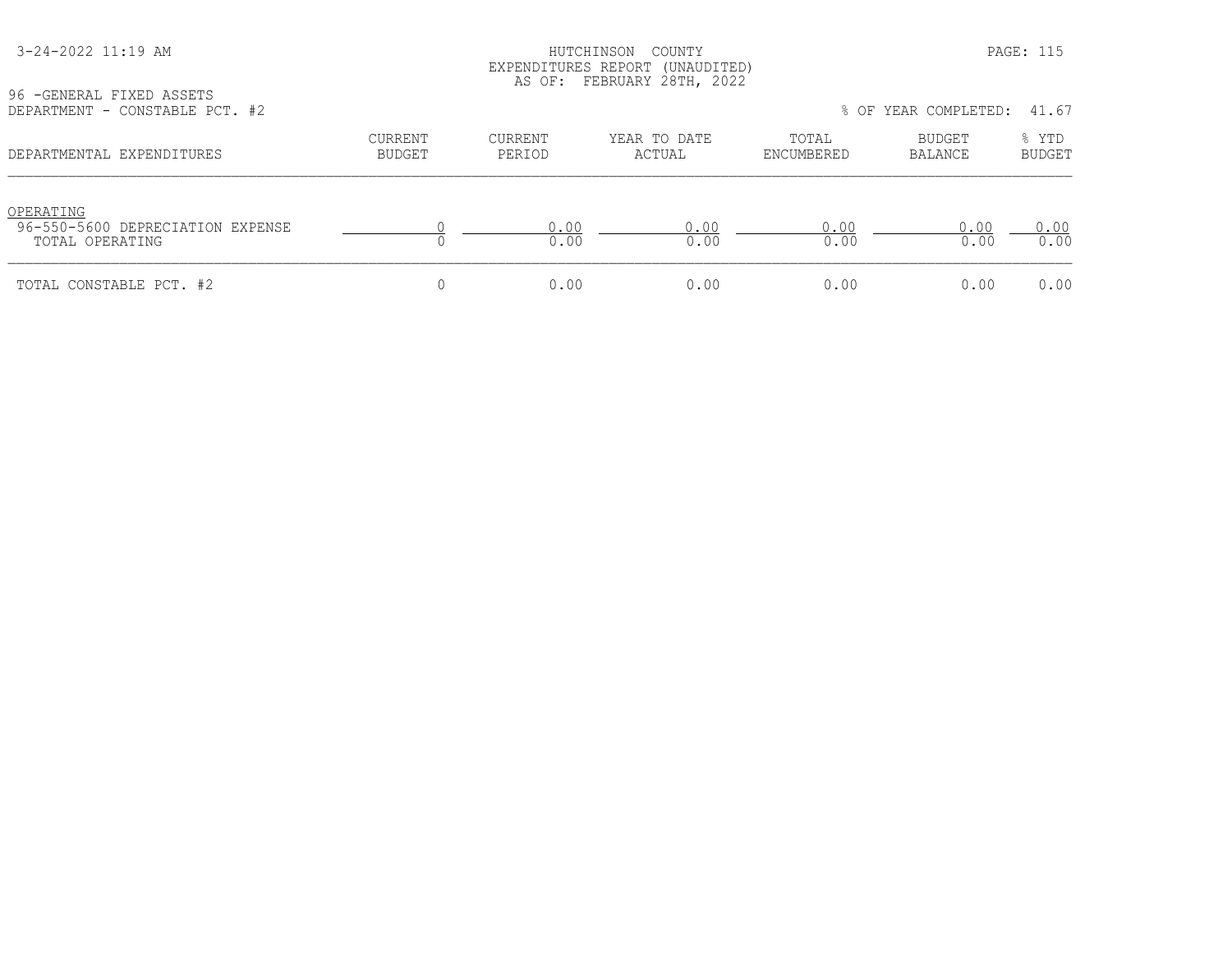## HUTCHINSON COUNTY PAGE: 116 EXPENDITURES REPORT (UNAUDITED) AS OF: FEBRUARY 28TH, 2022

96 -GENERAL FIXED ASSETS<br>DEPARTMENT - CONSTABLE P

| DEPARTMENT - CONSTABLE PCT. #1                                   |                   |                   |                        |                     | % OF YEAR COMPLETED: | 41.67                  |
|------------------------------------------------------------------|-------------------|-------------------|------------------------|---------------------|----------------------|------------------------|
| DEPARTMENTAL EXPENDITURES                                        | CURRENT<br>BUDGET | CURRENT<br>PERIOD | YEAR TO DATE<br>ACTUAL | TOTAL<br>ENCUMBERED | BUDGET<br>BALANCE    | % YTD<br><b>BUDGET</b> |
| OPERATING<br>96-551-5600 DEPRECIATION EXPENSE<br>TOTAL OPERATING |                   | 0.00<br>0.00      | 0.00<br>0.00           | 0.00<br>0.00        | 0.00<br>0.00         | 0.00<br>0.00           |
| TOTAL CONSTABLE PCT. #1                                          |                   | 0.00              | 0.00                   | 0.00                | 0.00                 | 0.00                   |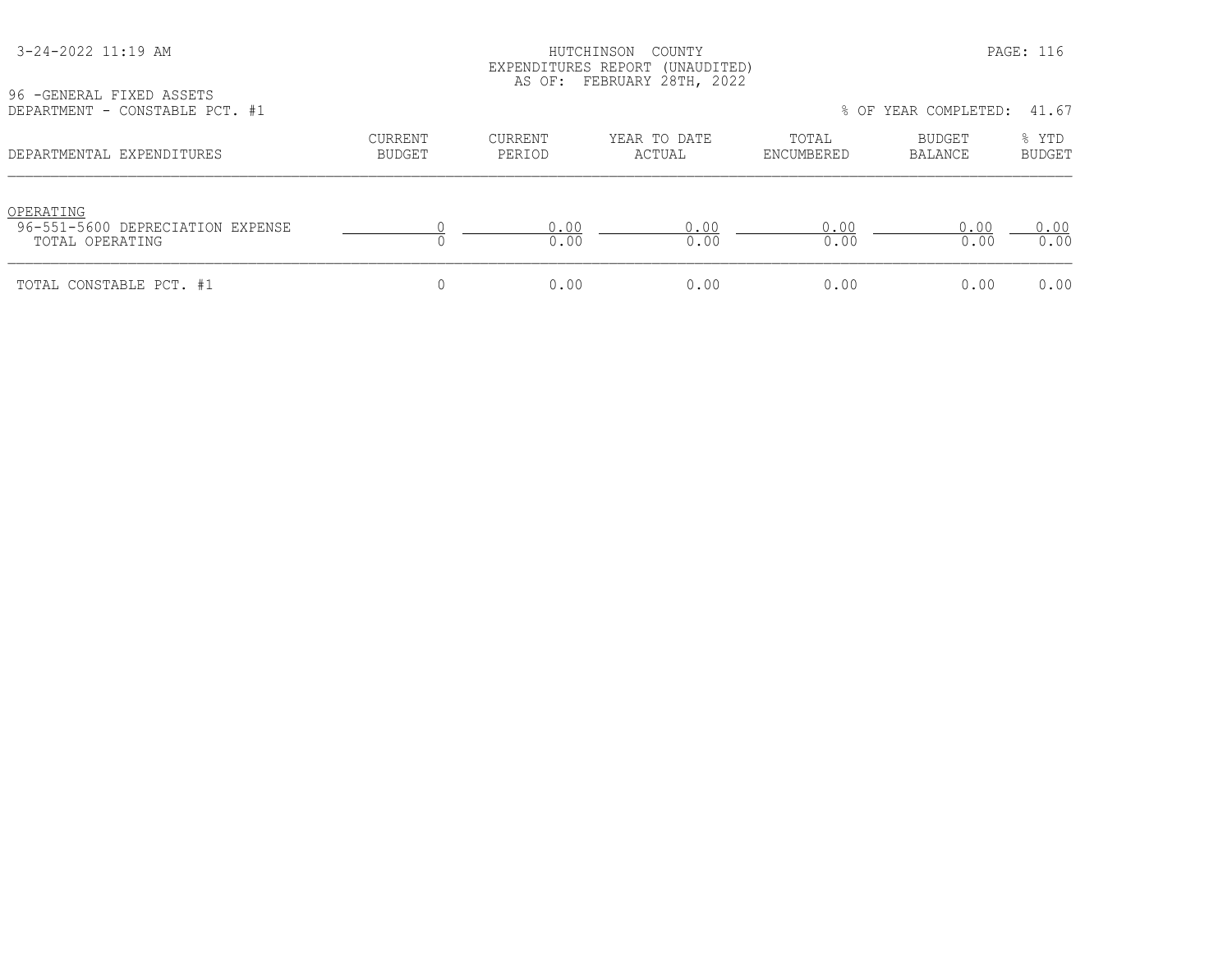| 96 - GENERAL FIXED ASSETS<br>DEPARTMENT - SHERIFF                | EXPENDITURES REPORT (UNAUDITED)<br>AS OF: FEBRUARY 28TH, 2022<br>% OF YEAR COMPLETED:<br>41.67 |                          |                        |                     |                   |                        |  |
|------------------------------------------------------------------|------------------------------------------------------------------------------------------------|--------------------------|------------------------|---------------------|-------------------|------------------------|--|
| DEPARTMENTAL EXPENDITURES                                        | <b>CURRENT</b><br>BUDGET                                                                       | <b>CURRENT</b><br>PERIOD | YEAR TO DATE<br>ACTUAL | TOTAL<br>ENCUMBERED | BUDGET<br>BALANCE | % YTD<br><b>BUDGET</b> |  |
| OPERATING<br>96-560-5600 DEPRECIATION EXPENSE<br>TOTAL OPERATING |                                                                                                | 0.00<br>0.00             | 0.00<br>0.00           | 0.00<br>0.00        | 0.00<br>0.00      | 0.00<br>0.00           |  |
| TOTAL SHERIFF                                                    |                                                                                                | 0.00                     | 0.00                   | 0.00                | 0.00              | 0.00                   |  |

# 3-24-2022 11:19 AM HUTCHINSON COUNTY PAGE: 117 EXPENDITURES REPORT (UNAUDITED)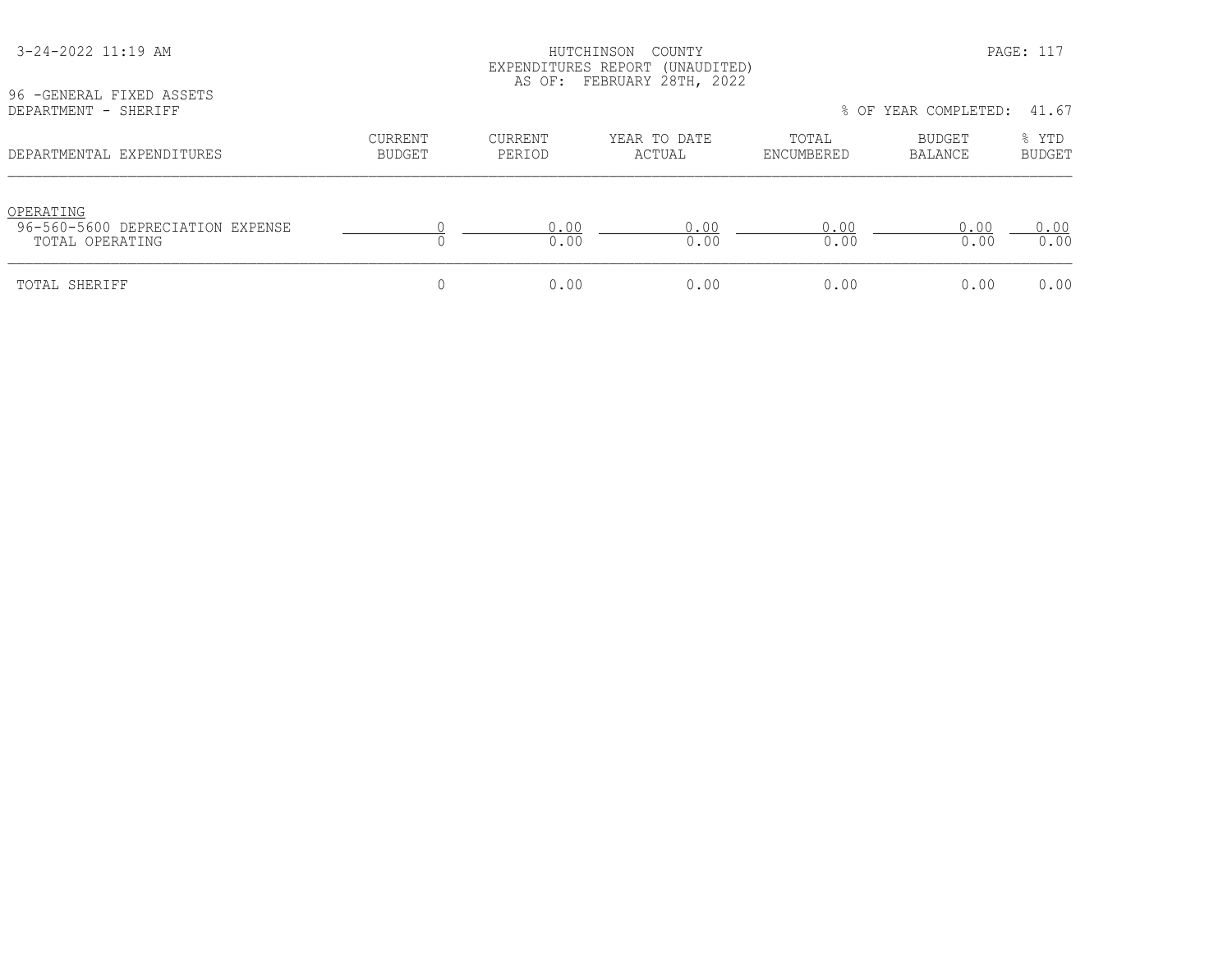| 96 - GENERAL FIXED ASSETS<br>DEPARTMENT - JAIL                   | LAPLNDIIURLS REPURI (UNAUDIILD)<br>AS OF: FEBRUARY 28TH, 2022<br>% OF YEAR COMPLETED: 41.67 |                   |                        |                     |                   |                        |
|------------------------------------------------------------------|---------------------------------------------------------------------------------------------|-------------------|------------------------|---------------------|-------------------|------------------------|
| DEPARTMENTAL EXPENDITURES                                        | CURRENT<br><b>BUDGET</b>                                                                    | CURRENT<br>PERIOD | YEAR TO DATE<br>ACTUAL | TOTAL<br>ENCUMBERED | BUDGET<br>BALANCE | % YTD<br><b>BUDGET</b> |
| OPERATING<br>96-561-5600 DEPRECIATION EXPENSE<br>TOTAL OPERATING |                                                                                             | 0.00<br>0.00      | 0.00<br>0.00           | 0.00<br>0.00        | 0.00<br>0.00      | 0.00<br>0.00           |
| TOTAL JAIL                                                       |                                                                                             | 0.00              | 0.00                   | 0.00                | 0.00              | 0.00                   |

EXPENDITURES REPORT (UNAUDITED)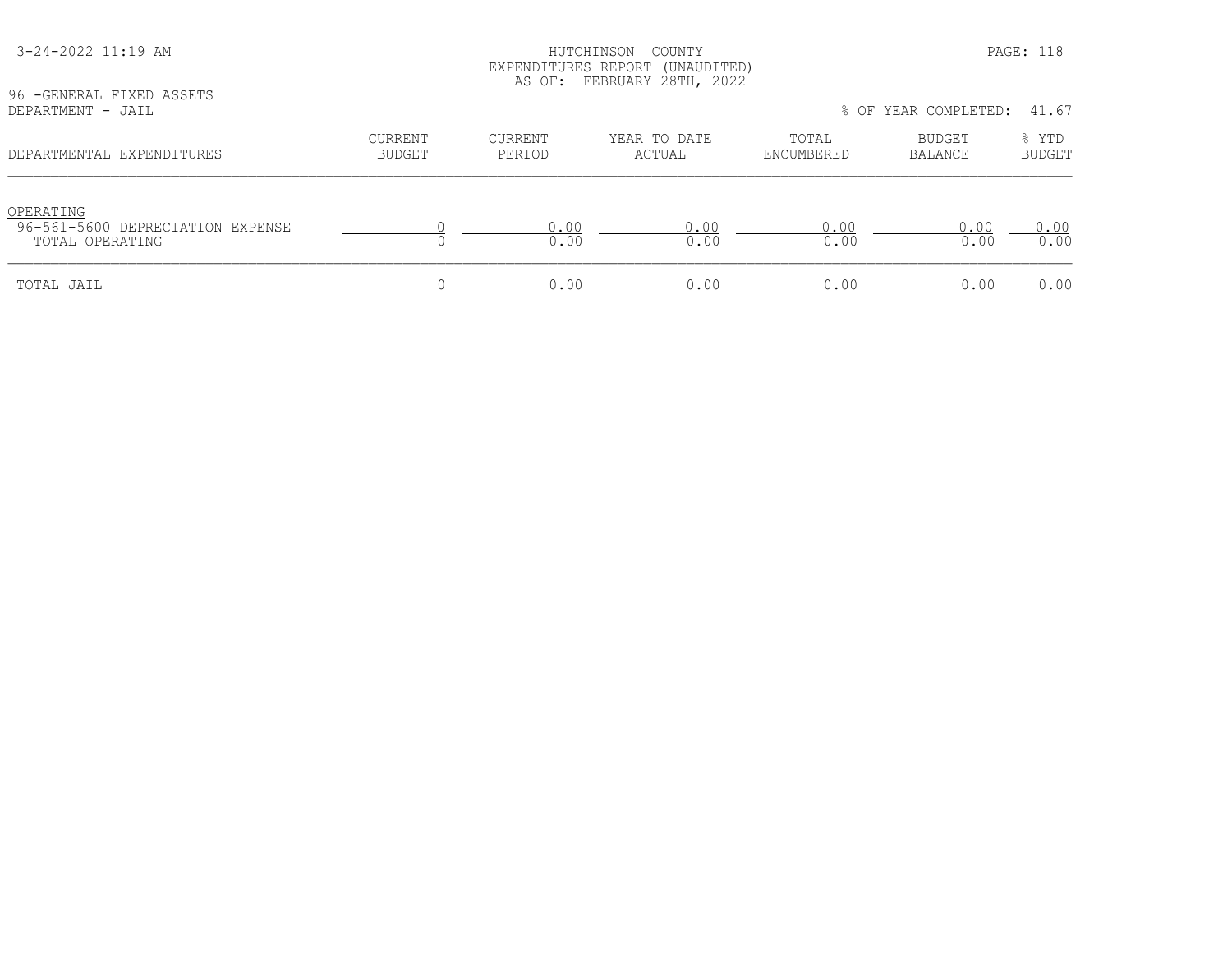| 96 - GENERAL FIXED ASSETS                                        | EXPENDITURES REPORT (UNAUDITED)<br>AS OF: FEBRUARY 28TH, 2022 |                   |                        |                     |                          |                        |  |  |
|------------------------------------------------------------------|---------------------------------------------------------------|-------------------|------------------------|---------------------|--------------------------|------------------------|--|--|
| DEPARTMENT - JUVENILE                                            |                                                               |                   |                        |                     | % OF YEAR COMPLETED:     | 41.67                  |  |  |
| DEPARTMENTAL EXPENDITURES                                        | <b>CURRENT</b><br>BUDGET                                      | CURRENT<br>PERIOD | YEAR TO DATE<br>ACTUAL | TOTAL<br>ENCUMBERED | BUDGET<br><b>BALANCE</b> | % YTD<br><b>BUDGET</b> |  |  |
| OPERATING<br>96-571-5600 DEPRECIATION EXPENSE<br>TOTAL OPERATING |                                                               | 0.00<br>0.00      | 0.00<br>0.00           | 0.00<br>0.00        | 0.00<br>0.00             | 0.00<br>0.00           |  |  |
| TOTAL JUVENILE                                                   |                                                               | 0.00              | 0.00                   | 0.00                | 0.00                     | 0.00                   |  |  |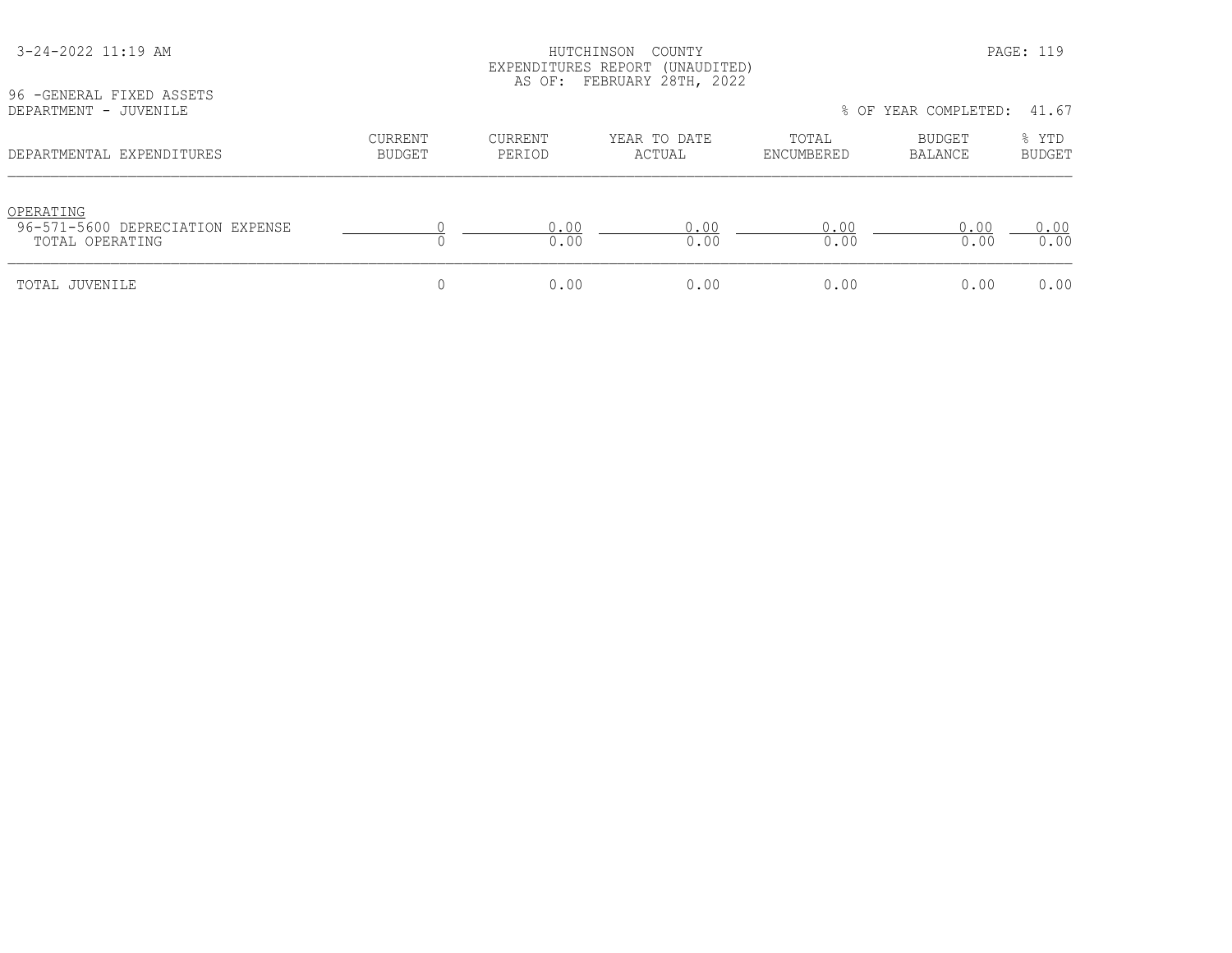## 3-24-2022 11:19 AM HUTCHINSON COUNTY PAGE: 120 EXPENDITURES REPORT (UNAUDITED) AS OF: FEBRUARY 28TH, 2022

| 96 - GENERAL FIXED ASSETS |  |                              |
|---------------------------|--|------------------------------|
|                           |  | DEPARTMENT - ADULT PROBATION |

| YO TULNLKAL FIALU ASSLIS<br>DEPARTMENT - ADULT PROBATION         |                   |                   |                        |                     | % OF YEAR COMPLETED: | 41.67                  |
|------------------------------------------------------------------|-------------------|-------------------|------------------------|---------------------|----------------------|------------------------|
| DEPARTMENTAL EXPENDITURES                                        | CURRENT<br>BUDGET | CURRENT<br>PERIOD | YEAR TO DATE<br>ACTUAL | TOTAL<br>ENCUMBERED | BUDGET<br>BALANCE    | % YTD<br><b>BUDGET</b> |
| OPERATING<br>96-572-5600 DEPRECIATION EXPENSE<br>TOTAL OPERATING |                   | 0.00<br>0.00      | 0.00<br>0.00           | 0.00<br>0.00        | 0.00<br>0.00         | 0.00<br>0.00           |
| TOTAL ADULT PROBATION                                            |                   | 0.00              | 0.00                   | 0.00                | 0.00                 | 0.00                   |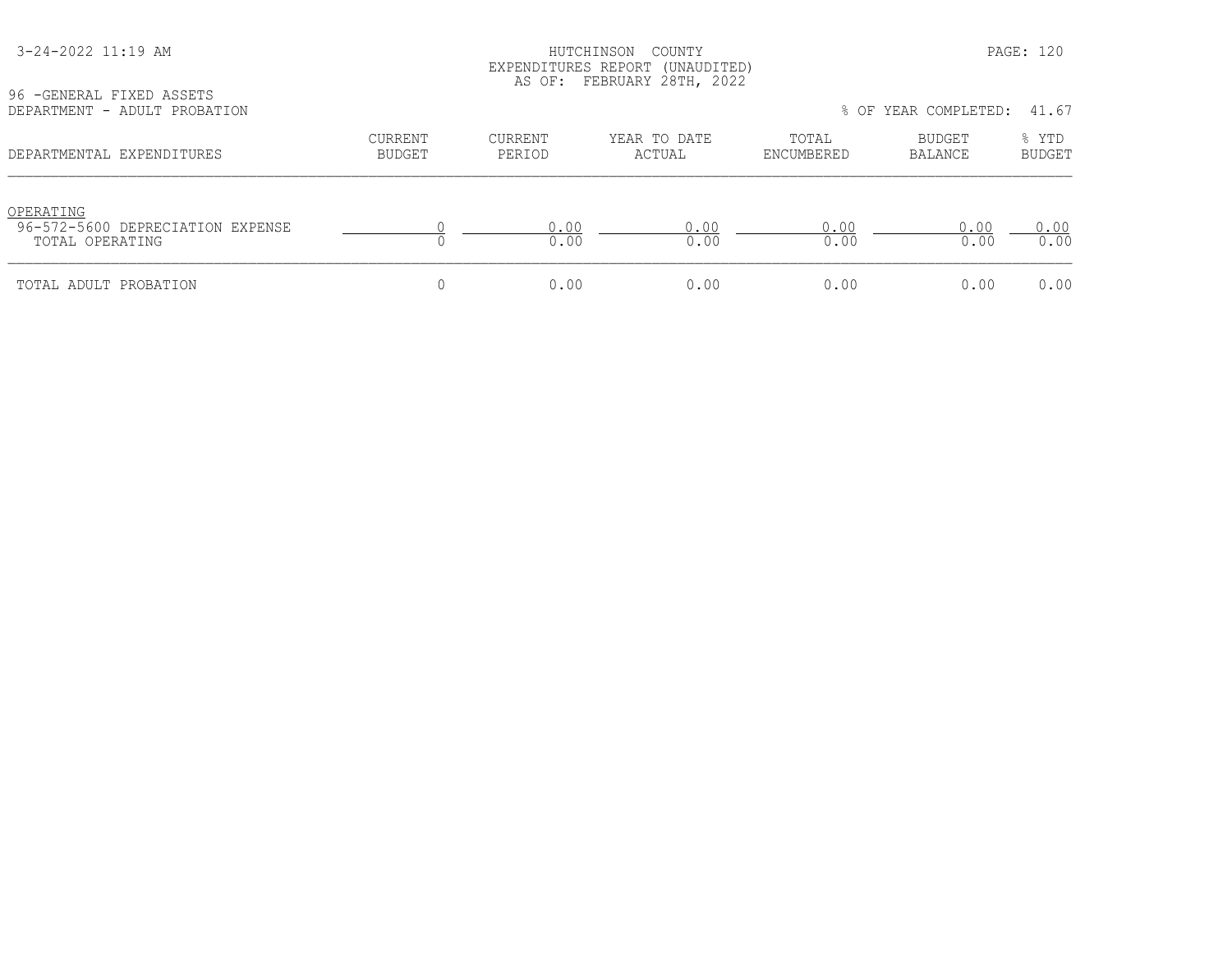#### HUTCHINSON COUNTY PAGE: 121 EXPENDITURES REPORT (UNAUDITED) AS OF: FEBRUARY 28TH, 2022

| DEFARIMENI - SFEG. KD. & FID. CONIKOL,                           |                   |                   |                        |                     | TO UP ILAN CUMPLEILLY. TI.OT |                        |
|------------------------------------------------------------------|-------------------|-------------------|------------------------|---------------------|------------------------------|------------------------|
| DEPARTMENTAL EXPENDITURES                                        | CURRENT<br>BUDGET | CURRENT<br>PERIOD | YEAR TO DATE<br>ACTUAL | TOTAL<br>ENCUMBERED | BUDGET<br>BALANCE            | % YTD<br><b>BUDGET</b> |
| OPERATING<br>96-621-5600 DEPRECIATION EXPENSE<br>TOTAL OPERATING |                   | 0 O O<br>0.00     | 0.00<br>0.00           | 0.00<br>0.00        | 0.00<br>0.00                 | 0.00<br>0.00           |
| TOTAL SPEC. RD. & FLD. CONTROL,                                  |                   | 0.00              | 0.00                   | 0.00                | 0.00                         | 0.00                   |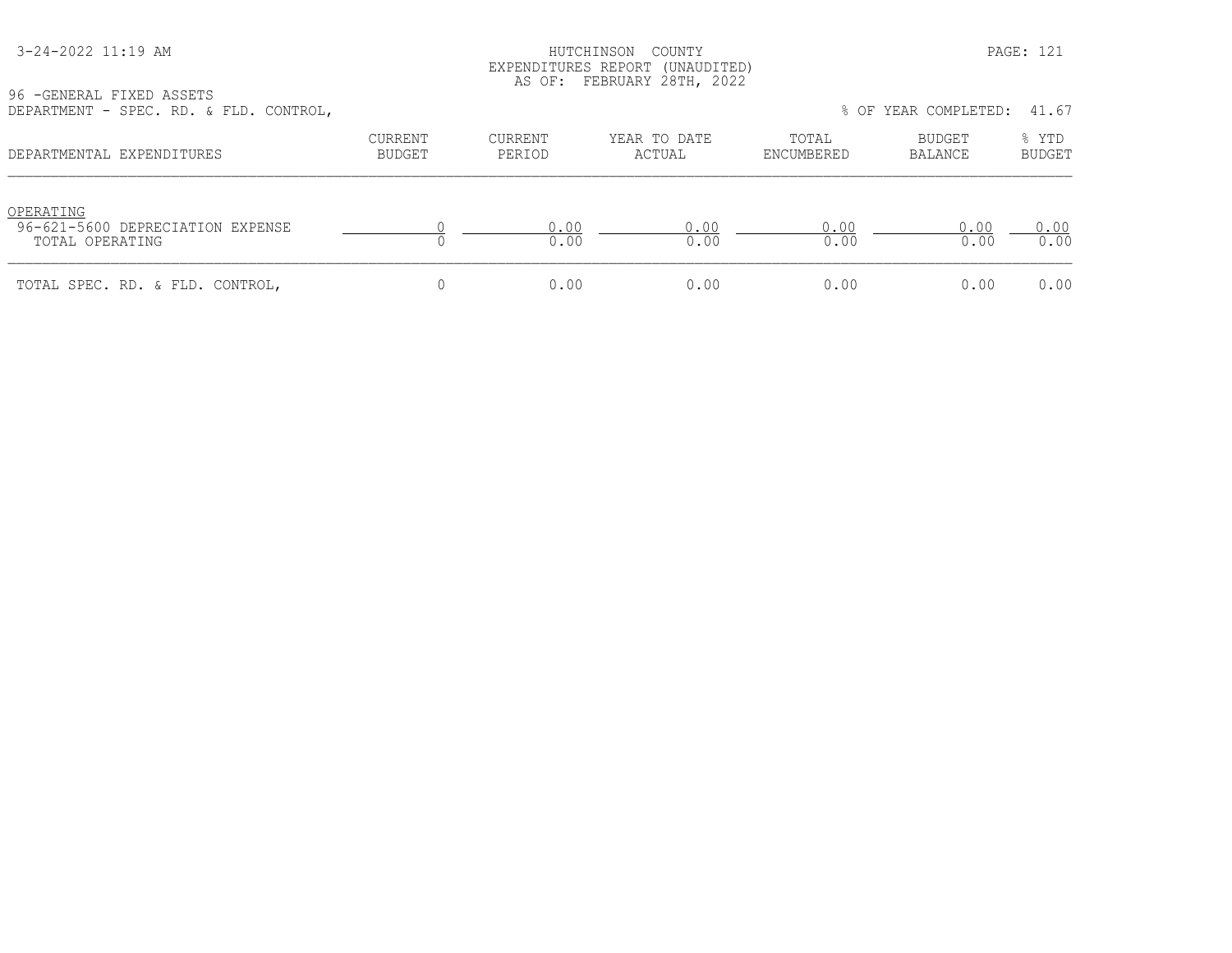#### HUTCHINSON COUNTY PAGE: 122 EXPENDITURES REPORT (UNAUDITED) AS OF: FEBRUARY 28TH, 2022

| nur un trunt t<br>OLDU. KD. & FID. CONIKOL,                      |                   |                          |                        |                     | 0 VI ILAN VVNILLLIDI. TI.VI |                        |
|------------------------------------------------------------------|-------------------|--------------------------|------------------------|---------------------|-----------------------------|------------------------|
| DEPARTMENTAL EXPENDITURES                                        | CURRENT<br>BUDGET | <b>CURRENT</b><br>PERIOD | YEAR TO DATE<br>ACTUAL | TOTAL<br>ENCUMBERED | BUDGET<br>BALANCE           | % YTD<br><b>BUDGET</b> |
| OPERATING<br>96-622-5600 DEPRECIATION EXPENSE<br>TOTAL OPERATING |                   | 0.00<br>0.00             | 0.00<br>0.00           | 0.00<br>0.00        | 0.00<br>0.00                | 0.00<br>0.00           |
| TOTAL SPEC. RD. & FLD. CONTROL,                                  |                   | 0.00                     | 0.00                   | 0.00                | 0.00                        | 0.00                   |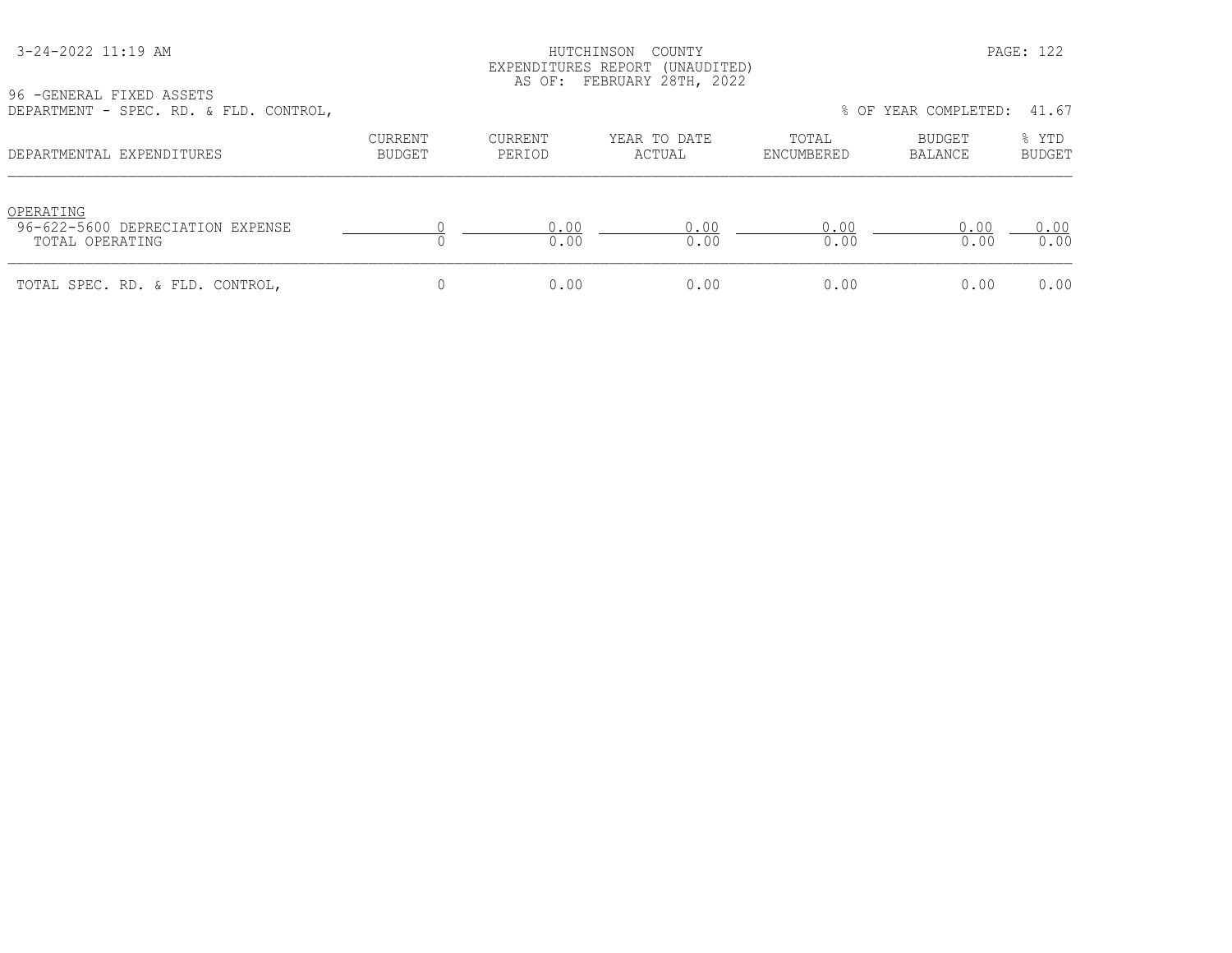#### HUTCHINSON COUNTY PAGE: 123 EXPENDITURES REPORT (UNAUDITED) AS OF: FEBRUARY 28TH, 2022

| DEFARIMENI - JIEU, RD, & IED, CONIROL,                           |                   |                   |                        |                     | O VI ILAN COMELLILL. TI.VI |                        |
|------------------------------------------------------------------|-------------------|-------------------|------------------------|---------------------|----------------------------|------------------------|
| DEPARTMENTAL EXPENDITURES                                        | CURRENT<br>BUDGET | CURRENT<br>PERIOD | YEAR TO DATE<br>ACTUAL | TOTAL<br>ENCUMBERED | BUDGET<br>BALANCE          | % YTD<br><b>BUDGET</b> |
| OPERATING<br>96-623-5600 DEPRECIATION EXPENSE<br>TOTAL OPERATING |                   | 0.00<br>0.00      | 0.00<br>0.00           | 0.00<br>0.00        | 0.00<br>0.00               | 0.00<br>0.00           |
| TOTAL SPEC. RD. & FLD. CONTROL,                                  |                   | 0.00              | 0.00                   | 0.00                | 0.00                       | 0.00                   |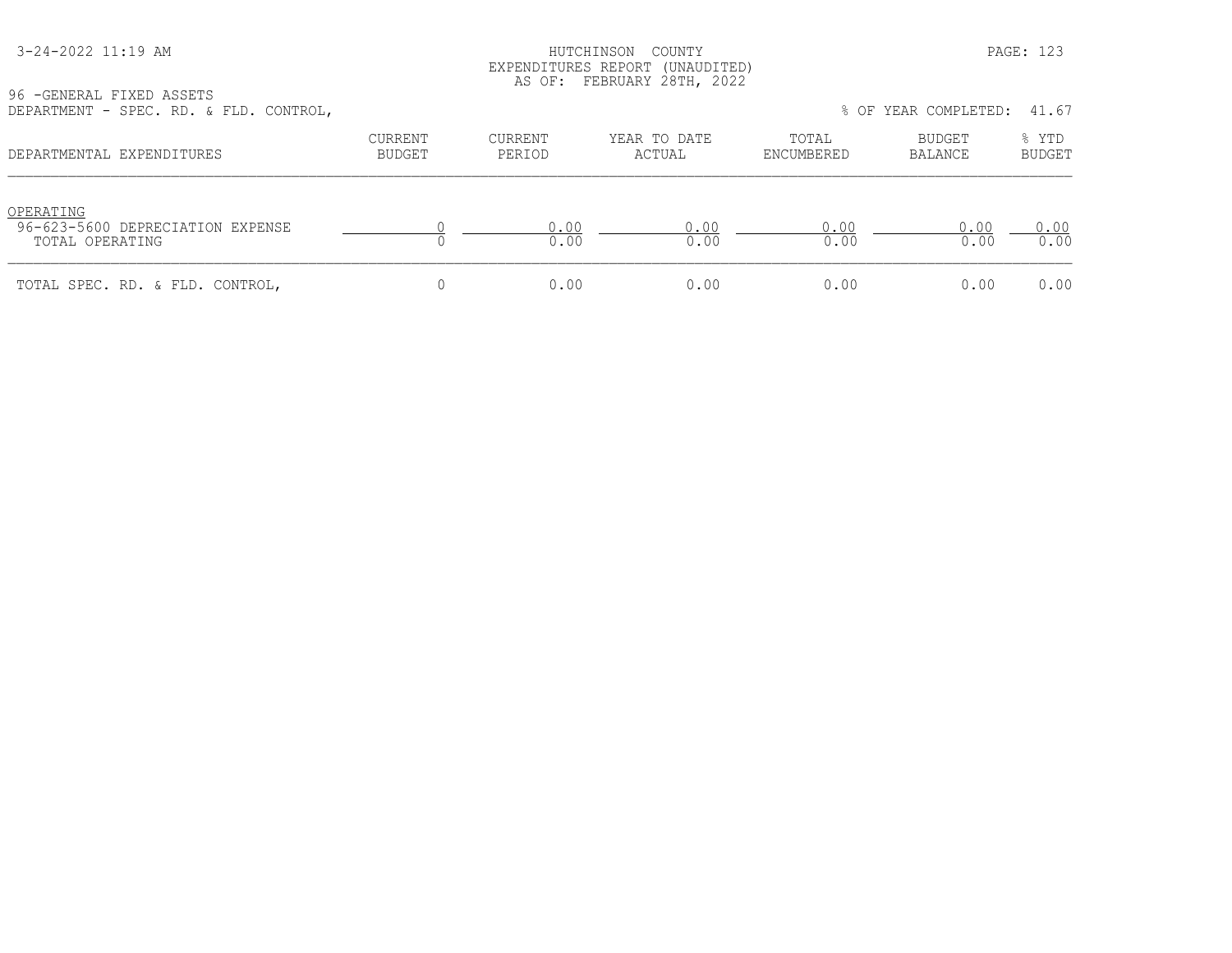#### HUTCHINSON COUNTY PAGE: 124 EXPENDITURES REPORT (UNAUDITED) AS OF: FEBRUARY 28TH, 2022

| DEFANIMENT - SEEC. ND. & FID. CONINUL,                           |                   |                          |                        |                     | O VI ILAN COMELLILL. TI.VI |                        |
|------------------------------------------------------------------|-------------------|--------------------------|------------------------|---------------------|----------------------------|------------------------|
| DEPARTMENTAL EXPENDITURES                                        | CURRENT<br>BUDGET | <b>CURRENT</b><br>PERIOD | YEAR TO DATE<br>ACTUAL | TOTAL<br>ENCUMBERED | BUDGET<br>BALANCE          | % YTD<br><b>BUDGET</b> |
| OPERATING<br>96-624-5600 DEPRECIATION EXPENSE<br>TOTAL OPERATING |                   | 0.00<br>0.00             | 0.00<br>0.00           | 0.00<br>0.00        | 0.00<br>0.00               | 0.00<br>0.00           |
| TOTAL SPEC. RD. & FLD. CONTROL,                                  |                   | 0.00                     | 0.00                   | 0.00                | 0.00                       | 0.00                   |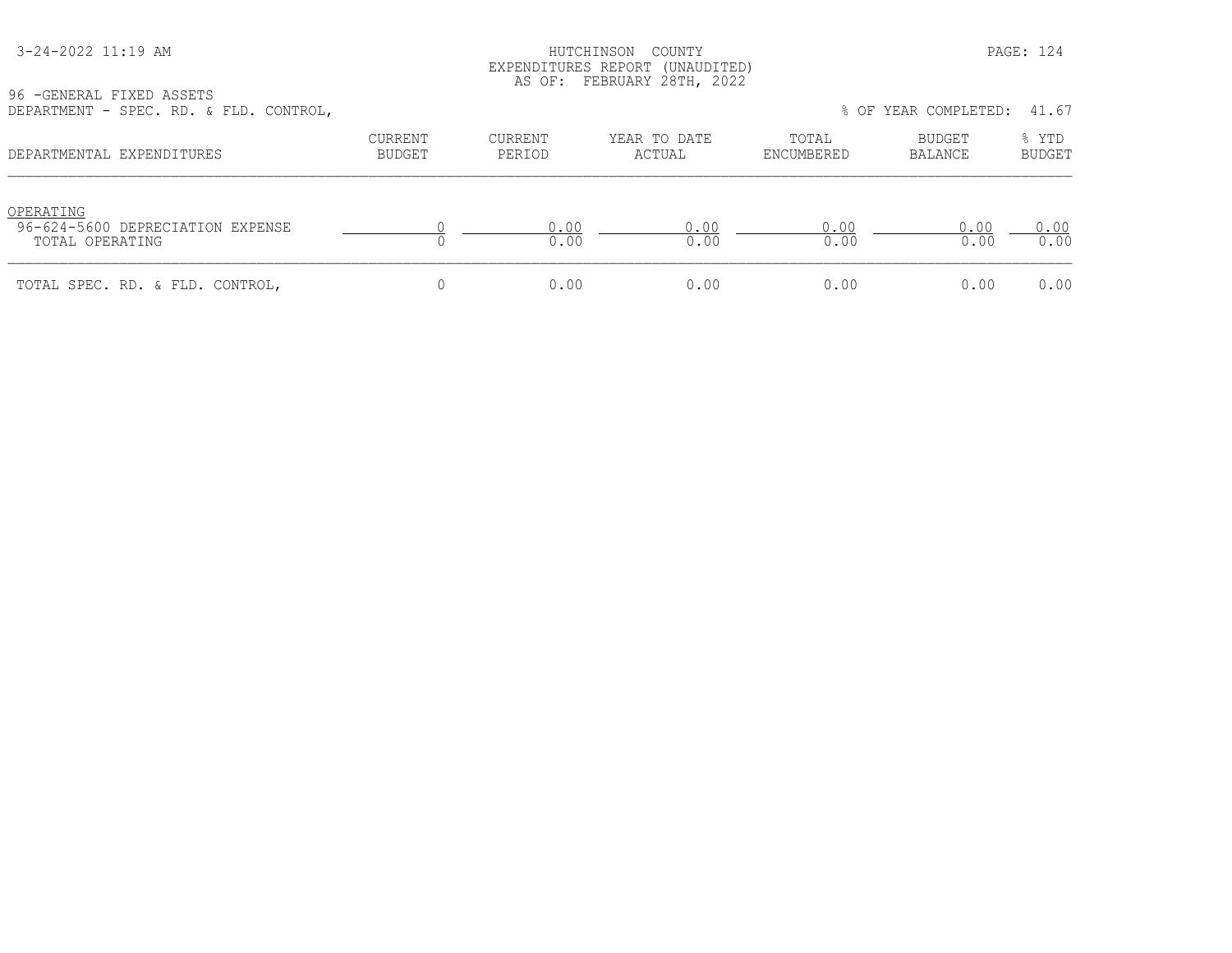| 3-24-2022 11:19 AM |
|--------------------|
|--------------------|

HUTCHINSON COUNTY PAGE: 125 EXPENDITURES REPORT (UNAUDITED) AS OF: FEBRUARY 28TH, 2022

96 -GENERAL FIXED ASSETS DEPARTMENT - COUNTY WIDE ROAD & BRIDGE % OF YEAR COMPLETED: 41.67

| णामारारामाना स<br>COONII WIDD KOND & DRIDOD                      |                          |                   |                        |                     | 0 OL TUIN CONITULIBU. | 71.VI                  |
|------------------------------------------------------------------|--------------------------|-------------------|------------------------|---------------------|-----------------------|------------------------|
| DEPARTMENTAL EXPENDITURES                                        | CURRENT<br><b>BUDGET</b> | CURRENT<br>PERIOD | YEAR TO DATE<br>ACTUAL | TOTAL<br>ENCUMBERED | BUDGET<br>BALANCE     | % YTD<br><b>BUDGET</b> |
| OPERATING<br>96-626-5600 DEPRECIATION EXPENSE<br>TOTAL OPERATING |                          | 0.00<br>0.00      | 0.00<br>0.00           | 0.00<br>0.00        | 0.00<br>0.00          | 0.00<br>0.00           |
| TOTAL COUNTY WIDE ROAD & BRIDGE                                  |                          | 0.00              | 0.00                   | 0.00                | 0.00                  | 0.00                   |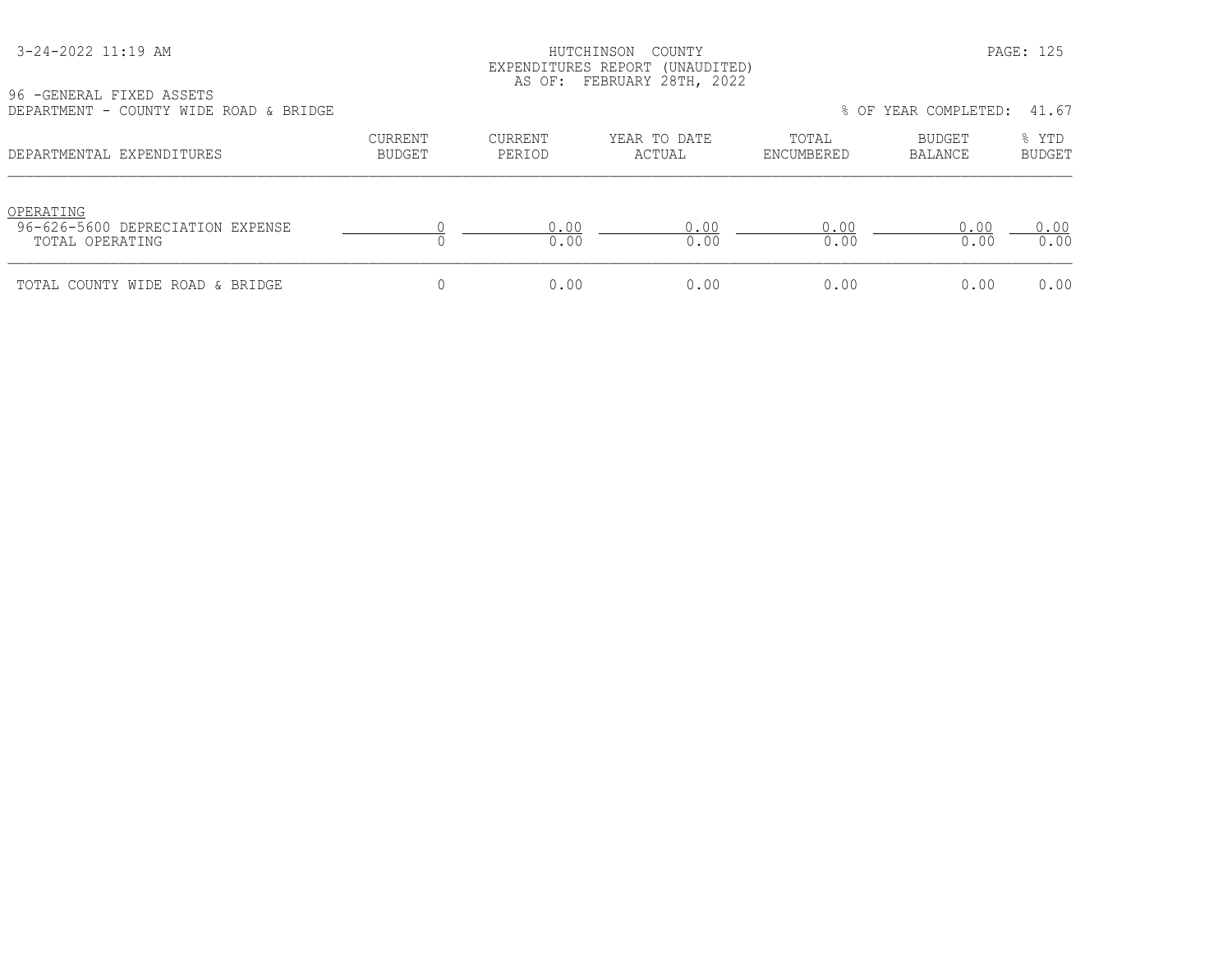| 3-24-2022 11:19 AM |
|--------------------|
|--------------------|

#### HUTCHINSON COUNTY PAGE: 126 EXPENDITURES REPORT (UNAUDITED) AS OF: FEBRUARY 28TH, 2022

96 -GENERAL FIXED ASSETS<br>DEPARTMENT - COUNTY LIBR

| DEPARTMENT - COUNTY LIBRARY                                      |                          |                   |                        |                     | % OF YEAR COMPLETED: 41.67 |                        |
|------------------------------------------------------------------|--------------------------|-------------------|------------------------|---------------------|----------------------------|------------------------|
| DEPARTMENTAL EXPENDITURES                                        | <b>CURRENT</b><br>BUDGET | CURRENT<br>PERIOD | YEAR TO DATE<br>ACTUAL | TOTAL<br>ENCUMBERED | BUDGET<br>BALANCE          | % YTD<br><b>BUDGET</b> |
| OPERATING<br>96-650-5600 DEPRECIATION EXPENSE<br>TOTAL OPERATING |                          | 0.00<br>0.00      | 0.00<br>0.00           | 0.00<br>0.00        | 0.00<br>0.00               | 0.00<br>0.00           |
| TOTAL COUNTY LIBRARY                                             |                          | 0.00              | 0.00                   | 0.00                | 0.00                       | 0.00                   |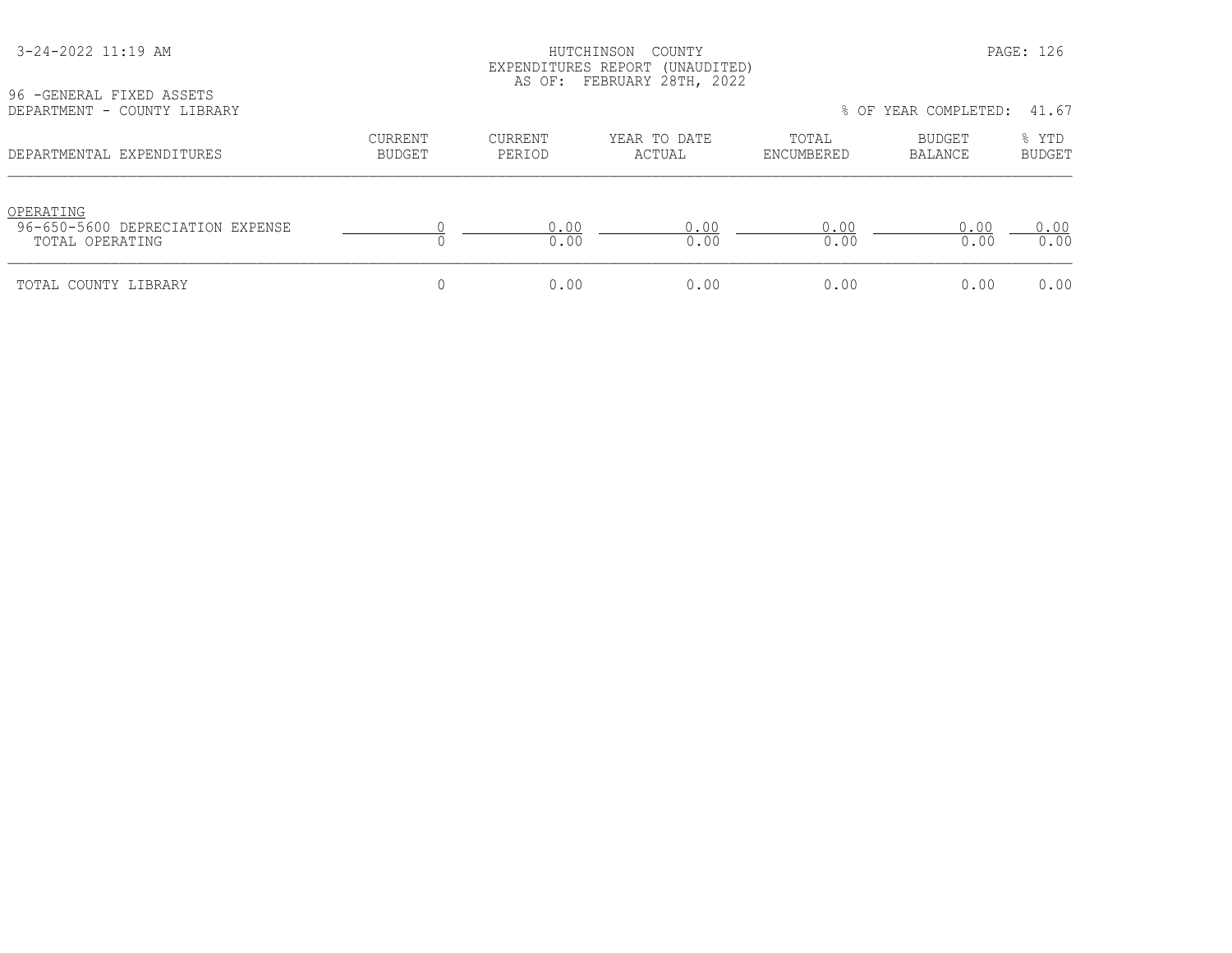#### HUTCHINSON COUNTY PAGE: 127 EXPENDITURES REPORT (UNAUDITED) AS OF: FEBRUARY 28TH, 2022

| 96 - GENERAL FIXED ASSETS     |  |
|-------------------------------|--|
|                               |  |
| DEPARTMENT - COUNTY EXTENSION |  |

| DEPARTMENT - COUNTY EXTENSION                                    |                          |                   |                        |                     | % OF YEAR COMPLETED:     | 41.67                  |
|------------------------------------------------------------------|--------------------------|-------------------|------------------------|---------------------|--------------------------|------------------------|
| DEPARTMENTAL EXPENDITURES                                        | CURRENT<br><b>BUDGET</b> | CURRENT<br>PERIOD | YEAR TO DATE<br>ACTUAL | TOTAL<br>ENCUMBERED | <b>BUDGET</b><br>BALANCE | % YTD<br><b>BUDGET</b> |
| OPERATING<br>96-665-5600 DEPRECIATION EXPENSE<br>TOTAL OPERATING |                          | 0.00<br>0.00      | 0.00<br>0.00           | 0.00<br>0.00        | 0.00<br>0.00             | 0.00<br>0.00           |
| TOTAL COUNTY EXTENSION                                           |                          | 0.00              | 0.00                   | 0.00                | 0.00                     | 0.00                   |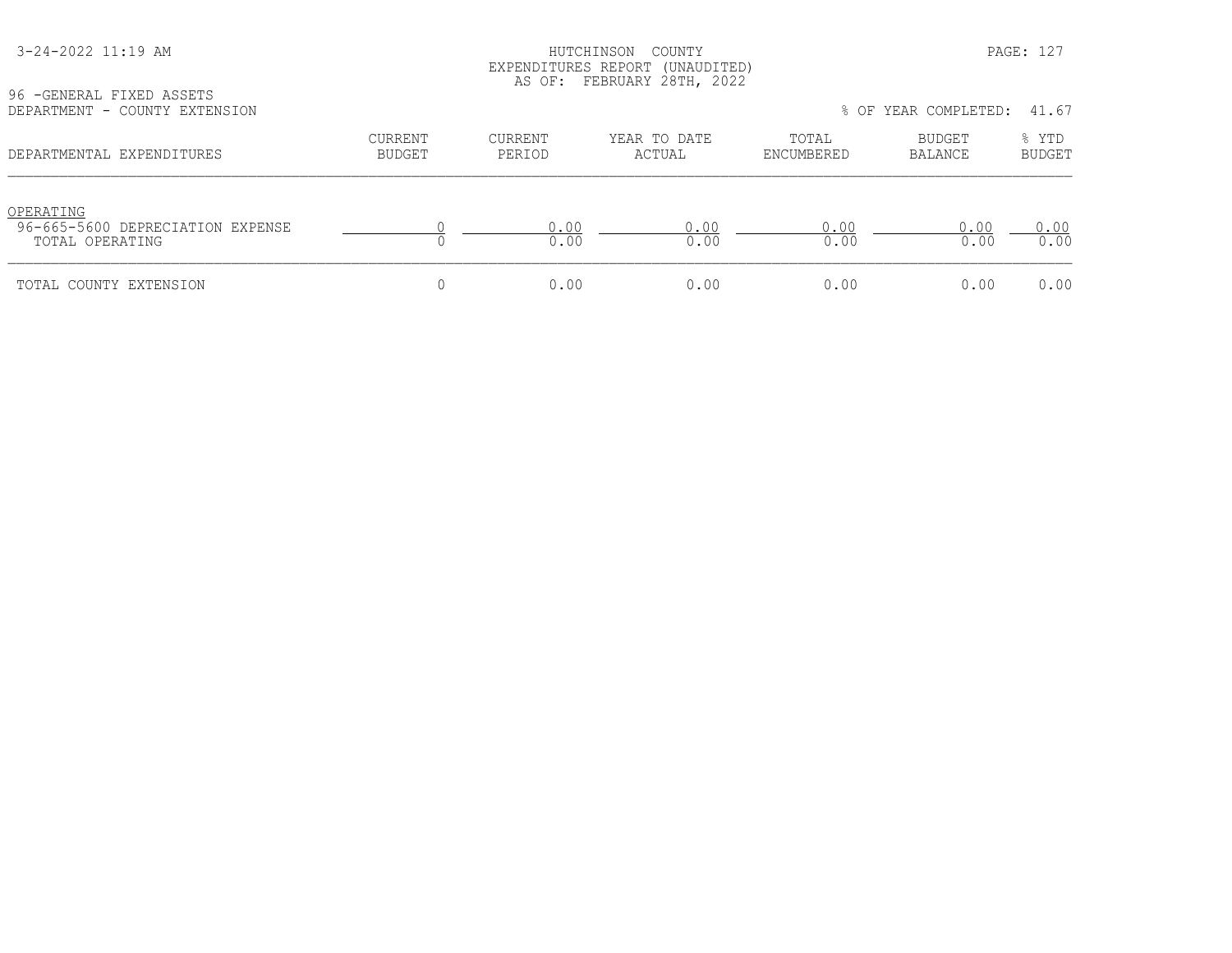| 96 - GENERAL FIXED ASSETS                                        | EXPENDITURES REPORT (UNAUDITED)<br>AS OF: FEBRUARY 28TH, 2022 |                   |                        |                     |                      |                        |  |
|------------------------------------------------------------------|---------------------------------------------------------------|-------------------|------------------------|---------------------|----------------------|------------------------|--|
| DEPARTMENT - LANDFILL                                            |                                                               |                   |                        |                     | % OF YEAR COMPLETED: |                        |  |
| DEPARTMENTAL EXPENDITURES                                        | <b>CURRENT</b><br><b>BUDGET</b>                               | CURRENT<br>PERIOD | YEAR TO DATE<br>ACTUAL | TOTAL<br>ENCUMBERED | BUDGET<br>BALANCE    | % YTD<br><b>BUDGET</b> |  |
| OPERATING<br>96-670-5600 DEPRECIATION EXPENSE<br>TOTAL OPERATING |                                                               | 0.00<br>0.00      | 0.00<br>0.00           | 0.00<br>0.00        | 0.00<br>0.00         | 0.00<br>0.00           |  |
| TOTAL LANDFILL                                                   |                                                               | 0.00              | 0.00                   | 0.00                | 0.00                 | 0.00                   |  |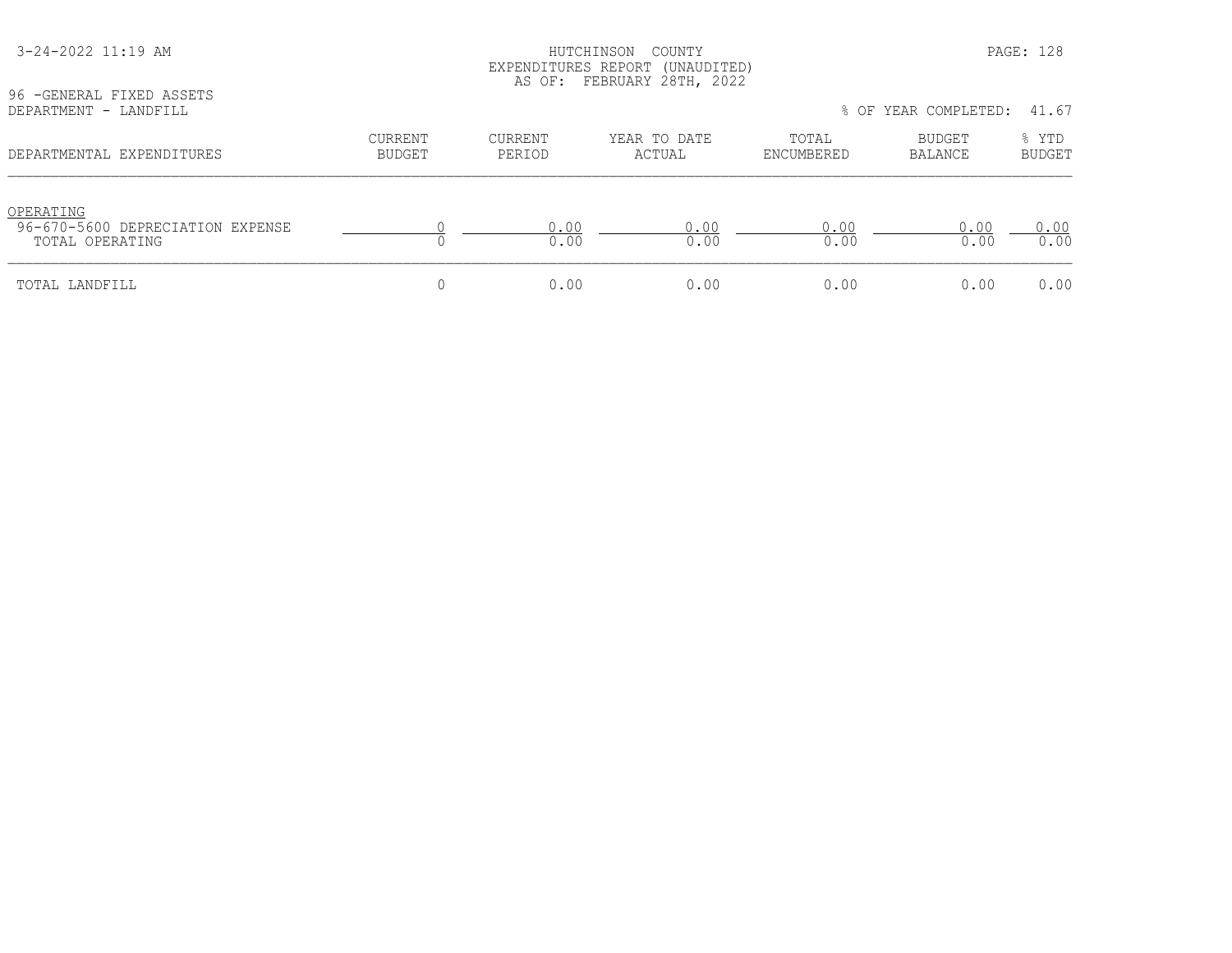| 96 - GENERAL FIXED ASSETS                                        |                          |                          |                        |                     |                            |                        |
|------------------------------------------------------------------|--------------------------|--------------------------|------------------------|---------------------|----------------------------|------------------------|
| DEPARTMENT - AIRPORT                                             |                          |                          |                        |                     | % OF YEAR COMPLETED: 41.67 |                        |
| DEPARTMENTAL EXPENDITURES                                        | CURRENT<br><b>BUDGET</b> | <b>CURRENT</b><br>PERIOD | YEAR TO DATE<br>ACTUAL | TOTAL<br>ENCUMBERED | BUDGET<br>BALANCE          | % YTD<br><b>BUDGET</b> |
| OPERATING<br>96-681-5600 DEPRECIATION EXPENSE<br>TOTAL OPERATING |                          | 0.00<br>0.00             | 0.00<br>0.00           | 0.00<br>0.00        | 0.00<br>0.00               | 0.00<br>0.00           |
| TOTAL AIRPORT                                                    | 0                        | 0.00                     | 0.00                   | 0.00                | 0.00                       | 0.00                   |
| TOTAL EXPENDITURES                                               | 0                        | 0.00                     | 0.00                   | 0.00                | 0.00                       | 0.00                   |